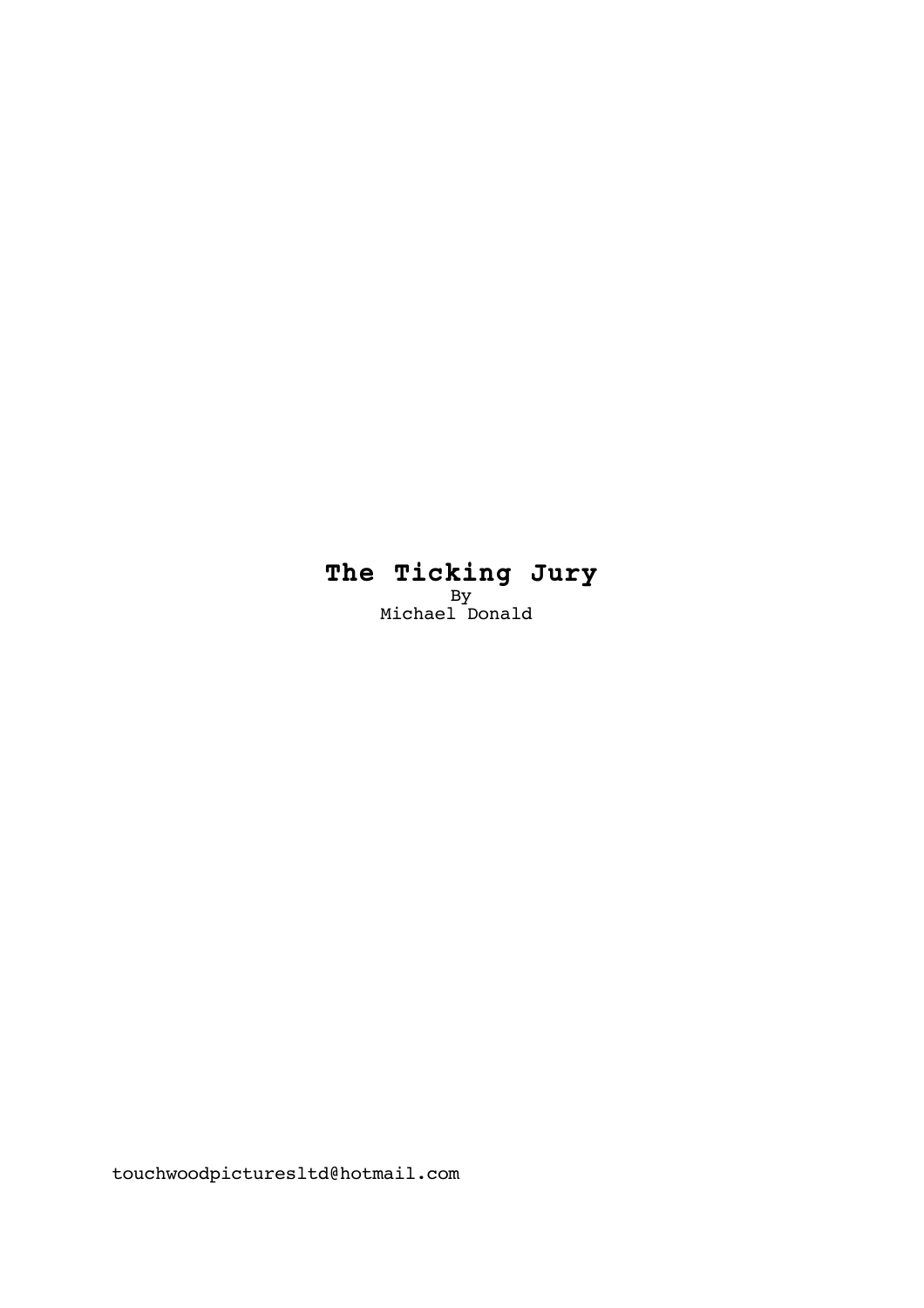#### IN BLACK

The SOUND of something slowly moving, a METALLIC rustling.

UP ON. A half naked WOMAN lying in the middle of a heavy wrought iron bedstead -- one arm thrown out, a silver and turquoise Navajo bracelet on her wrist.

A trickle of grey light spills through a gap in the curtain. Random clothes drape a packing box.

Next to her on a nightstand, a lamp, phone and an old battery powered flip ALARM CLOCK. A numeral quivers -- flips down.

CLICK. 07:00 -- BUZZ.

A hand fumbles for the off switch.

CLANK! Something shiny glints in the gloom.

# WOMAN

What the...?

CAROL LANGLEY (30), Intelligent eyes in an attractive face, though right now they're somewhat hungover.

A HANDCUFF holds one arm securely to the iron bedpost. She yanks at it -- disbelief in her eyes. A metallic object sits in the shadows. She strains to see what it is.

Reaches across to the lamp. Switches it on.

The light hits the squat metal BOMB that sits in the corner of the room. Triggers a countdown.

An LED display counts down from THIRTY MINUTES.

#### CAROL

Fuck!

She reaches for the phone  $-$ - groggy, knocks it off the nightstand to the floor. The handset flies out of reach.

# CAROL (CONT'D)

Aw c'mon!

She yanks open the nightstand drawer -- pulls out an old NOKIA cellphone -- one bar on the battery readout.

CAROL (CONT'D)

Wha...!

She dials 911. The display dies. The timer counts down. Relentless. TICK! TICK! TICK!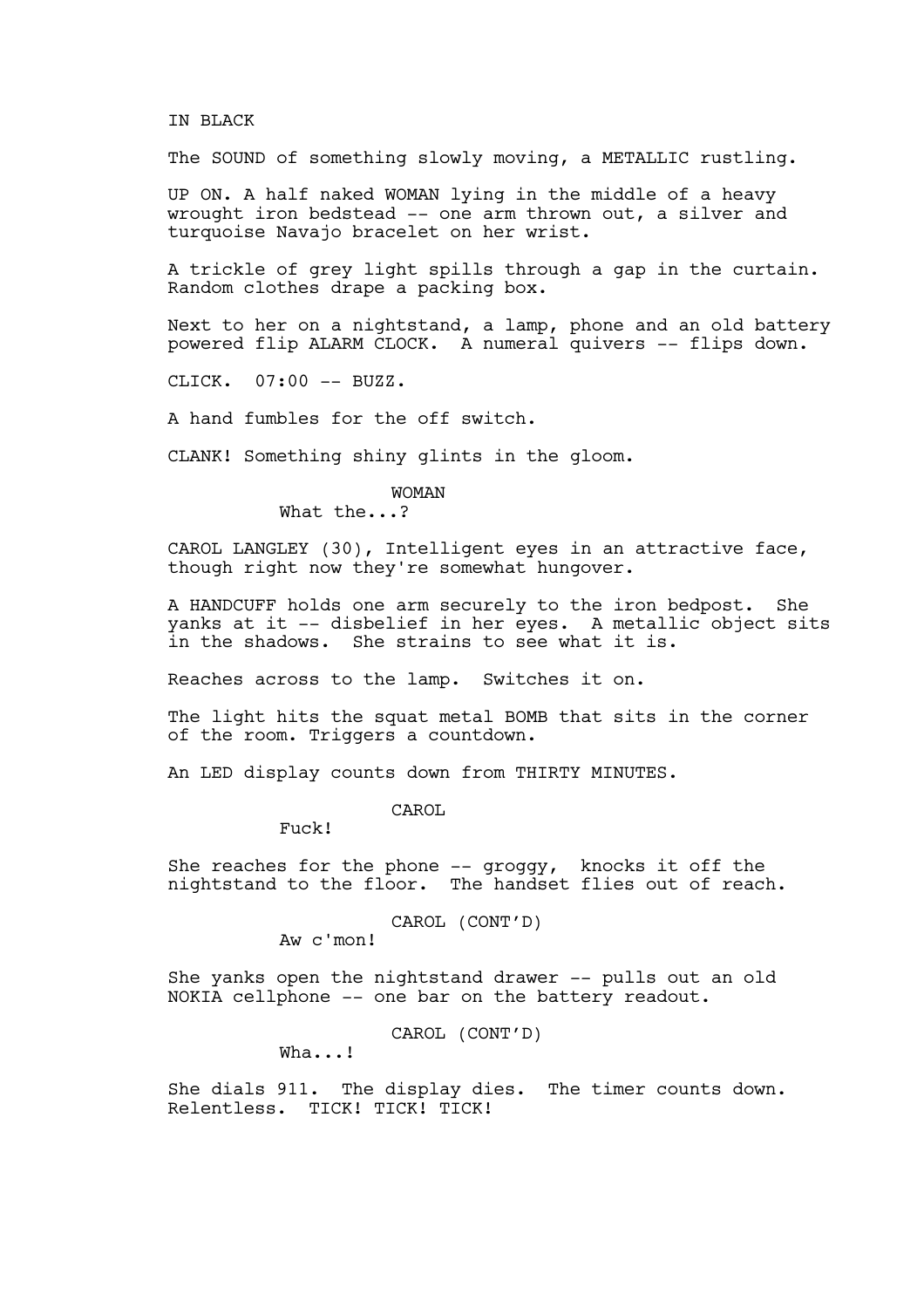#### **EXT. HUDSON COUNTY COURTHOUSE - DAY (FLASHBACK)**

Sweltering. Air heavy with humidity. Sullen clouds hanging over the historic building.

A MAN Bounds up the steps, covering his perspiration soaked shirt with a jacket.

# **INT. HUDSON COUNTY - COURTHOUSE - DAY**

The man slips into a vacant seat at the back of the court. This is CRAIG REARDON, (30s) good looking, charismatic smile and ridiculously blue eyes.

The courtroom is old, dark wood paneling. A lot of cattle died to provide the worn leather seats in here.

# **SUPER: 18 HOURS EARLIER**

Carol sits at the Prosecution table in the second chair, Assistant D.A. Focussed. A woman used to winning.

The Nokia on the table in front of her vibrates. She looks at the screen...scribbles down an address.

She looks over at the defense table. Slick in their designer suits.

The defendant, VINCENT SPINETTI (60s), every inch the hardened criminal. His right arm dangles in his sleeve, the result of a stroke.

JUDGE RENWICK, (60s), seen a lot of hearings and even more good dinners. Too much neck for his shirt, and feeling it in the heat. He looks over to Carol, nods.

She gets up. Walks over to stand in front of the defense.

CAROL Before we consider setting bail, I'd like to remind you of the sort of man Vincent Spinetti is...

The Judge looks up...something not right here.

CAROL (CONT'D) For over two decades the Spinetti family, led by this man, have terrorized decent neighborhoods and threatened honest, hard working citizens.

A YOUNG lawyer starts to rise...

YOUNG LAWYER Your Honor I don't see...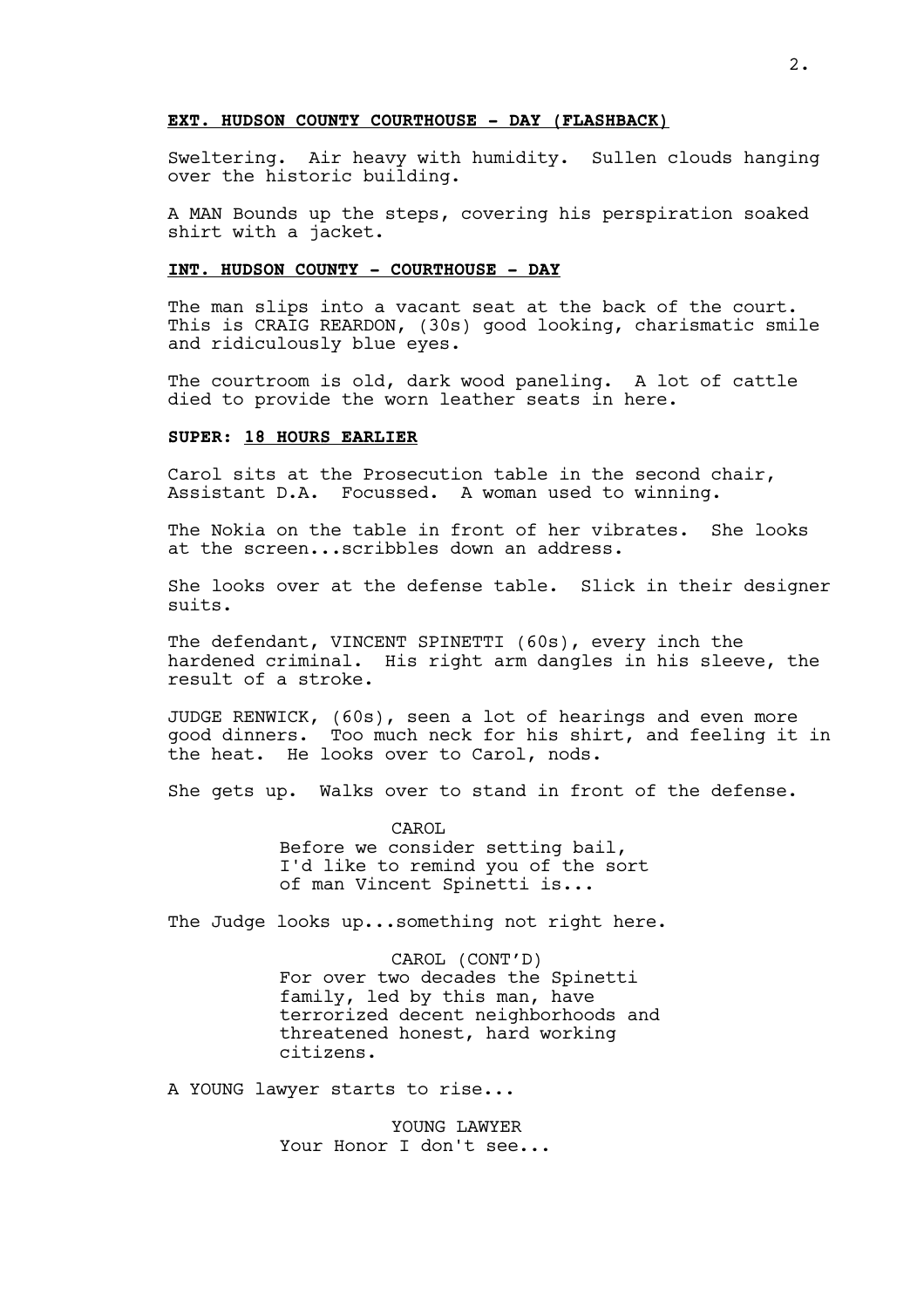The Judge waves him down. The Lawyer sits, teeth glinting. Spinetti stares at Carol with dead eyes.

### **INT. CONDOMINIUM - DAY**

NEWSPAPER CLIPPINGS plastered over a wall:

Assistant D.A Carol Langley appointed to Spinetti case -- Senator Langley killed in car blast -- Spinetti cleared of murder and robbery charge -- key witness dies in hit and run.

> CAROL (V.O.) I think it's important to remember the seriousness of the case in progress, and the events leading up to Vincent Spinetti's presence here today.

Below the clippings: Three printouts of CCTV footage with burnt in Time Code. A man getting out of a rusted 50s Dodge, pickup, SPIRO (30s) we'll see him again -- Time Code 11:55.

A different MAN getting into the Dodge Pickup at 12:00. Photos of different LICENCE PLATES -- all on the same pickup.

> CAROL (V.O.) With numerous witnesses failing to testify against him, many of them after convenient accidents, I can only presume he believes himself to be above the law...

On a cluttered desk, stacks of books -- Criminal Law, Who's who in the New Jersey Legal System, and a 50s DODGE PICKUP maintenance manual.

By itself -- a small framed photo of a blond haired girl, SAMMY (5), she's a heartbreaker.

A hand touches the photo gently -- takes it away.

### **INT. HUDSON COUNTY COURTHOUSE - DAY**

Carol holds up a sheet of paper.

CAROL Maybe the coroners report can shed some light on the sort of person we're dealing with...

She looks at the Judge.

CAROL (CONT'D) May I approach?

The Judge nods. She hands him a photograph of the victim.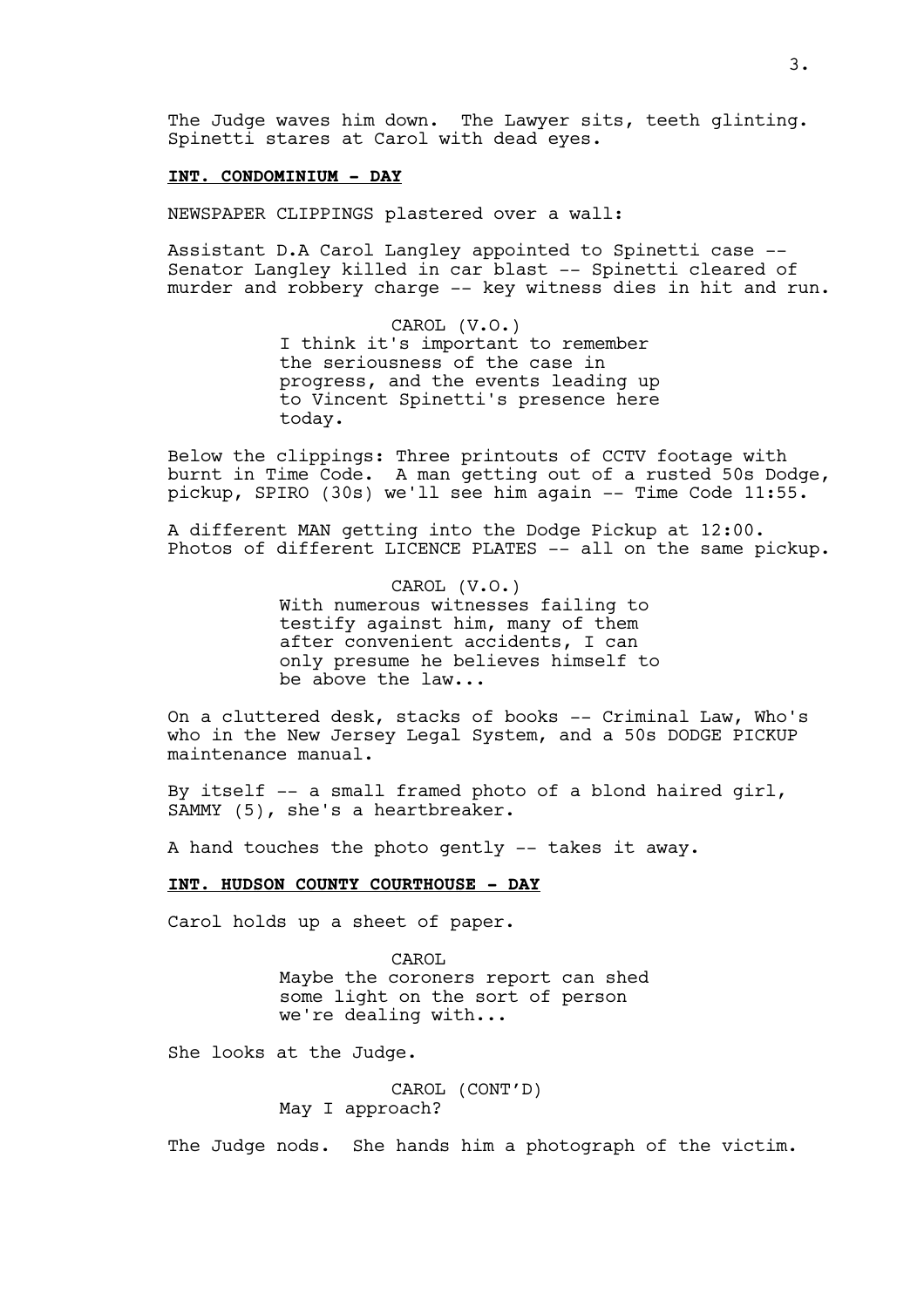CAROL (CONT'D) I don't think you can begin to imagine the pain and terror inflicted on that defenceless girl by this man...

Spinetti's on the edge, but he pulls back.

JUDGE RENWICK Miss Langley, this is not a trial, we're here to set bail.

The defence attorney stands up. JOEL CHRISTOS (50s) a silver haired Barracuda.

> CHRISTOS Your honor, my client is a businessman, a lifelong member of the community and as such there is no evidence of his involvement in a murder...

Carol barely controls her frustration. She waves the coroner's report.

> CAROL This girl was butchered, and you're suggesting we just let this...this thing, out onto the streets...

Judge Renwick bangs his gavel.

JUDGE RENWICK Miss Langley, I repeat, Mr Spinetti is not on trial today.

She tries to control herself -- fails.

CAROL No, but the truth is.

### CHRISTOS

Your honor, my client cannot be pre-judged by the testimony of questionable witnesses looking to cut deals and point fingers. (beat) Mr Spinetti has significant assets here he can put up, and is not a risk of flight.

Carol sits down, drained.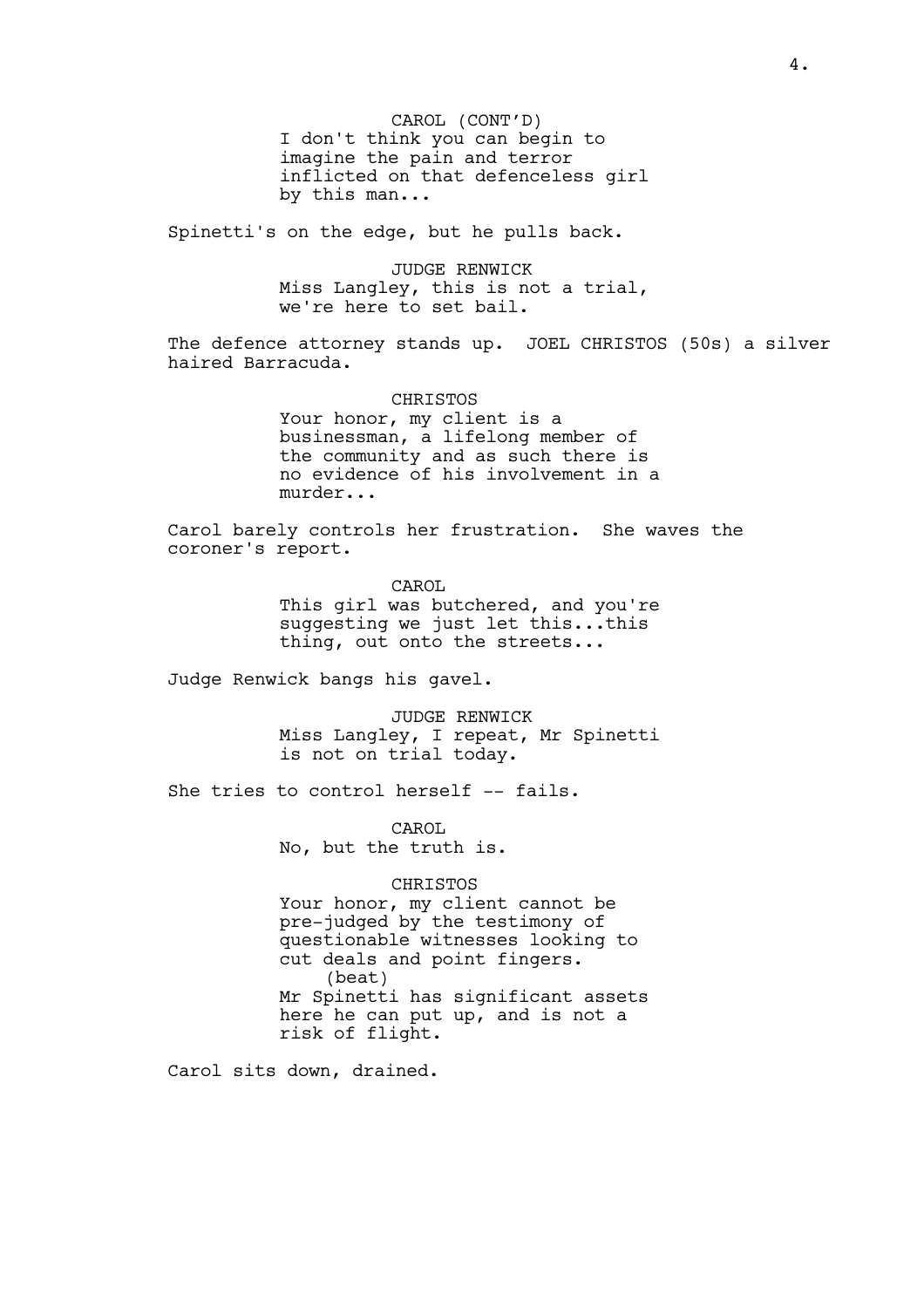JUDGE RENWICK Because there is no direct evidence, the family and business situation of Mr Spinetti make him an unlikely flight risk, bond is therefore set at one million. I will allow a property bond to be posted.

He gestures for Carol to approach the bench.

JUDGE RENWICK (CONT'D) Any more outbursts like that and I'll hold you in contempt of court.

Carol fixes him with those eyes -- unswervingly determined.

JUDGE RENWICK (CONT'D) I know how much this case means to you...but emotions don't trump facts, and we don't have enough facts to convict.

He fastens her with a knowing look.

JUDGE RENWICK (CONT'D) Will you be able to produce your witness if this comes to trial?

She meets his eyes head on.

CAROL Yes your honor, I believe I can.

#### **EXT. THE VANITY - NEWPORT STREET, DETROIT - DAY**

The once magnificent facade, now abandoned and unloved.

### **INT. VANITY BALLROOM - DAY**

The garbage strewn floor of a vast and once elegant Ballroom.

Two men, MONO and FLY (20s), buzz cut body builders, stare at a large TV. Local NEWS reports from outside the courtroom.

Next to them sits Spiro, the man on the CCTV printout. Close up he radiates menace. A man with a short fuse.

Another man enters the room talking on a cell -- slim fingers, quick intelligent eyes -- MICHAEL SPINETTI (30s).

> MICHAEL (into phone) ...next time you screw up like that you better be ready to take the hit...I'm not here to wipe your ass.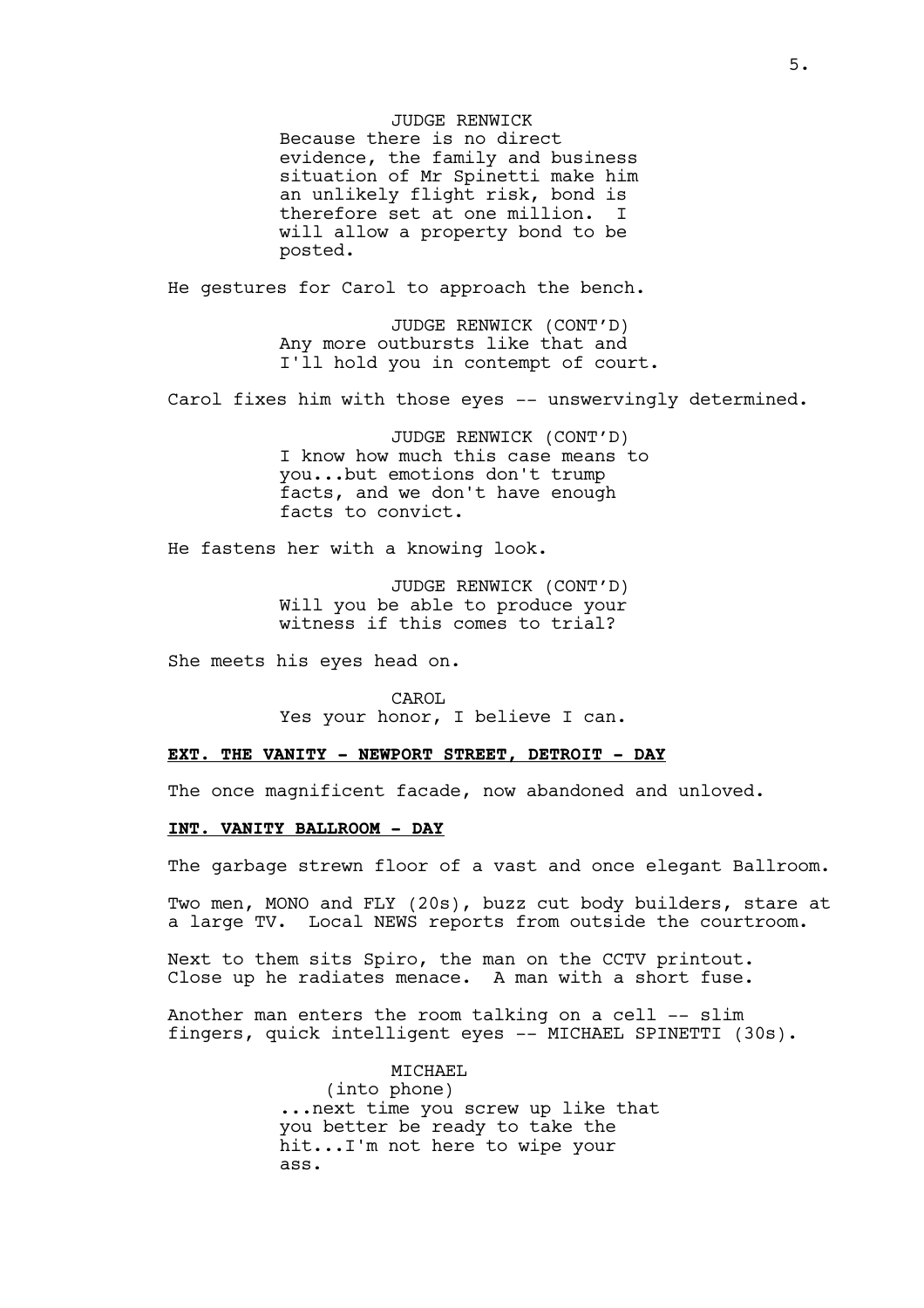Behind him, THE NUBIAN (30s) plays with a knife. Cleans his nails with its sharp blade. Michael snaps the cell shut.

SPIRO

Problem?

MICHAEL Nothing I can't handle.

#### **EXT. HUDSON COUNTY - COURTHOUSE - DAY**

Reporters flood out of the courthouse in a human wave, trying to get an angle on Carol as she floats down the steps.

> CAROL One at a time please.

Everybody yells at once.

REPORTER #1 Is it true you're gunning for Spinetti because of your Father?

REPORTER #2 Were you expecting him to get bail?

CAROL Okay. Okay. Just hold it for one moment!

An eager young reporter keeps on going.

#### REPORTER #3

If Spinetti goes to trial and you win, that'll give you a one hundred percent hit rate.

CAROL Listen to me! A young woman's life was taken away in an act of unremitting brutality by a hardened criminal. I believe I can provide the evidence and the witness to prove Spinetti's guilt when it comes to trial.

Flashes from the cameras flicker like a lightening storm. In the background Reardon observes the proceedings. Carol barely has time to notice him -- and then he's gone.

#### **INT. VANITY BALLROOM - DAY**

Spiro nods at the T.V News.

SPIRO That bitch is gonna be trouble. And this witness, where are they, huh?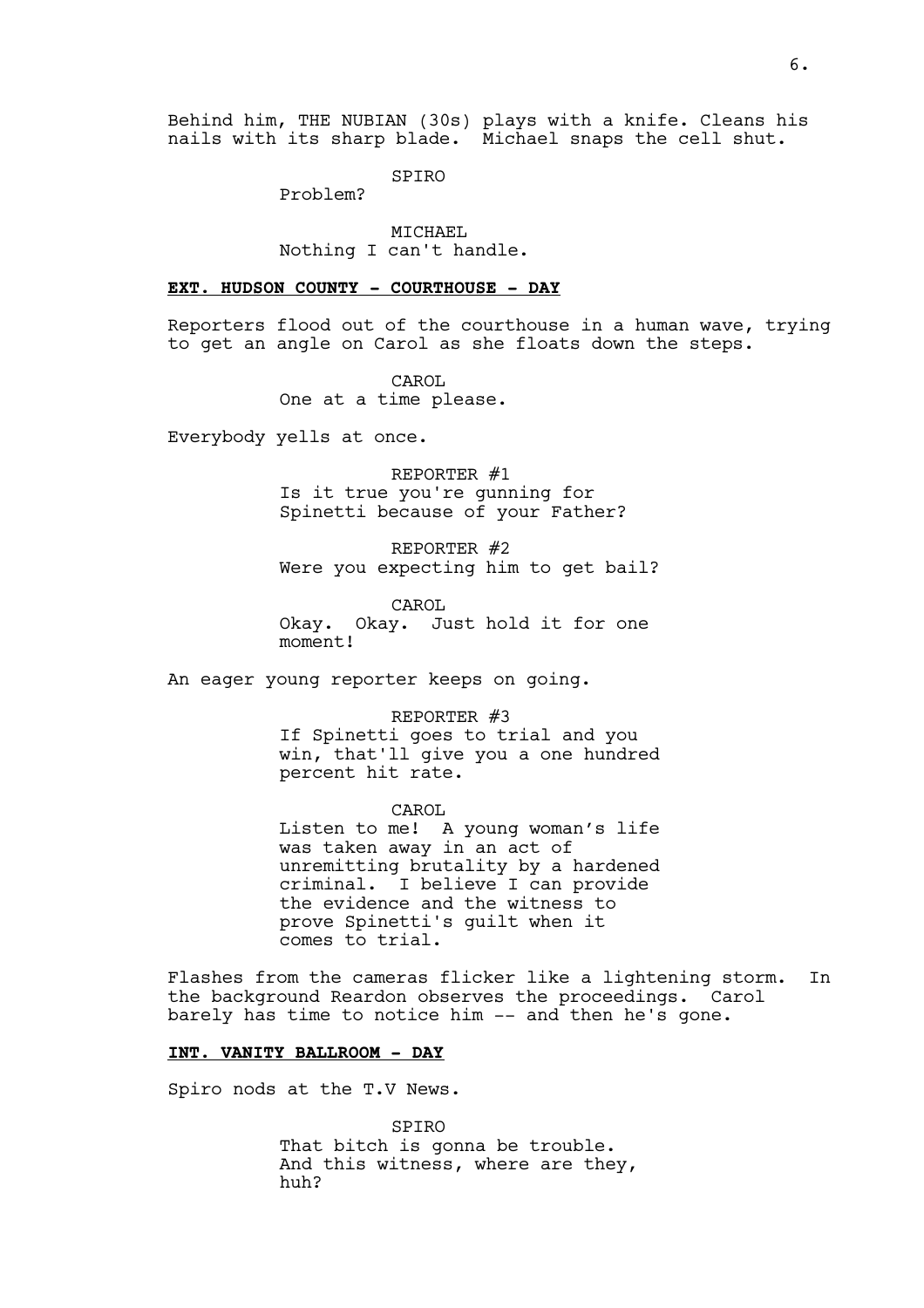Fly paces, nervy, jerky movements, head always buzzing.

FLY

They're dead is what they are.

Mono nods, not a great talker.

MONO

Dead.

MICHAEL Vincent thinks one of us ratted him out.

MONO

Squeak.

He grins idiotically. Michael silences him with a look.

SPIRO He needs to watch his mouth, we don't need those kinda' insinuations, if I was...

Michael barely seems to move, but suddenly there's a Glock pistol in his hand. Spiro plays it cool.

> MICHAEL But you ain't, and while Vincent's not around we'll just be cool...okay?

Spiro looks at him -- measuring up his chances.

SPIRO I'm cool, you're the one that's waving his dick in my face.

Michael clenches his jaw -- the gun disappears.

MICHAEL

Okay.

Spiro brings his hand out from behind his back -- slips a gun back into his belt.

> SPIRO Sure, let's all be cool.

Behind him the Nubian quietly sheathes a gleaming blade.

MICHAEL Without a witness the charges will be dropped.

SPIRO For sure. But what if she has a witness, then what?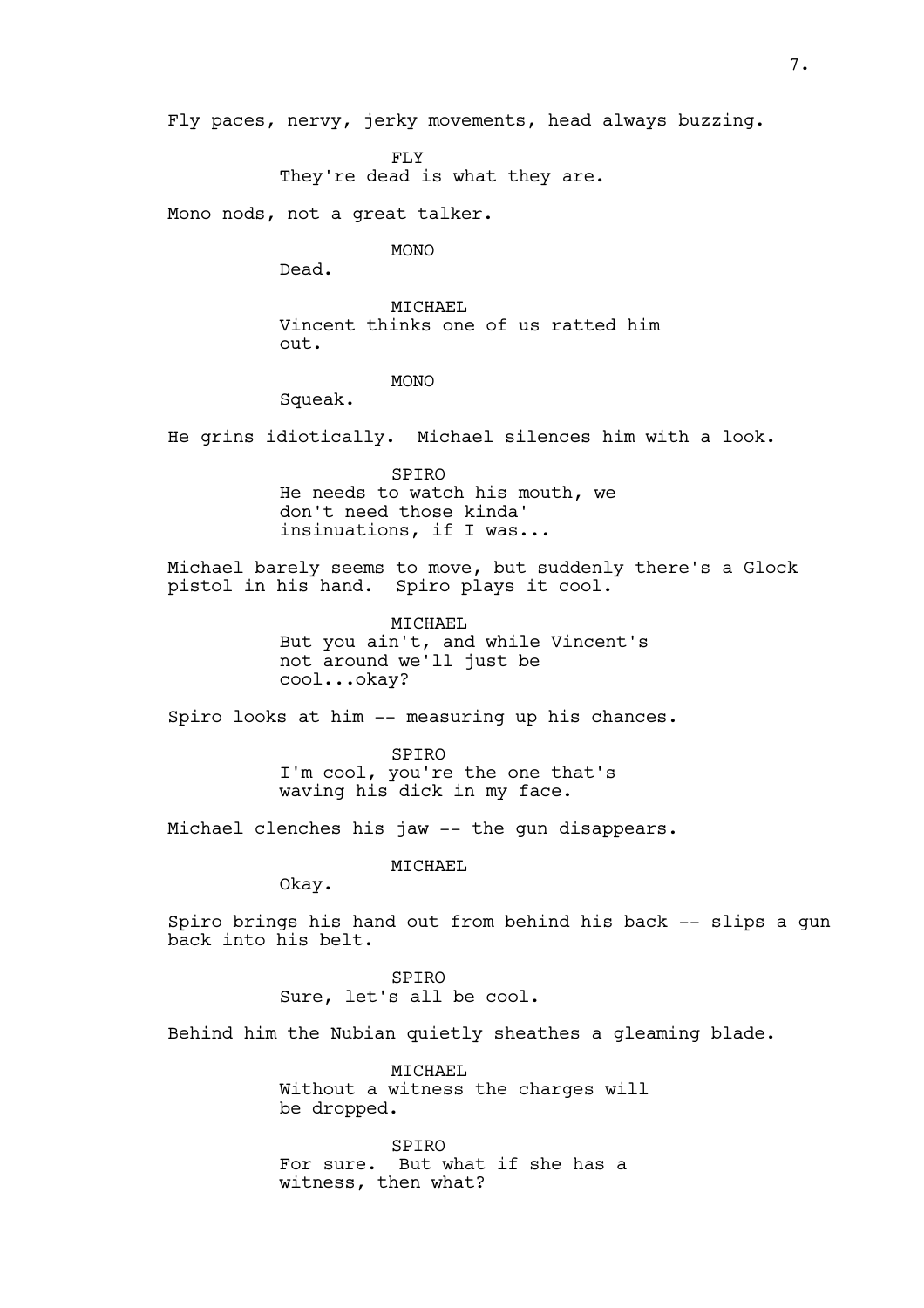Michael snaps his fingers like he's doing a magic trick.

MICHAEL Witnesses have disappeared before.

SPIRO How long before we get outta' this cesspit?

MICHAEL Does the word urban regeneration mean anything to you Spiro?

SPIRO Unless it means somewhere with chicks an a pool I ain't interested.

Mono and Fly nod. That they can understand.

MICHAEL When things turnaround we're in place. No disputes about territorial rights.

Spiro rubs his face angrily.

SPIRO This place 'ain't ever turning round, it's going to hell, any fool can see that.

The gun reappears in Michael's hand in a blur -- he jams it against Spiro's forehead -- digging into the flesh.

> MICHAEL You saying my father's a fool!

Spiro backs away -- the muzzle digs in.

SPIRO I didn't mean nothin!

Michael eases the gun back from Spiro's forehead. Mono and Fly look at them. The Nubian tenses.

MICHAEL

You got a problem with our operation you take it up with Vincent. Now get your brain in gear, this'll be our biggest delivery and I don't want any screw ups.

SPIRO It's not me that screws up.

Michael hands Spiro a flight ticket.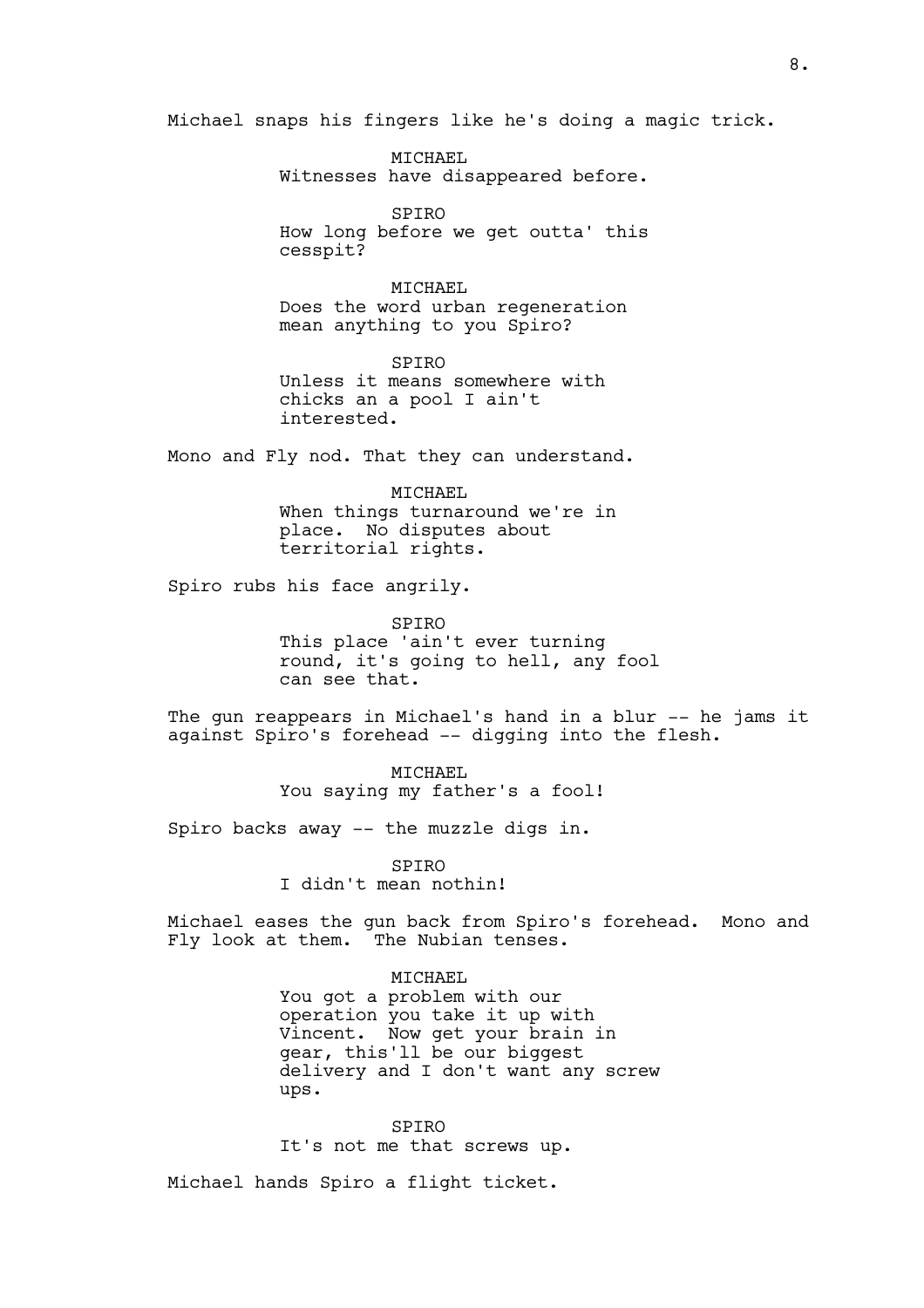### **EXT. HUDSON COUNTY COURT - DAY**

Spinetti walks out like a man leaving a drive-thru. Flanked by his two lawyers -- talking on his cell.

> SPINETTI ...set it up, call me when it's done.

He throws the cell to the young lawyer, who fumbles it, sends it spinning to the ground where it smashes. Christos sighs.

> CHRISTOS I think you need to ease up.

Spinetti halts. Stabs him in the chest with a bony finger.

SPINETTI Ease up? I gotta' freakin' assistant DA on my ass who's got a witness that could send me to hell. So don't tell me to freakin' ease up.

Christos holds up his hands.

CHRISTOS I'm just advising you, that's what you pay me for.

SPINETTI Well I'm advisin' you to shut the fuck up.

Christos shuts the fuck up as Spinetti steps into a limo waiting at the kerb. It sweeps off.

END OF FLASHBACK

#### **INT. CAROL'S HOUSE - BEDROOM (PRESENT DAY)**

Carol, frozen with fear -- stares at the Cellphone.

The Bomb timer ticks -- TWENTY-FIVE minutes and counting.

She fights to stay calm. Looks around the room. Nothing within reach...accept...

The ALARM CLOCK.

She smashes it into pieces against the nightstand.

Rips the 9v battery and the connecting wires from it.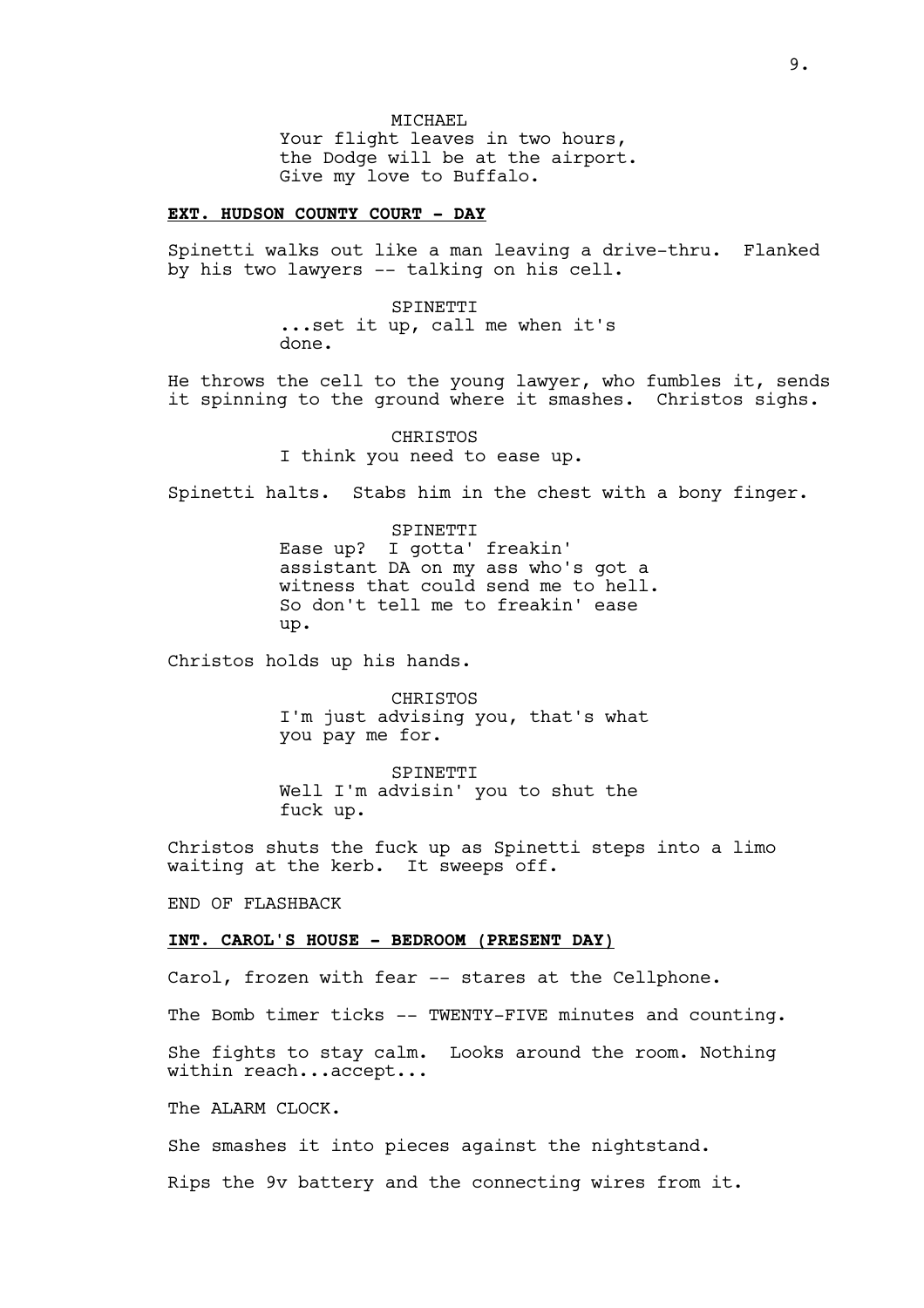Strips the insulation from the wires with her teeth.

Fights with the Nokia phone -- gets the back off -- knocks out the rechargeable cell.

Manoeuvres the bare ends of the battery wire against the contacts in the phone -- the display flickers off and on.

She holds the connection firm with one thumb -- hit's the keys with a finger from her handcuffed hand.

Listens. Tears streaming down her face.

CAROL Hello. Assistant D.A Carol Langley. I'm trapped in my home with a bomb. It's going off in twenty-five minutes. Please hurry Hello...Hello?

The Cellphone SPARKS, smokes and dies.

Falls from her hand. Hits the floor.

SMASHES!

She looks at it -- her last link with the outside world.

CAROL (CONT'D) Oh God no...please!

The BOMB TIMER keeps running -- TWENTY-MINUTES and counting.

# **EXT. STREET - DAY**

A Bomb Disposal truck roars down the road. Swerves round a corner and slams on the brakes.

Slides to a halt -- tires smoking.

## **INT. VIEW THROUGH BOMB DISPOSAL TRUCK WINDOW - DAY**

A man wearing a baseball cap pulled low, slowly moves past on an electric mobility scooter. An oxygen cylinder strapped to the back.

> DRIVER (V.O.) The hell...

The scooter halts level with the truck grille. The driver leans on the horn. The man on the mobility scooter turns to look at him...

OFF THE DRIVER'S FACE. What the hell's going on here?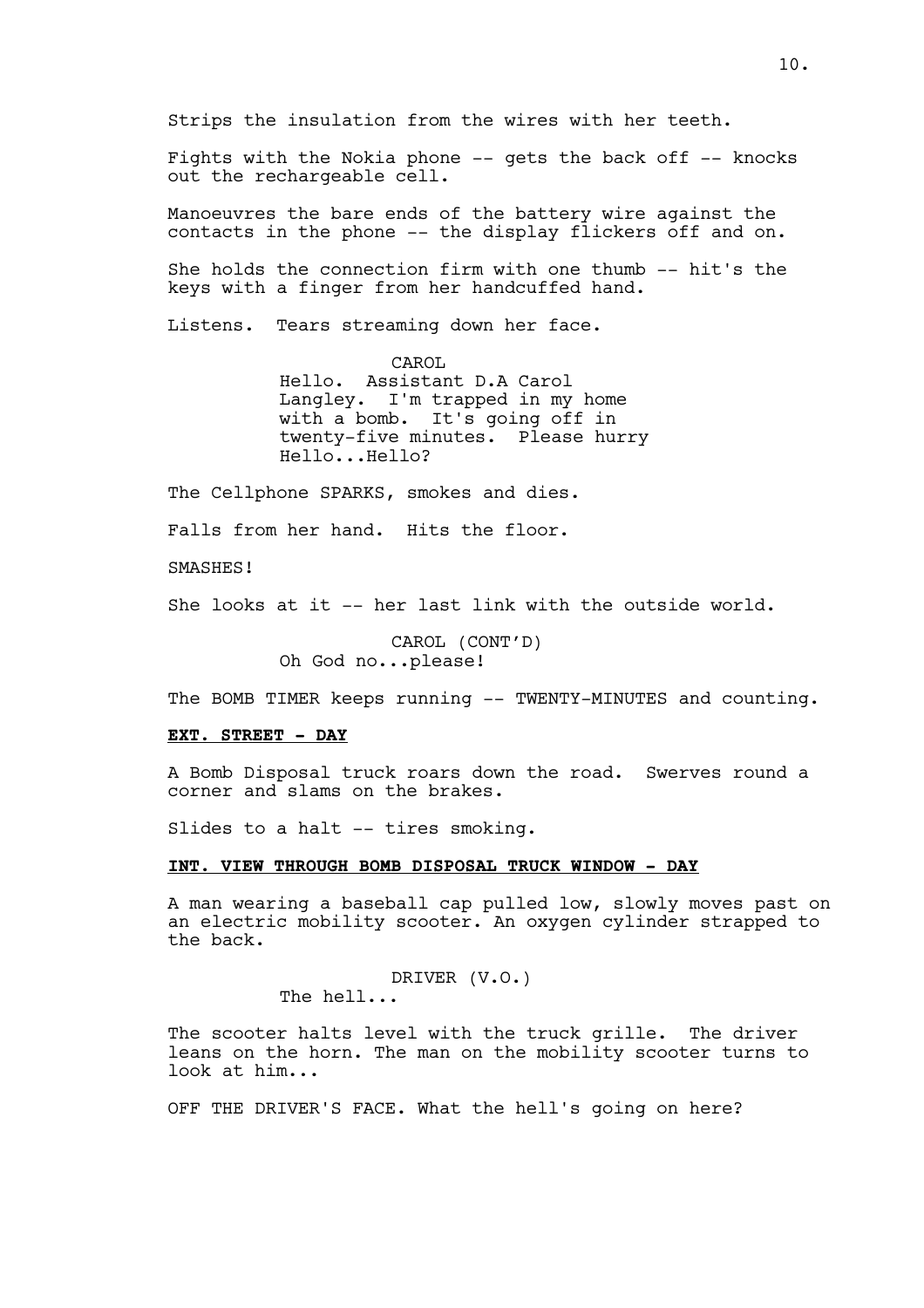# **INT. CAROL'S HOUSE - BEDROOM**

The Bomb timer -- FIFTEEN-MINUTES and counting...

Carol pulls at the wrought iron bed post -- tries to wrench it apart. Fails. Blood trickles from her wrist as she slumps back down -- sobbing with fear and frustration.

She scans the room. Looking for something, anything to get free. A paper delivery boy cycles past the window - earphones snaking down to an ipod in his pocket.

#### CAROL

Hey! HEY!

A newspaper thumps against the door as he cycles past.

# **EXT. STREET - DAY**

The boy cycles down the street -- music thumping in his ears. Police cars hurtle past him, lights and sirens going.

Slide to a halt outside Carol's house.

Car doors burst open, police officers pour out -- form a cordon -- erect barriers -- close off the street.

#### **INT. CAROL'S HOUSE - BEDROOM**

She sees the police moving around outside -- yells.

CAROL

Hey!

#### **EXT. STREET - DAY**

A heavyset man pulls himself out of one of the cars -- jams a cap onto his head, fleshy jowls quivering.

CAPTAIN GRUNNER, (50s) -- just counting the days to his pension -- each incident a roadblock to his happy retirement. An officer comes over to him.

> OFFICER #1 Carol Langley...

CAPTAIN GRUNNER The Assistant D.A?

OFFICER #1 Phoned in a bomb threat, said she had twenty five minutes.

He looks at his watch.

OFFICER #1 (CONT'D) That was ten minutes ago.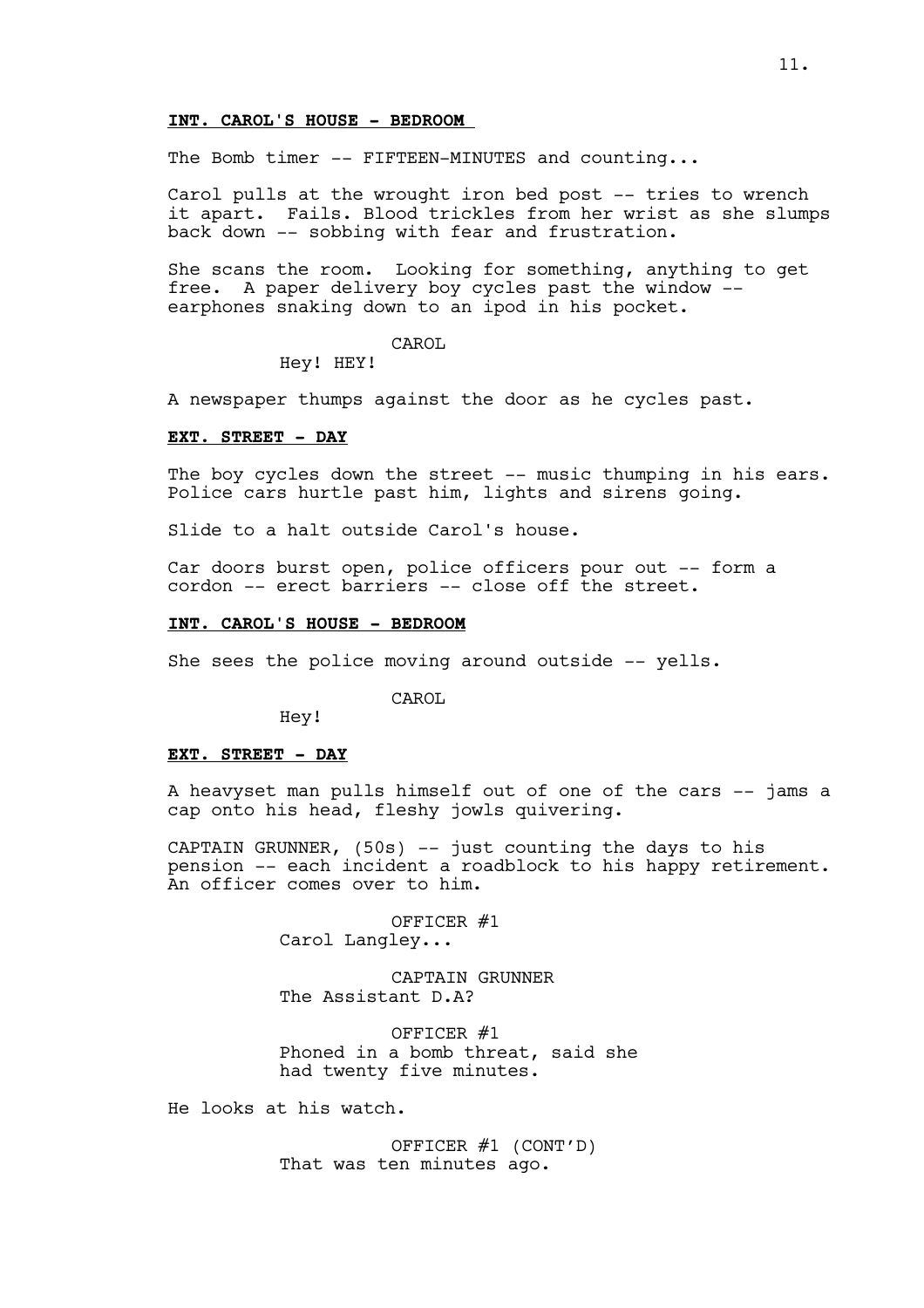CAPTAIN GRUNNER She's a tough cookie, did her time in the reserve, probably defuse it with her teeth if she has to. Where the hell are the bomb squad?

A truck screeches to a halt behind them -- BOMB SQUAD emblazoned down the side.

The Bomb Tech jumps out -- wearing protective armor -- full helmet with the visor up -- unblinking blue eyes looking out. An OFFICER meets him.

OFFICER #2

Just you?

BOMB TECH Backup's on the way.

OFFICER #2 You gonna' use one of them Robot gizmo's?

The Bomb Tech snaps his visor down.

BOMB TECH Should we wait for a robot, or should I save this women's life? Your call.

The officer swallows.

OFFICER #2 You do what you gotta' do.

The Bomb Tech heads towards the house. The officer goes back to Grunner.

> CAPTAIN GRUNNER That it? One guy!

OFFICER #2 Back up's on the way.

The Bomb Tech heads up to the front door. Kicks it open with a boot.

# **INT. CAROL'S HOUSE - HALLWAY**

He stands there, looks around. Moves towards the...

### **BEDROOM**

He comes in. Carol holds the sheet around her with one hand.

CAROL Thank God.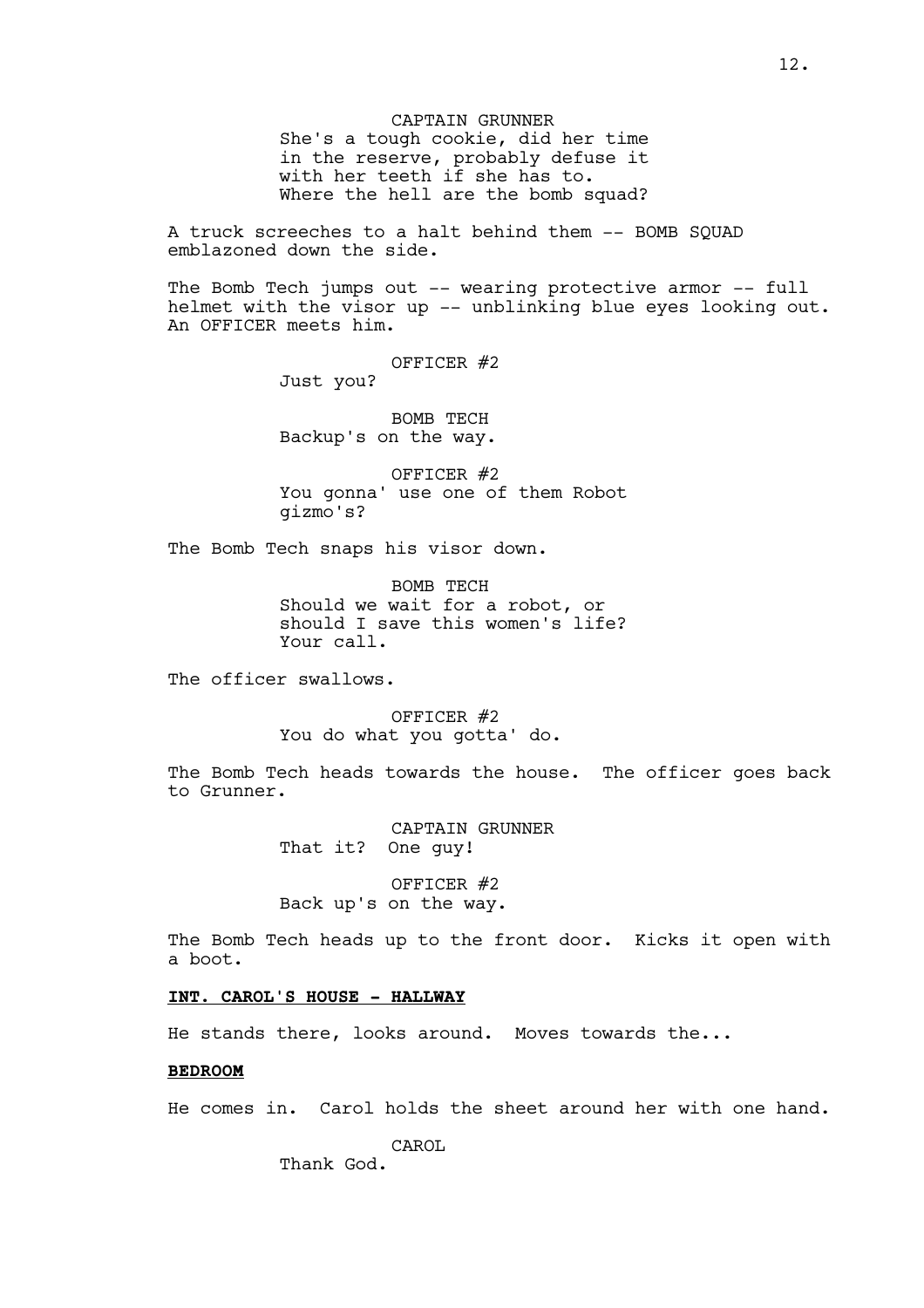The man glances at the bomb timer...TEN-MINUTES and counting. He moves over to the bed -- sits casually on it. CAROL (CONT'D) I don't want to seem ungrateful, but shouldn't you be, I don't know... (yelling) Defusing the fucking bomb! The man opens up his visor -- blue eyes staring at her. BOMB TECH Well Carol, that depends. CAROL What!? BOMB TECH We don't have a lot of time, so I'll get right to the point. CAROL What is this? Who are you? BOMB TECH Tick Tock, you just wasted some more time. CAROL Okay, Jesus, you got my attention, what do you want? BOMB TECH Your witness. The blood drains from her face. CAROL Spinetti! Spinetti's behind this? BOMB TECH Let's just say he has an interest in the outcome of the case. CAROL Shit! BOMB TECH You tell me where your witness is, and you walk out of here. CAROL And if I don't? BOMB TECH I walk.

13.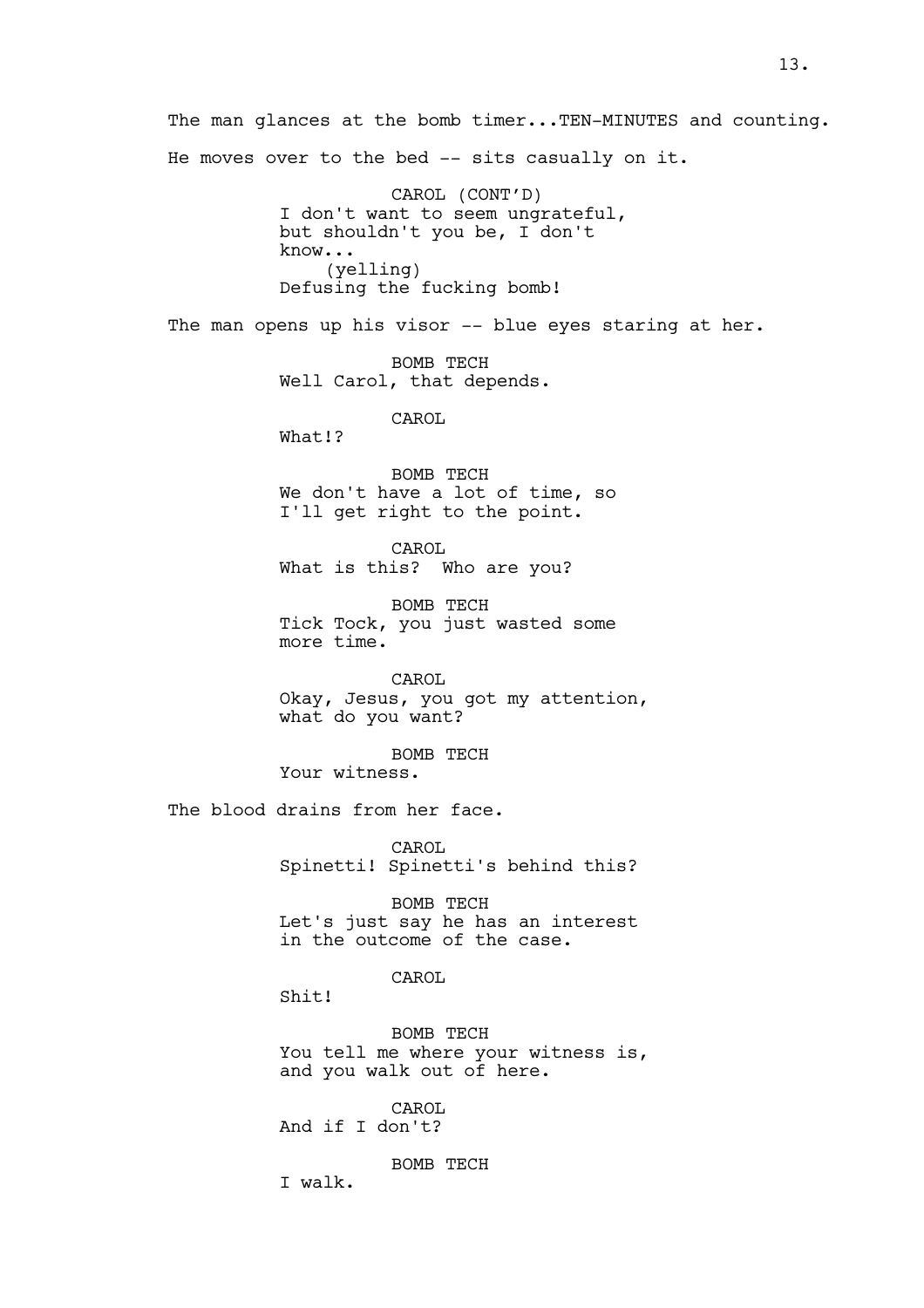CAROL You bastard.

She struggles with the handcuff. He holds up a key.

BOMB TECH A name and an address and you get your life back.

CAROL You think it's that simple?

The man shrugs.

CAROL (CONT'D) Spinetti's never going to let me live. I give him my witness we're both dead.

BOMB TECH If you don't, you're dead anyway.

She listens, starting to remember something -- his voice.

CAROL You're not a Bomb disposal expert.

BOMB TECH I never said I was.

He takes his helmet off.

### **INT. BAR - NIGHT (FLASHBACK)**

A crowded bar, sophisticated clientele, young urban professionals. A banner hangs behind the bar.

A photoshop picture of Carol wearing a Mounties hat and sitting on a horse with the legend: "GOOD LUCK CAROL"

The music is low enough for conversation, a smartly dressed WOMAN gives a toast. It's Carol.

> CAROL. I'd like to thank you all for giving me such a great send off.

There's a ripple of assent.

CAROL (CONT'D) No really, I couldn't have asked to work with a more mendacious, back stabbing bunch of professionals this side of the Hudson River.

There's laughter. A RUDDY FACED MAN raises his glass.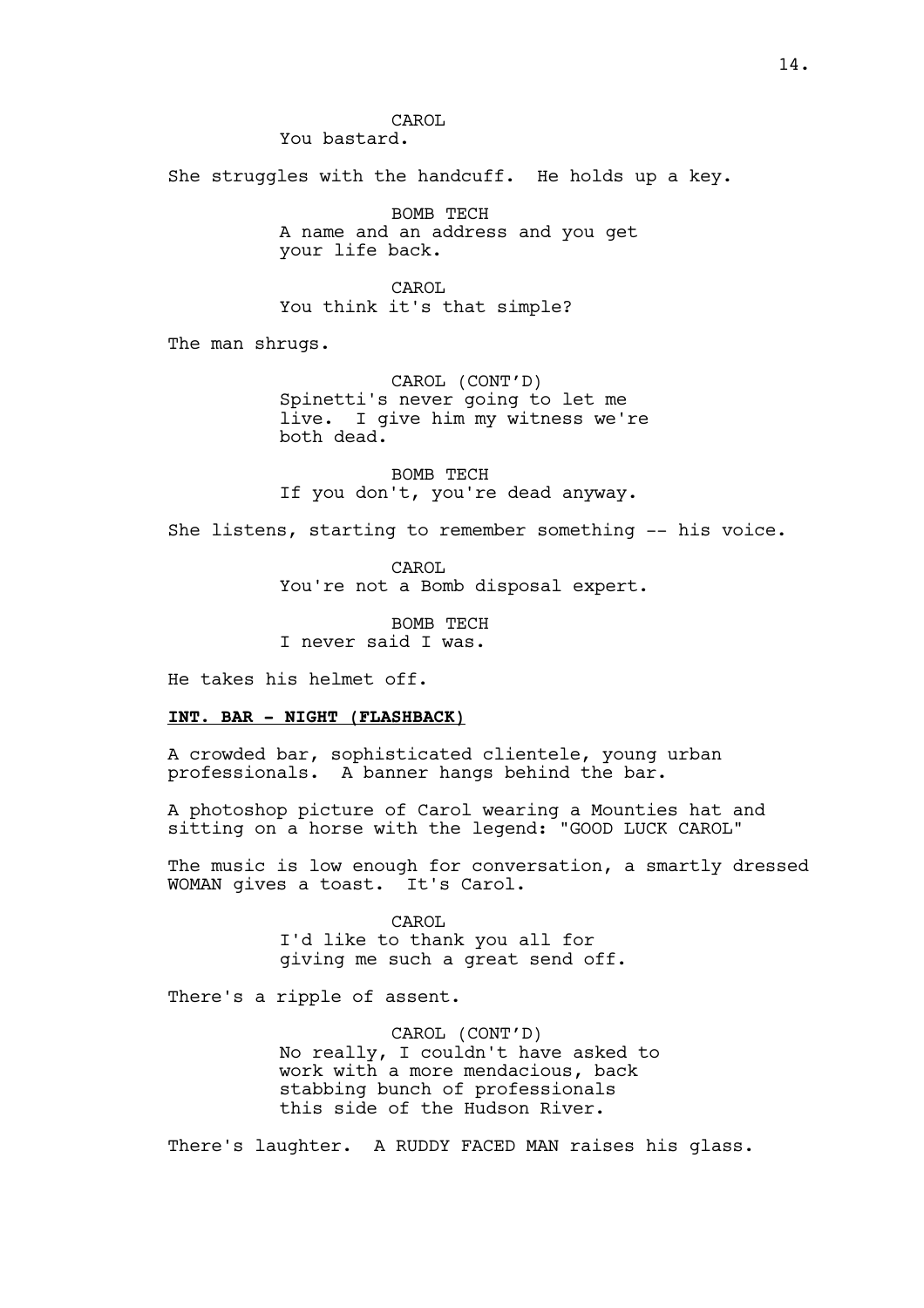RUDDY FACED MAN You better believe it!

They all toast. An Afro American man comes over to Carol holding a tray of canapes. GERO, (20s) over six foot of knotted muscle. He smiles at her.

GERO

Miss Langley.

CAROL Hi Gero, how's it going?

She scoops up some shrimp on blue cheese crackers.

CAROL (CONT'D) I cannot get enough of these.

GERO Going good. Getting a lot of party gigs now, building my skills.

CAROL That's great, glad it's working out. How's your ma?

GERO She's cool. 'gonna go see her at the weekend. Catch ya later.

He heads off across the bar.

A woman comes over to Carol. Freckles, sharp featured, RONA (40s), Irish.

> RONA Something going on I should gossip about?

> > CAROL.

Get out of here. That's Gero, I did some pro bono work out in the projects, Detroit. Managed to get him some work out here. He's a good kid.

RONA You're too good for this Earth, that's one messed up city.

CAROL. Yup, can't deny that.

RONA I still don't believe you're leaving. What can Vancouver possibly have that Manhattan doesn't?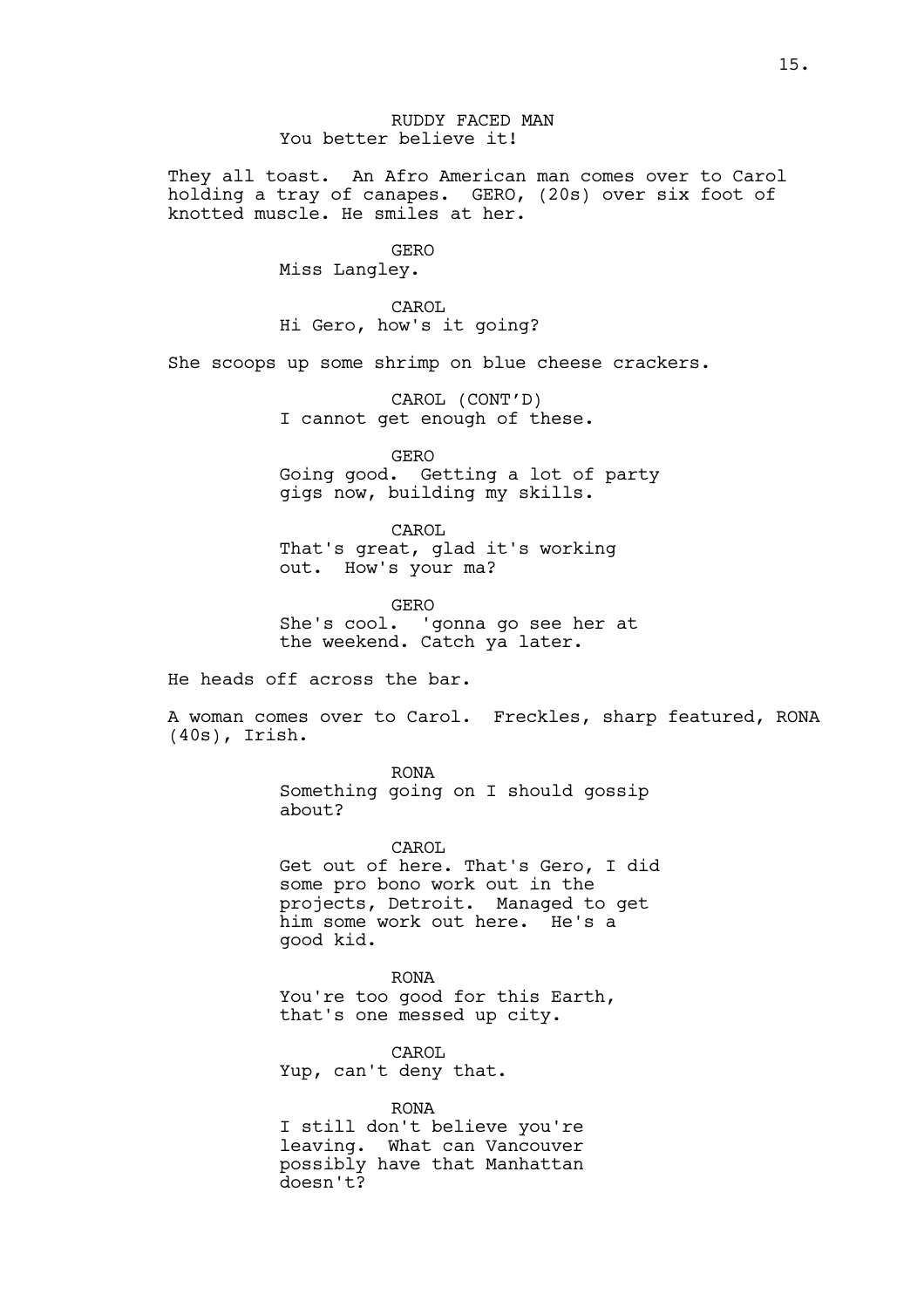CAROL A view of the Rockies. (beat) I want my own practice. After I finish this case I'm going to need a change, keeps me fresh...

#### RONA

Fresh? If you were any fresher you'd be grass! You hate change. You have a cellphone the size of a house brick and your car is a museum piece...

CAROL

You know why...

Rona looks at her, sympathetic.

RONA I know, but Jeez, didn't the steering wheel come off the other day?

CAROL It's a security measure.

Rona laughs.

# RONA

Mother of Jesus, no one's going to steal that car, for sure.

CAROL I just think there's more to life than waiting to make District Attorney.

Rona takes a sip of her drink, looks at her.

RONA You need to have a little fun.

CAROL I'm shocked, you being such a good Catholic girl.

RONA I'm a Catholic, not a Nun! (beat) Look, give yourself a break. Get yourself some sun, sea and shady stuff.

CAROL Alright Mother Superior, point taken. Now I have to mingle.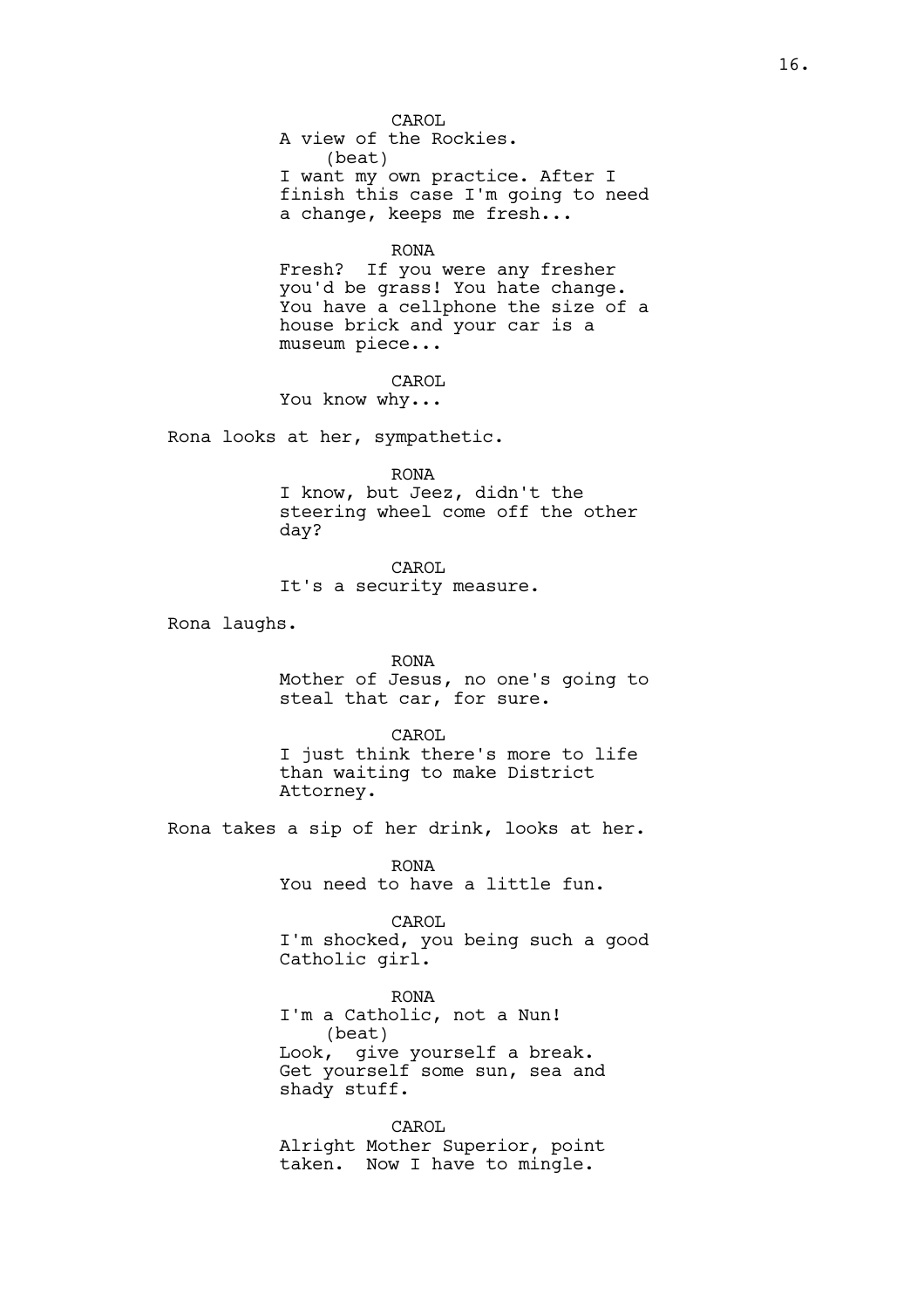He looks at her -- gives her his easy smile, looks at her with those ridiculously blue eyes -- it's Reardon.

END OF FLASHBACK

INT. CAROL'S HOUSE - BEDROOM

She stares at the bomb disposal technician -- it's Reardon.

CAROL (CONT'D) You planned this.

REARDON

No.

CAROL Then why...?

Reardon hesitates, looks at the bomb -- FIVE MINUTES left.

REARDON I don't have a choice.

She looks at Reardon -- back to the timer.

CAROL If I promise to take you to the witness, will you defuse the bomb?

REARDON I can't do that.

OFF CAROL: If she wasn't terrified before she is now.

# **EXT. CAROL'S HOUSE - DAY**

Captain Grunner looks at his watch. Turns to the officer next to him.

> CAPTAIN GRUNNER The hell is he doing? And where's the backup.

There's a THUMPING from the back of the Bomb Squad Truck - muffled yelling through the armored doors.

Officer #2 goes to the back, yanks them open. Two bomb squad OFFICERS tumble out, coughing and generally having a bad day.

OFFICER #2

What happened?

One of the officers tries to get his breath.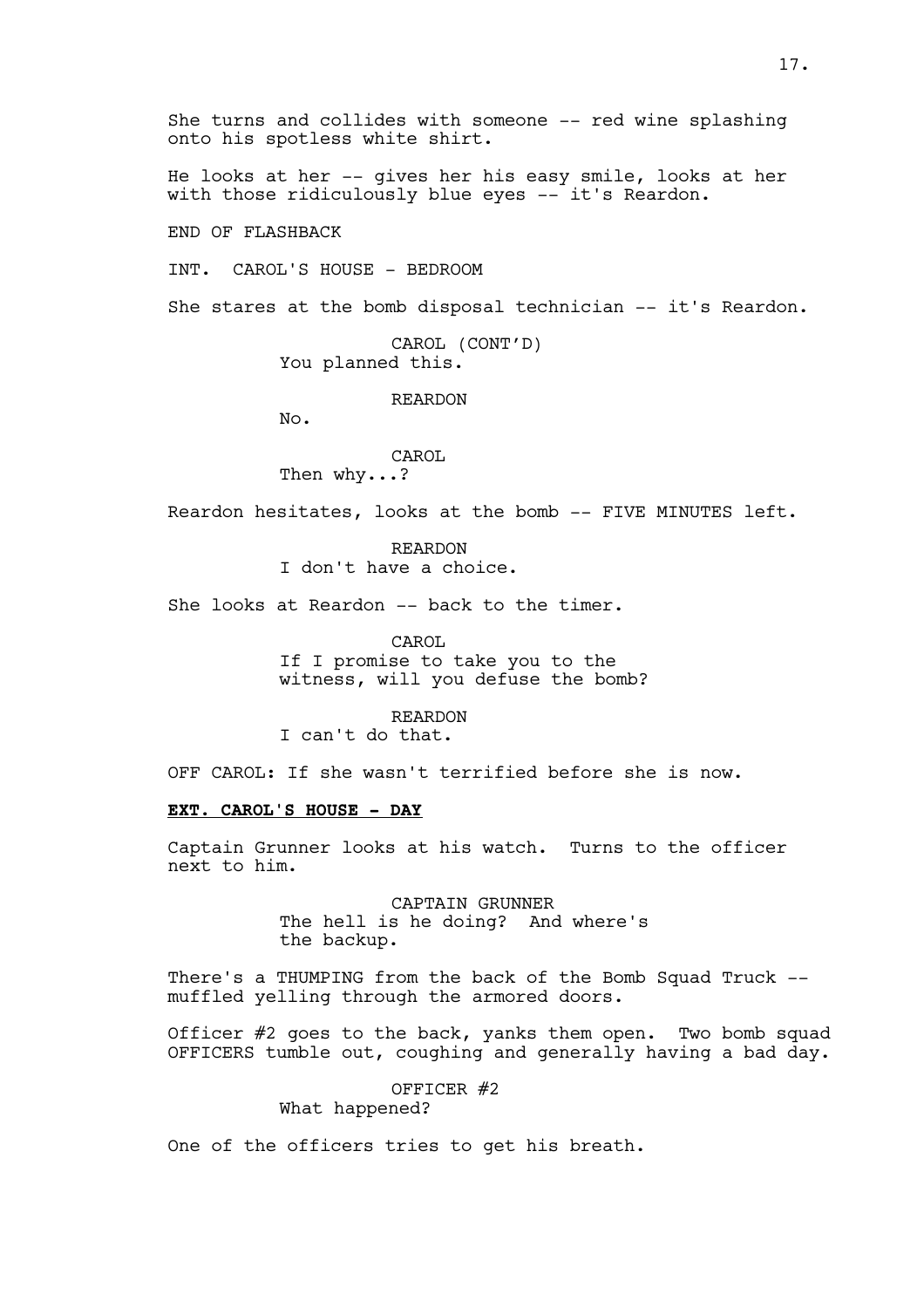#### **INT. THROUGH BOMB DISPOSAL TRUCK WINDOW - DAY - (FLASHBACK)**

BOMB SQUAD OPERATIVE (V.O.) Some guy on a mobility scooter jacked us...

The invalid turns towards him. He's wearing a GAS MASK.

### **EXT. BOMB DISPOSAL TRUCK - DAY**

He jams a NOZZLE on the end of a tube leading from the cylinder into the truck's air intake.

#### **INT. BOMB DISPOSAL TRUCK - DAY**

Gas pours in -- the BOMB TECHS choke, lose consciousness.

## **PRESENT: EXT. CAROL'S HOUSE - DAY**

OFFICER #2 So who's that in the house?

They turn to look at the house.

KABOOM.

The house EXPLODES!

FLAME belches into the sky -- pieces of brick and wood shower down around them.

A charred protective HELMET lands in the road -- rolls across the ground -- comes to rest against the Captain's boot.

### **INT. BAR - NIGHT (FLASHBACK)**

Red wine splatters onto a pair of light doeskin SHOES.

Carol grabs some paper napkins from the bar top and dabs at the red stain spreading across Reardon's white shirt.

> CAROL I am so sorry...

REARDON No. I think with my skin tone it works.

CAROL Maybe if we can get it into cold water?

REARDON Hey, it's not a problem, I'm a lawyer. I can get a shirt off someone else's back.

She looks at him, tries to remember.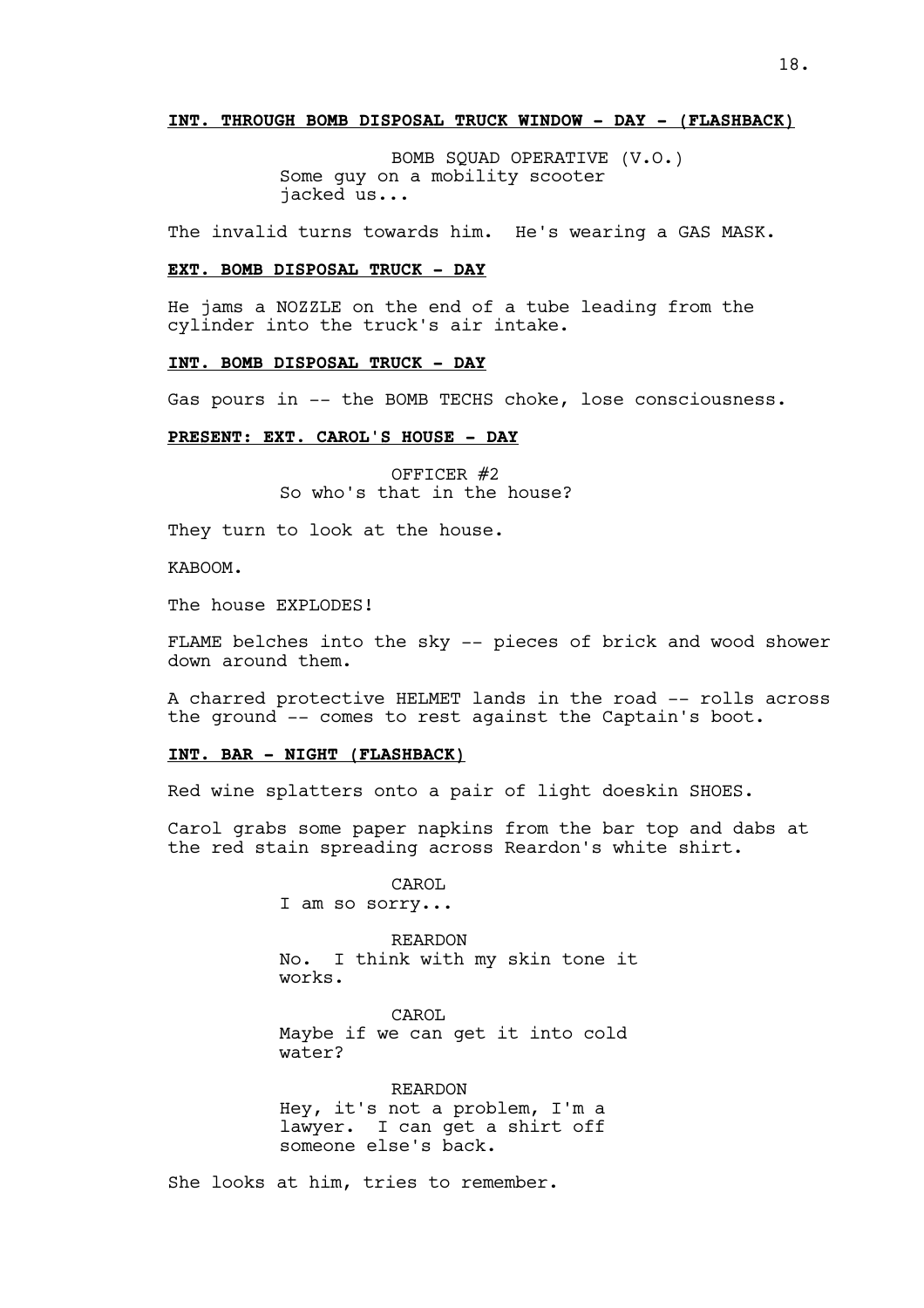CAROL Have we met?

Reardon extends a hand -- gives her a wide smile.

REARDON Craig Reardon, I'm a paralegal. Been following the Spinetti case.

#### **INT. BAR - LATER - NIGHT**

Carol and Reardon are deep in conversation in one corner of the Bar.

> REARDON So he turns to the Jury and says, I was sleepwalking...

Carol laughs, she's had a few drinks and her eyes sparkle.

CAROL During a bank raid!

REARDON I tell you, I could write a book on those pro bono stories.

CAROL

Me too. There are some good kids out there that were just born in the wrong place. I was lucky, I managed to help a few of them turn their lives around.

#### REARDON

S'true. (beat) You think you have enough to nail Spinetti this time?

CAROL I have a witness, that's all I can tell you.

Reardon nods. Understands.

### REARDON

I had a case tossed because the defendant wasn't read the Miranda in his native tongue. I mean Jeez, how many languages are we gonna have to know.

She shakes her head -- takes a sip of her drink.

REARDON (CONT'D) So, Vancouver.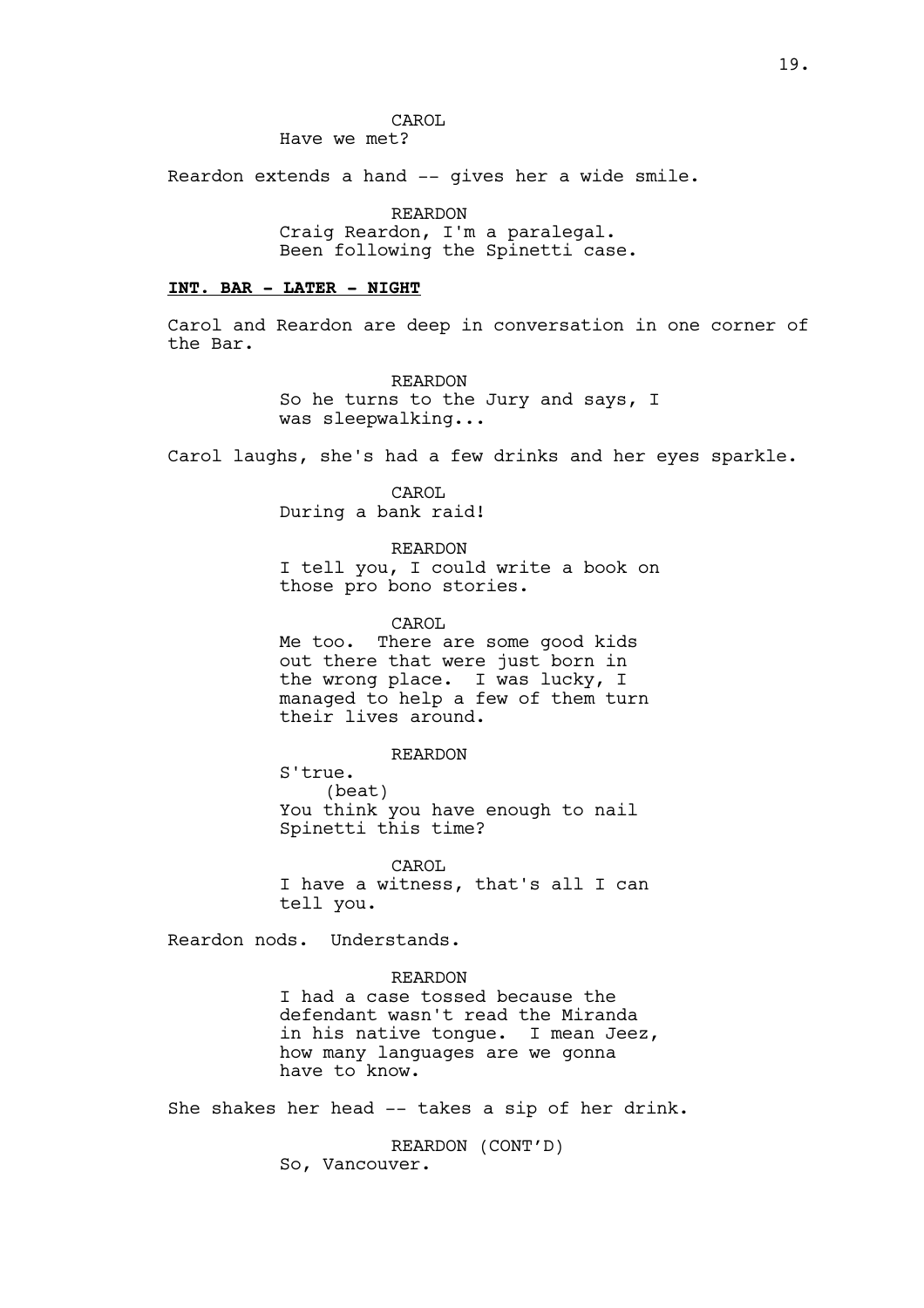CAROL

Yup.

Reardon gives her a look.

CAROL (CONT'D)

What?

REARDON Nothing. Vancouver's a great City, and so convenient for Canada.

CAROL

You got something against Canadians?

REARDON No. Hey, don't get me wrong. I love Canada. I wanted to be a Mountie when I was a Kid.

CAROL Really? I can't see you in a hat. What happened?

REARDON I had an allergy to horses. (beat) And hats.

CAROL How come we haven't bumped into each other before?

REARDON I was going to ask you the same question.

CAROL Do you always answer a question with a question?

REARDON What do you think?

CAROL I think I've had too much to drink.

REARDON I think on you, it works.

CAROL Are you married?

REARDON I was. Things didn't work out.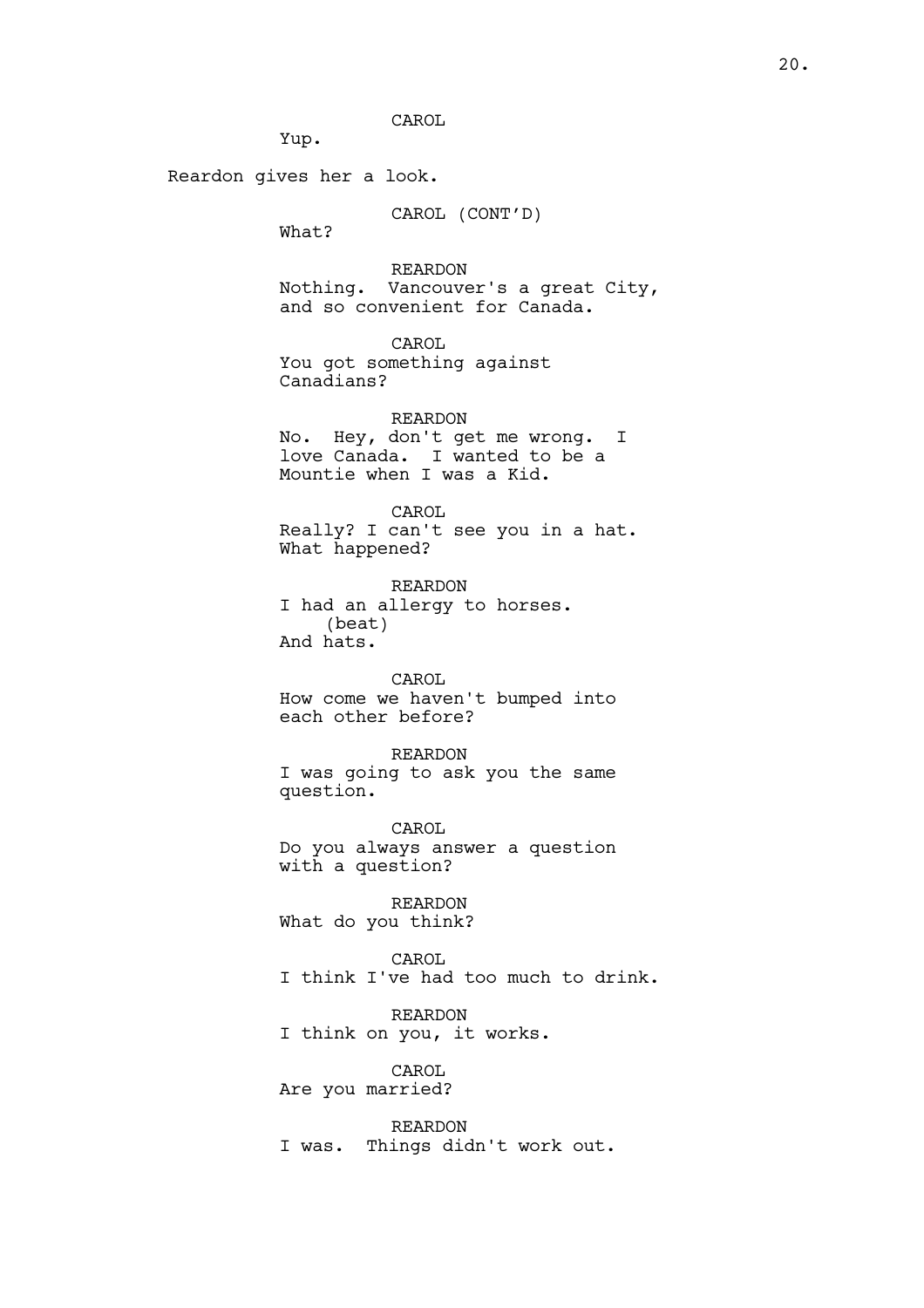CAROL I'm sorry. Kids?

Reardon's eyes grow sad for a second -- he covers.

REARDON A beautiful daughter. Sammy.

She toys with her glass.

CAROL

Perfect.

REARDON

Yes. (beat) You?

CAROL Not yet, but hey, the night's still young. (beat) I'm sorry, that wine has quite the mouth on it.

An awkward silence. They both go quiet.

REARDON So, how about you. Seeing anybody?

#### CAROL

Not at the moment. It's complicated, the hours I work, not a great lifestyle for that sort of thing. Part of the reason I'm moving out of the city. Did I mention I wasn't seeing anybody?

REARDON

I think you touched on it a couple of bottles back.

CAROL

Well. I'd better be going. I have some trial documents to work up over the weekend.

### REARDON

Look, you can't drive in your condition. Why don't I drop you back in your car. I can get a cab home. Save you breaking up your day tomorrow.

CAROL I don't know.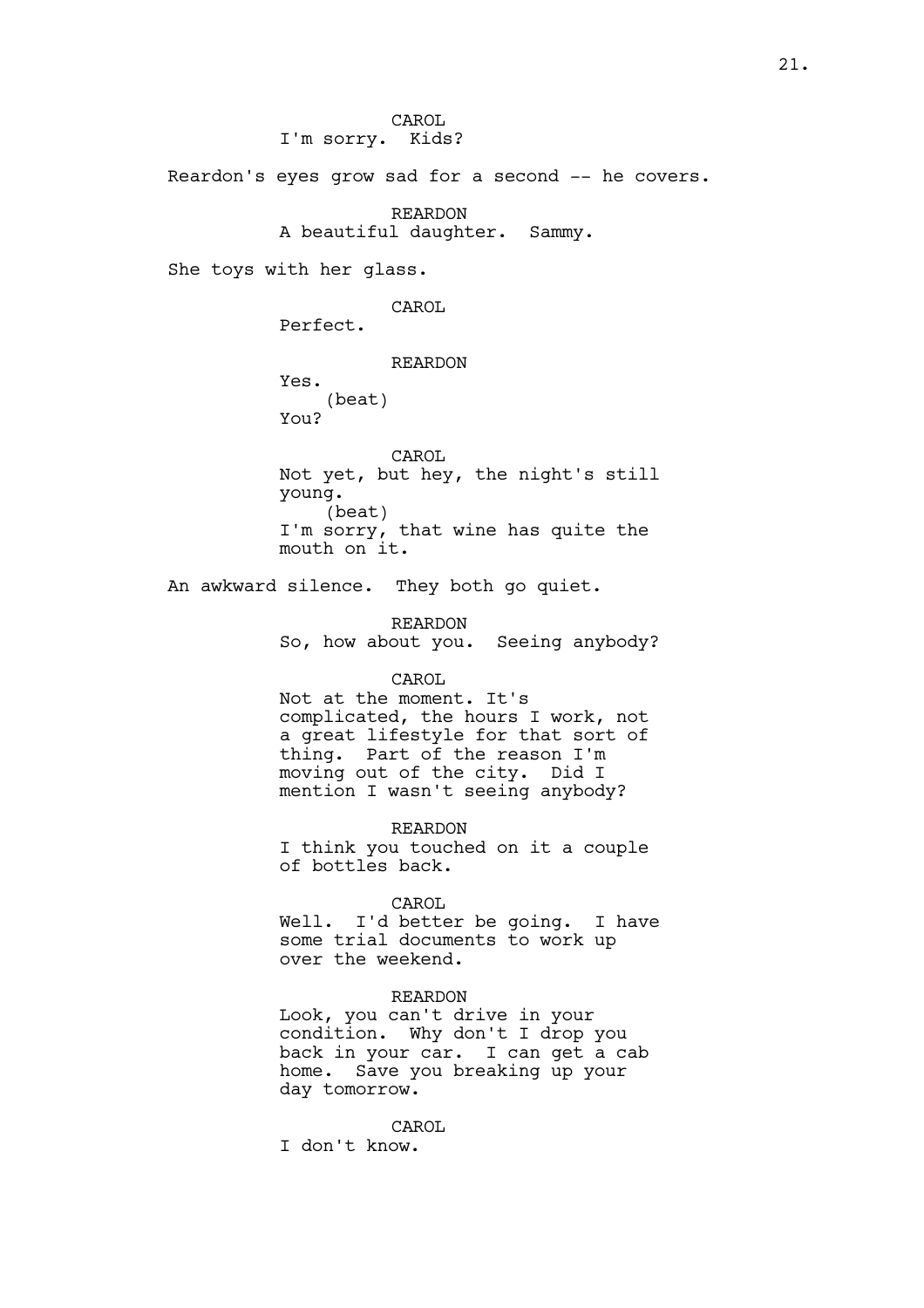REARDON No pressure, I don't have to win every case.

She smiles.

CAROL

I do. (beat) Okay, why not.

### **EXT. BAR - NIGHT**

Reardon and Carol come out. There's a car parked outside. An old '76 Dodge Aspen station wagon. Carol gets her keys.

> REARDON Wow! That's er...

> > CAROL

A classic.

REARDON That's the word I was looking for.

CAROL It was my dad's.

REARDON I like old things.

CAROL So does my garage.

#### **EXT. NORTH BERGEN, STREET - NIGHT**

Red cobblestone street, neat houses. A quiet neighborhood.

# **INT. STATION WAGON - MOVING - NIGHT**

Reardon slowing as he waits for instructions.

CAROL Just up here on the right.

They pass a nondescript ECONOLINE van and pull into the kerb.

# **EXT. CAROL'S HOUSE - NORTH BERGEN - NIGHT**

Three bedrooms and a couple of decks, nice, but not so nice that we hate her. She stumbles -- he catches her.

#### REARDON

I gotcha.

They reach the front door. She struggles to get the keys into the door lock. He takes the keys and opens the door.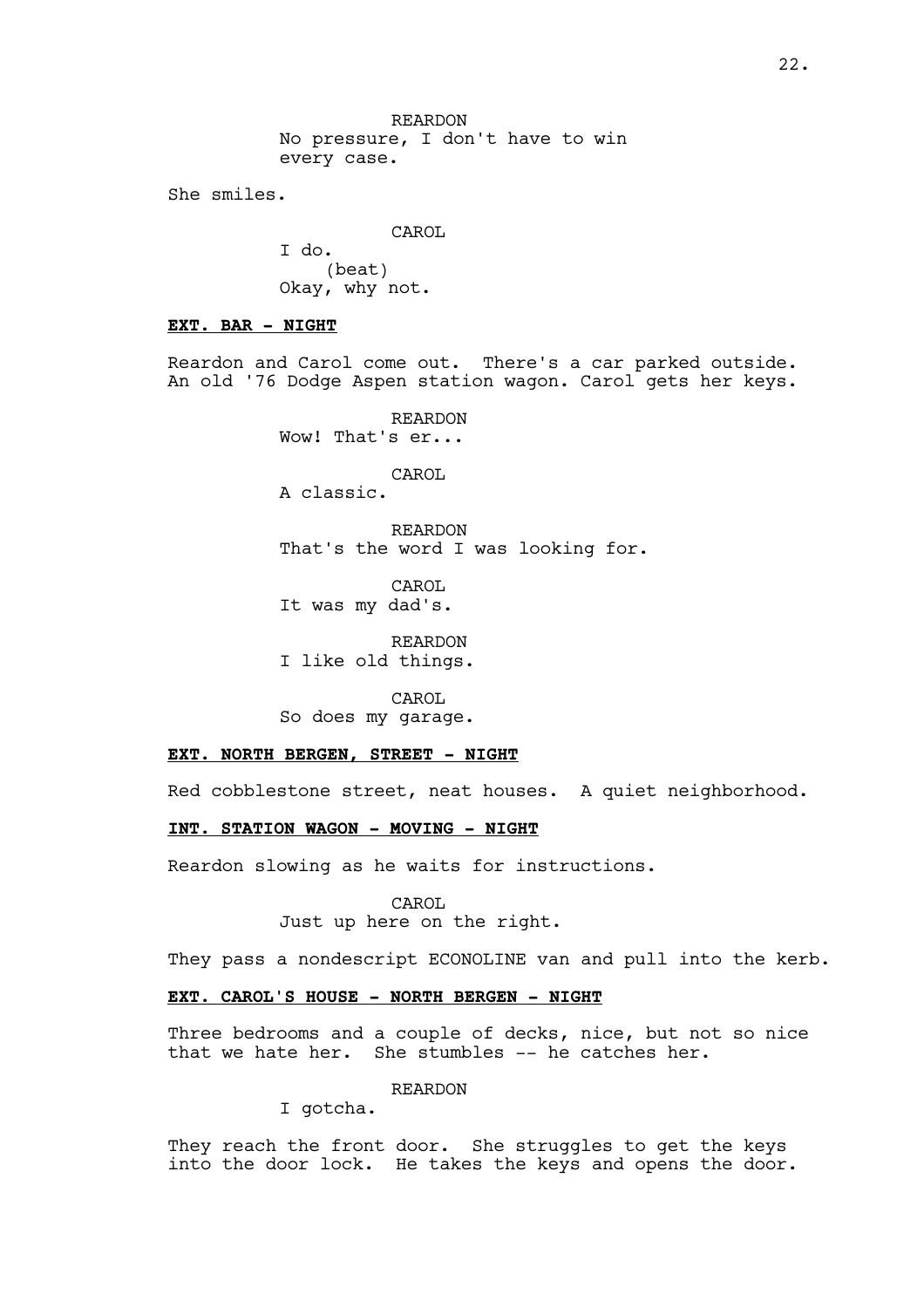# **INT. CAROL'S HOUSE - HALLWAY - NIGHT**

He helps her in. The house is empty of furniture, a few packing cases strewn about. Original wooden flooring.

CAROL

I'm moving out next week. Renting till I can move into my new place. There's some drink in the kitchen.

He goes into the...

#### **INT. KITCHEN - NIGHT**

Rummages in an open packing case and pulls out a bottle of wine and couple of glasses.

#### **INT. HALLWAY - NIGHT**

Reardon comes out holding the bottle and a glass of wine..

CAROL What about you?

He smiles ruefully.

REARDON Designated driver.

She reaches out to him, pulls him close.

CAROL Who says you're driving?

### **INT. BEDROOM - NIGHT**

She's tugging at his clothes, he's pulling at hers -- there's tearing and cursing, but they get there in the end and it's hot.

They land on the bed -- come up for air from a long and passionate kiss.

> CAROL You could have started this earlier, before I got so drunk.

REARDON Don't worry, I'll say you were terrific in the morning.

CAROL Oh God I hope you're as good as you think you are.

He kisses her gently, looks at her with those ridiculously blue eyes.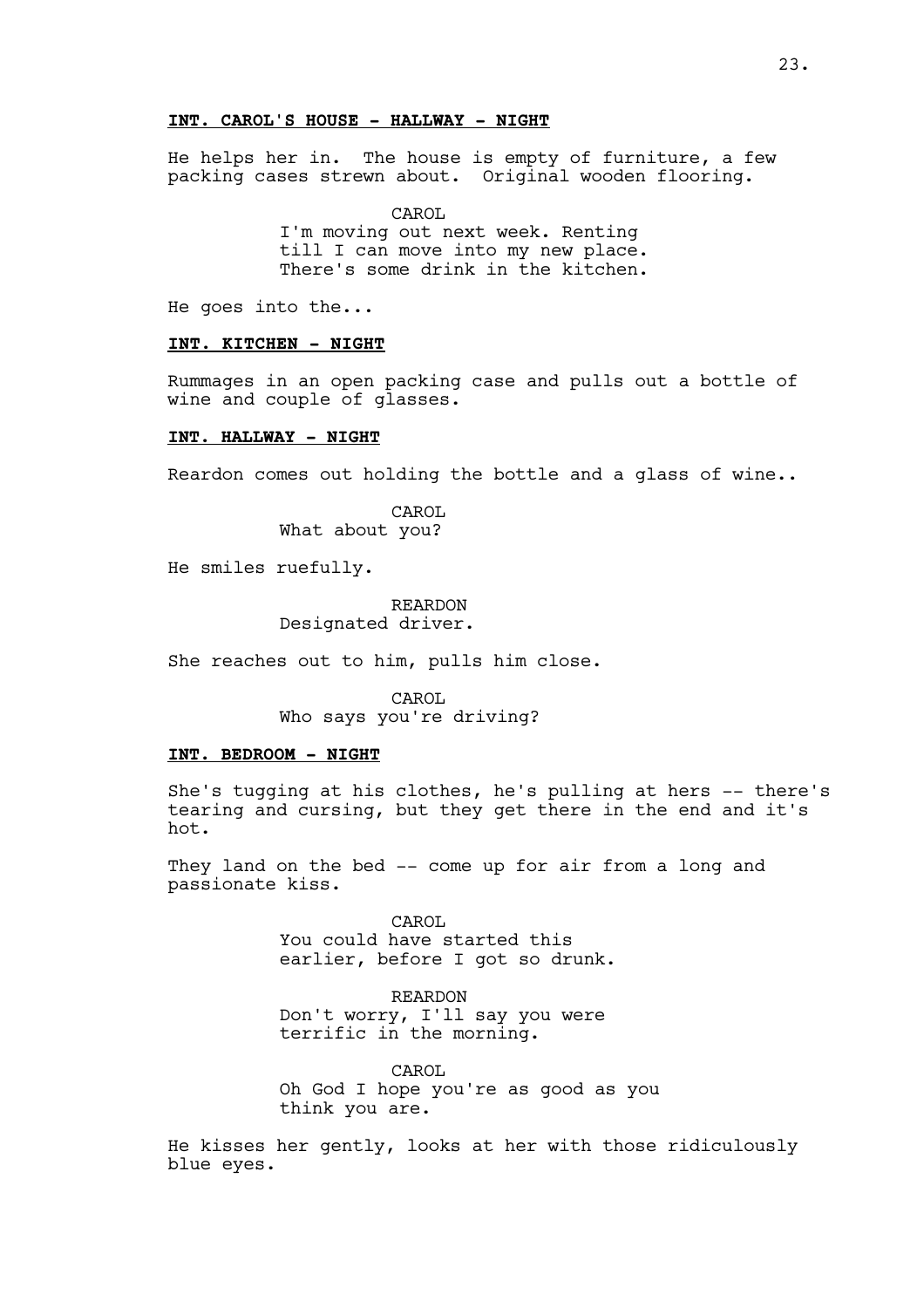### REARDON Gonna' have to trust me on that.

He moves into her -- she goes with it, wrapping her arms around him and rolling over until she's riding him.

They move like two jungle animals -- dappled shapes in the moonlight spilling through the window.

They climax as one...bodies slick with sweat...

CAROL Don't stop...God don't stop.

He keeps going, she shudders and holds him tight...

END FLASHBACK

# **EXT. STREET - BEHIND CAROL'S HOUSE - DAY**

CAROL (V.O.)

The station wagon blasts through the smoke -- flames and ash billowing behind it.

## **INT. STATION WAGON - DAY**

Jesus!

Carol drives -- handcuffed to the wheel.

Pieces of wood and debris rattle off the hood and windshield.

Looks like she dressed in a hurry -- jeans and a T-Shirt that reads: "Lawyers do it on a trial basis"

> REARDON You use this car for work?

CAROL I'm sorry I don't have a fancy getaway car, but I hadn't planned on being kidnapped.

REARDON The quicker we get there the sooner this'll be over.

She looks down at the gun Reardon holds on her.

CAROL Why the bomb?

REARDON

Not my idea.

CAROL

Spinetti.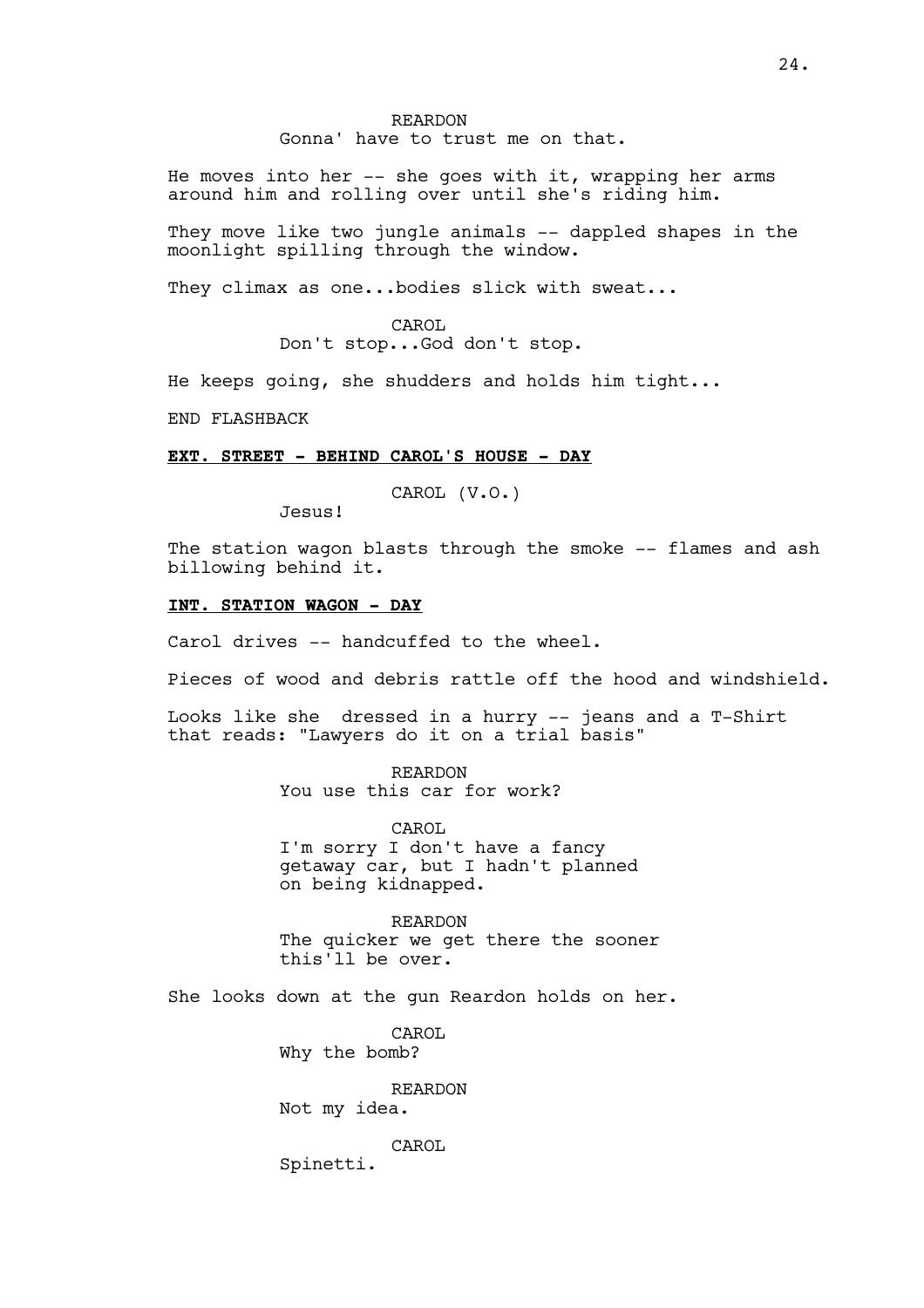REARDON You can't negotiate with a bomb. (beat) Where are we headed?

CAROL Gas station. This drinks fuel like it's going out of fashion.

#### **EXT. GAS STATION - DAY**

She gestures to her cuffs.

CAROL I can't fill up with these on.

REARDON No, but I can.

She tries another tack.

CAROL

I need to pee.

REARDON

First wooded area we pass, you can pick a tree.

## **INT. STATION WAGON - LATER - DAY**

Carol drives. Both of them are obviously uncomfortable, shifting in their seats.

#### **EXT. INTERSTATE - DAY**

On the Interstate Eighty-Seven, past signs to Albany.

# **INT. STATION WAGON - DAY**

REARDON Where are we going, Canada?

CAROL Border checkpoint a problem to you?

He snaps the magazine out of his gun -- checks the load, seems satisfied.

> REARDON Nope, we're good to go.

CAROL We're not going to Canada.

REARDON Glad to hear it.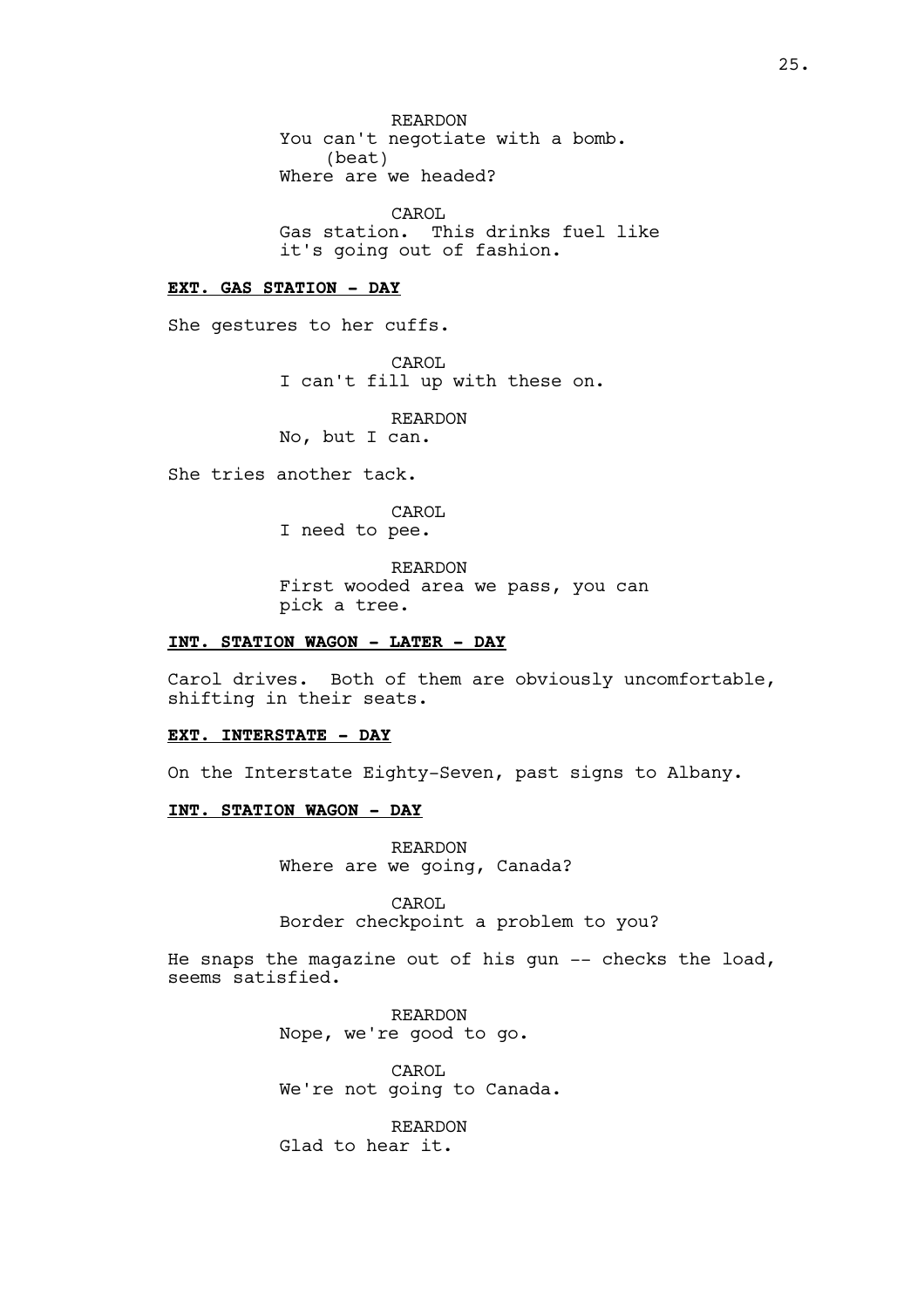They drive past some highway works -- no workers visible and a portable toilet kiosk on site.

# REARDON (CONT'D)

Pull over.

She pulls off into a coned area. He climbs out -- walks up to the kiosk, checks it's open. Comes back.

# REARDON (CONT'D) Okay, make it quick.

He uncouples her handcuff from the steering wheel.

She gets out of the car -- he keeps the gun trained on her as she heads into the kiosk.

# **INT. TOILET - DAY**

The walls are plastered with graffiti -- flesh magazine pictures -- holes in the side of the kiosk let light in.

CAROL

Nice.

She gingerly squats on the seat.

REARDON (O.S.)

C'mon!

## **EXT. TOILET KIOSK - DAY**

The door opens and she comes out. He's right outside.

CAROL It's a great space, really makes use of the available light, and I love what they've done with the walls, so contemporary with the flesh tones.

He waves the gun.

REARDON Just get in the car.

He follows her back to the car -- cuffs her to the wheel and takes the key out of the ignition.

> REARDON (CONT'D) Don't try anything clever.

She shrugs. He heads into kiosk. She looks back at the kiosk, mentally counting things out in her head.

CAROL

Putting gun away, unzipping, getting it out, peeing...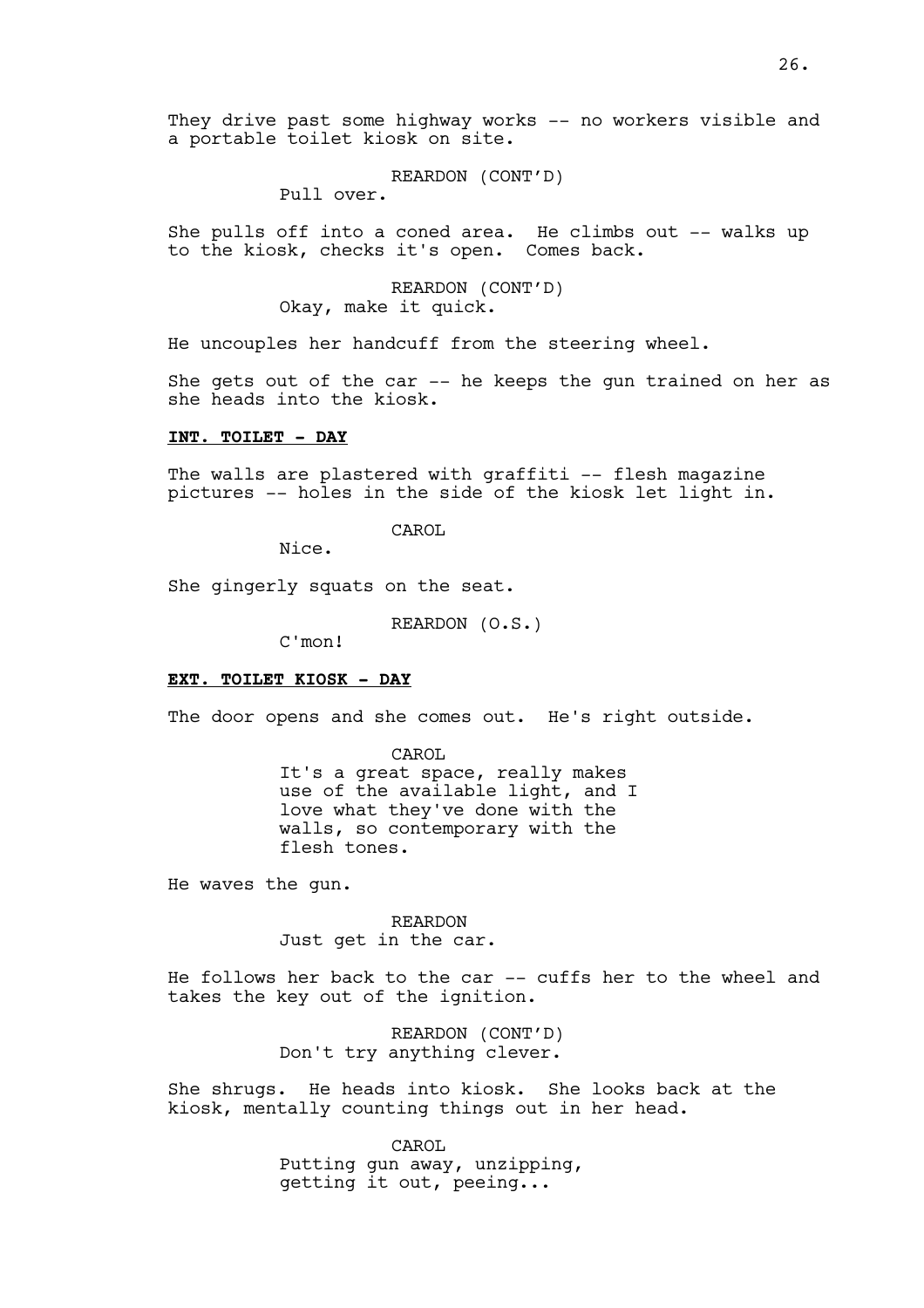She opens the car door -- feels under the door sill -- finds a magnetic box, takes out a key -- jams it into the ignition.

FIRES IT UP -- slams it into reverse and guns the engine.

The car rockets BACKWARDS.

SMASHES into the kiosk, knocking it over.

#### **INT. KIOSK - DAY**

A rotating hell of noise. Reardon's thrown to the floor, pants around his ankles -- all kinds of shit and chemicals flying around as he tumbles through the air.

#### REARDON

Fuck!

### **EXT. KIOSK - DAY**

She guns the motor and accelerates away.

CAROL

Eat shit!

The car STALLS. Shudders to a halt.

### **INT. KIOSK - DAY**

Reardon hammers on the door which is now above him.

Smashes it open -- claws his way out.

#### **EXT. KIOSK - SAMETIME**

Hands slipping on fluids oozing across the surfaces..

#### REARDON

Jesus!

Clutching his pants with one hand. Gun in his other.

Covered in gunk of many colours -- he hobbles towards the car. Yanks the door open.

> REARDON (CONT'D) 'the fuck!

No Carol -- no STEERING WHEEL!

He looks around  $--$  in the distance, running like crazy, steering wheel in one hand, is Carol.

She's headed towards a small collection of FARM buildings. Two fields away a FARMER drives a tractor over the field.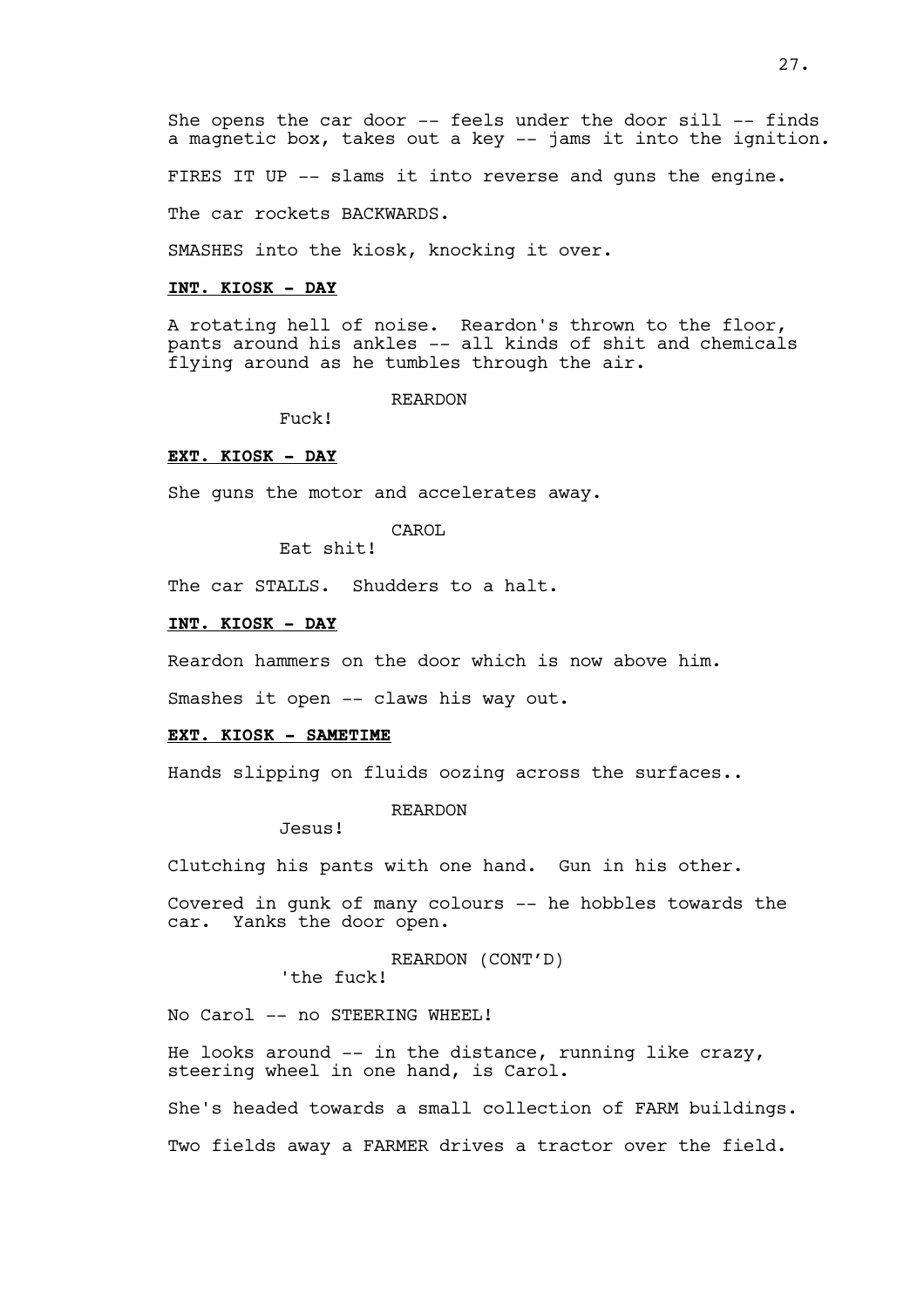### REARDON (CONT'D)

Damn!

He fixes his pants. Jams the gun into his waistband.

Runs after her -- mad as hell.

## **EXT. FIELD - DAY**

Carol's fit, but she's tired and the large and heavy steering wheel isn't making things any easier.

REARDON

Running like a man possessed -- legs pumping, arms whirling.

Closing in on her.

CAROL

Slowing.

Breath ragged.

Lungs burning.

Comes to a halt facing a BARN.

She circles round the back -- a SNUFFLING sound from inside.

### **INT. BARN - DAY**

Dark in here -- light leaking through the door and gaps in the roof -- a pile of hay bales to one side and a penned area inside of which are some PIGS.

### **EXT. BARN - DAY**

Reardon comes to a halt outside the barn -- breathing hard. He pulls out his gun and creeps around the back.

There's a renewed oinking from inside. He creeps towards the open door -- pokes his head around the door...gun ready.

> REARDON Okay, game over...

THUD.

A long handled shovel smashes him on the back of the head. Held awkwardly by Carol, it's not a full force impact -- but it's enough to make him drop the gun and hit the ground.

He lies there for a second -- groggy.

A large wet SNOUT looks at him through the bars of the pen.

The pigs begin a frenzied OINKING.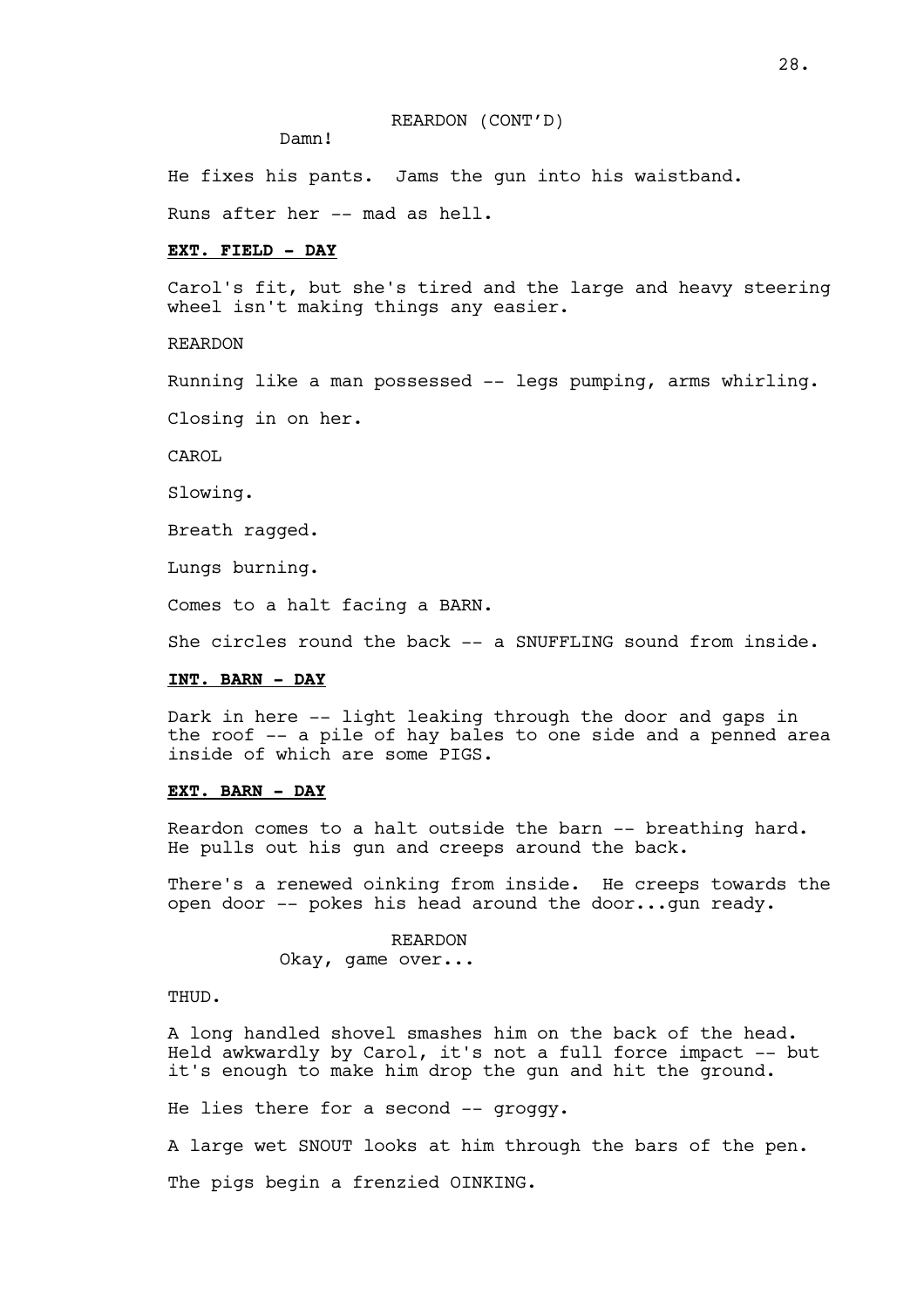He staggers to his feet -- scrabbles around the floor, finds his gun.

He touches the back of his head -- looks at blood on his hand.

REARDON (CONT'D)

Damn!

He stands still -- listening, can't hear anything above the snuffling and oinking of pigs.

Something dances on the roof of the barn.

A small circle of reflected light.

He heads towards a hay loft at the end of the barn.

A rickety wooden ladder leads up to the loft.

Dust floats down through the sunlight from the barn roof.

He slowly climbs up the ladder, one hand holds the gun, the other hauls himself up one rung at a time.

Peers over the top of the ladder into the hayloft.

On the ceiling -- the trembling circle of light.

His eyes move down the dusty beam -- seconds away from pinpointing the source when...

The sun goes in.

WHUMP.

The STEERING WHEEL catches him on the side of the head.

He tumbles backwards, manages to catch a hold of the ladder which rocks back with his weight.

He teeters in midair. Carol rises up out of the hay -- kicks him in the chest.

REARDON (CONT'D)

Arggghh!

He topples back  $-$ - falls through the air...

THUD -- lands with a cacophony of oinks from the PIGS.

A wet sucking sound as he drags himself out of the muck.

He points his gun up at the hayloft.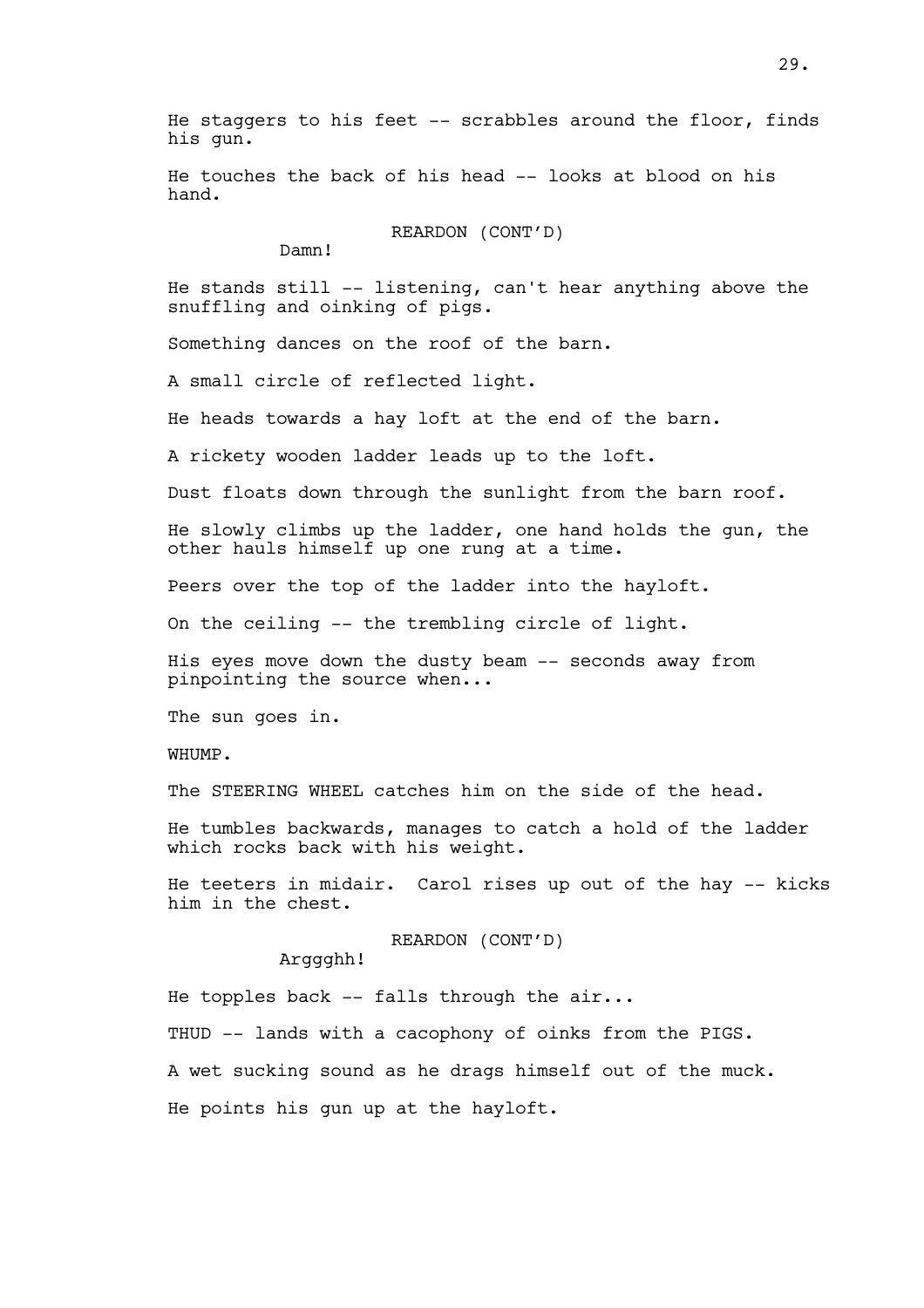REARDON (CONT'D) Okay. Enough of this shit. There's only one way down from there, and I have the ladder.

He rubs his neck, tries to do the hard man neck click but it hurts too much -- ends up just wincing with the pain.

### SILENCE

Reardon sighs. He's battered, bruised and covered in shit. He's had enough.

> REARDON (CONT'D) Okay. You come down right now or I'll...

He looks around.

And there, in the corner of the pen is a large and contented Sow...six or seven cute little pigs snuffling at her, happily drinking milk.

He moves over to the sow, cocks the gun and points it at one of the piglets.

The sow oinks frenziedly.

Carol peers over the edge of the hayloft at the commotion below.

> REARDON (CONT'D) Shoot the little piggy.

That does it. He smiles as he sees Carol's face staring down in horror.

### CAROL

Okay! You win.

He uncocks the gun -- puts it into his jacket and drags the ladder over to the hayloft.

Places it against the edge of the floor and stands well back.

REARDON Don't try anything stupid.

He pulls his gun out and holds it on her while she awkwardly makes her way down the ladder. She reaches the ground.

> REARDON (CONT'D) There, that wasn't so difficult was it. Now you and me are going to have a little talk.

CLICK!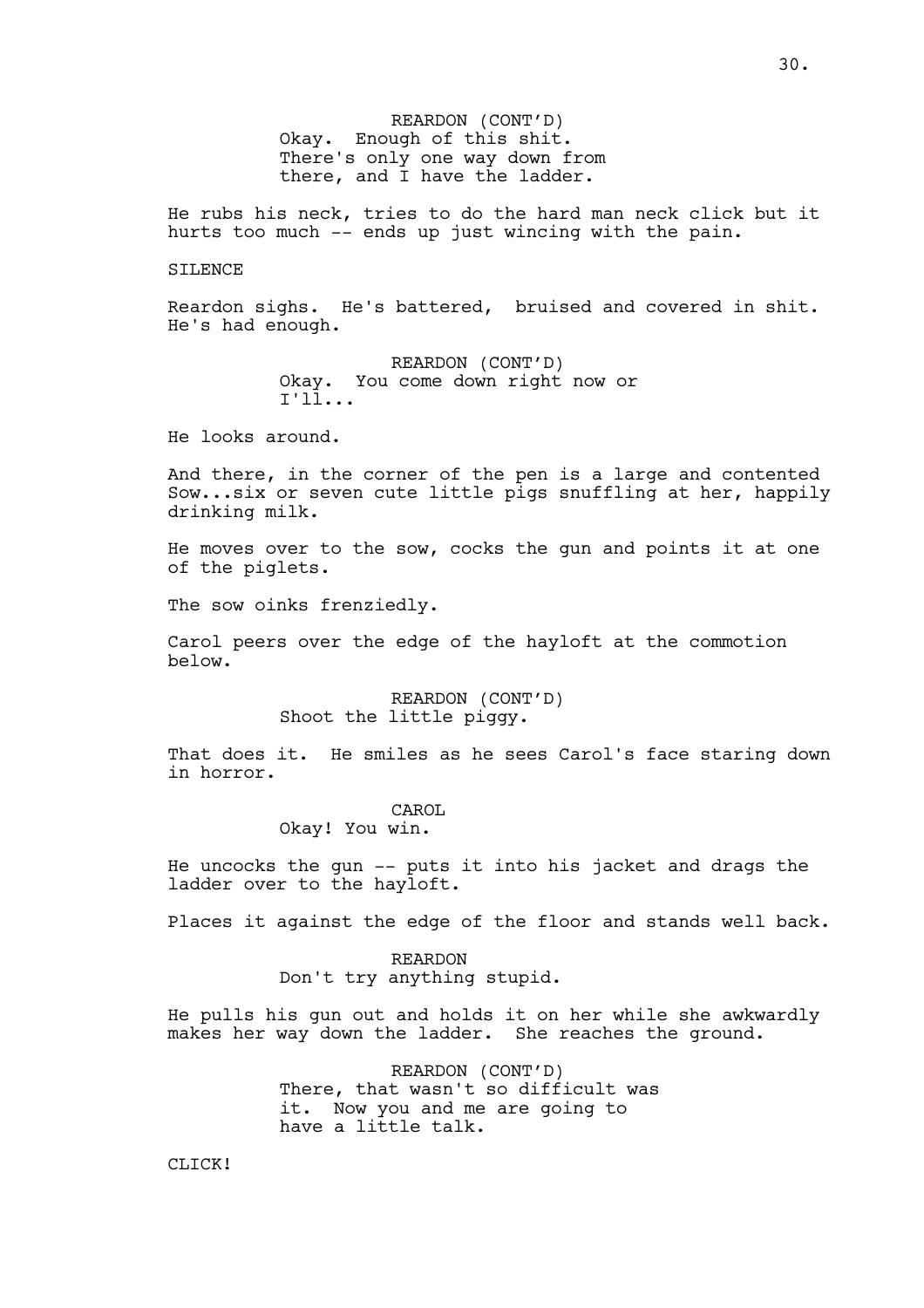He turns and looks down the cavernous barrels of a shotgun.

# **INT. FARMHOUSE, KITCHEN - DAY**

Carol and Reardon stare at some sort of soup with bits floating in it. The FARMER (70s) and his WIFE (60s) regard them with interest. The steering wheel sits on the table.

Carol wears an oversize pair of dungarees, whilst Reardon wears baggy jeans and a plaid shirt.

FARMER

F.B.I?

REARDON

Yes.

The wife looks sympathetically at Carol.

WIFE You was lucky to get out alive.

FARMER Damn bad luck...crashing into a lorry full of shit cabins like that.

The wife cackles.

WIFE

I 'ain't seen so much shit on a man since little Jimmy went swimming in the cess pit last year.

CAROL Thank you for the clothes.

WIFE Don't you worry 'bout it. (beat) What was it you actually did child?

Reardon gives her a warning look.

CAROL Nothing really.

REARDON They all say that don't they?

The farmer looks at him -- eyes narrowed.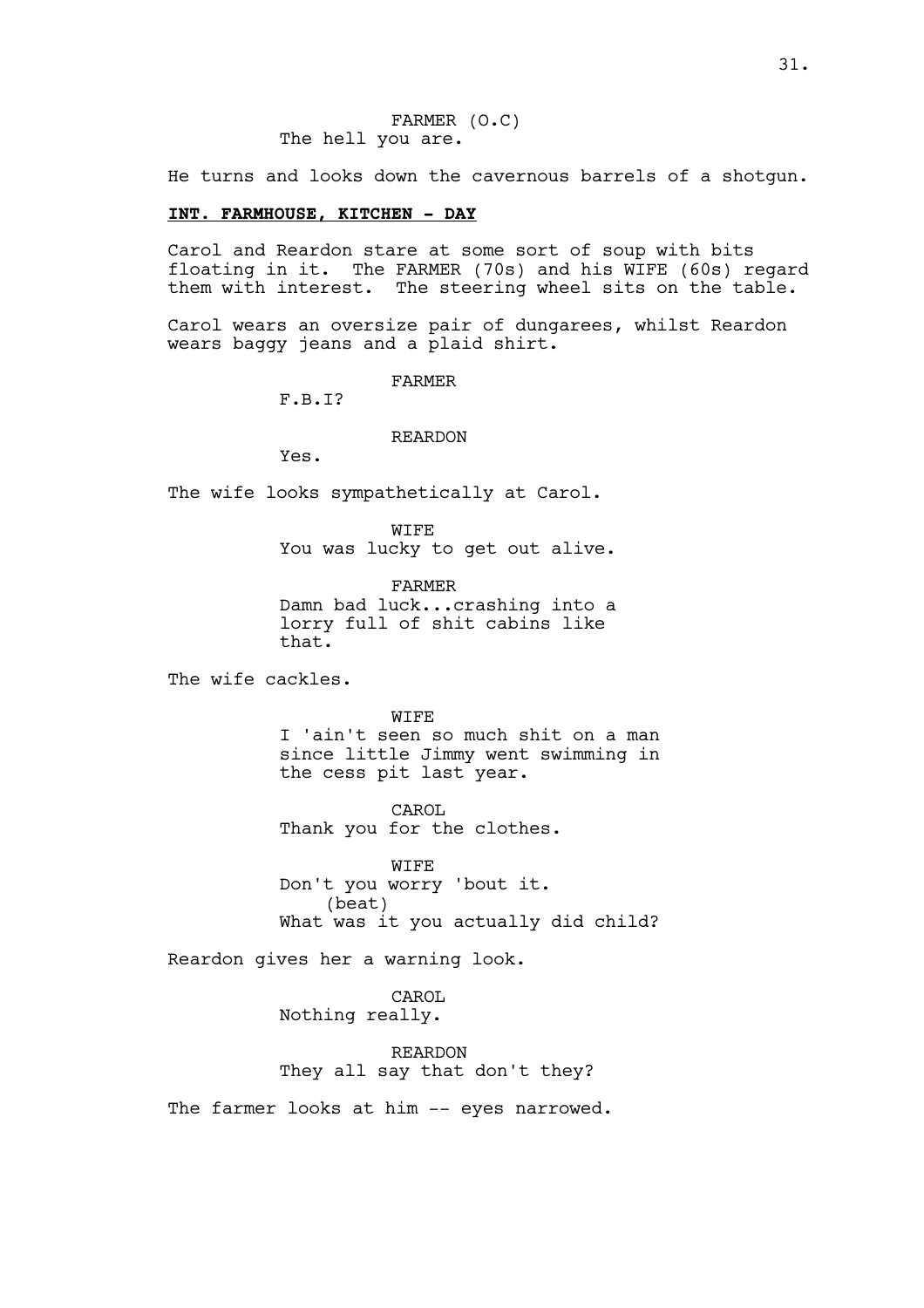#### FARMER

Never really had much time for the F.B.I. Not since they stuffed up that whole al Qaeda situation.

REARDON I wasn't really involved in that.

CAROL No, he was in traffic.

FARMER

Well it 'ain't got any slicker in your department since then has it? Lotta pencil necks dicking around doing diddly squat.

REARDON Well, we've taken up enough of your time.

He gets up.

FARMER What's your rush.

CAROL Yes, let's not be rude.

He sits down.

FARMER So what did she do?

REARDON It's just a minor thing really...

CAROL I killed my husband.

The wife nods understandingly. Looks at her husband.

# WIFE

It happens.

Reardon shoots her a warning look. Digs his gun into her ribs under the table.

> CAROL Shot him in the head, boy was he surprised...

REARDON Well we better be...

CAROL Then I used a knife...you know, cut 'em off.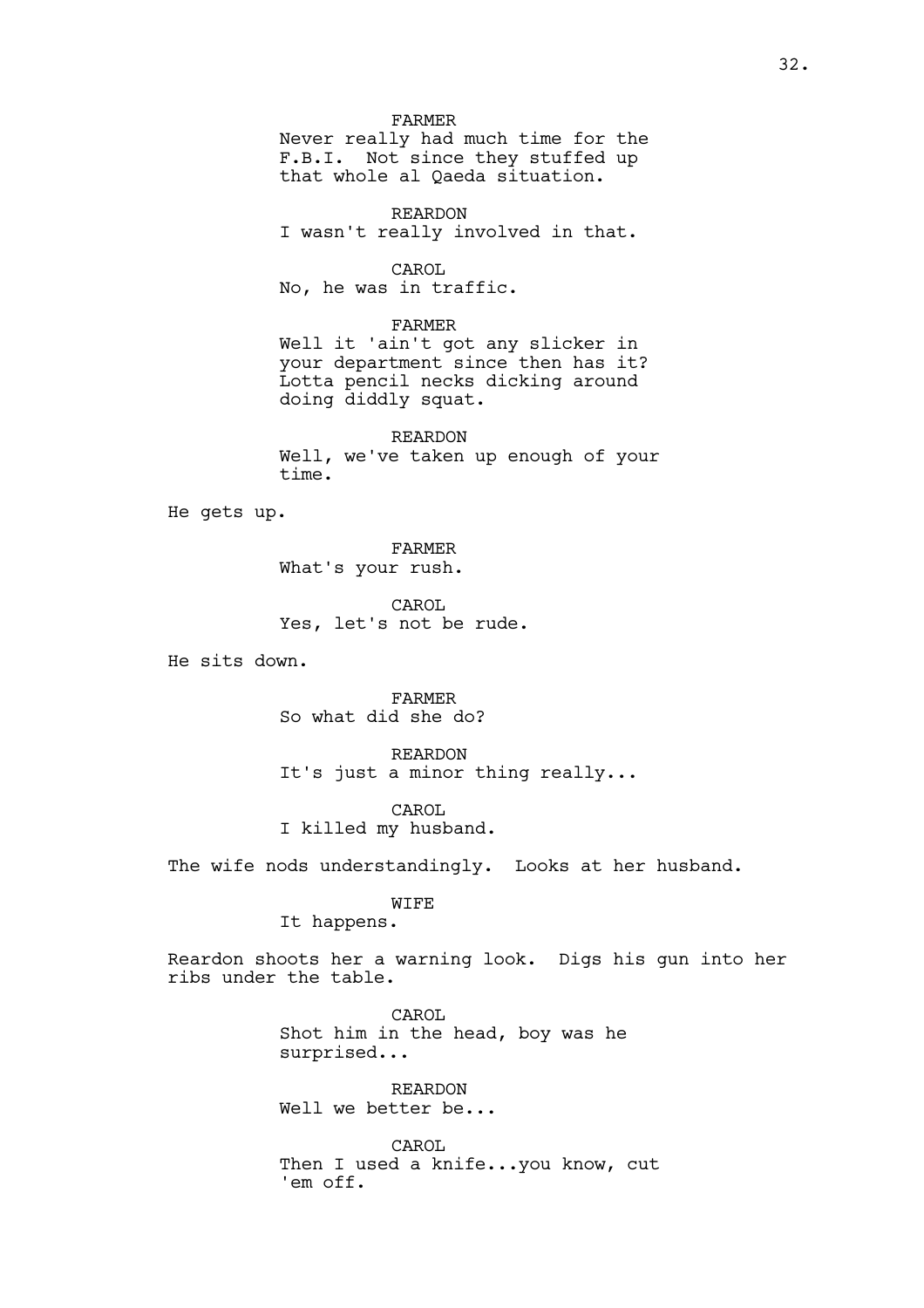The wife stares wide eyed.

WIFE

Oh Lordy.

CAROL He made me do things...

Reardon coughs.

REARDON I'm sure they don't want to hear anymore.

FARMER I got some time on my hands. Jessie, fetch some more of that soup.

# **INT. STATION WAGON - NIGHT**

Looking like a couple of Hillbillies they head down a deserted highway. Reardon looks over at her.

> REARDON Jello? You're sick

CAROL They're not sophisticated folk, where did you expect me to go with it?

Reardon runs his tongue round his mouth.

REARDON What the hell was in that soup?

They drive on in silence. A MOTEL appears in the distance.

CAROL We can't drive all night.

Reardon looks ahead. Comes to a decision.

REARDON You try anything I'll shoot you.

CAROL

I'd take a bullet for a good nights sleep.

# **EXT. THREE MUSKETEERS MOTEL - RECEPTION - NIGHT**

The desk clerk wears a moth-eaten Musketeer hat -- looks like D'artagnon out on parole.

> D'ARTAGNON Mr and Mrs?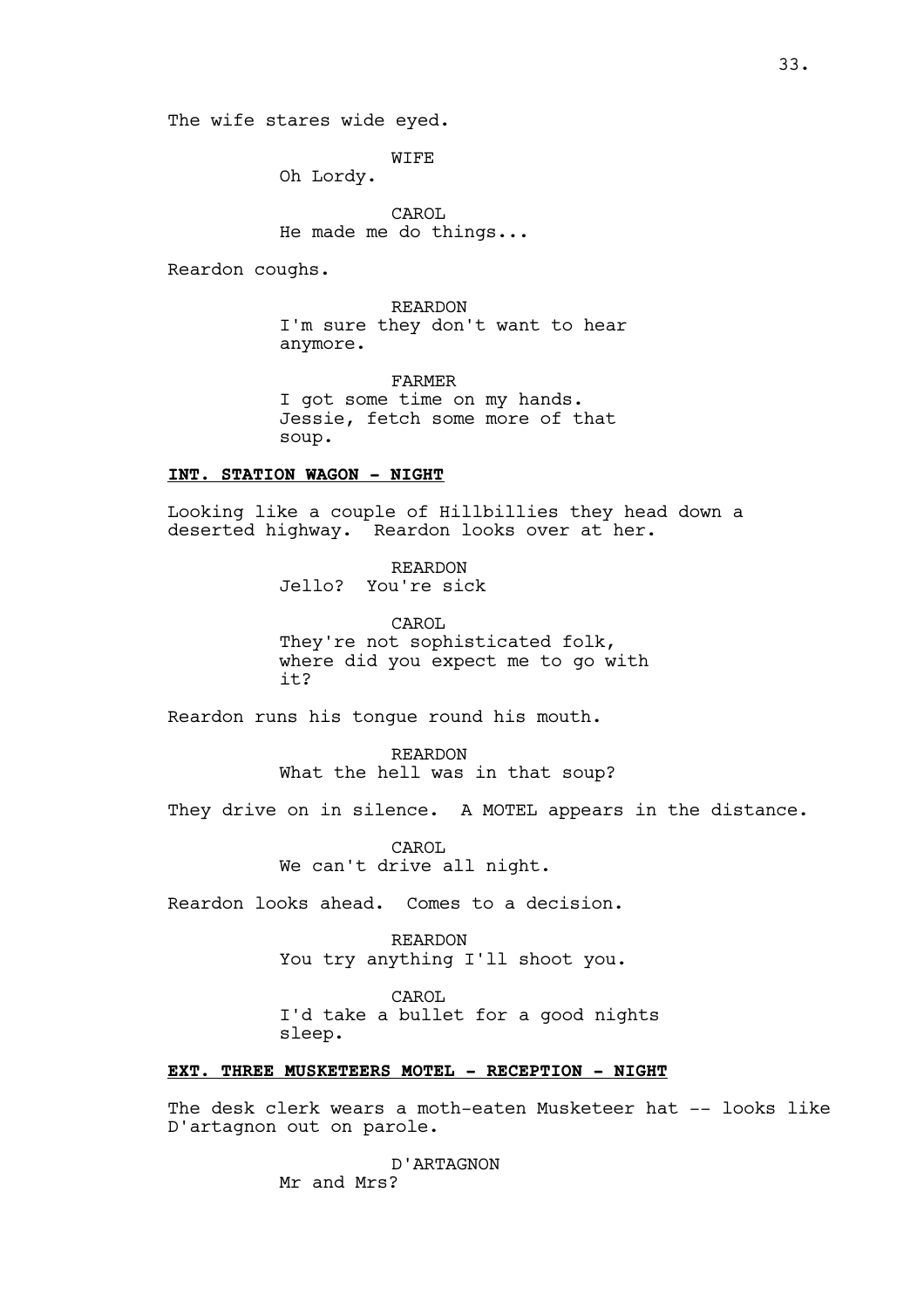The Clerk writes it down. Looks at the cuffs.

D'ARTAGNON You want the suite with the water bed and the Jacuzzi?

REARDON I'd like a room with a bath and invalid handles...I got a bad back.

The Clerk hands over a set of keys on a miniature sword.

D'ARTAGNON The Aramis suite. Have a good one.

# **INT. THREE MUSKETEERS MOTEL - ARAMIS SUITE**

Reardon's wearing a bath robe that was white in another life. He sits in the centre of a king sized bed  $-$ - munches peanuts, swigs from a miniature bottle of tequila. Channel hops.

The room is heavy on Musketeer kitch -- swords on the walls, tasteless portraits of men in feathered hats.

The door to the bathroom is half open.

# **BATHROOM**

Carol lies on a duvet and some pillows, cuffed to one of the grab handles on the side of the bath. She chews on a large bar of chocolate.

> CAROL<sub>1</sub> You wanna' angle that so I can at least watch the TV?

A dummy dressed as a musketeer holding a sword aloft looks down at her from a plinth in the corner.

Reardon gets up -- never taking his eyes from the screen on which CNN NEWS runs.

Kicks the bathroom door shut.

Goes back to the bed.

REARDON

Better?

CAROL (O.S.) Oh yeah, much...

Something holds Reardon's attention on the...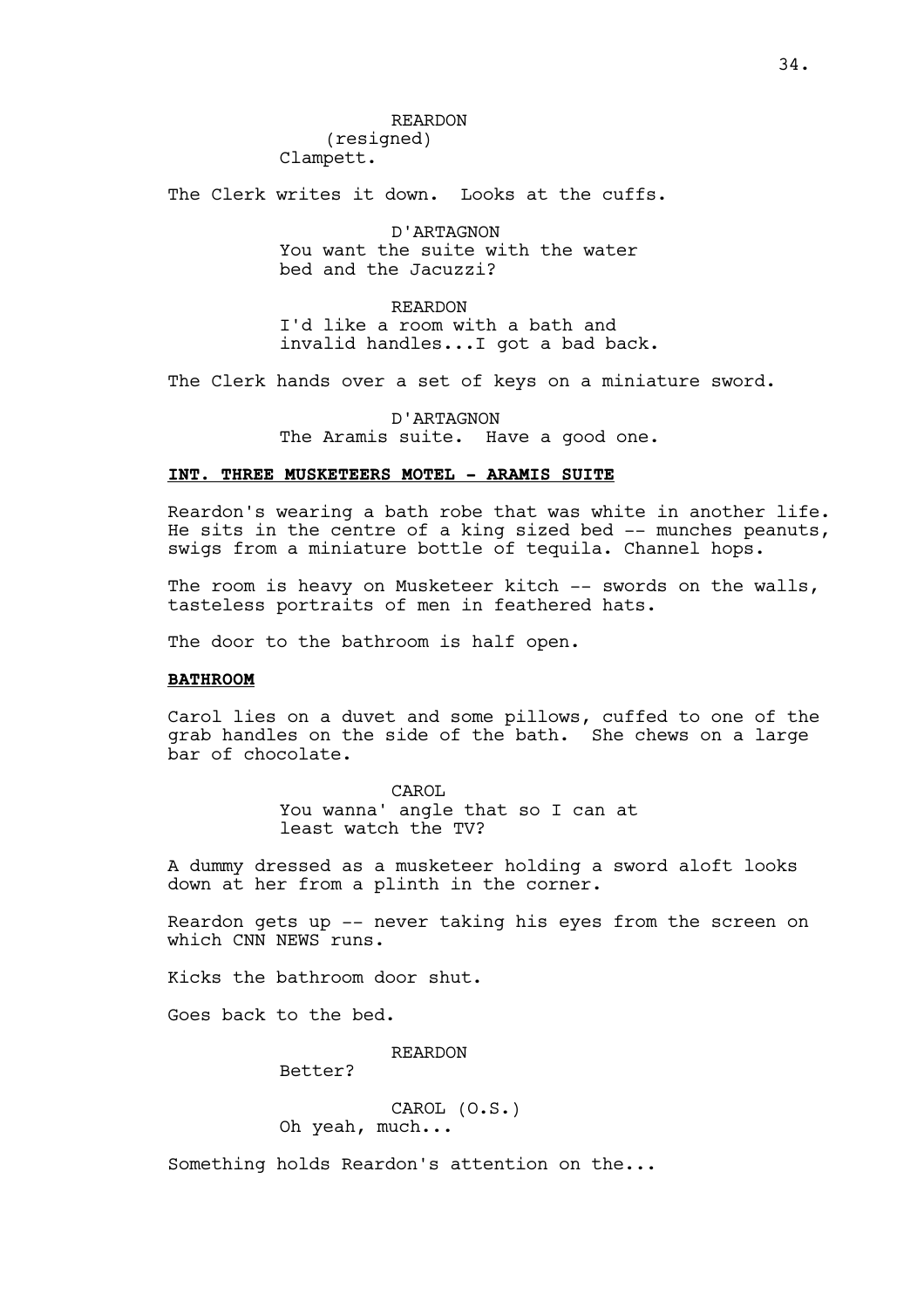#### **TV SCREEN**

The smoking ruins of Carol's house. A reporter stands in front of it.

> REPORTER Earlier today this quiet suburb was rocked by an explosion that destroyed the home of Assistant D.A Carol Langley.

A picture of Carol flashes up on the screen.

REPORTER (CONT'D) Assistant D.A Langley is no stranger to violence having received the Iraq Campaign Medal as a reservist...

## **INT. VANITY BALLROOM - NIGHT**

Vincent sits on a new armchair still wrapped in plastic watching the same NEWS -- Mono, Fly and Spiro squash onto a three seater, also wrapped in plastic.

Michael paces the room. The Nubian cleans his nails with a knife.

A PICTURE of a silver haired MAN flashes up on te screen. Mono shifts on the couch which makes a squeaking noise.

VINCENT

Shut up!

REPORTER (V.O.) ...Senator Langley lost his life when he was blown up with his daughters's fiancee whilst travelling in her car.

A picture of a mangled car wreck flashes up on the screen.

REPORTER (V.O.) It's believed that the bomb was meant for her...part of a planned attempt to derail the case she was compiling against Vincent Spinetti...

The screen fills with footage of Spinetti leaving the Hudson County courtroom.

# **INT. THREE MUSKETEERS MOTEL - ARAMIS SUITE - NIGHT**

Reardon stares at the TV screen.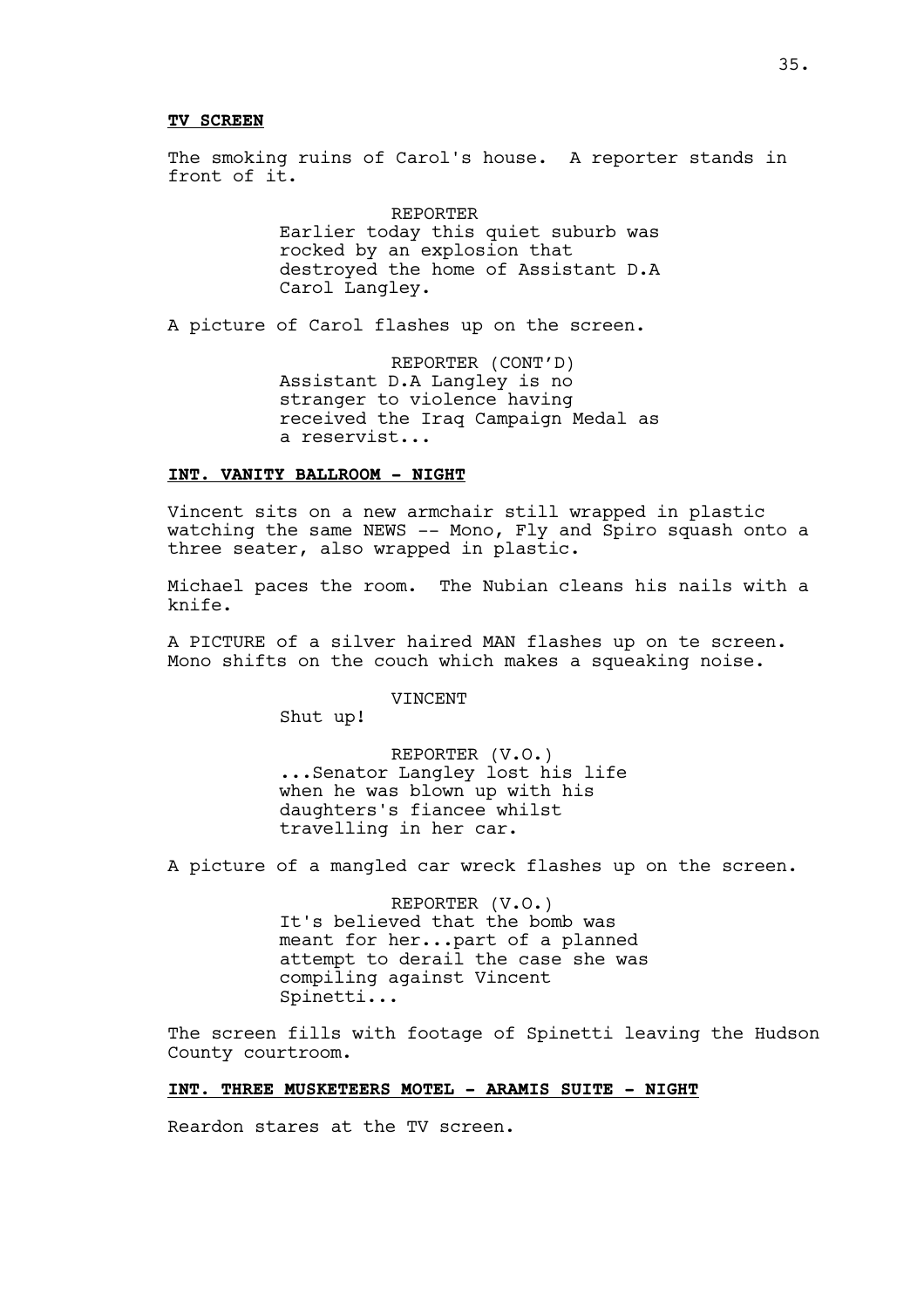REPORTER Whoever failed in their attempt last time may have succeeded today. As yet no bodies have been found...

The news cuts back to the studio. Reardon kills the TV. Looks towards the bathroom door -- face troubled.

## **INT. THREE MUSKETEERS MOTEL - RECEPTION - NIGHT**

The D'Artagnon themed desk clerk has the NEWS running on a small television. He reaches for the phone.

## **INT. THREE MUSKETEERS MOTEL - ARAMIS SUITE - LATER - NIGHT**

Reardon is asleep...empty bottles from the Mini-Bar litter the bed.

A shaft of light flickers across his face.

HANDS go through his jacket pockets -- come out empty.

A shadow moves across the wall -- a door opens and closes.

Reardon's eyes twitch.

SNAP OPEN.

The bathroom door is ajar.

He gets off the bed. Goes into the...

#### **BATHROOM**

Empty...the grab handle torn from the fiberglass bath. A broken SWORD on the floor with PORTHOS -- minus his costume.

#### REARDON

Dammit!

He kicks the dummy in rage.

The phone RINGS. He goes back into the...

#### **BEDROOM**

Looks at the phone -- hesitates. Picks it up.

#### **INT. VANITY BALLROOM - NIGHT**

Vincent is on the other end of the phone. Mono and Fly try and listen in -- irritating Vincent. He waves them away.

> VINCENT Police are saying they haven't found any bodies. You want to explain that?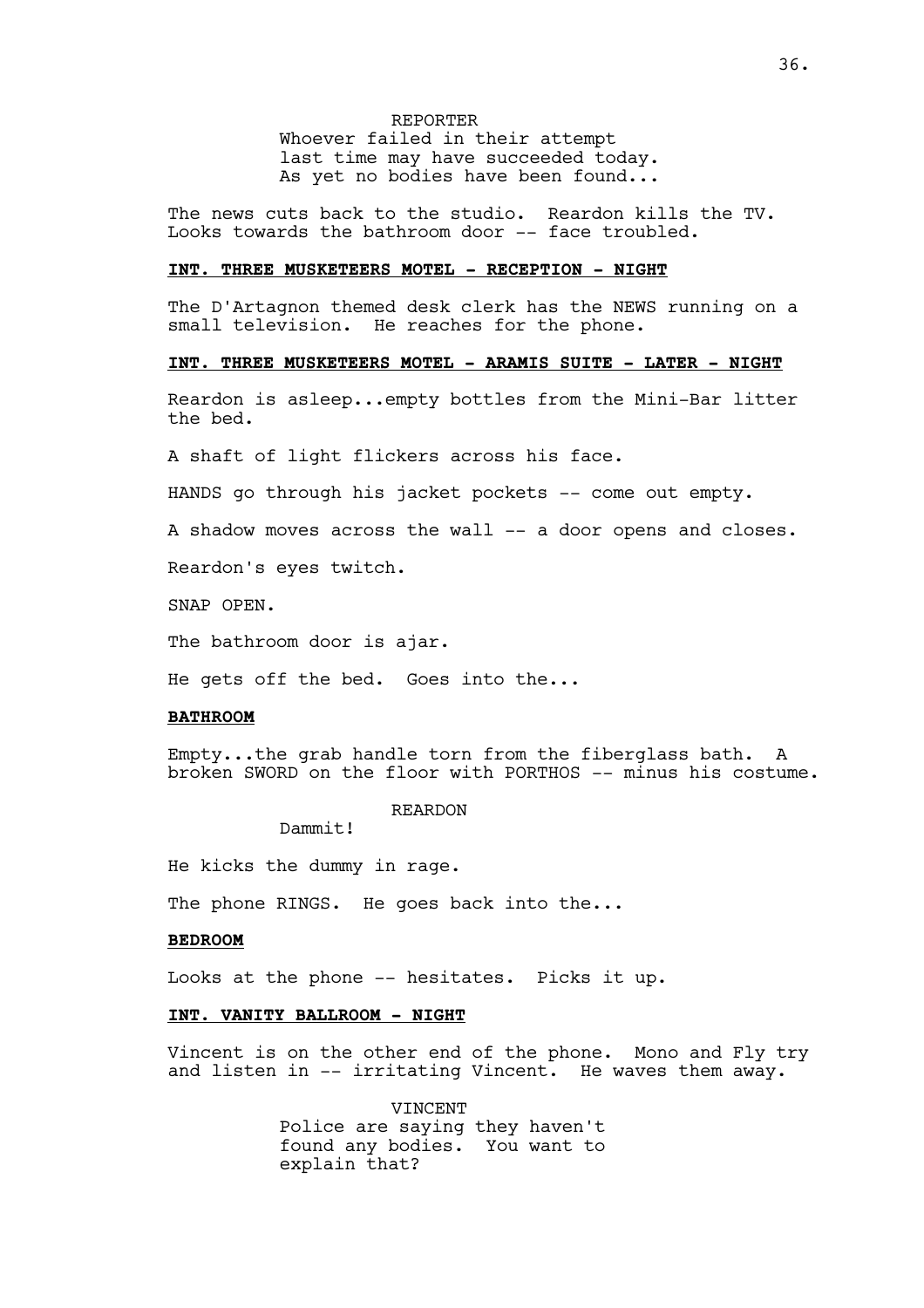### INTERCUT REARDON/VINCENT

Reardon paces -- thinking.

REARDON She's tougher than we thought. Only way I'm going to find that witness is to let her lead me to him.

A long pause.

VINCENT Too many steroids in the food these days, whatcha gonna do.

REARDON She could be useful, you need to know what else she has on you.

Vincent licks his lips, lizard eyes blinking.

#### VINCENT

Maybe. She's a good looking piece of ass. The boys will like that. They're getting a little stir crazy here. Not getting as much exercise as they're used to.

Reardon's knuckles go white around the receiver.

REARDON Don't worry I'll bring you the witness.

VINCENT

You'd better.

Vincent cuts him off. Reardon puts the phone down. Reaches under the pillow -- pulls out car keys. Exits the room.

## **EXT. THREE MUSKETEERS MOTEL - CAR PARK**

Reardon gets into the car, stomps on the accelerator. Fishtails out of the Motel parking bay.

#### **EXT. ROAD - NIGHT**

He drives down the road, eyes on high alert.

### **EXT. DIFFERENT ROAD - NIGHT**

Carol trots down the side of the road. She's lugging the bath grab handle, and a chunk of fiberglass along with her. She wears the Porthos musketeer outfit. Not looking great.

#### **INT. STATION WAGON - MOVING - NIGHT**

Reardon is looking out of the windshield.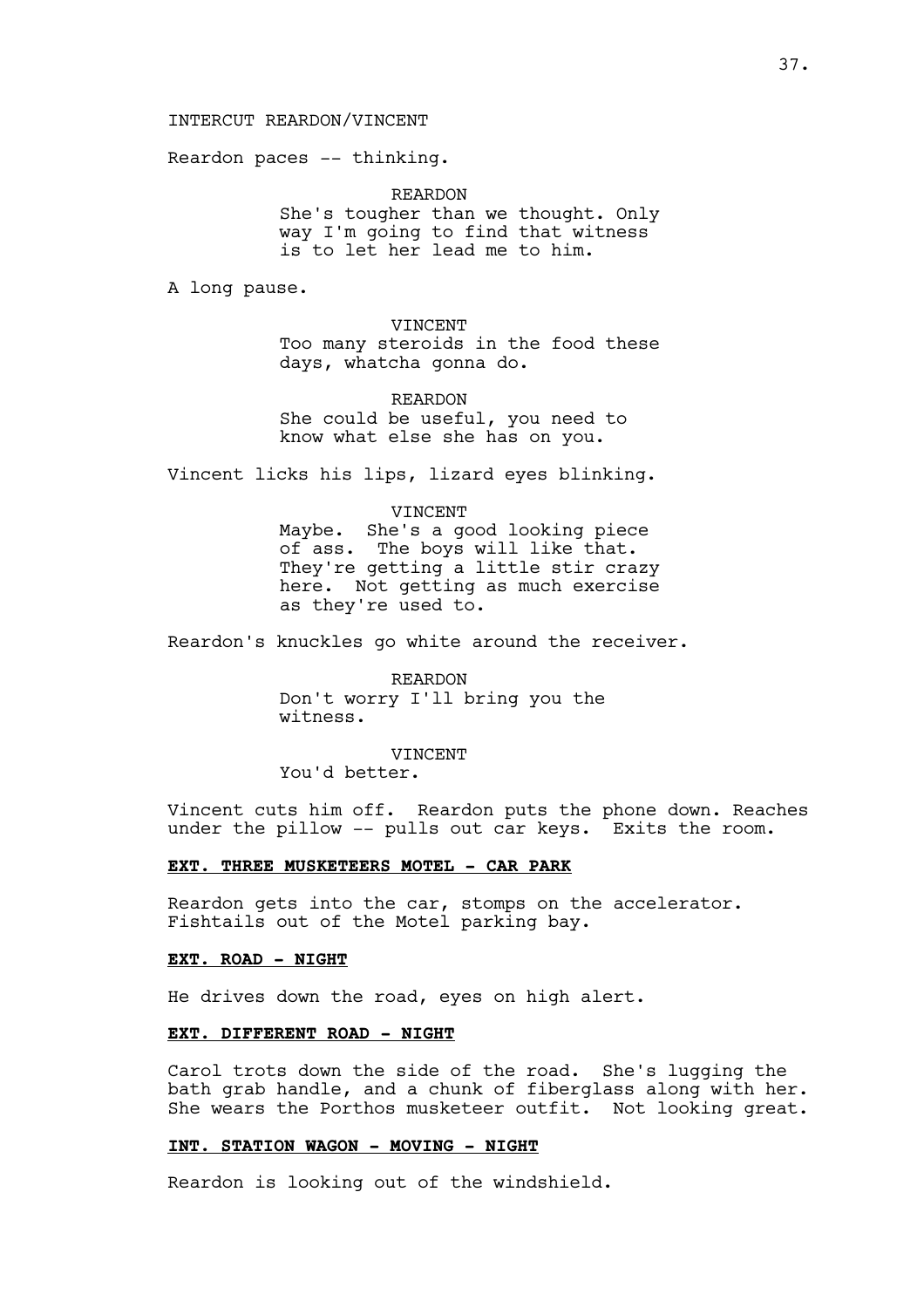REARDON C'mon, you can't have gone far.

Suddenly the night is full of the sound of SIRENS-- Patrol cars scream past in a cacophony of noise and light -- a NEWS HELICOPTER roars overhead.

Reardon ducks involuntarily.

REARDON (CONT'D)

Holy Shit!

#### **EXT. ROAD - NIGHT**

Carol comes to a dilapidated phone booth. She picks up the phone and listens. Smiles with relief...dials 911.

CAROL.

Hello?

BANG. A bullet rips into the dial pad -- it shatters. The Dodge skids to a halt beside her.

Reardon levels his gun at her.

REARDON I really think it's time you relaxed.

Carol sags.

CAROL You're mad at me, I can understand that.

REARDON Get in the car...

He slides across into the passenger seat. Keeps the gun on her.

REARDON (CONT'D)

Drive.

## **EXT. INTERSTATE - LATER - NIGHT**

The road a black lizard's tongue flickering in the headlights. The thump of the tires monotonous and hypnotic.

A SERIES OF SHOTS

Moonlight reflecting off Lake Ontario in the distance.

Passing signs -- Cheektowaga -- Buffalo.

A sign for NIAGARA FALLS.

END SERIES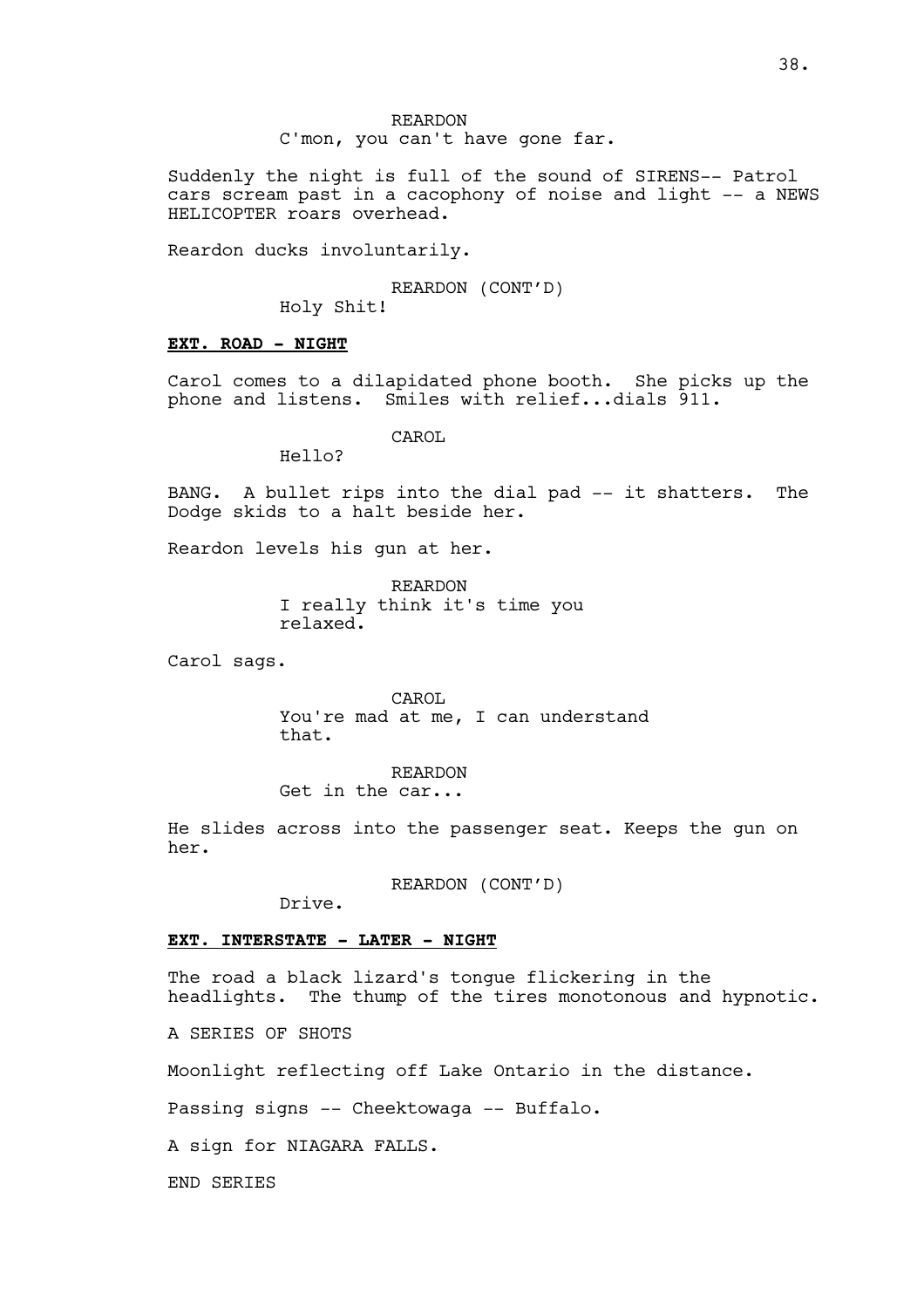#### **EXT. I-90 INTERSTATE - NIGHT**

The car heads down the interstate. In the distance a POLICE MOTORBIKE sits outside a gas station.

## **INT. STATION WAGON - MOVING**

Carol looks over at Reardon.

He's fighting to stay awake.

The gun sinks lower, his eyelids droop. Carol looks at the gas station notices the police motorbike -- hits the gas. Reardon snaps awake.

> REARDON What are you doing?

The car rockets past the gas station. Reardon tries to grab the wheel, the car swerves across the road.

> CAROL Cramp in my leg...

She yanks the wheel back -- the car straightens.

REARDON Take your foot off the damn accelerator.

#### **POLICE MOTORBIKE**

Peels out of the gas station -- SIREN wailing.

REARDON (CONT'D) Hit the brake!

Carol ignores him -- pedal jammed to the floor. He yanks on the parking brake -- the car slows. Smoke pouring from the tires.

> REARDON (CONT'D) What've you done...Oh my God, you've...

He's losing it -- naked fear now in his eyes.

REARDON (CONT'D) Why did you do that...?

Carol looks at him, something very different about him now. He's vulnerable, terrified.

The patrol bike slows behind them -- pulls over.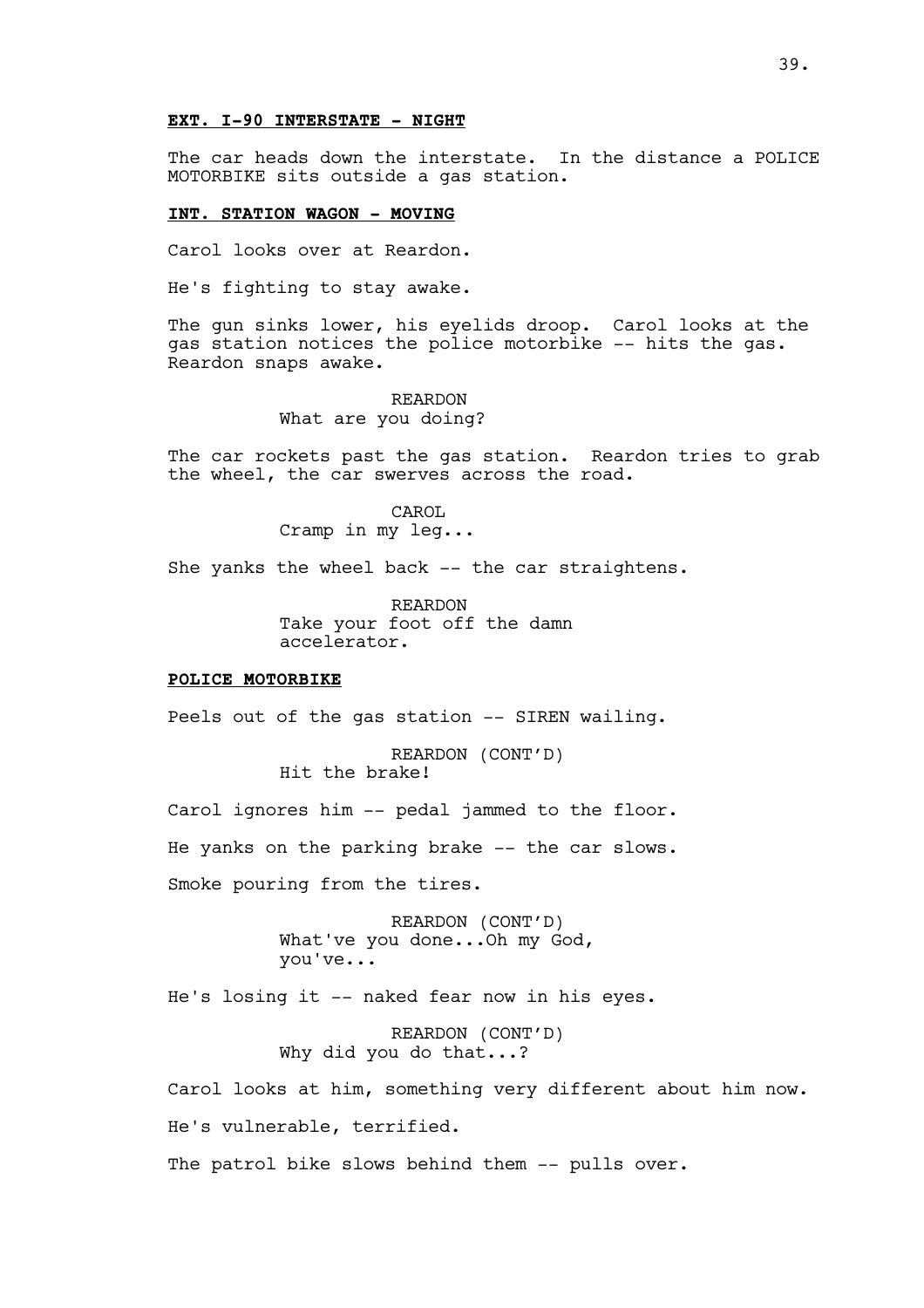The cop climbs down, gets himself ready -- eyes the car.

REARDON (CONT'D) Listen to me, we have to get to your witness...

CAROL Too late, it's over.

REARDON No, you don't understand.

Reardon puts the gun in the glovebox.

The cop is heading towards the car -- loosening his gun clip.

REARDON (CONT'D) Spinetti. He's got Sammy.

CAROL

What?

REARDON He's going to kill her if I don't do what he wants.

The officer taps on the window, signals for them to wind it down. Reardon looks at her eyes pleading.

She lowers the window. OFFICER PARDONA (30s), short on stature but long on attitude -- looks at their clothes.

> OFFICER PARDONA Okay, on your way to the ball I see. In just a little bit of a hurry 'ain't cha. Take the keys out of the ignition, and hand me your license.

CAROL I don't have it with me. I had to leave in a hurry.

Pardona looks at her. Suspicious.

CAROL (CONT'D) We're running away together.

Pardona looks at them, deadpans.

OFICER PARDONA From a circus?

She squeezes Reardon's hand.

CAROL He makes me happy, what can I say.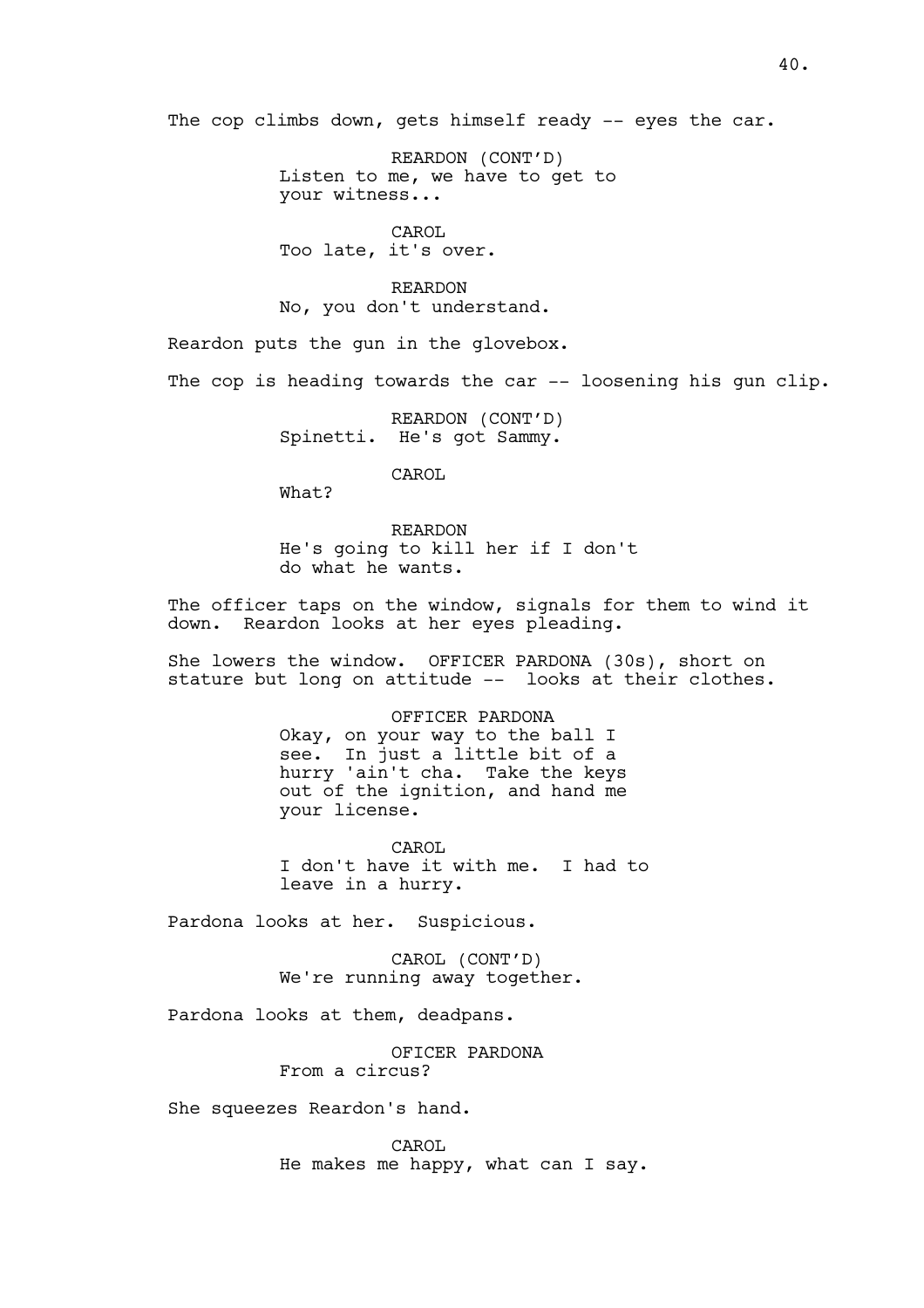The officer flips open his notebook, impassive.

OFFICER PARDONA No kiddin'. I'm still gonna have to see some ID.

CAROL Do you really want to do this officer?

OFFICER PARDONA Pardon?

CAROL All this paperwork, the court appearance, time off work, loss of earnings.

This stops him.

OFFICER PARDONA Court appearance? I'm just writing you up a ticket is all.

Carol smiles sweetly.

CAROL But I'm going to contest it.

OFFICER PARDONA Why would you do that?

CAROL

Well, let me ask you a question. When was the last time you calibrated your radar unit?

OFFICER PARDONA Calibrated?

CAROL

You know, you get the unit checked over, they give you a certificate saying it's accurate, then you're legal.

OFFICER PARDONA

I...

CAROL

I mean if the unit's not accurate than it'll be thrown out of court, I'll charge loss of earnings, damage to my reputation, felonious charges. It can really drag on.

OFFICER PARDONA

Felawhat?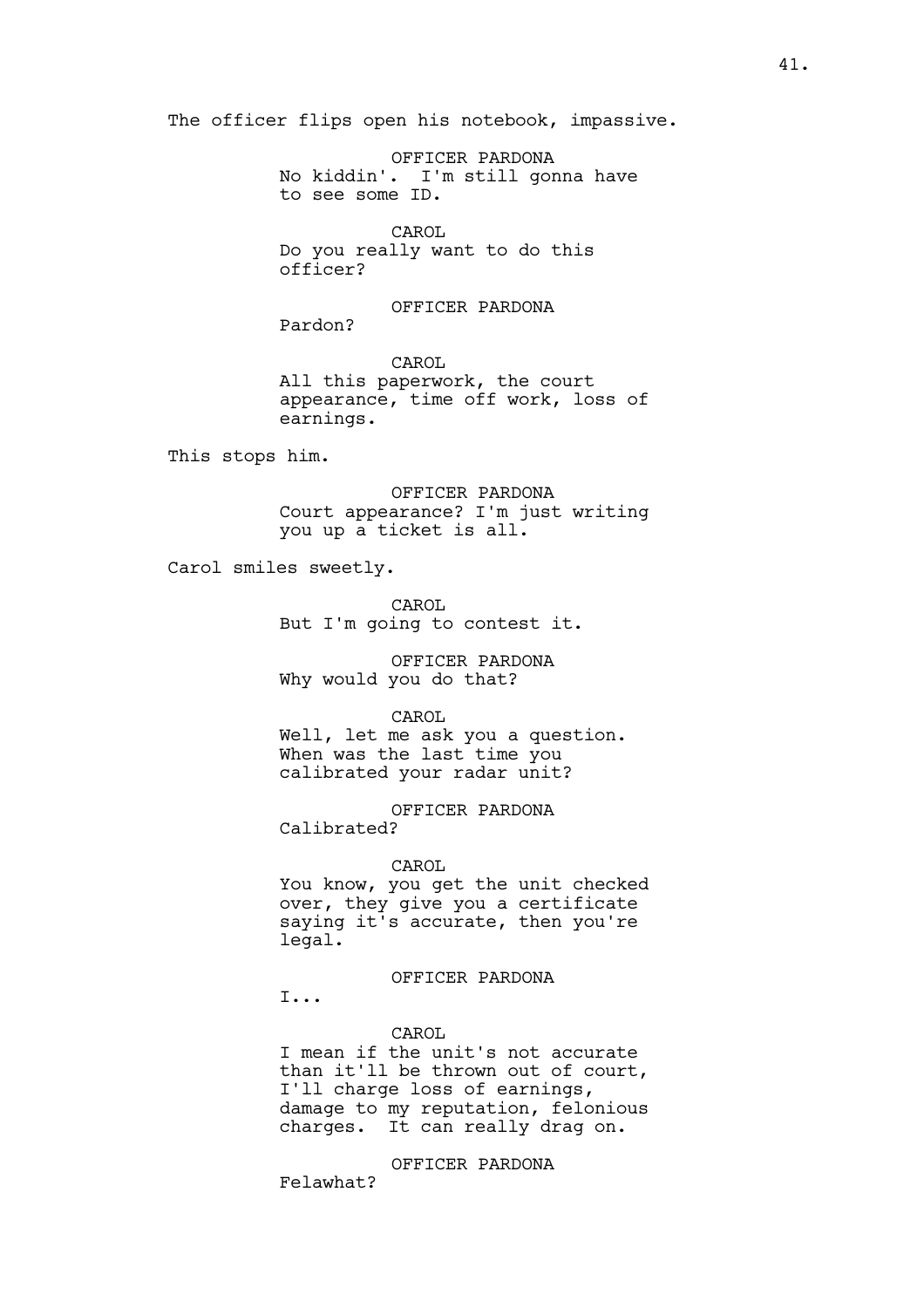CAROL Did I mention I'm a lawyer. Hell we're both lawyers, what are the chances eh?

The officer closes his notebook.

OFFICER PARDONA

Lawyers?

CAROL Twice the trouble, double the costs, eh honey.

Reardon forces a smile.

REARDON Our charges are criminal.

OFFICER PARDONA Okay, why don't you two just head on through. And make damn sure I don't see you around here again.

Pardona grinds his teeth, spins on his heel and stalks back to his bike. He climbs on, hits the ignition and peels off.

## **EXT. RAINBOW BRIDGE - NIGHT**

The Dodge is parked up above Rainbow Bridge. Dawn approaches. Niagara Falls and the bridge still lit up. Carol and Reardon lean with their backs against the car.

> REARDON My wife Hannah, was killed during a bank robbery. (beat) It was Spinetti.

## **INT. BANK - DAY (FLASHBACK)**

Three masked MEN hold guns on cashiers, customers and security guards. Reardon kneels on the floor with his hands behind his head.

He looks over to the other side of the bank where his wife, HANNAH (20s), is gasping for breath -- hyperventilating.

She reaches into her handbag. One of the men whirls round.

BANG! He shoots her.

An INHALER clatters to the floor.

Beneath the mask the man's coal black eyes stare without pity as Hannah convulses and dies -- blood pooling around her.

BACK TO PRESENT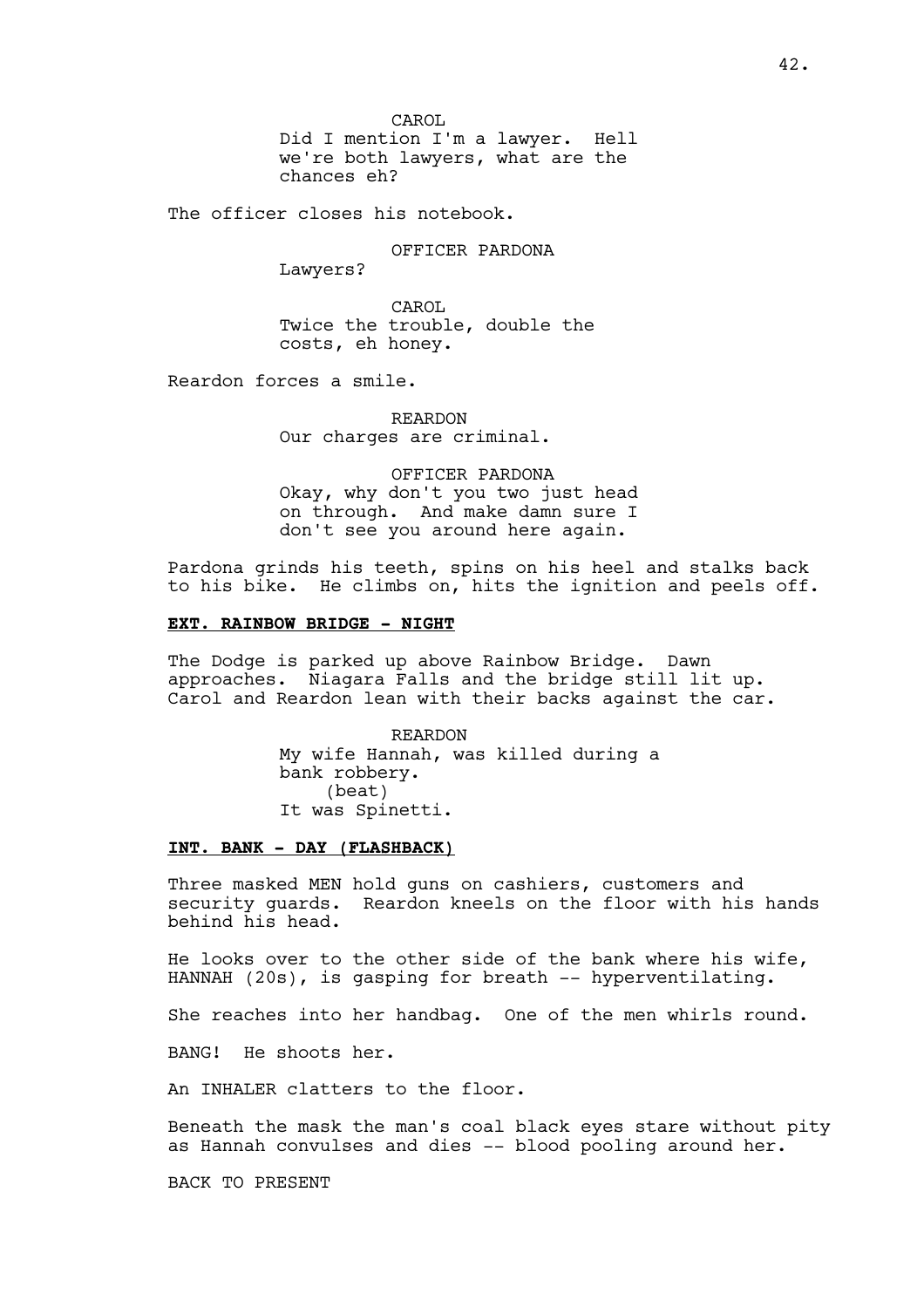### **EXT. RAINBOW BRIDGE - NIGHT**

#### REARDON

I'll never forget those eyes, dead, like a fish. His attorney claimed he'd had a minor stroke a month before the robbery...lost the use of his right arm. Surveillance footage showed the man in the bank shot her with his right hand.

#### CAROL

I read the case notes. It was dismissed, insufficient evidence.

REARDON I don't want him getting off on some minor technicality, not this time. This time he goes down.

Reardon touches Carol's arm.

REARDON (CONT'D) Look. What happened between us that night was real.

Carol shakes his hand off her -- pissed, unconvinced.

CAROL Yeah right. I'm pretty irresistible with three bottles of wine in me.

REARDON You have to believe me.

CAROL You know what? I don't.

Reardon keeps going.

REARDON They were watching us...

A SERIES OF FLASHBACKS

# **INT. REARDON'S HOUSE - FRONT DOOR**

The BABYSITTER (20), kooky with teeth braces, listens as Spiro stands at the door -- he holds a parcel and has an open street map in his hand.

> REARDON (V.O.) They took Sammy from my house while they distracted the babysitter.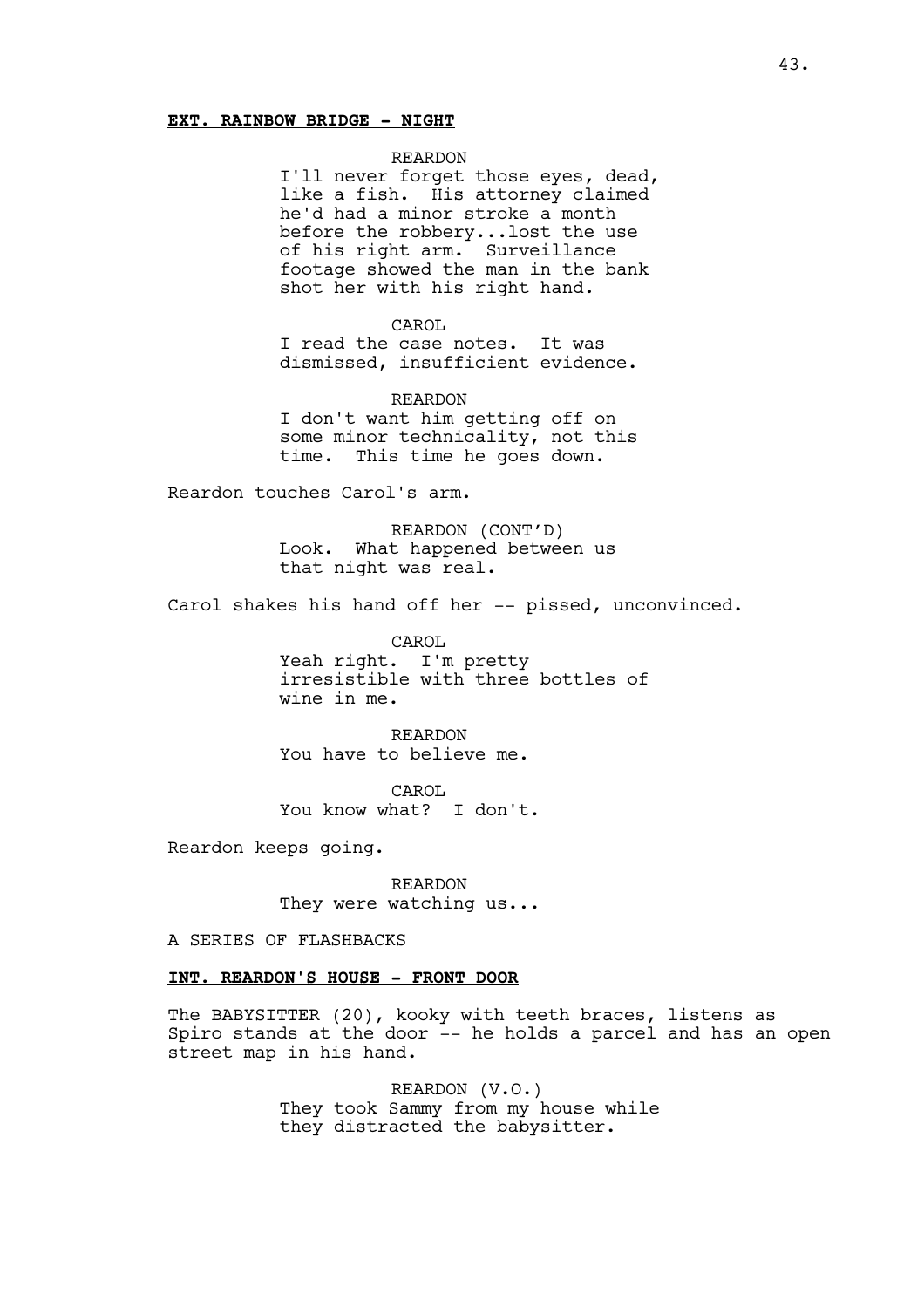## **EXT. REARDON'S HOUSE - BACKYARD - NIGHT**

A small duplex on a quiet road. Mono and Fly carry a drugged Sammy through a back yard into a car.

#### **EXT. CAROL'S HOUSE - NIGHT**

Carol and Reardon pass the Econoline van parked near her house.

> REARDON (V.O.) They waited until we were asleep.

## **INT. CAROL'S HOUSE - BEDROOM - NIGHT**

Reardon opens his eyes. There's a knife at his throat. The Nubian and Spiro are in the room.

Spiro puts a cloth over Carol's mouth -- she breathes hard, sinks into a deeper sleep.

#### **INT. CAROL'S HOUSE - BEDROOM - NIGHT**

Mono and Fly carry in the BOMB. Spiro sets up the timer switch -- handcuff's Carol to the bed.

#### **INT. ECONOLINE VAN = DAY**

Reardon in the front with the Nubian -- a frequency scanner on the dashboard.

> REARDON (V.O.) When you phoned it in I took the bomb tech's place.

END SERIES

## **EXT. RAINBOW BRIDGE - NIGHT**

Reardon pulls an old creased photo of his daughter Sammy from his pocket. He shows it to Carol. She looks at it. Heart melting.

> REARDON I had no choice. The only reason they let either of us live was to get to your witness. (beat) I had to make you believe I was serious.

CAROL You did that alright.

REARDON Sammy's all I have...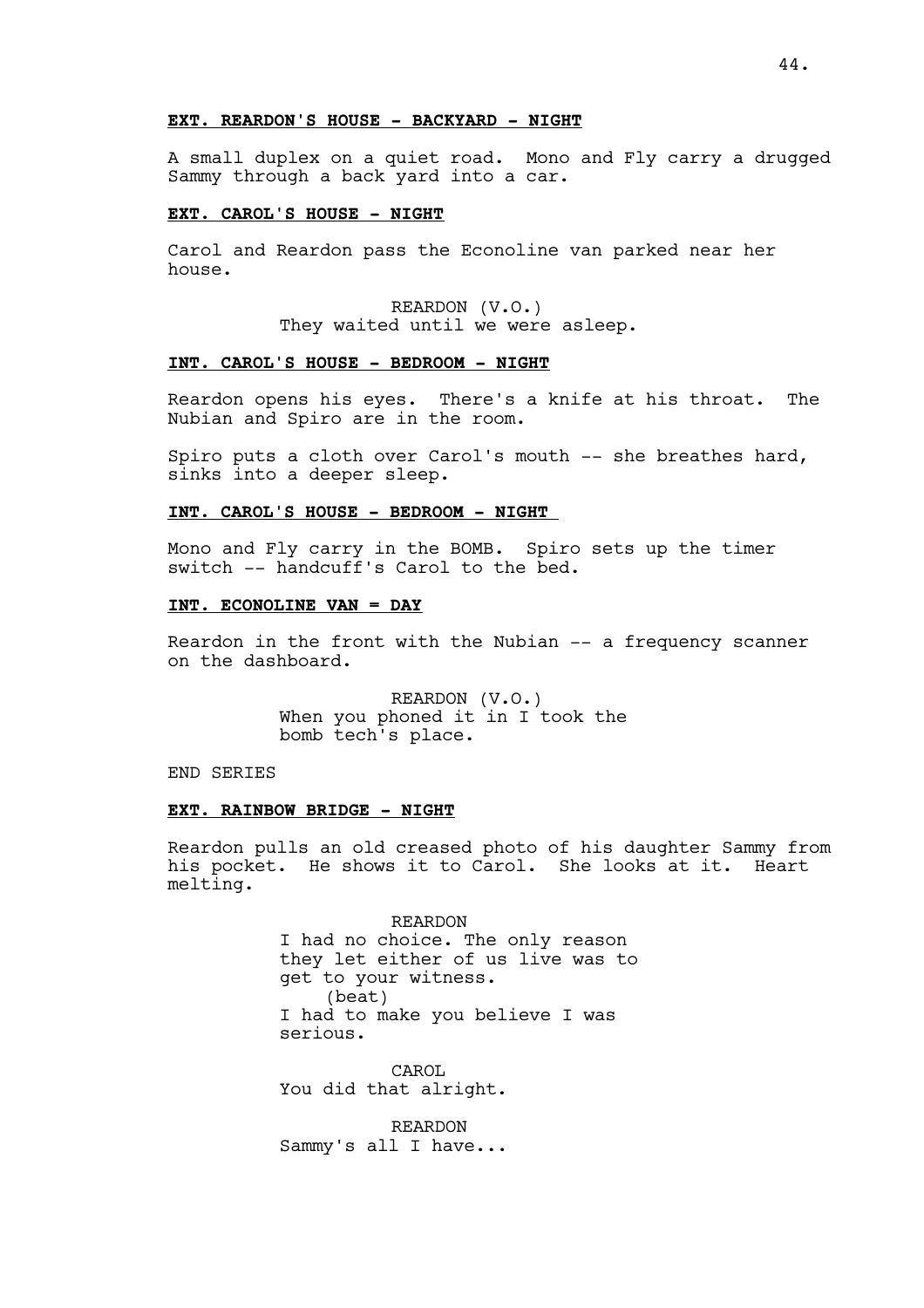CAROL Once we hand the witness over we're of no use to him. He'll have us killed, Sammy as well.

REARDON Not necessarily.

CAROL Oh good, you have a plan.

REARDON More of a work in progress.

Carol looks out at the falls. The lights of Ontario glimmer in the distance.

> CAROL Canada...it's so close.

REARDON We need to get out of these clothes and dump your car, the police will be looking for it.

## **INT. BUFFALO, MAIN PLACE MALL - DAY**

HANDS dump Dungarees and a Musketeers jacket into a trash can. Carol and Reardon wear Niagara Falls baseball hats and a change of clothes. They head out into the parking lot.

Reardon unpacks a pay as you go cellphone from its box.

REARDON Show me those numbers again.

Carol pulls a scrap of paper from out of her pocket -- a landline and a mobile number. Reardon looks at them.

> CAROL The cell number is the one he normally calls me on. He only used a land line the last time.

Reardon reaches into his pocket -- pulls out the piece of paper from the Motel note pad -- compares the numbers.

> REARDON They're the same...

> > CAROL

What?

REARDON Vincent rang me at the motel after you left...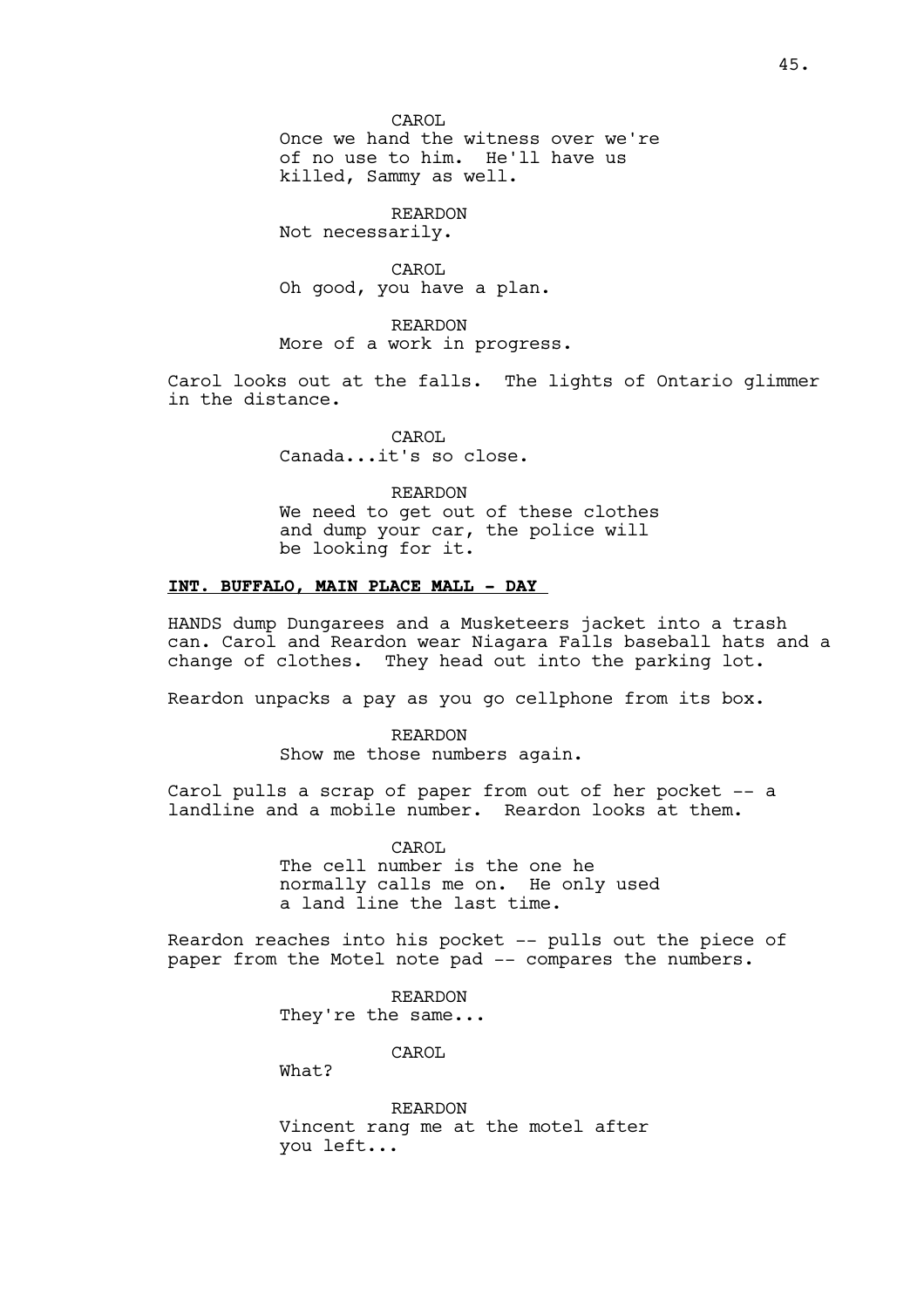CAROL How'd he know where you were?

REARDON D'Artagnon. Probably sold us to the networks and police as well...

CAROL Never trust a man with a stupid hat.

She flicks a look at his baseball hat.

REARDON So your witness...

CAROL Works for Vincent.

### **EXT. PARKING LOT - MAIN STREET**

They walk past the Dodge. Carol gives it one last look.

REARDON It'll be fine. When this is all over we'll come back and pick her up.

## **EXT. THE ROCKIN' BARISTA - DAY**

Reardon and Carol sip coffee at an outside table across the road from Joe's Autos. Reardon seems anxious, looking around.

A KID is hustling -- playing find the lady using small metal cups and a coin -- a couple of people are betting and appear to be winning -- they're not.

A rusted 1950s DODGE PICKUP cruises towards Joe's Autos - slows and then heads on past. Reardon notes it, glances at his watch. 11:55.

> CAROL Expecting somebody?

> > REARDON

A bus.

CAROL I thought we were getting a car?

REARDON

You are.

## **EXT. JOE'S AUTOS - OFFICE**

A young SALESMAN comes out to see Carol -- she laughs and flicks her hair -- he's hooked -- he shows her some cars.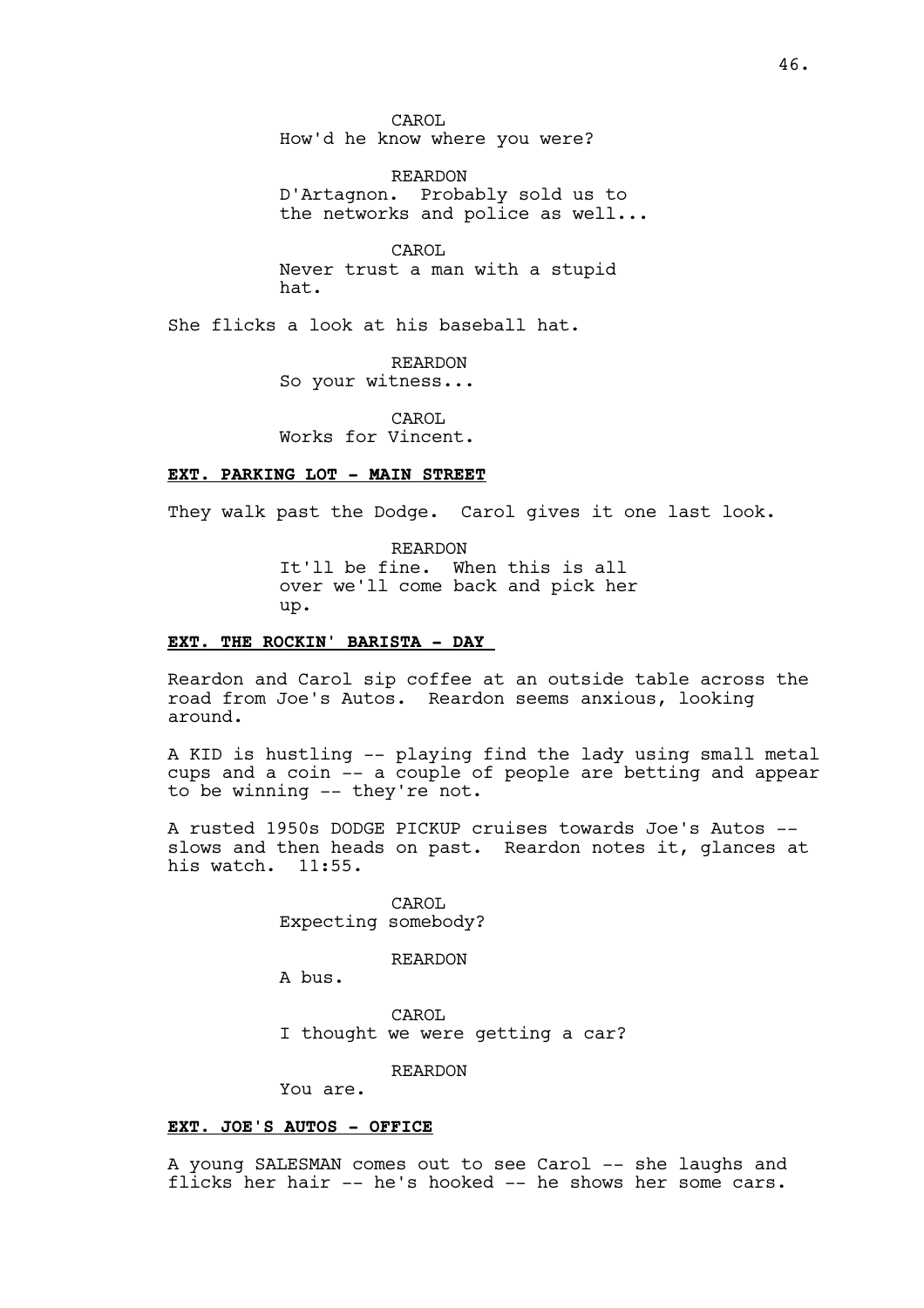## **EXT. THE ROCKIN' BARISTA - SAMETIME**

Reardon watches as the Dodge Pickup comes round the block again and pulls into the lot -- parks next to an old SEDAN.

Spiro gets out -- goes over to the sedan and pops the trunk - pulls a metal briefcase out -- opens it -- smiles at what he sees, puts it back in the trunk. Slams the lid shut.

Reardon looks at his watch. 11:59. A BEIGE VAN pulls up next to the coffee shop. The sedan leaves the lot and blasts up the street.

Reardon pulls his cap down low and heads towards the lot.

## **JOE'S AUTOS - DAY**

Carol spots Reardon and says something to the salesman, he smiles and scuttles into the office to get some paperwork.

Air brakes squeal as a BUS pulls into the kerb -- blocking the beige vans view of the lot. Reardon darts across to the Dodge pickup -- ducks down behind it -- yanks the door open...

## **INT. DODGE - DAY**

A few seconds under the dash -- the crackle of electricity and the engine fires up. Carol comes running, climbs in.

Reardon accelerates off -- cuts in front of the bus.

A horn BLARES.

The whole operation has taken thirty-seconds.

## **EXT. JOE'S AUTOS - DAY**

A swarthy man squeezes a rubber stress ball between his meaty fingers. MANCUSA VALDEZ, (30s) a tattoo of a bull with flames spewing from its nostrils down his neck and shoulders.

He stares at the spot where the Dodge Pickup used to be. Turns to his passenger, CLANCY, (30s) strong featured, dark hair. Native American somewhere in his fucked up past.

> MANCUSA We got a problem.

He picks up his cell and hits speed dial.

### **INT. BEIGE VAN - DAY**

In the back, FOUR thick necked goons smoke and wait for their moment.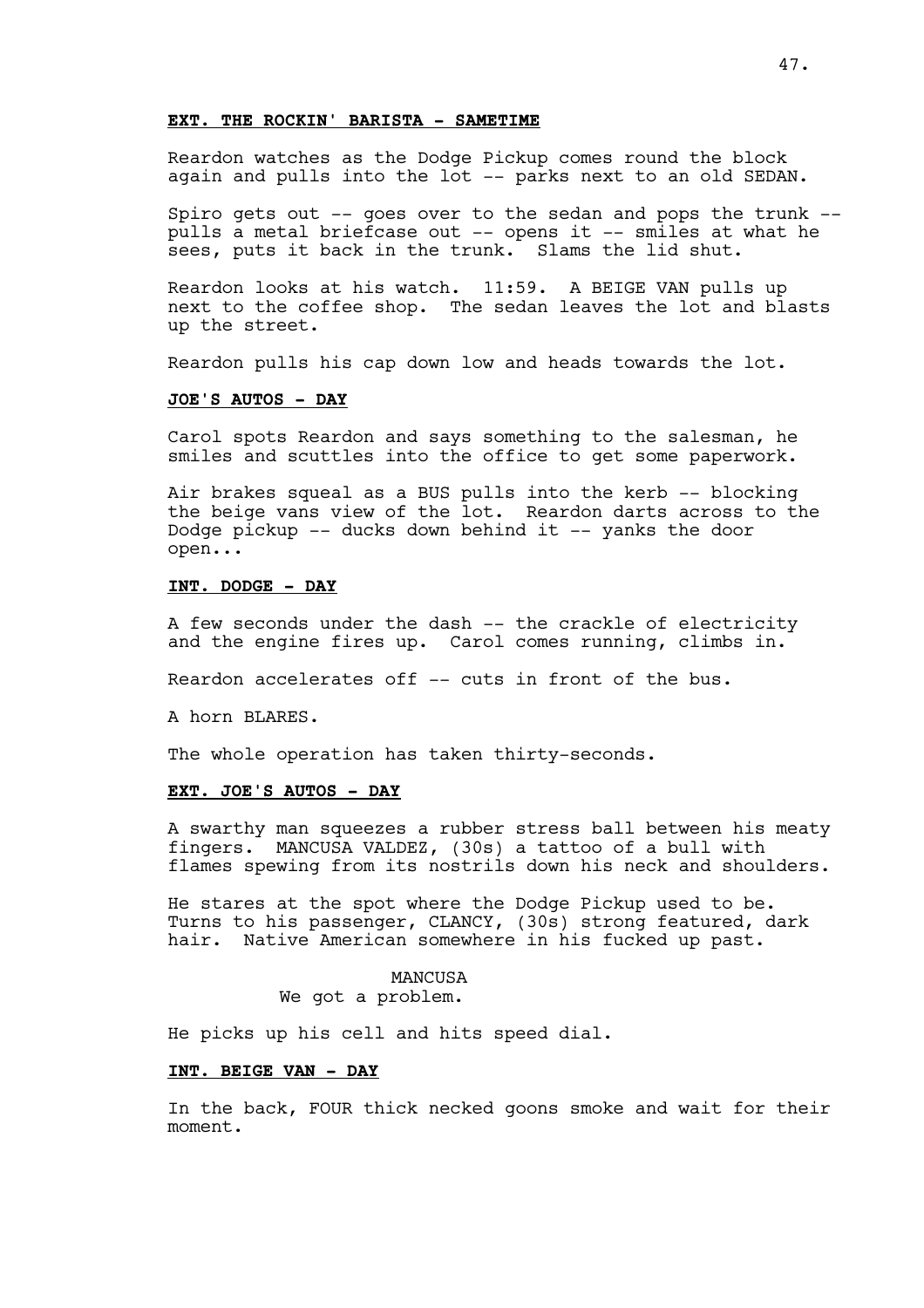## **INT. DODGE PICKUP - DAY**

Carol looks around the ancient interior of the pickup.

CAROL Will this even get us there?

REARDON I thought you liked Dodges?

CAROL We just dumped my car because it was too conspicuous, and now we're driving a stolen vehicle.

REARDON It's only stolen if it's reported stolen.

CAROL And how do you know it's not going to be reported stolen?

REARDON Gonna to have to trust me on that.

## **EXT. JOE'S AUTOS - DAY**

JOE, (50s) a smiley face -- looks like a man with a permanent wind problem, passes the space where the Dodge pickup was - slows, does a double take. Looks over at...

Mancusa, Clancy and FOUR ugly looking individuals headed across the street toward him.

He sets off at a wobbling run towards the office.

## **INT. JOE'S AUTOS - OFFICE - DAY**

He bursts through the door panting with the exertion.

JOE The Dodge pickup. Where is it?

The Salesman looks at the floor, can't face him.

**SALESMAN** A women came in, wanted to buy a car, they must have been working together.

JOE The fuck are you talking about? Where's the Goddamn Dodge!

SALESMAN They stole it.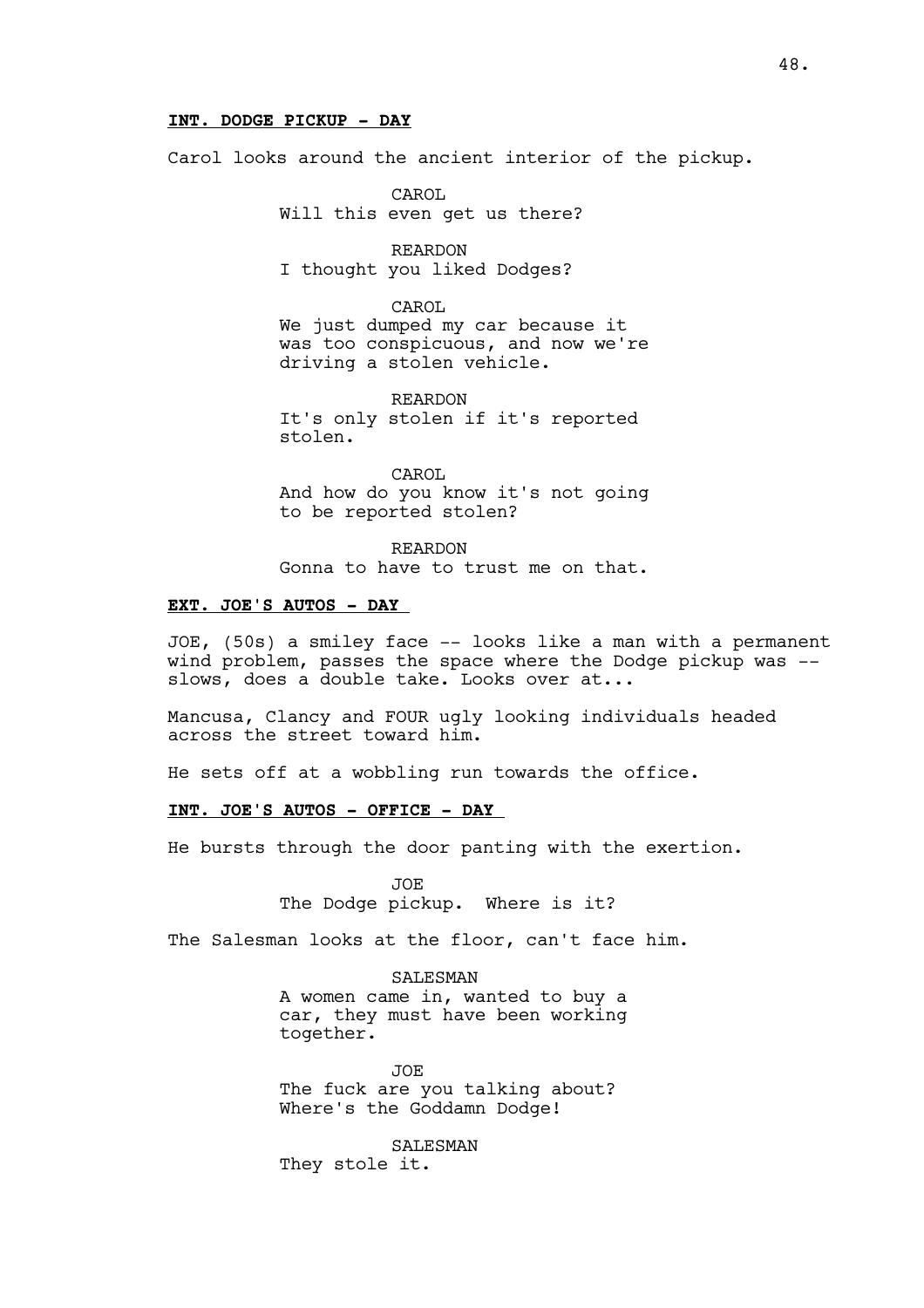Joe clutches his chest -- looks like he might drop dead right there. He sucks in a wheezing gulp of air -- slumps, ashen faced onto a chair.

> JOE I'm a dead man.

## **INT. DODGE PICKUP - DAY**

Heading down the interstate leaving Buffalo -- Reardon's driving.

> CAROL ...he said he had enough evidence to put Vincent away, provided we cut him a deal.

REARDON So where is he, the witness?

CAROL

I don't know. I got a text from the witness, an address. We have to meet someone. A go between. Once they're sure we're not being followed I'll get his location. But if Vincent's going to be there...

REARDON You think it's a trap?

CAROL

I don't trust anybody right now.

REARDON Okay. Once we have the location we'll check it out. We'll get your witness and Sammy, then we call the police.

Carol shoots him a look.

CAROL We can't go in alone.

REARDON He gets a sniff of the law he'll kill my daughter.

CAROL. You have to call the police. They have negotiators, SWAT teams. We're out of our league here.

Reardon stares at her.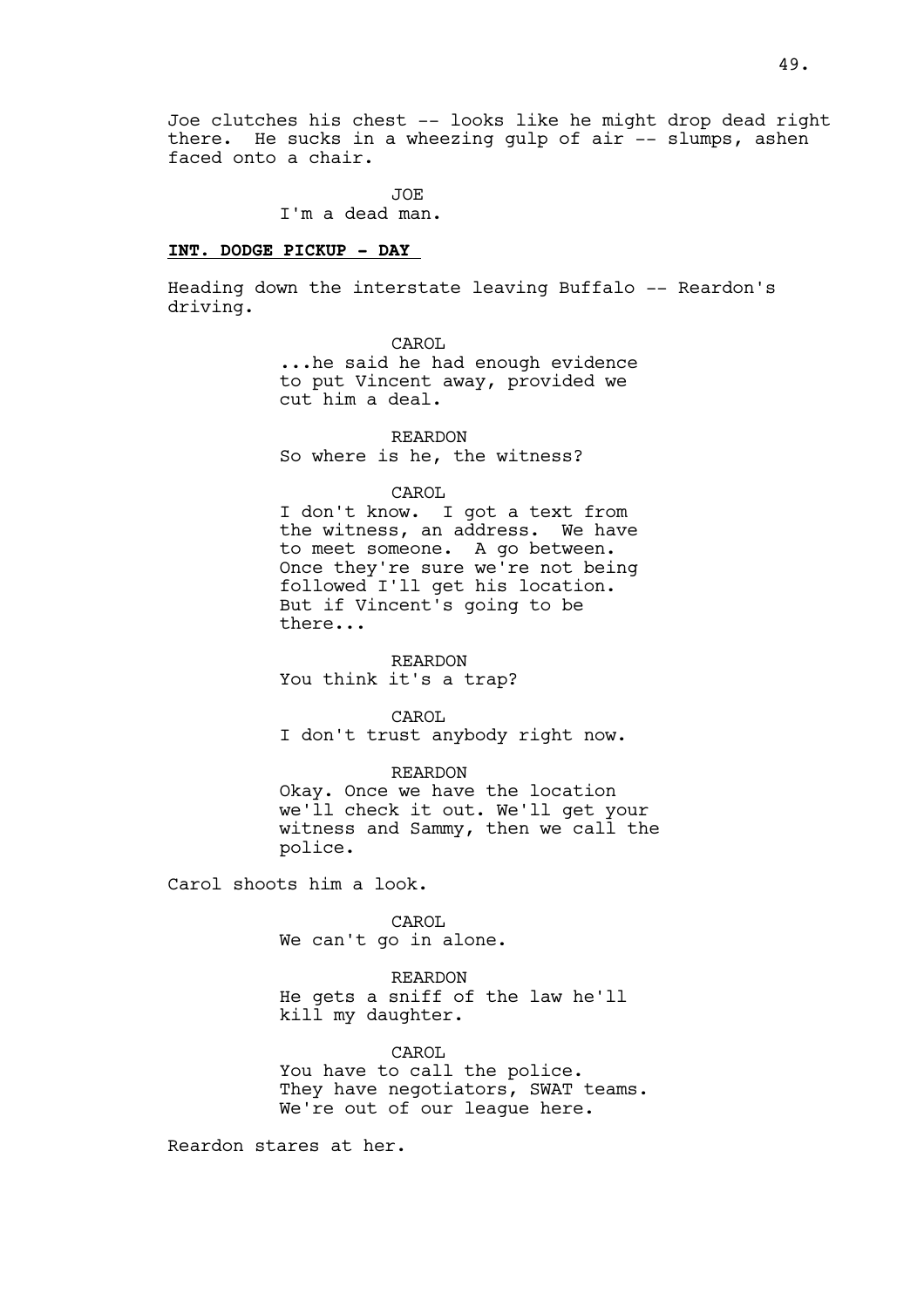REARDON I've waited a long time to get Spinetti, I'm not backing off now.

CAROL You're not thinking straight.

REARDON I'm thinking straighter than you...it's not your daughter in there.

Silence. Carol chooses her words carefully, tries to calm things down.

> CAROL If we go in like this...angry, unprepared...

REARDON You haven't seen me angry, trust me. I'm prepared. Prepared to do what it takes.

CAROL So that's it. You're just going to go in all guns blazing.

She puts a hand on Reardon's shoulder.

CAROL (CONT'D) I thought you had a plan?

### **EXT. DETROIT - DOWNRIVER - DAY**

The Dodge heads down the Interstate Seventy-Five towards River Rouge. The setting sun a red wound on the horizon.

In the distance, the glowing silhouette of ZUG ISLAND steel mill, wreathed in smoke -- SATANIC.

#### **INT. DODGE PICKUP - NIGHT**

Industrial wasteland sweeping past the windows. Reardon looks at the steel mill ahead of them.

> REARDON The hell's that?

CAROL Zug Island. It was a native American burial ground for centuries. Now it's a steel mill.

## **EXT. INTERSTATE - NIGHT - LATER**

Heading past Ford and Oakland Heights.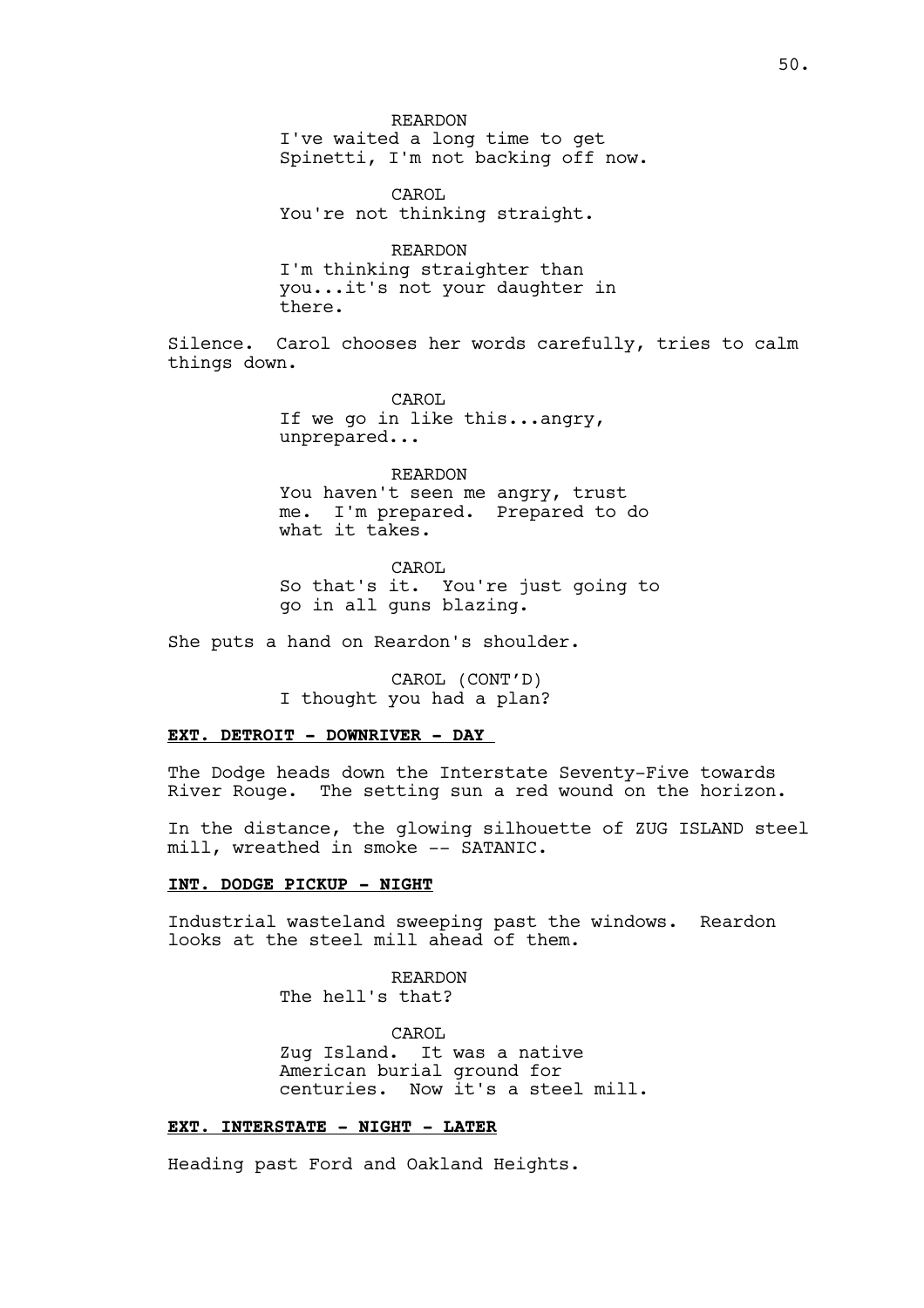### **INT. DODGE PICKUP - NIGHT**

Reardon looks at the bracelet on Carol's arm.

REARDON I see you got the Navajo thing going on there.

CAROL

And?

REARDON Just wondered how you knew about the burial grounds.

CAROL I have some knowledge of native

American history and customs.

REARDON Not actually related to Chief Sitting Zug then?

CAROL Zug was an industrialist who died in 1896, he sold the island for \$300,000 to industries that wanted to use it as a dumping ground.

REARDON

How romantic.

CAROL

The Indians in this area would have been from the Potawatomi tribe.

Reardon looks at her impressed. She shrugs.

CAROL (CONT'D) I spend a bit of time on Wikipedia. Potawatomi means people of the place of fire...

REARDON And now they have a blast furnace sitting on their bones, spooky.

CAROL

The Navajo believe that the physical and spiritual world blend together...

REARDON Depends on what you're smoking in your peace pipe I guess.

BANG!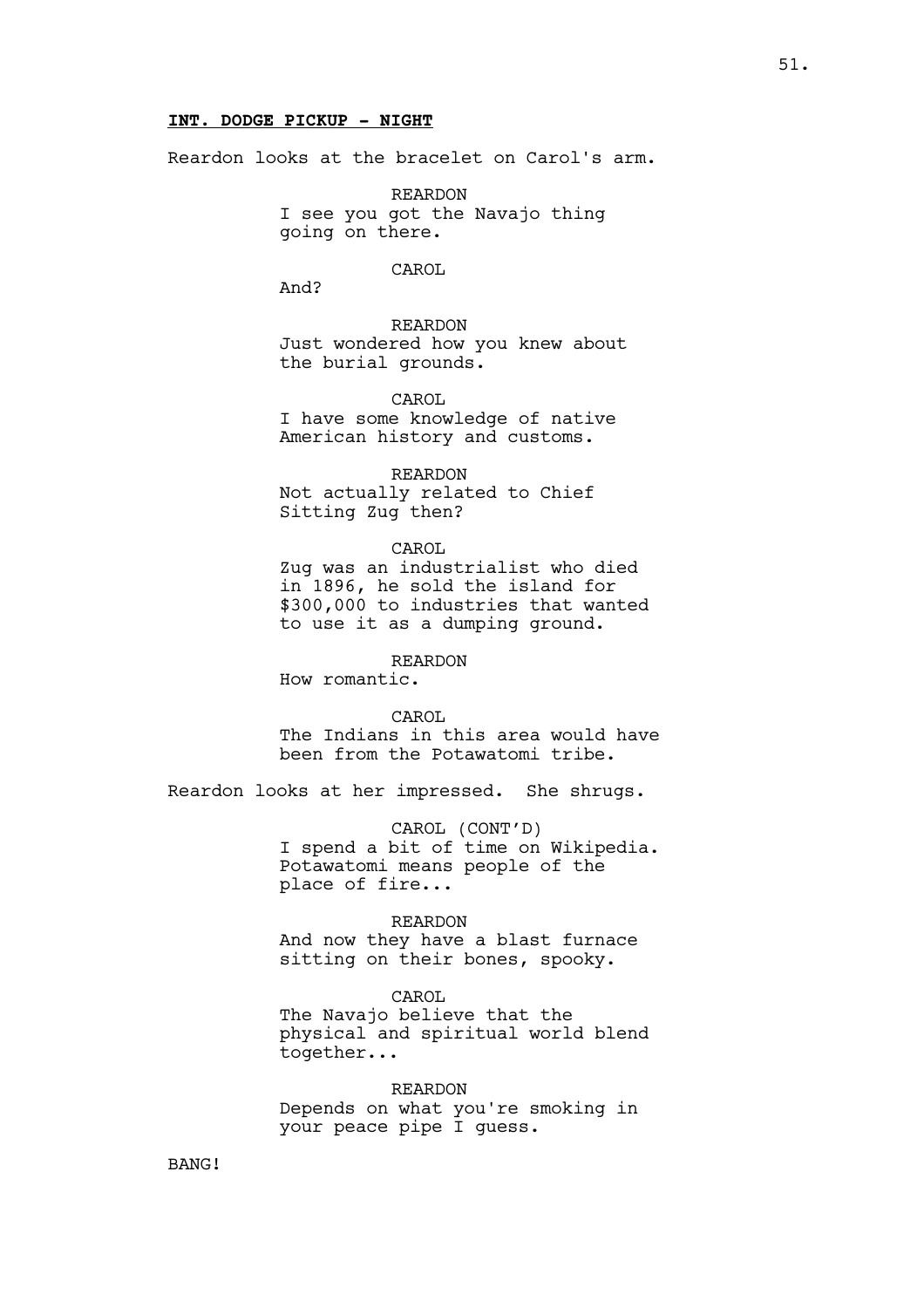#### **EXT. INTERSTATE - NIGHT**

The beige van hammers up behind them -- Mancusa braced against the door, SHOTGUN jutting out of the window, fights the wind -- Clancy drives -- closes on them.

#### **INT. DODGE PICKUP - NIGHT**

Reardon weaves from side to side trying to block Mancusa's shot.

#### CAROL Who are they?

Reardon twists the rearview mirror, angling it to compensate for the loss of wing mirror. He sees the van.

> REARDON Hell knows. Hold on!

He hits the gas...the Dodge takes a deep breath, sucks air through massive carbs. The blower kicks in. WHOOSH!

Half a ton of rusted Dodge blasts down the highway.

The van shrinks in the mirror.

CAROL. What the hell sort of engine does this thing have?

REARDON Don't build 'em like this anymore.

An EXIT -- coming up fast.

CAROL Take Schaefer, we can lose them through Boynton.

Reardon yanks the wheel -- damn near flips the mother as he powerslides towards the exit.

Catches it -- scenery blurring through the windshield.

Pulls it out of the slide -- stomps on the gas and rockets down the off ramp.

### **EXT. BOYNTON - NIGHT**

The Dodge idles through deserted streets -- headlights OFF.

Neat houses, trimmed lawns.

DODGE PICKUP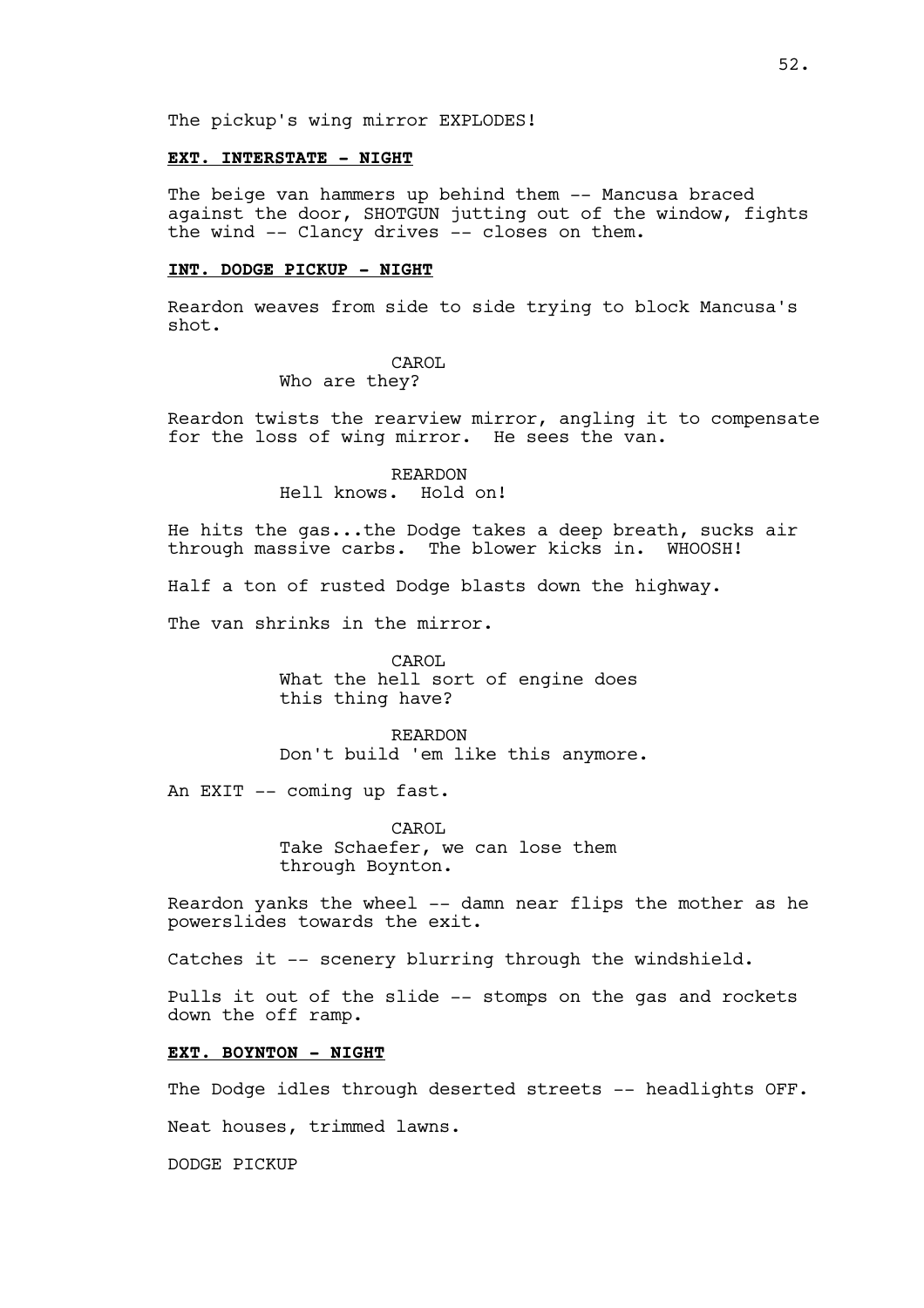LIGHTS -- Running parallel to them, matching every move they make. Reardon cuts across, doubles back -- makes no difference.

The van shadows them. He pulls over. One street down the van pulls in.

#### **INT. BEIGE VAN - NIGHT**

A small DISPLAY -- suckered onto the windshield shows a blinking dot on a street grid overlay -- Clancy looks at it.

> CLANCY They've stopped.

Mancusa turns towards him.

MANCUSA I can tell that.

CLANCY What are we going to do?

MANCUSA Give them a bit of rope.

#### **EXT. WEST JEFFERSON - NIGHT**

The Dodge SCREAMS down the road -- past stationary goods wagons parked along a spaghetti of rail tracks to the left.

Heading past the river on the right -- the engine HOWLS -- Reardon focuses on keeping the pickup on the road and checking the mirror.

### **INT. BEIGE VAN - NIGHT**

The blinking dot heads through River Rouge like a rocket.

MANCUSA Okay, that's far enough. Let's go get them.

## **EXT. DODGE PICKUP - NIGHT**

The Dodge is pulled over, lights off. Reardon and Carol sit waiting. In front of them is the bridge over River Rouge.

Lights blaze out along the road. The VAN comes bellowing out of the night -- Clancy sees the Dodge parked up -- slams on the brakes.

Over does it, spins -- hurtles backwards and slews off the road -- ends up tilted at an angle at the side of the road. WHEELS spinning in the mud, fighting for traction.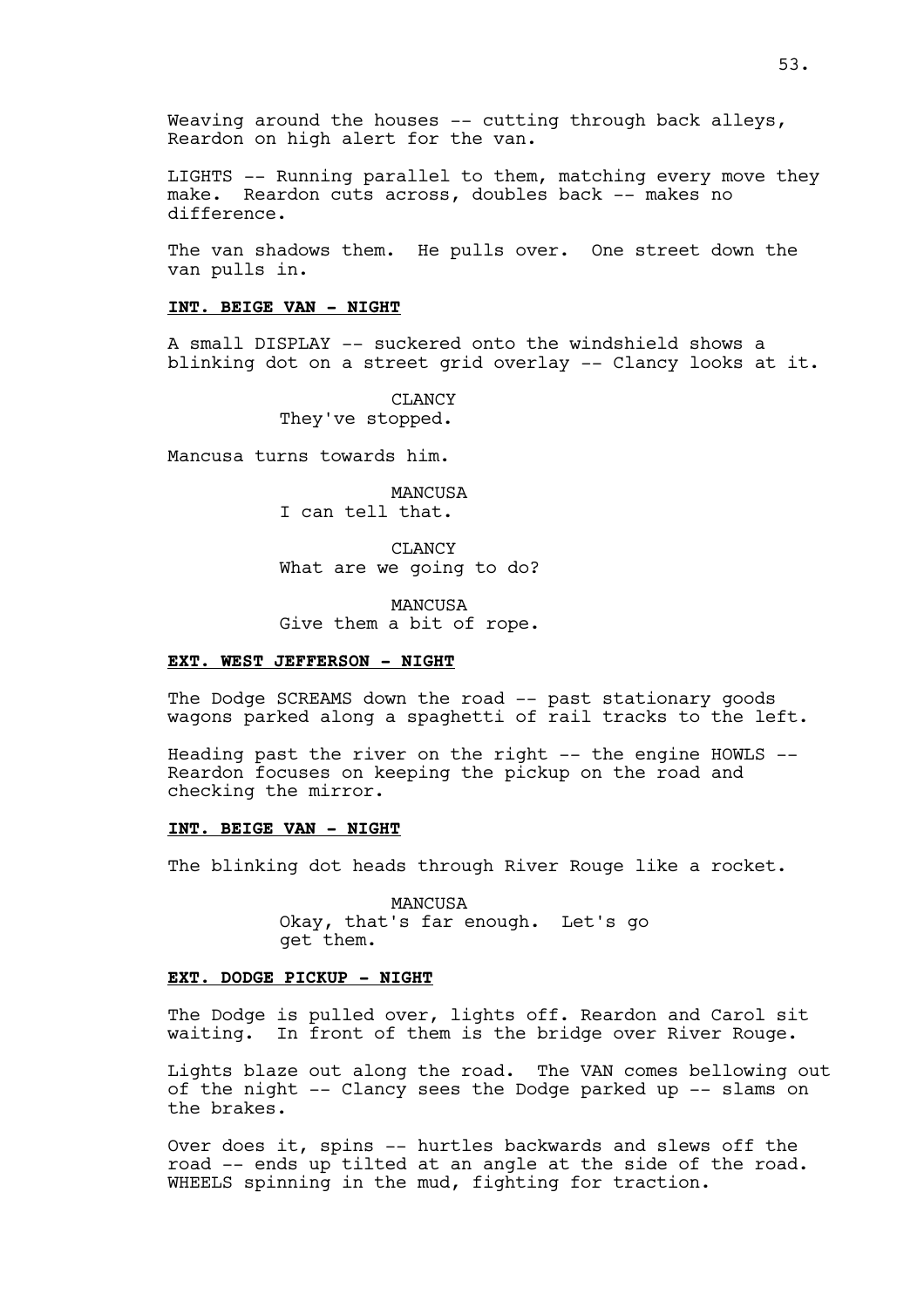#### **INT. DODGE PICKUP - NIGHT**

Reardon fires up the engine. Hauls ass, headed down the road towards the bridge.

#### **EXT. VAN - NIGHT**

Men pour out of the vehicle -- one of them throws up, the others put some muscle behind the van as Clancy hits the gas.

#### **INT. DODGE PICKUP - NIGHT**

Racing towards the BRIDGE.

CAROL How'd they find us?

REARDON Must've got lucky.

CAROL Maybe we have a tracker.

Reardon shoots her a look -- gives nothing away. Throws the Dodge sideways -- speeds down a road leading to the river.

In front of them a mountain of COAL -- silhouetted against the night sky.

> CAROL (CONT'D) Where are you going?

REARDON Somewhere that doesn't have roads.

# **EXT. INDUSTRIAL HIGHWAY - NIGHT**

The Dodge hustles along a strip of concrete road.

Dwarfed by vast oil storage and mountains of coal, they hurtle towards the bowels of hell.

#### **INT. DODGE PICKUP - NIGHT**

In the distance, smokestacks wreathed in vapor and light.

CAROL You're going to Zug Island! You're crazy, they have security on all the entrances.

REARDON Only on the roads.

The Dodge blasts off the road -- bumps across open field - shakes and rattles like it's coming apart. And here's why.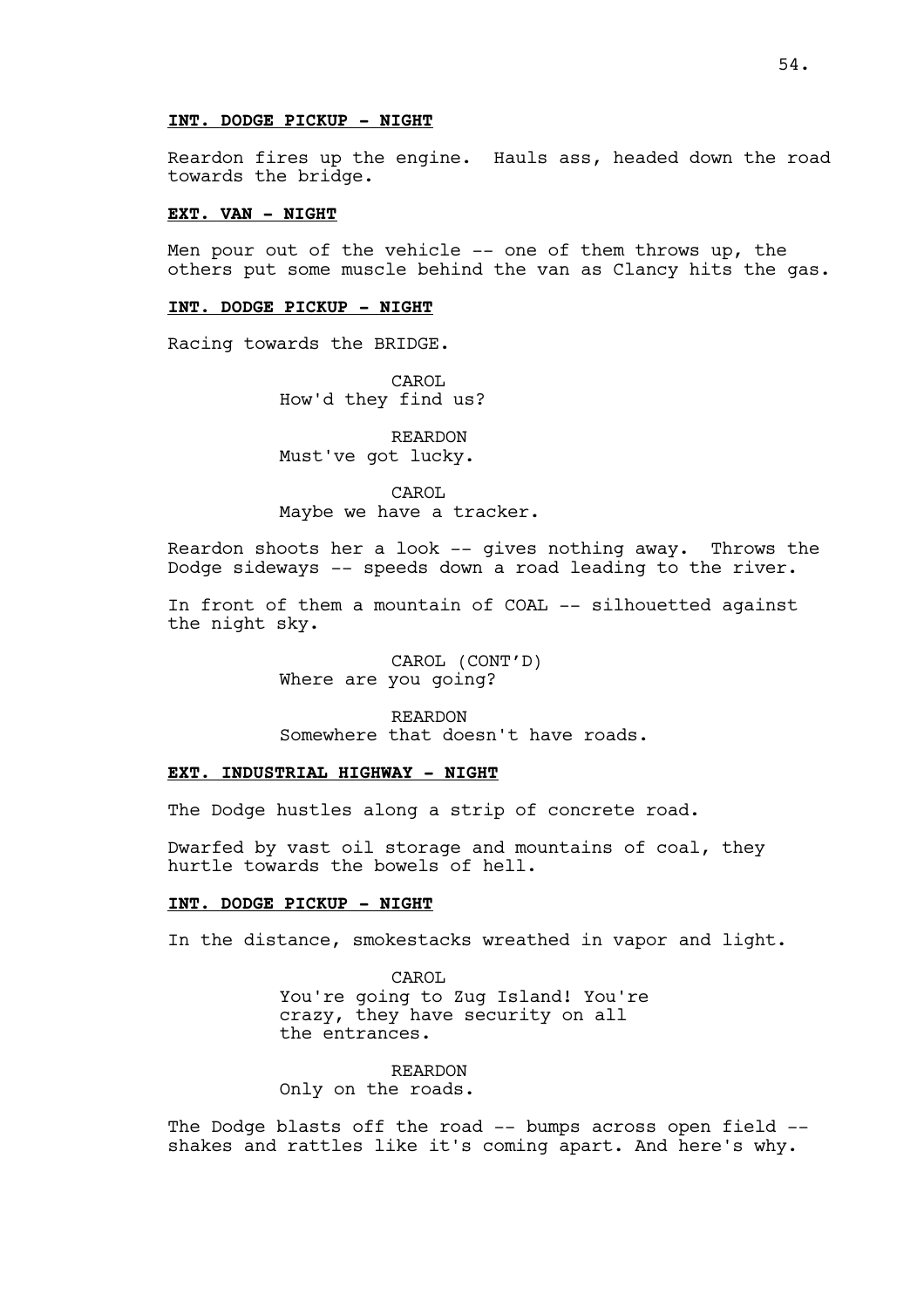The crazy son of a bitch is hammering down a railway track. He flicks her a look -- all he can spare, it's taking all his strength to control the bucking pickup.

They hit the BRIDGE -- the sound of the ENGINE echoing back off the rusted steel girders -- a thunderous noise as the Dodge suspension sucks it up and cries for more, then...

#### **EXT. DODGE PICKUP - NIGHT**

The Dodge explodes off the bridge -- crashes down from the tracks and spins to a halt -- sits there -- engine block crackling with the heat -- tires smoking.

It's almost silent -- save for the SOUND.

Like a giant breathing -- the blast furnace.

They climb out -- surrounded by a man made mountain range of coal, coke, limestone and iron ore.

CAROL

Now what?

Reardon looks back over the bridge.

REARDON Let's hope they don't have the same idea.

CAROL Hope? What happened to the work in progress?

REARDON I still have a few kinks to iron out.

CAROL Kinks? You know what...?

REARDON

What?

CAROL

You're...

REARDON Charming, dashing, amusing...

CAROL.

Impossible!

She looks at him -- and the pull is chemical, nothing sensible about wanting to kiss someone when you're between the devil and the deep blue sea.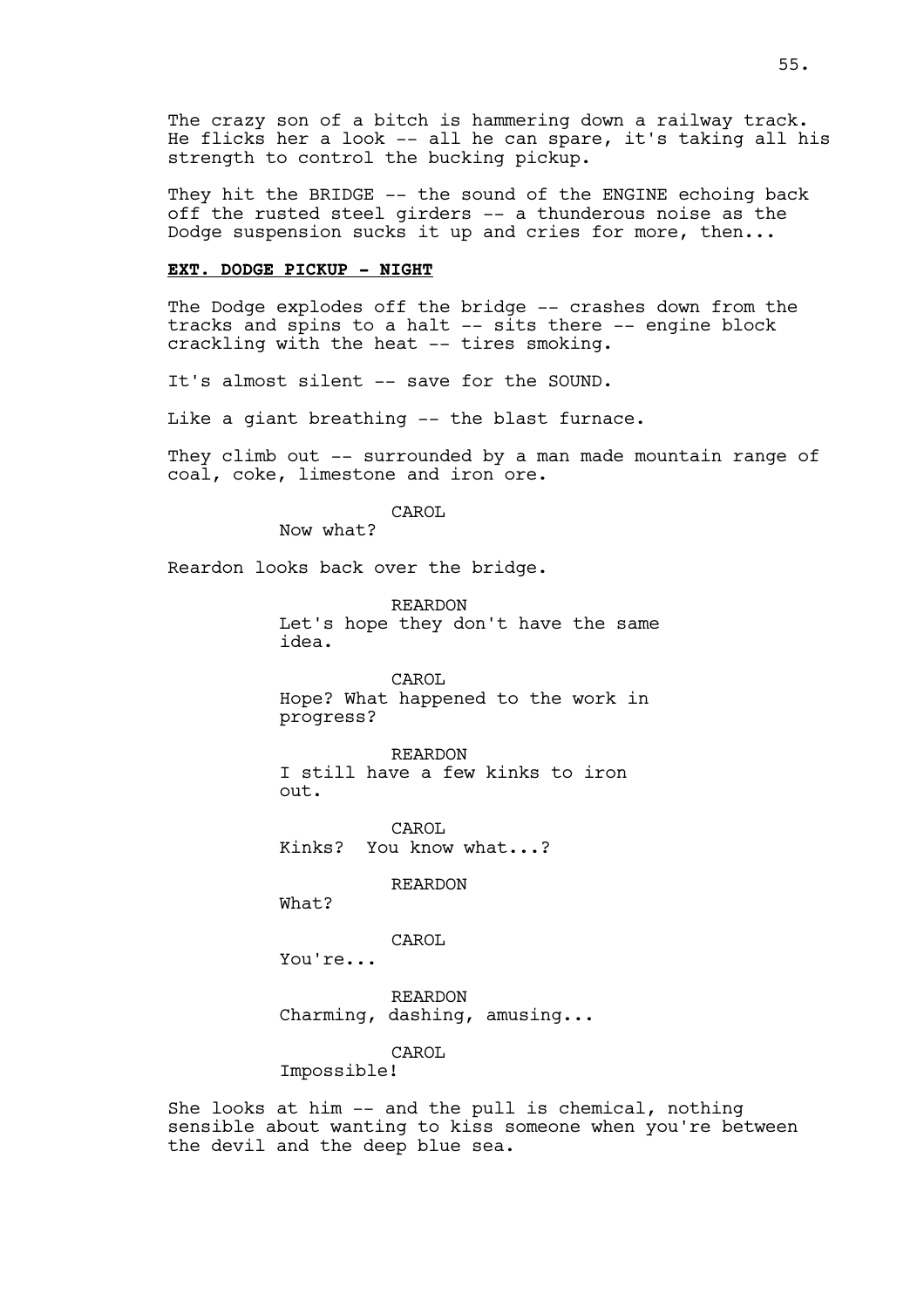But as they lean towards each other all bets are off -because there's that SOUND.

The sound of another madman driving a vehicle without a thought for it's survival across a railway bridge.

#### REARDON

C'mon!

They jump into the Dodge -- head deeper into the plant.

#### **INT. BEIGE VAN - NIGHT**

Moving through the plant -- searching. Mancusa and Clancy straining to see in the darkness -- smoke drifting across from the furnaces and mountains of hot ash.

> CLANCY This place gives me the creeps, I heard it was a burial ground.

MANCUSA Yeah, and you'll be in it if you try and drop any of that heeby jeeby shit on me.

The SAT NAV blinks with the legend NO COVERAGE.

They cruise around. Weaving through mountains of coal and iron ore -- passing rusty MACHINERY and piles of scrap METAL.

#### **INT. DODGE PICKUP - NIGHT**

Sliding between two stationary rows of goods wagons that seem to stretch for miles.

> REARDON There's a lot of metal round here, I'm hoping it'll screw with the reception.

CAROL No wonder you're still a paralegal, hope doesn't count for much in the courtroom.

Some lights flicker from the other side of the train.

#### **HIGH AND WIDE**

Above the goods wagons -- travelling parallel with them.

The BEIGE VAN.

### **INT. DODGE PICKUP - MOVING**

Ahead of them on the right the wagons end -- on the left the wagons continue further, giving them cover.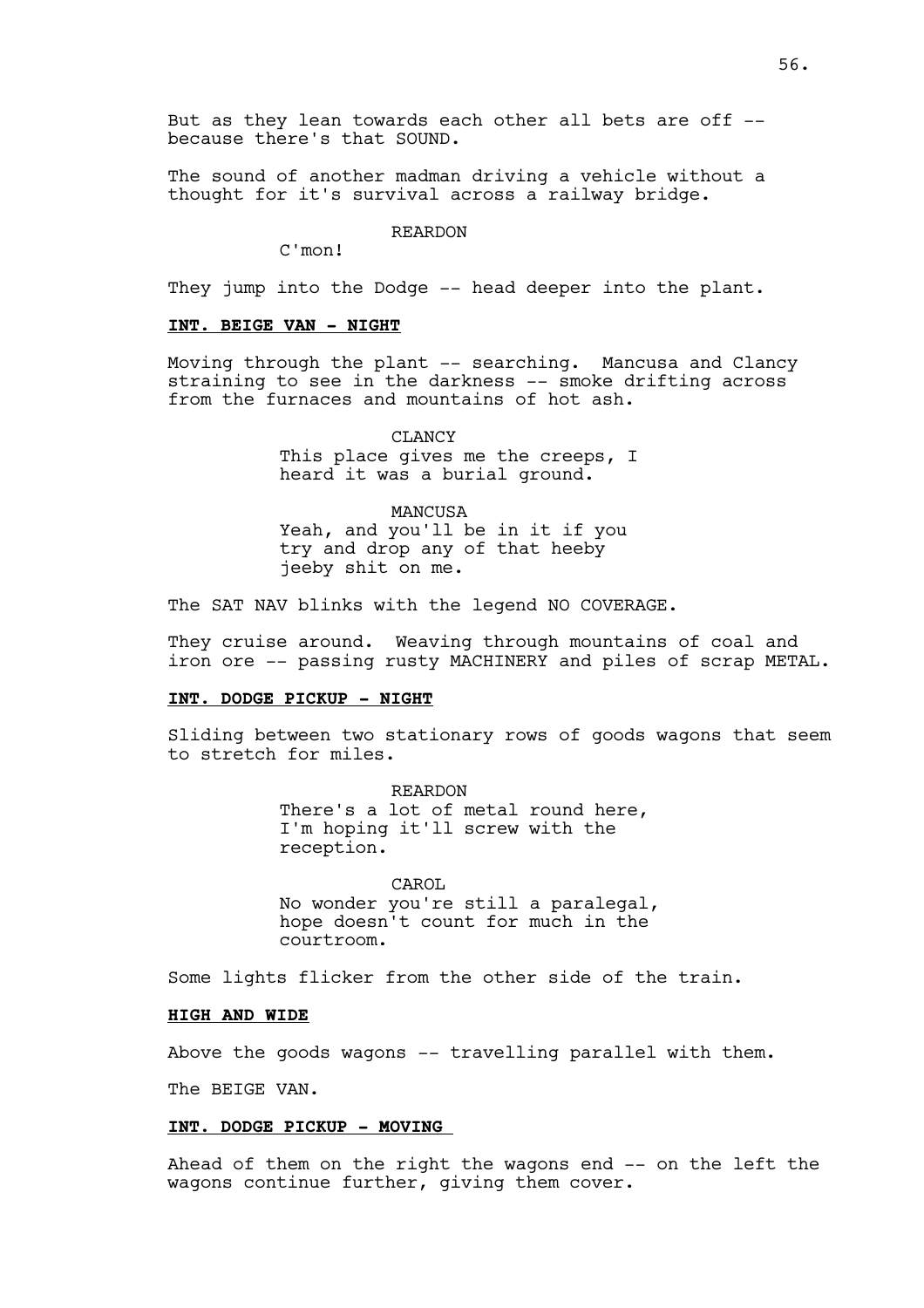Thousands of tons of rusted and abandoned machinery sits in the dark.

### **INT. BEIGE VAN - NIGHT**

Mancusa stares out at the unending lines of goods wagons, trying to see something. Ahead the wagons peter out.

> CLANCY Where to now?

MANCUSA Just follow the tracks round, they must have come this way or we'd have seen them.

Clancy thinks about this.

CLANCY We can't see shit for the trains, they may have doubled back along the other side.

Mancusa looks at him, irritated at the possibility he's right.

> **MANCUSA** Then we'll see him when we cross over at the end here.

Clancy shrugs  $-$ - hangs a right, bumps over the tracks  $-$ heads into the equipment graveyard behind Reardon, but with the dark and the smoke visibilities poor.

#### **INT. DODGE PICKUP - NIGHT**

Carol and Reardon crouch down low -- they're close -- very close.

> CAROL You think this'll work.

> > REARDON

I hope so.

CAROL Can you hear anything?

REARDON Just my heart.

CAROL That's not your heart, that's the blast furnace.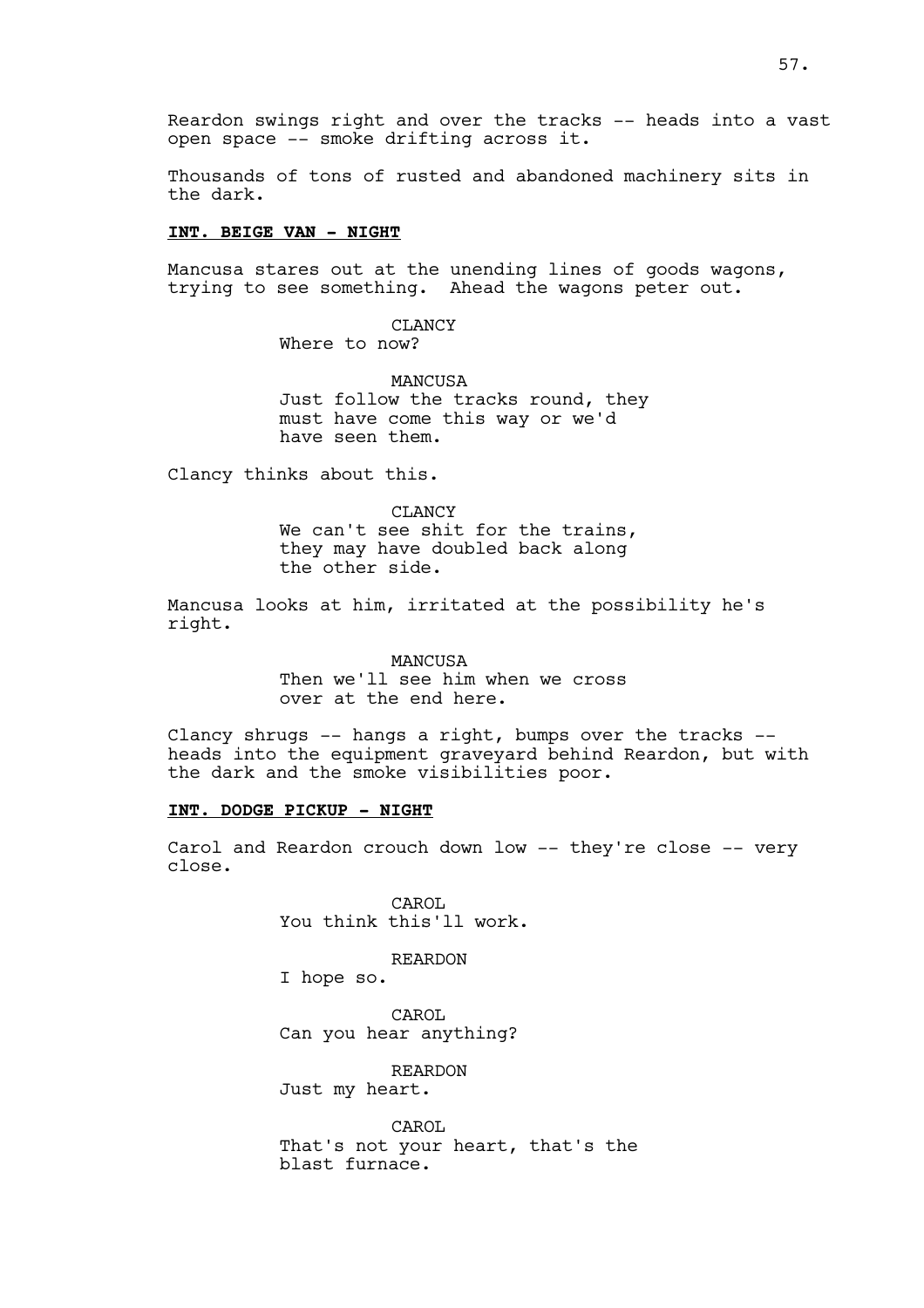And there it is again the SOUND -- a breathing beast.

### **INT. BEIGE VAN - NIGHT**

The van comes round the corner -- enters the vast abandoned storage area -- smoke everywhere. Clancy slows down -- the fumes seep into the drivers compartment.

> CLANCY Smells like hell.

MANCUSA That's sulphur. Keep going.

Clancy suddenly slams on the brakes -- white as a ghost. In front of them, just visible through the smoke is what looks like a hundred figures coming at them.

### CLANCY

Shit!

Mancusa can't believe his eyes either -- but there they are.

CLANCY (CONT'D) I told you there was something wrong with this place...

He slams it into reverse, stamps on the gas -- the Van rockets back -- slams into a pile of coal...STALLS.

The smoke clears -- enough to reveal row upon row of upended DRIVE WHEELS from decommissioned goods wagons.

MANCUSA

You dumbass. What the hell did you think they were, Indian spirits on a night out from the burial ground?

Clancy's look says exactly that. Mancusa's making light of it, but there's fear in his eyes.

> MANCUSA (CONT'D) C'mon, get moving, they're in here somewhere and they've got a hundred million dollars worth of Cortez's drugs. We don't get them back you'll have your own plot next to Big Chief Smoking Bull.

The van heads deeper into the plant -- passes wrecked machinery, trucks and electrical equipment strewn around - everything covered in a layer of rust and coal dust.

Mancusa Shines a MAGLITE through the side window -- its beam revealing the metal skeletons from a once booming site.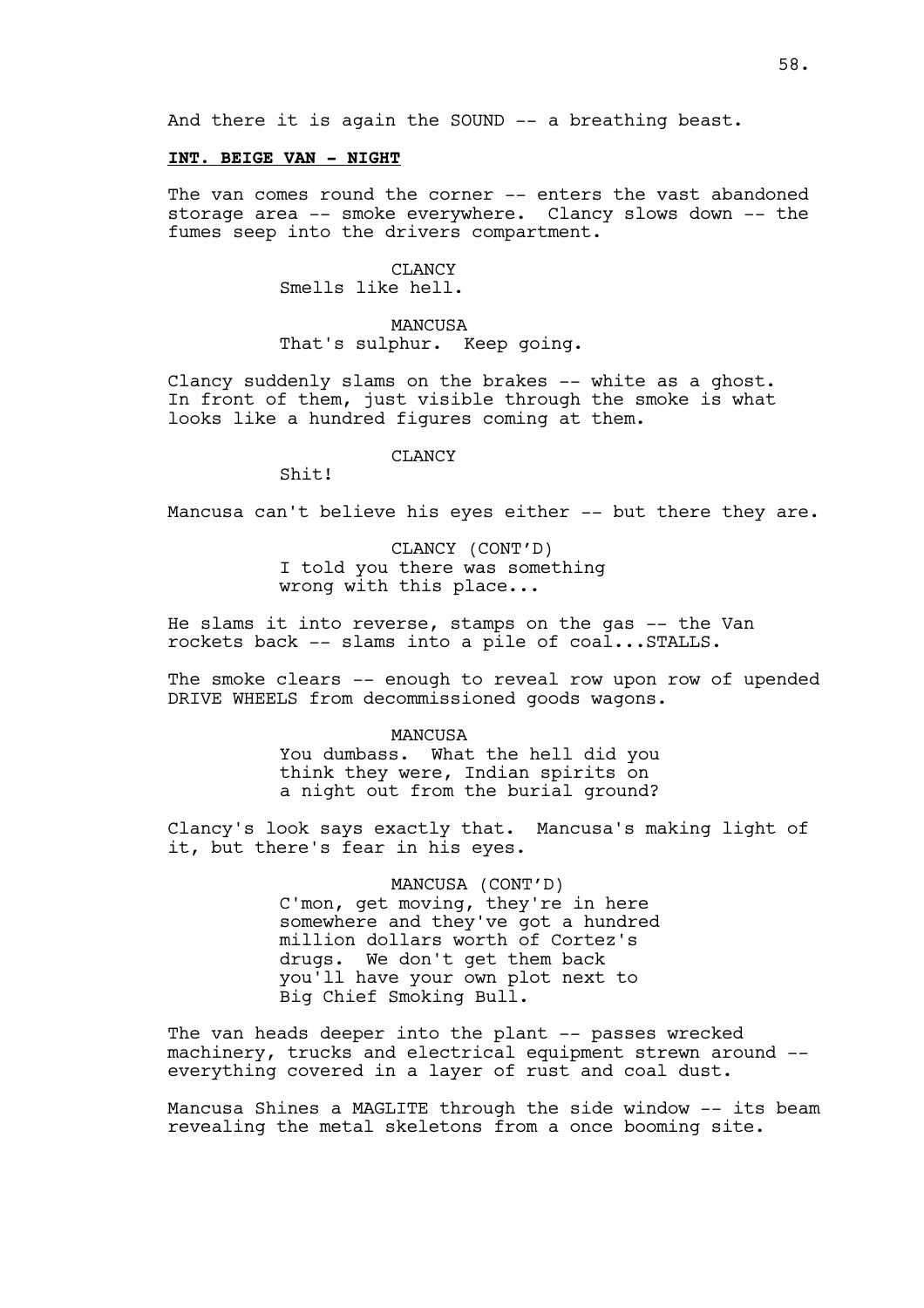#### **INT. DODGE PICKUP - NIGHT**

Reardon and Carol hold their breath as the sound of the van comes nearer.

A LIGHT sweeps over them -- comes back, keeps going.

The sound of the engine grows fainter.

## **EXT. ZUG ISLAND - STEELWORKS - NIGHT**

The Dodge is invisible, amongst the rusted pieces of ravaged equipment -- its rusted paintwork is perfect camouflage.

## **INT. DODGE - NIGHT**

Carol and Reardon slowly rise.

REARDON We need to get out before they double back.

He slips the Dodge into drive -- heads off. No lights, engine low -- slides past the boxcars -- heads for the bridge.

## **INT. BEIGE VAN - NIGHT**

Cruises, circles past huge dome shaped structures -- looks like an abandoned missile silo left to rot -- and everywhere the dark brown dust coats everything.

The smoke clears for a second -- some lights in the distance.

MANCUSA Over there. Go!

Clancy hits the gas.

### **EXT. ZUG ISLAND - NIGHT**

They rocket forwards, bounce and slide across the cinder surface, throwing up ash and coal dust behind them.

The smoke clears  $-$  blown by a qust of wind coming off the...

#### **RIVER**

Which is suddenly the only thing they can see clearly.

## **CLANCY** Shhhhiiiittt!!!!!

He slams the brakes on HARD -- the van careers on. Wheels locked -- river fifty feet and coming up fast.

Finally. Clancy's brain engages. He takes his foot off the brake -- the van spins around comes to a halt with one wheel spinning over the edge -- rocking in the wind.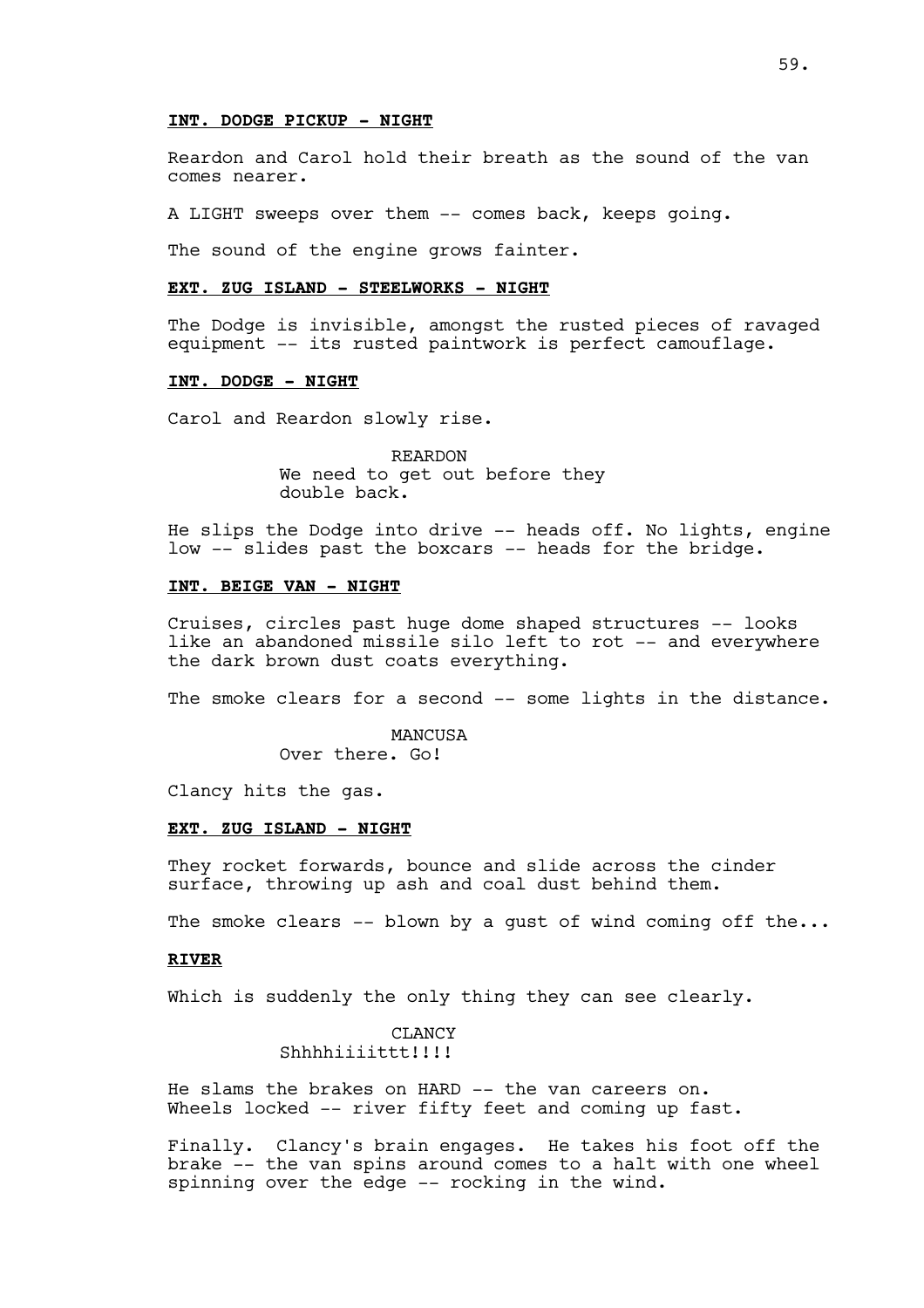## **EXT. GHETTO STREET - DETROIT - NIGHT**

The Dodge cruises through the night.

Nowhere land. Empty streets. Looks like everyone just got up and left.

## **INT. THROUGH DODGE PICKUP WINDSHIELD - NIGHT**

A neighborhood where hope has died -- like a mouth with the teeth ripped out. Car wrecks smoking in the road, old tires on fire in the gutter.

Nature has taken over -- overgrown gardens choke out the light from reaching into the derelict houses.

A pack of mangy looking DOGS race past howling.

CAROL Iraq was in better condition than this.

Reardon looks at an address on a piece of paper.

REARDON Are you sure this is the right address?

CAROL I wrote it down from memory. My cell fell apart.

REARDON This doesn't feel right.

CAROL This is Detroit, it hasn't felt right for a long time.

The Dodge comes to a junction -- Reardon slams on the brakes as a BURNING car rolls across in front of them.

He stamps on the gas and the Dodge rockets across the junction.

## **EXT. GHETTO - NIGHT**

A derelict HOUSE, made incongruous by the beautiful ROSES that grow in its dilapidated garden.

# **INT. DODGE PICKUP - MOVING**

REARDON

This is it.

CAROL There's someone living here.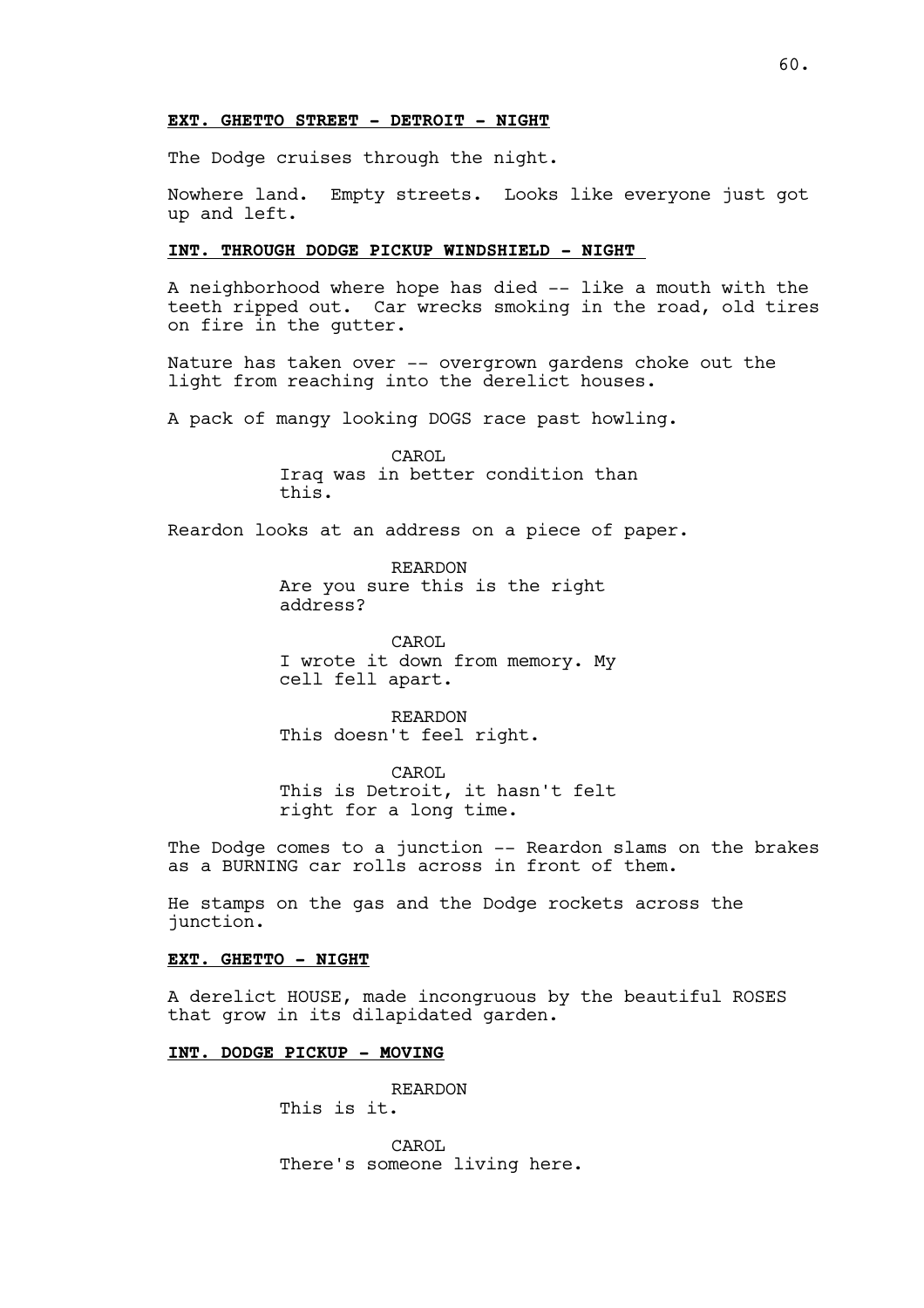A huge African American appears through the warped screen door. Holds a shotgun in hands the size of frying pans.

Meet HOKUM (70s) grizzled and weatherbeaten -- a face with a bad memory for every wrinkle. He gestures for them to get out of the pickup.

CAROL (CONT'D)

Now what?

Reardon slips the hand gun into his waistband behind him.

REARDON Let's see what he wants.

Reardon climbs out of the Dodge. Carol follows him, never taking her eyes off the gun.

> REARDON (CONT'D) You the witness?

Hokum smiles...a jungle of cracked teeth.

HOKUM

I 'bin a witness alright, but you 'ain't got enough life left to hear what I seen.

CAROL Do you know where he is?

HOKUM

Man came by, paid me a hundred dollars to make sure you we're travelling alone, and that you were who you say you are...are you?

CAROL If you've got a TV you know who I am.

Hokum smiles.

HOKUM You that assistant DA that got blowed up.

CAROL Yes. And this is my friend, Reardon.

Reardon reaches into his pocket -- slowly pulls out a driving license -- shows it to Hokum.

> HOKUM Okay. You stay here, I need to speak to the lady. C'mon.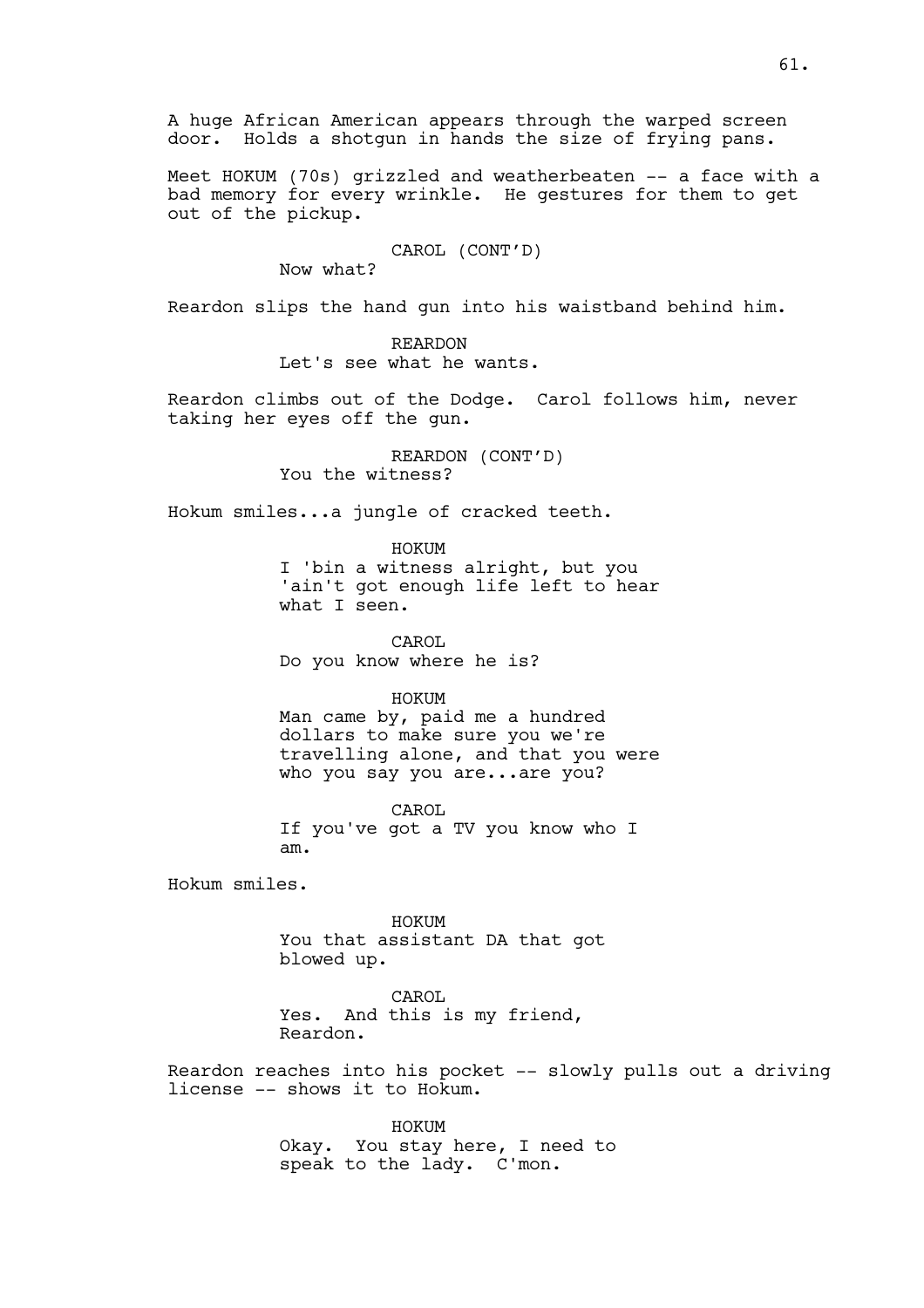Hokum heads into the house -- Carol starts to follow him into the house. Reardon slips her his gun.

> REARDON Any trouble you'd better make some noise. You know how to make some noise don't you?

CAROL Sure I do, is the safety catch on or off?

And she's gone -- leaving him staring after her.

## **INT. DODGE PICKUP - MOVING - NIGHT**

They pick their way around obstacles in the roadway. Carol opens the glove box -- inside is another gun -- she takes it out and looks at it.

> REARDON I'd be happier if you put that back.

> > CAROL

It was a gift. I was just seeing if the safety was on. I thought that was nice of Mr Hokum...to be concerned for my safety.

REARDON Sure. You do know it's probably hot enough to fry an egg on.

CAROL

Don't you ever see the good in someone?

REARDON I let you drive.

She gives him a look.

CAROL Let me? I was cuffed to the wheel.

He stops -- the road is blocked with rubbish -- he starts to reverse. Something smashes under the wheel. The pickup shudders -- steering wheel getting heavy.

> CAROL (CONT'D) What is it?

> > REARDON

Damn!

He pulls up -- climbs out.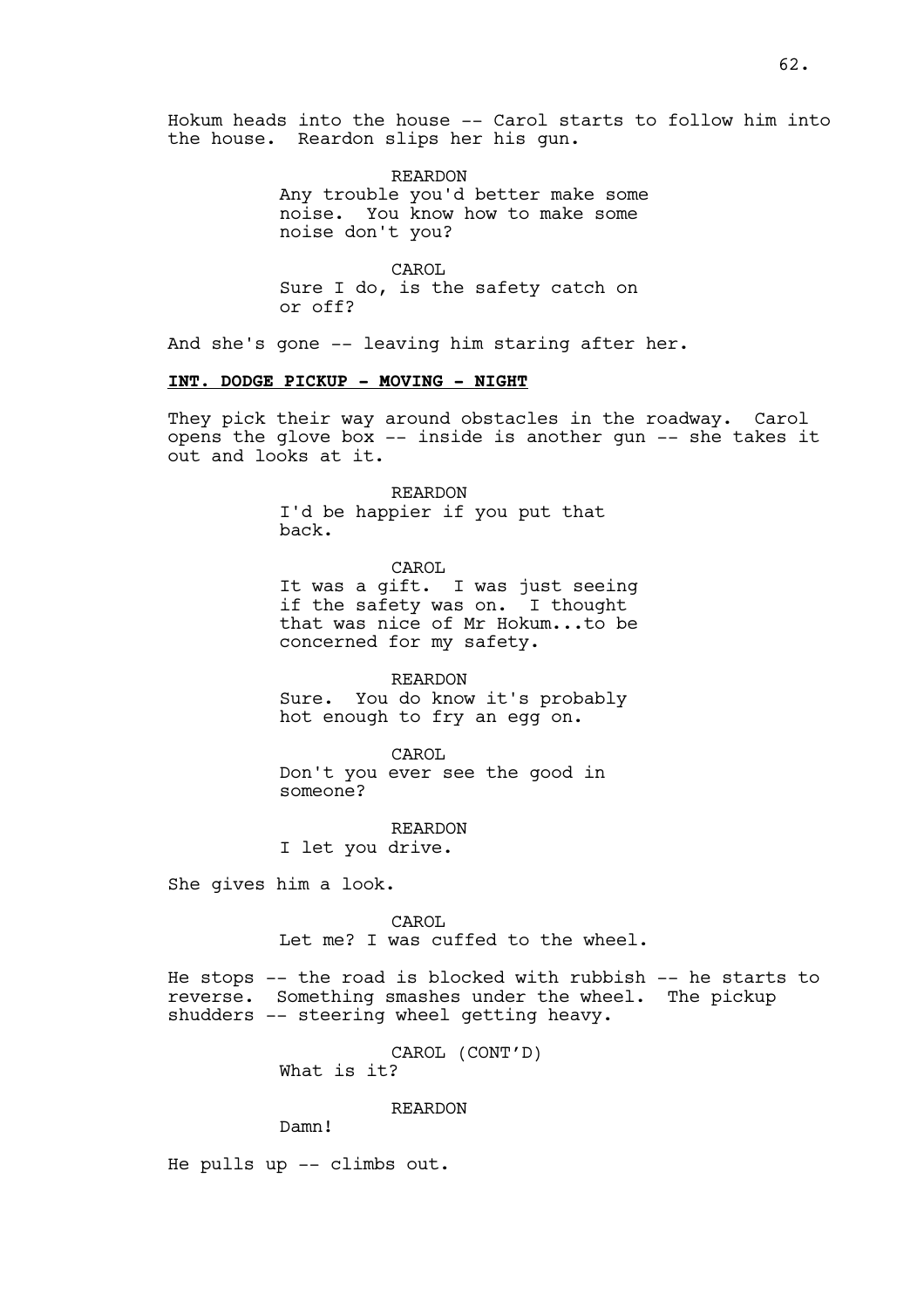#### **EXT. STREET - NIGHT**

Reardon looks at the front tire -- flat as a pancake.

REARDON

Great!

He goes round to the trunk -- drags out a wheelbrace and a rusty JACK. Carol climbs out. He works the jack -- the wheel lifts off the ground.

He struggles to undo the wheelnuts -- gets the wheel off -drags out the spare tire.

> CAROL You going to be okay with that?

Reardon lugs the spare tire to the front.

REARDON

Easy.

BANG. The jack collapses in a cloud of rust flakes.

CAROL

Is that going to be a problem?

Reardon looks at her -- is she serious?

REARDON 'course not. I'll just give the Auto club a ring and they'll be right over.

CAROL Is that sarcasm?

He throws the wheel-brace to the ground, runs his fingers through his hair.

> REARDON We're in the middle of nowhere, with a flat tire and a broken jack. Did I miss anything?

Carol behind him -- looks back at him.

CAROL You really don't want me to answer that.

Out of the shadows, shapes solidify, become human. Hooded figures carry baseball bats, pieces of wood and chains.

One of them moves up to Reardon, looks him up and down. LEON, (30s) wiry, but with a physique that owes a lot to compulsive exercise.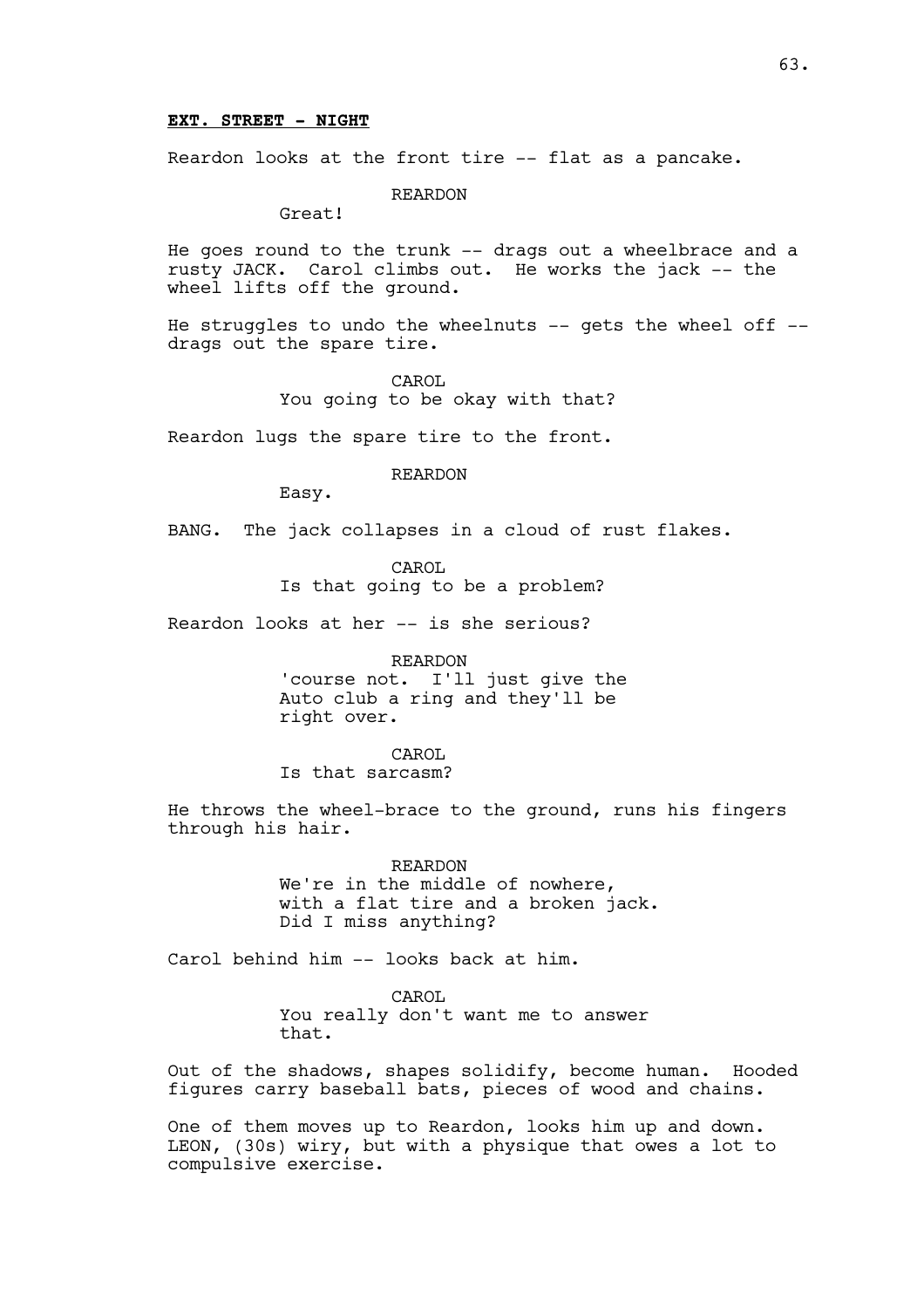He circles Reardon like a shark would a tasty snack.

REARDON

We're lost.

This seems to amuse Leon.

LEON Lost? How can that be, 'ain't all the signs clearly posted?

REARDON

Er, well.

LEON

They all over this neighborhood, look there's one over there.

He points to a burning building in the distance.

LEON (CONT'D) See, can you read what it says?

REARDON

No, I can't.

Leon comes nearer him -- fixes him with a look.

LEON It says, get your punk ass the fuck out of my neigbourhood.

Reardon looks at him, looks at the burning building. Nods.

REARDON You're right, I should have seen the signs.

Carol has moved closer to Reardon -- they're gradually being hemmed in.

> CAROL We just left a man further up the road, he has roses in his garden.

Leon smiles, a gold tooth winking in the light from the fire.

LEON Old man Hokum.

CAROL

Yes.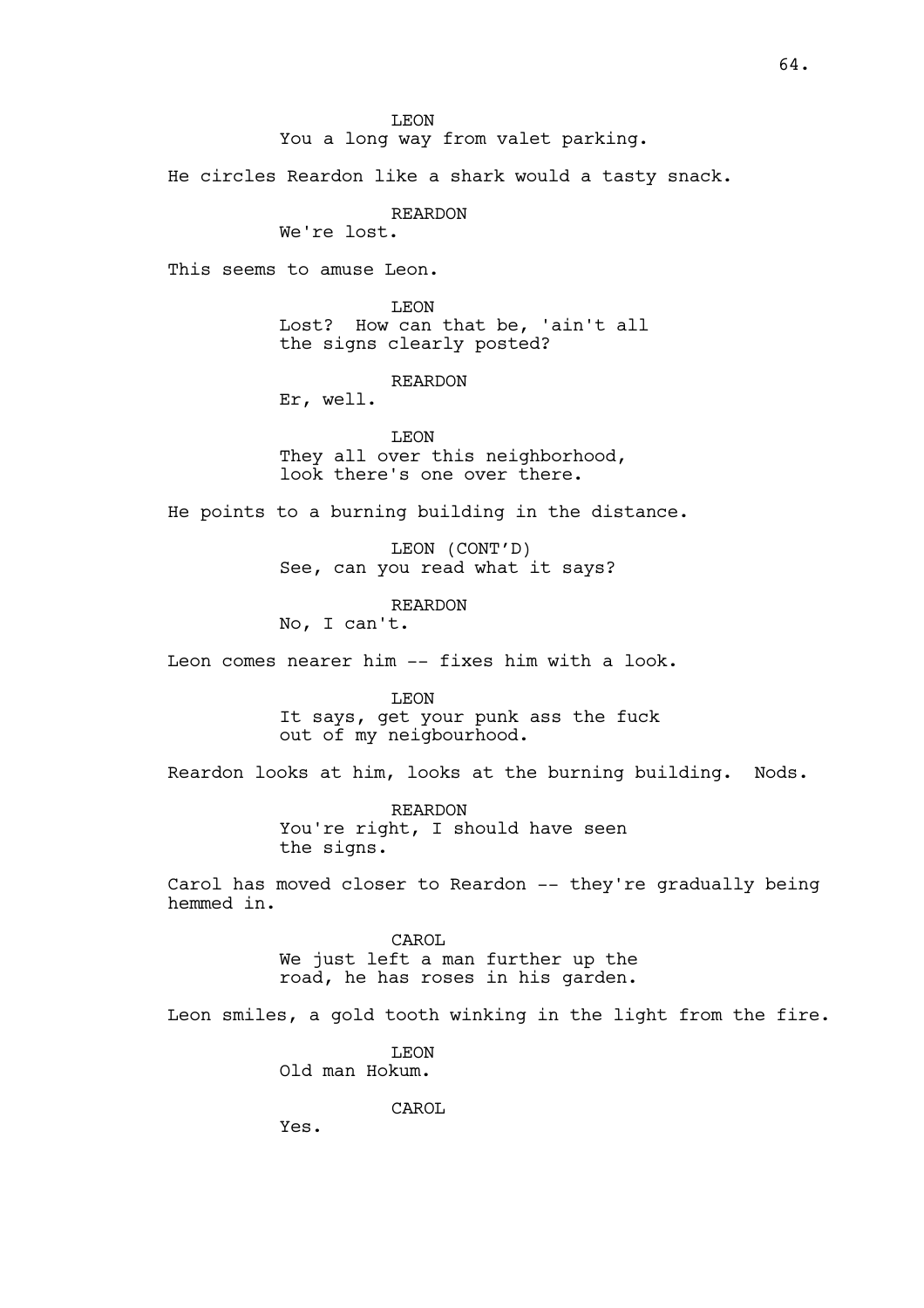LEON You friends of his? Maybe we're related.

CAROL I don't think so. Were you ever in Manhattan?

Leon's eyes widen.

LEON Are you dissing me?

Reardon shoots her a look. There's brave and there's suicidal.

> REARDON No she's not. We just need to get our tire fixed and we'll be on our way.

LEON What's your rush?

He looks at the pick-up.

LEON (CONT'D) Nice paint job.

REARDON Yeah, it's a one off.

The group start to surround them, one of them paws Carol -gets a kick in the nuts for his trouble.

Then they all move as one, she's pinned against the car --Reardon is held by two more hooded men.

Suddenly they're lit up by a LIGHT, a MOTORBIKE roars up, scattering them. It's Gero, from Carol's leaving party.

When he speaks it comes out like a growl from deep within his chest.

> GERO If any of you lay a finger on these people, I will personally rip out your heart and cook it in front of you.

He looks around at them -- they flinch from his gaze, begin to melt back into the darkness. Only Leon remains.

> GERO (CONT'D) Anybody still hungry?

Carol stares at this omnipotent man in disbelief.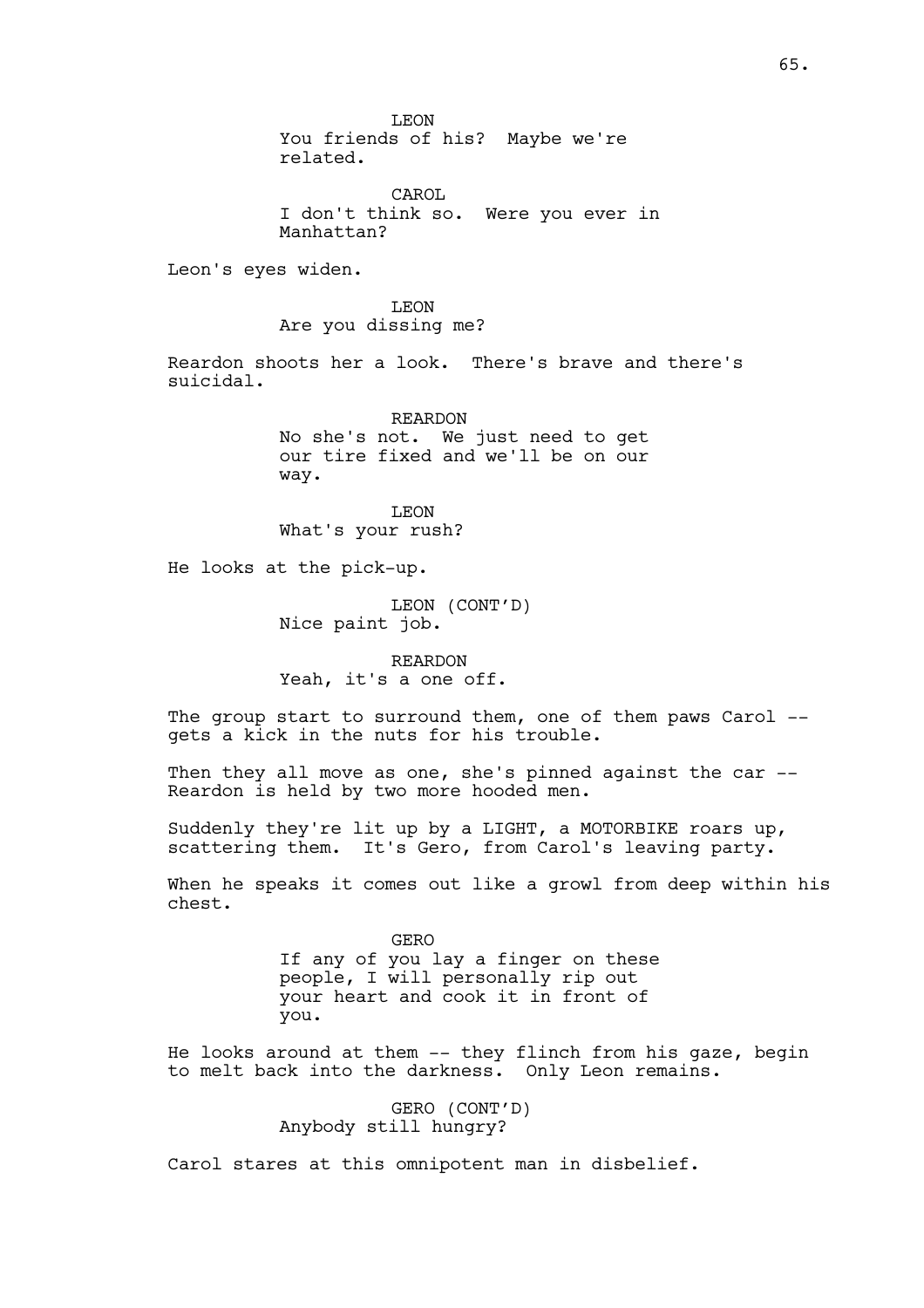LEON You don't live here anymore man.

GERO As far as your sorry ass is concerned I own tonight. You got that?

For a moment it looks like Leon's going to risk it -- but then the anger fades from his eyes.

> LEON You be careful, lot of people 'ain't as understanding as me.

GERO I'll make a note of that, and wipe my ass with it.

Leon shakes his head -- moves backwards into the dark - disappears like a ghost. Carol stares at Gero.

CAROL

Gero?

GERO Miss Langley.

CAROL What are you doing here?

GERO

I was over seeing my Mom. Hokum rang me, said I should make sure you got out of the zone safely.

He looks around him.

CAROL I'm glad you got out.

GERO Thanks to you.

He nods to the flat tire.

GERO (CONT'D) We need to get this fixed.

He looks into the darkness.

GERO (CONT'D) Leroy? You there?

There's a grunt and a vast black MAN comes lumbering out of the dark.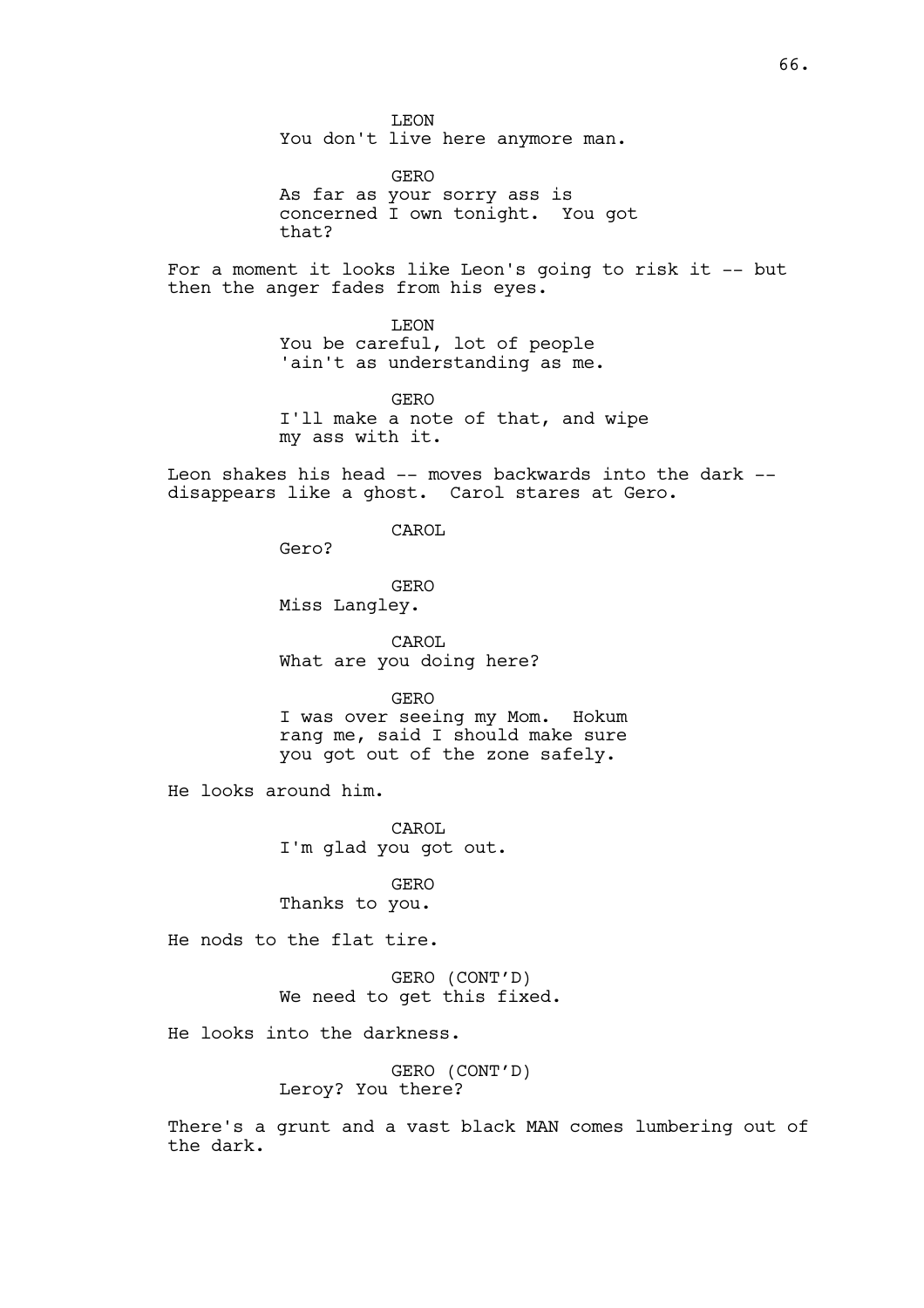REARDON The jack's broken.

He nods to Leroy.

GERO Help us with this.

LEROY

Yes Sir.

GERO Get the tire ready.

Leroy goes to the front of the pickup -- grunts, lifts the side of the pickup off the ground. Reardon rolls the tire along -- pushes it onto the studs -- spins the wheel-brace.

REARDON

Done.

Leroy drops the pickup. Gero walks to the front of the pickup.

GERO

Mind if I check the engine, my father had one of these.

Reardon pops the catches -- Gero swings open the hood. Whistles.

> GERO (CONT'D) You don't see that everyday.

Reardon and Carol come round to the front and look.

The engine is massive. Completely rebuilt, chromed headers Holly carburetters, supercharged -- no ordinary rust wreck.

> REARDON Looks like we got lucky.

## **INT. BEIGE VAN - DAY**

Mancusa stares at a small screen displaying a street GRID - a blinking dot heads deeper into Detroit.

## **INT. DODGE PICKUP - DAY**

Heading into the outskirts of Detroit.

REARDON Where did Hokum say it was?

CAROL The old Vanity theatre, on Newport and Jefferson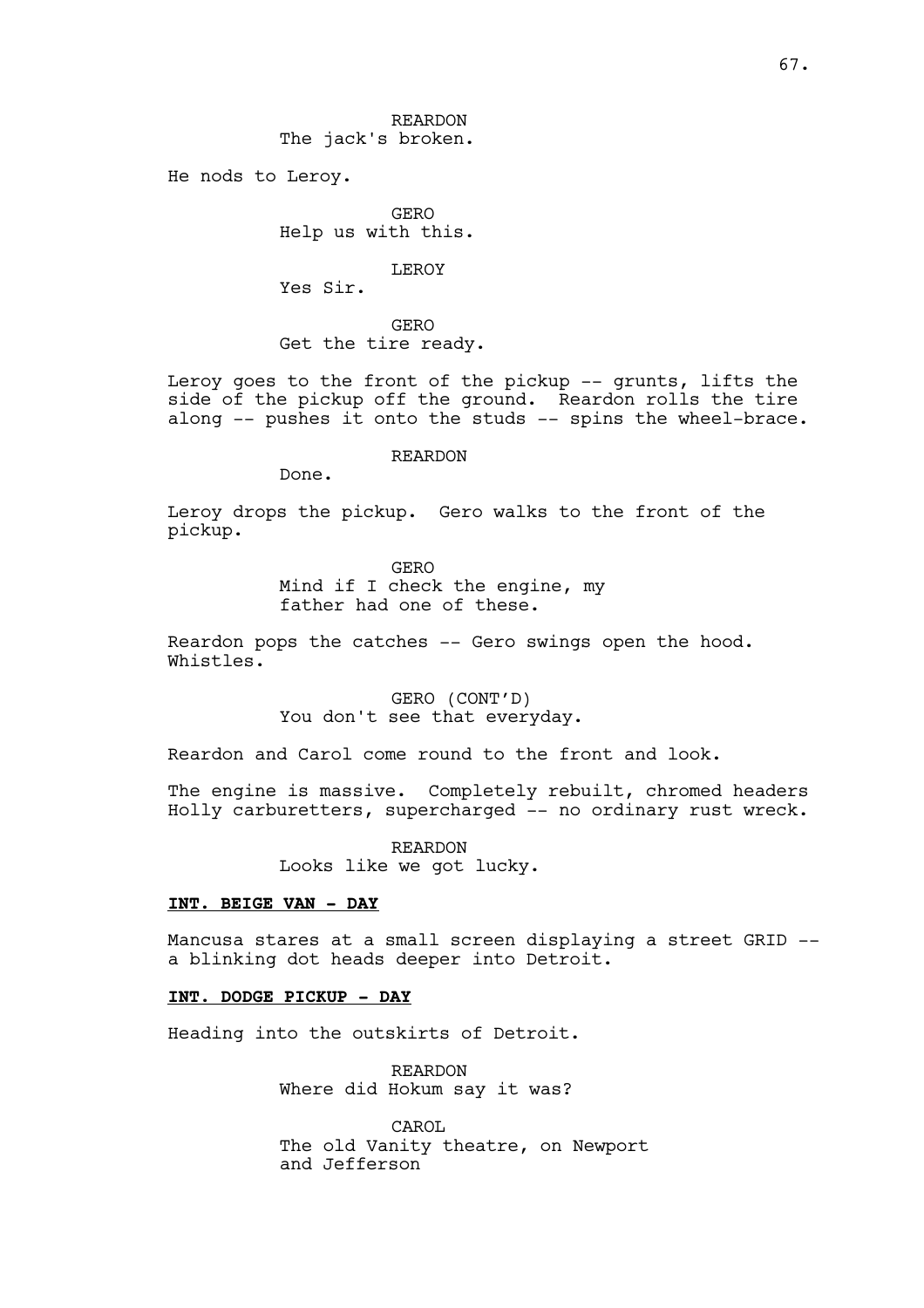## **EXT. VANITY THEATRE, EAST JEFFERSON - DETROIT - DAY**

A beautiful but decaying theatre. The Art Deco facade is worn but still impressive.

> CAROL (V.O.) It's been closed for years...

#### **INT. VANITY BALLROOM - DAY**

Vincent, Mono, Fly and Spiro sit eating a Chinese takeaway.

FLY This chicken taste funny to you?

MONO

S'prawn.

FLY

Right.

SPIRO They got tails.

FLY I thought that was a foot.

Spiro looks around at the Indian heads on the ceiling decor.

SPIRO What is it with these heads everywhere...they Indian?

VINCENT They're Mayan you moron.

# **EXT. DETROIT - JEFFERSON AVE EAST - DAY**

The Dodge pulls up near the Vanity Ballroom.

## **INT. DODGE PICKUP - DAY**

Carol and Reardon consider their options.

CAROL

Now what?

REARDON

I'm thinking.

## **INT. BEIGE VAN - VIEW THROUGH WINDSHIELD**

Carol and Reardon in the front of the Dodge -- a rusty tool chest in the back.

> MANCUSA (V.O.) They're just sitting there.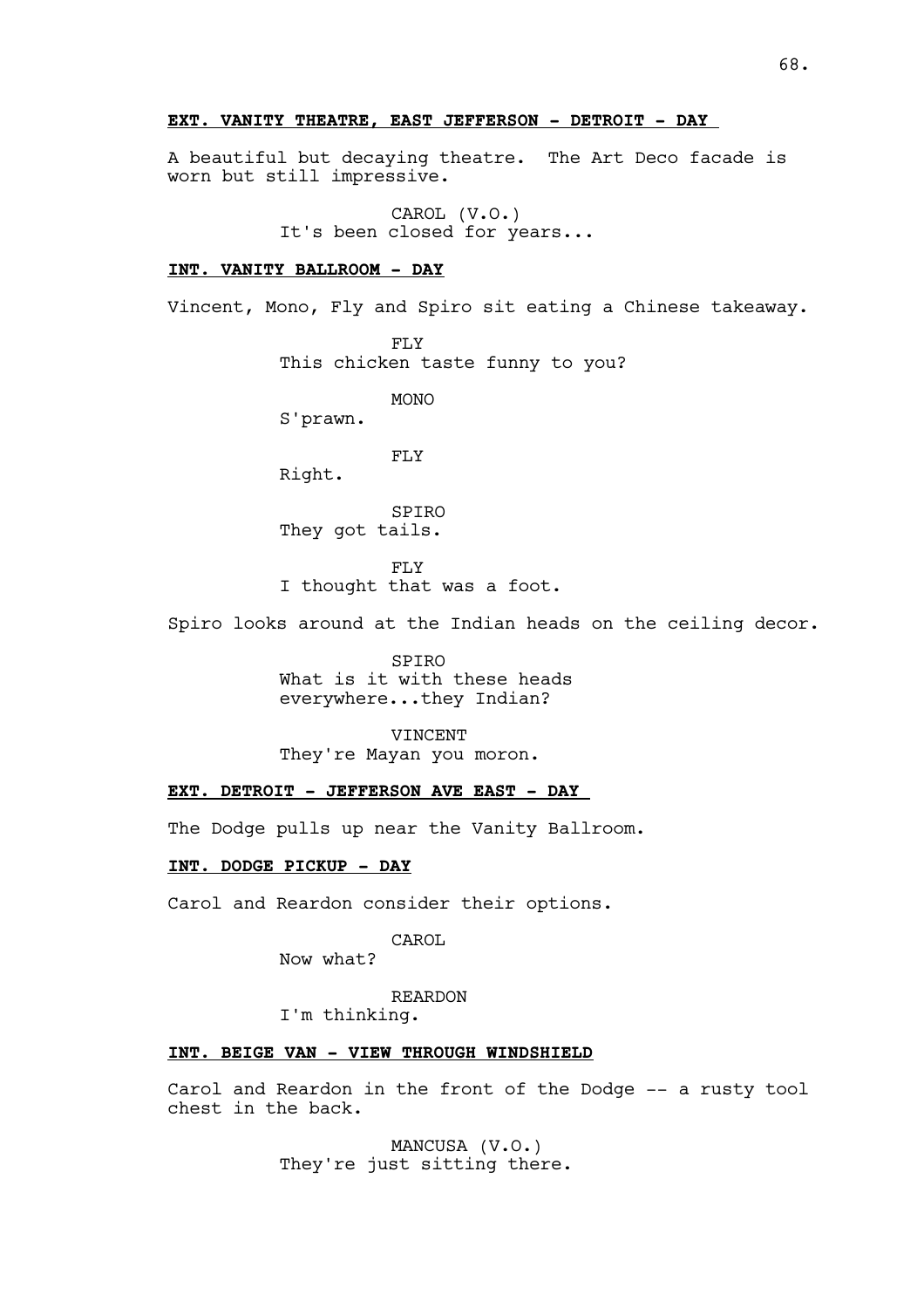Mancusa's looking through a pair of binoculars at the Dodge - a hands free dangles from one ear.

#### **INT. PANAMA, SKYSCRAPER OFFICE - DAY**

A view through the corner window of a luxurious office.

On one side the Canal, to the other, Panama City -- Vultures circle above a swimming pool that glistens down below.

An olive skinned man with dead eyes and a sweaty pockmarked face paces towards the window -- looks down at the city, speaks into the phone in his hand.

Say hello to CORTEZ (40s), he's not in a good mood.

CORTEZ (into phone) And the product?

### INTERCUT MANCUSA/CORTEZ

**MANCUSA** Still in the back. (beat) What do you want us to do?

A long pause. Cortez looks out at the city spread below him, wipes sweat from his face with a linen handkerchief.

CORTEZ

Do? I want you to educate them.

#### **INT. DODGE PICKUP - DAY**

Carol looks at Reardon -- they've reached a decision.

REARDON

Ready?

Carol nods, knows this might not work out well. She leans forwards, tentatively.

They kiss. It goes on longer than either of them expect. They break off, look at each other.

> CAROL I thought that went well.

REARDON It did didn't it.

A beat of understanding  $--$  if they make it...

They jump out of the Dodge -- head round to the back.

A gleaming new combination lock hangs from the rusty hasp of the large TOOL CHEST. Carol looks at the lock.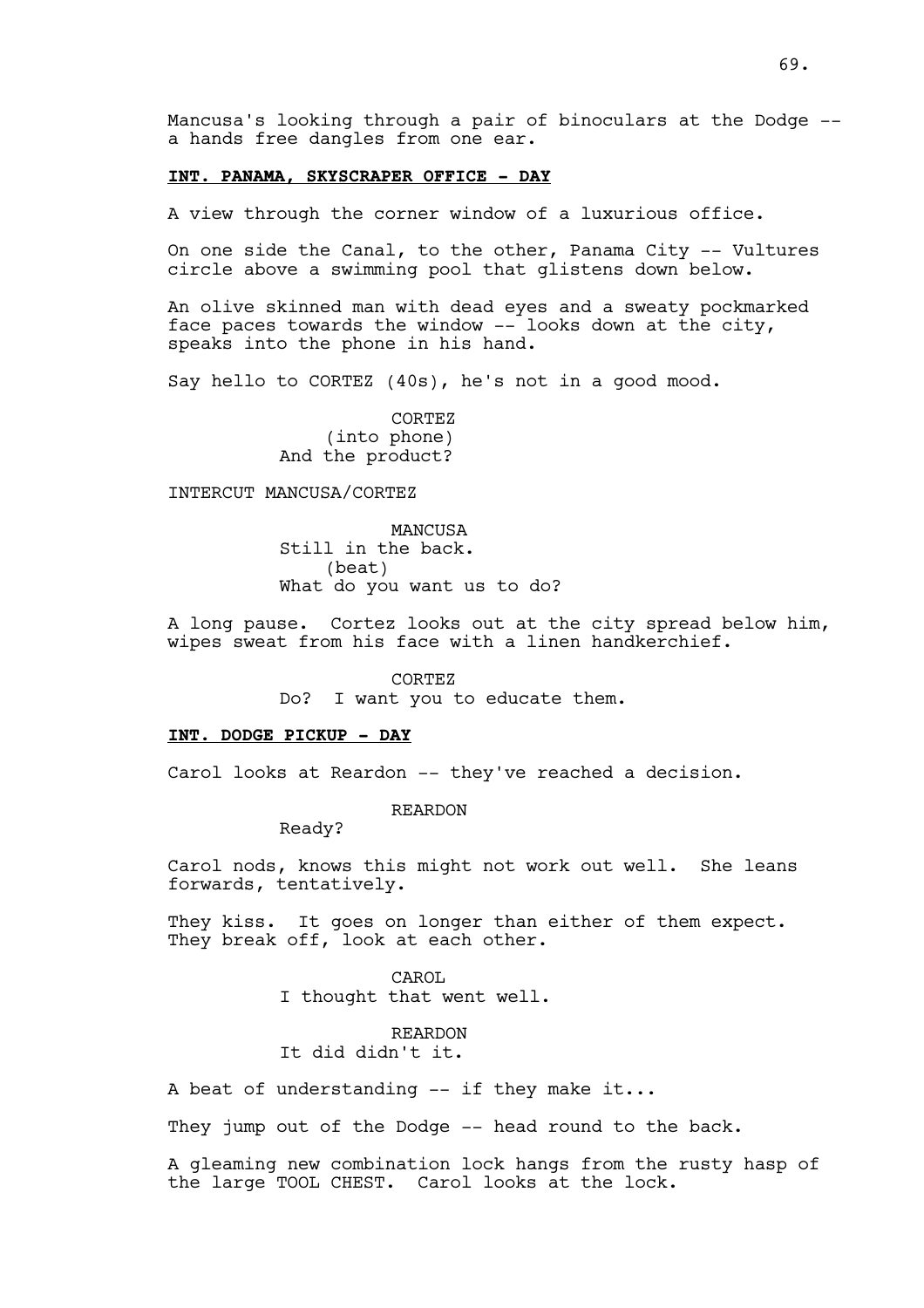# REARDON Try six six, zero, six.

Carol spins the numbers. The lock opens. She looks at him.

CAROL How'd you know that?

REARDON License plate, it's a lazy habit.

Carol looks down at the license plate -- the number matches.

She opens the chest. Stares at the contents. It looks like a tool chest put together by a blind man.

There are screwdrivers, glass cutters, a large sink plunger, pipe cutters, torque wrenches, welders goggles, a jimmy, wirecutters and a selection of electrical tapes and connectors.

All unused, some with price tags still on.

REARDON (CONT'D) We need a Jimmy. They might be out.

She holds up a large sink plunger.

CAROL I can never find the right tool.

She shakes her head...tosses it aside.

REARDON Can we just get on with this?

She shrugs -- Reardon sorts through the tools -- grabs some wire cutters, a jimmy and a set of screwdrivers.

## **INT. BEIGE VAN - VIEW THROUGH WINDSHIELD - DAY**

Mancusa watches them. Behind him the four goons check their various weapons. Clancy is in the driver's seat.

He watches Reardon and Carol jump down from the Dodge.

## **EXT. ALLEYWAY - DAY**

Reardon and Carol duck down the alleyway -- crouch behind some large open trash containers. Two cars sit in the alleyway, a battered Escalade and an old Pontiac.

Two closed fire exits lead out into the alley -- a rusty fire escape leads up to the first floor. They creep up the...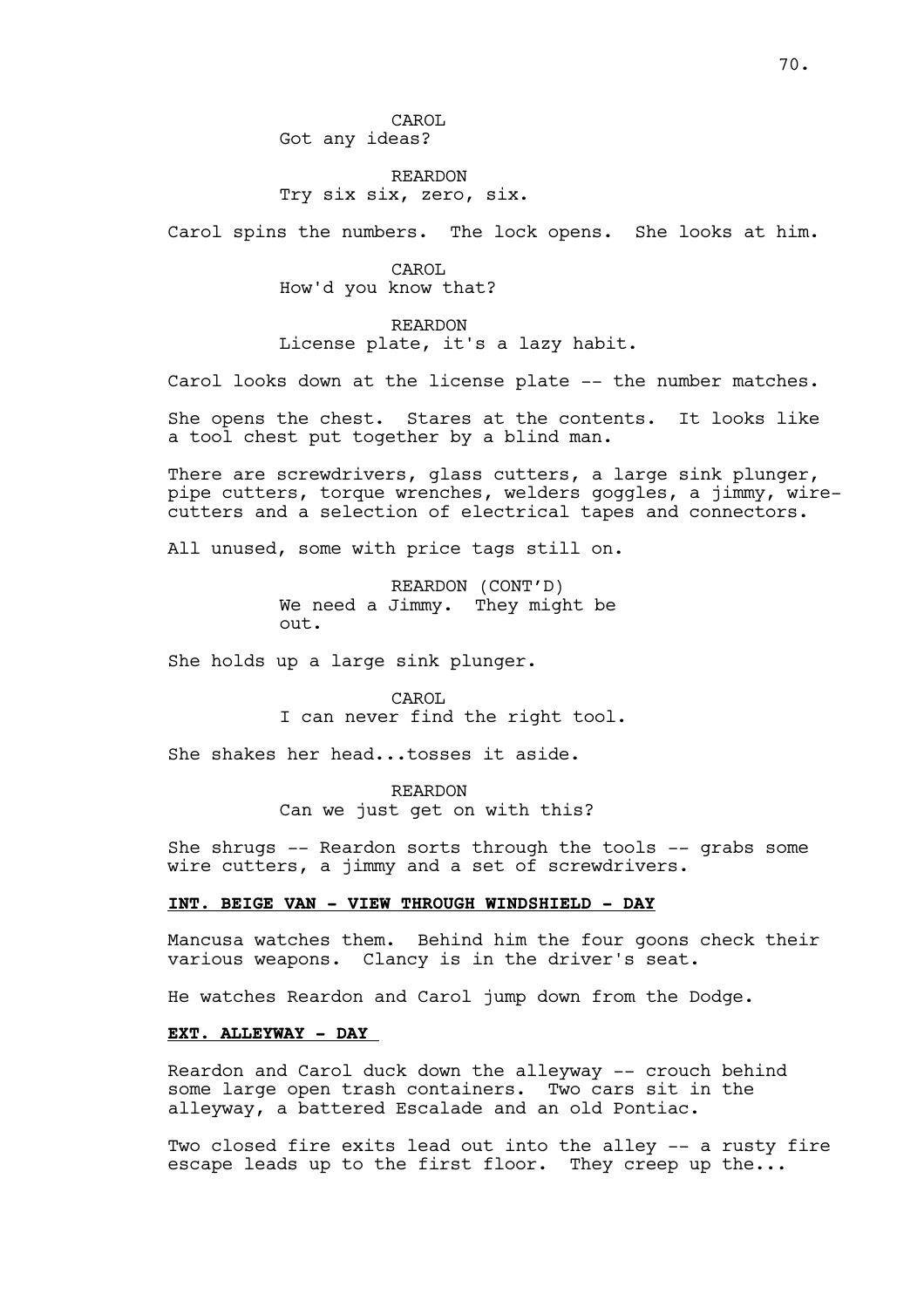### **FIRE ESCAPE**

Reach the fire door. Reardon draws his gun. Digs it into Carol's back.

> CAROL What are you doing?

REARDON This has to look believable.

Carol looks unsure. He bangs on the fire escape door.

REARDON (CONT'D) Open up. It's Reardon, I got Langley with me.

A rusted BOLT slides back...the door eases open. Spiro points a gun at them. Muzzle to muzzle they face each other.

> SPIRO The fuck are you doing here?

REARDON Happy to see you too.

SPIRO You're meant to be bringing us the witness.

Michael and the Nubian appear.

MICHAEL What's going on?

He looks at Carol.

MICHAEL (CONT'D) Nice tee-shirt toots.

Carol reacts, just for a split second -- something he said? Spiro gets in Michaels's face -- belligerent.

> SPIRO I got this, I don't need no wet nurse.

> > MICHAEL

 $N<sub>O</sub>$ 

With one fluid movement he twists the gun out of Reardon's hand -- slips it into Spiro's pocket, pats him on the back.

> MICHAEL (CONT'D) Okay tough guy, they're all yours.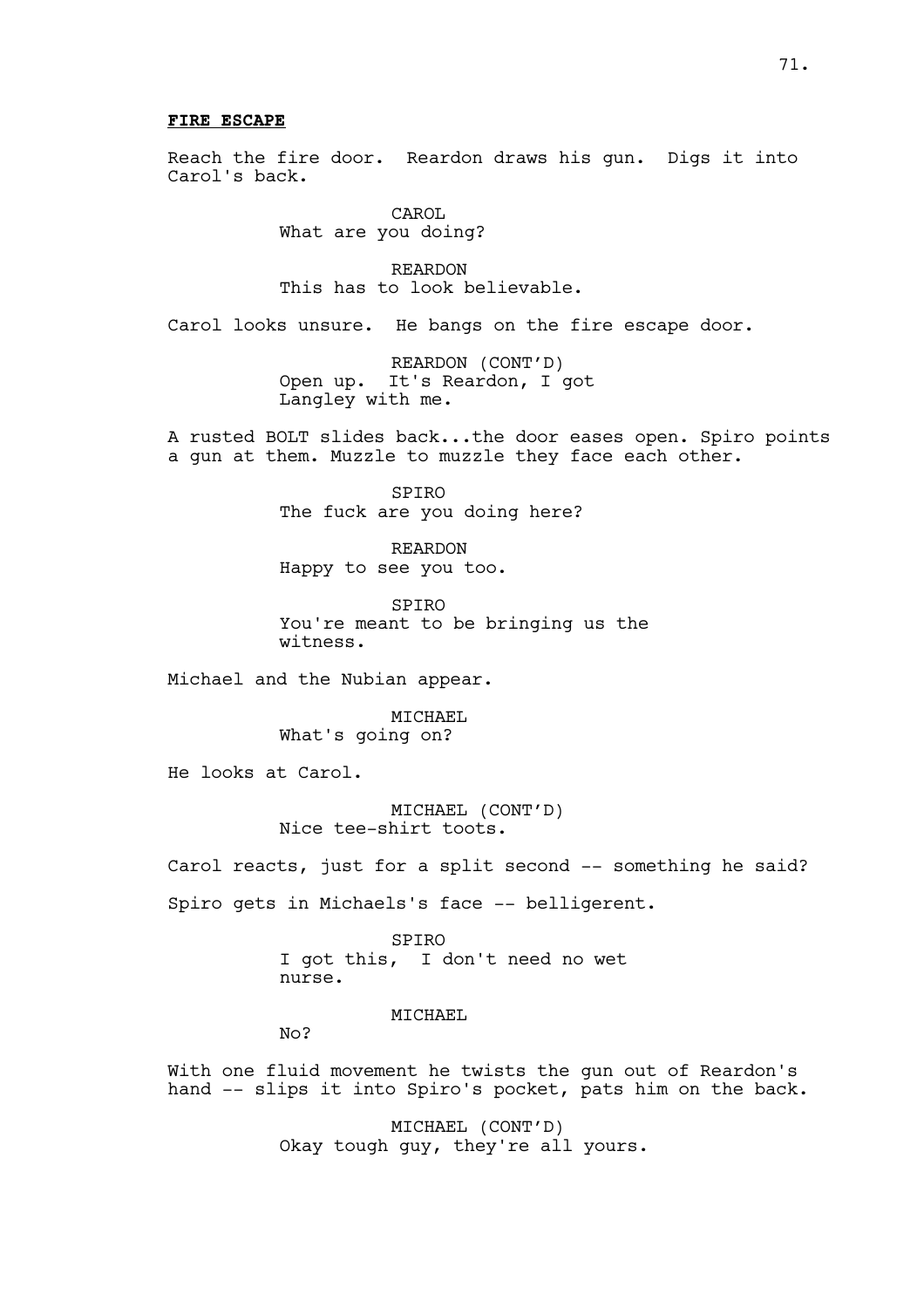# **INT. VANITY BALLROOM - DAY**

Vincent stands in front of Carol and Reardon. Mono and Fly flank him, guns drawn, Spiro and Michael also have their guns drawn and pointed at Reardon.

> REARDON What's with the reservoir dogs audition, we had a deal. I bring you Langley and the witness and we're even.

VINCENT Get her out of here.

Carol looks at him -- can't believe what she heard.

VINCENT (CONT'D) Oh dear, you didn't see that coming did you? Did you think pretty boy was in love with you, that he'd sacrifice his own life to save you?

Carol looks at Reardon, still not believing this is happening. Vincent turns to Reardon.

> VINCENT (CONT'D) I don't see no witness.

CAROL. That's because they're already here.

Now it's Vincent's turn to be confused. He looks around the room. Spiro cocks his gun.

> SPIRO I'll shoot her myself, get a family discount.

Carol looks at him, burning hatred in her eyes.

CAROL You'd like that wouldn't you? Killing defenceless people is your specialty isn't it?

SPIRO Shut your mouth, they got in the wrong car, not my problem.

CAROL

No. I am.

Spiro levels his gun at her -- Vincent frowns -- thought's forming.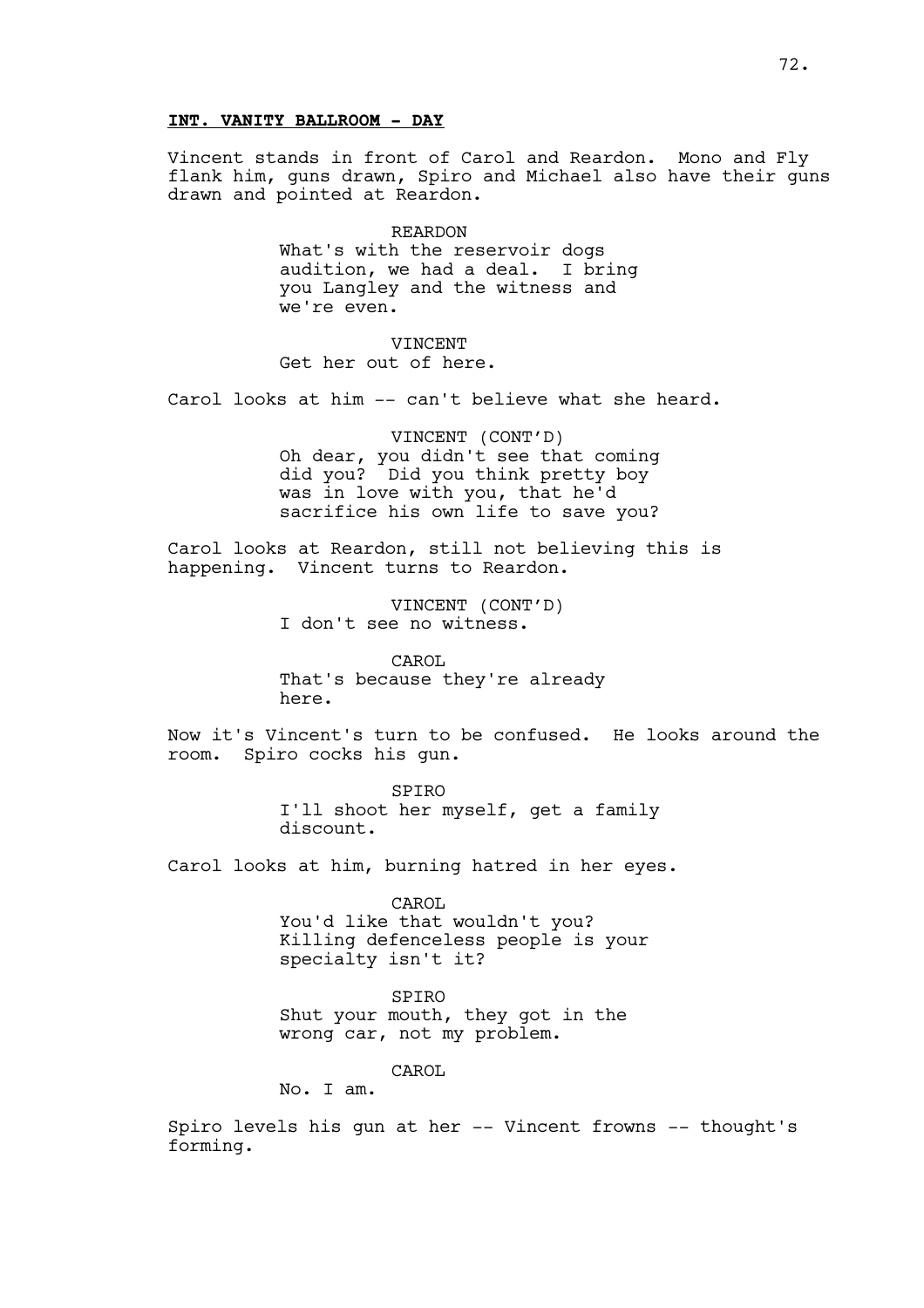SPIRO Shut the fuck up!

## VINCENT

Let her speak.

Now everybody's looking at each other -- guns twitching.

SPIRO She's lying. Let me shoot the bitch.

VINCENT (to Carol) You'd better know what you're doing here.

CAROL I'm going to reach into my pocket and get my phone.

She slowly reaches into her pocket -- pulls out a cellphone. The one Reardon unwrapped outside the Mall in Buffalo.

> CAROL (CONT'D) My only contact with the witness was through his cell.

Pieces falling into place around the room -- good for some, not so good for others. Spiro starts to smile, he's cool right?

CAROL (CONT'D)

Okay?

She looks around, Vincent shrugs. Carol taps the numbers in - - faces around the room watch -- impossible to read them.

Carol finishes dialing -- doesn't even listen, just waits while it connects  $--$  and there it is  $--$  a polyphonic tinkling sound, quite pleasant under normal circumstances.

But right now it's a helluva a wake up call for someone.

## **ON SPIRO**

Confused. Because that little sucker is squealing away in his pocket.

SPIRO

The fuck!?

He pulls the cell out of his pocket.

Spiro looks at Carol -- his finger tightens on the trigger...

SPIRO (CONT'D) You set me up...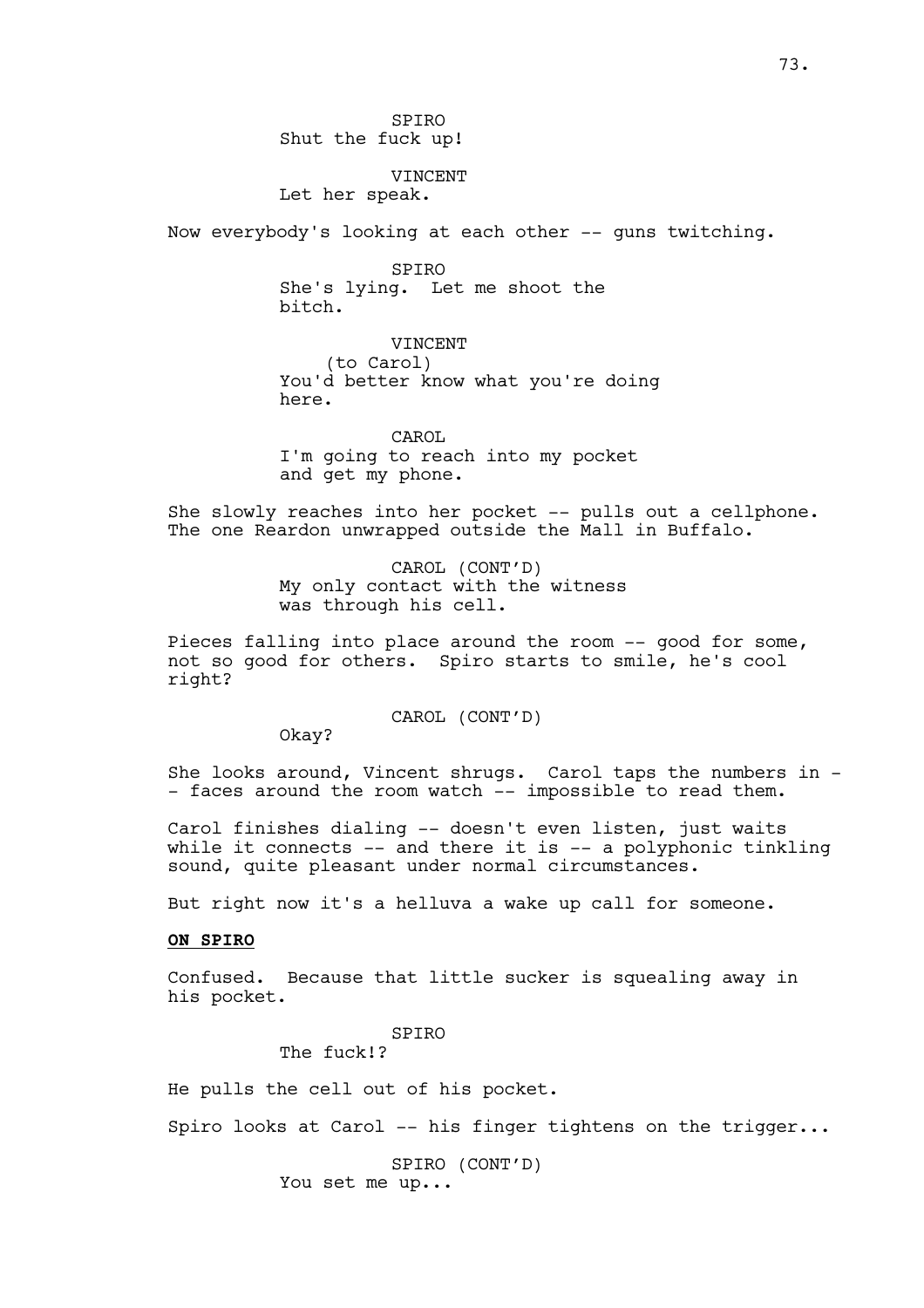KABLAM! KABLAM! KABLAM! Michael's Glock BLAZES.

Spiro's blown off his feet -- he spins around, hits the deck.

Bounces once on the sprung maple dance floor.

SILENCE as everybody holds their breath. Michael turns to Vincent.

> MICHAEL You were right, one of us did rat you out.

> VINCENT I don't understand. Why would he do that?

Carol looks at Reardon, then to Vincent.

CAROL Spiro hated you...he knew that you were going to hand the business over to Michael.

Vincent cocks his gun -- points it at Carol.

**VINCENT** I don't need you anymore, without you and your witness there's no case, so say hello to your father for me...

Michael's suddenly in front of Carol. He locks eyes with her.

MICHAEL Take it easy toots, best you keep your opinions to yourself.

Vincent is simmering -- he glares at Michael.

MICHAEL (CONT'D) Kill her now and we'll never find out how much she knows about the operation.

Vincent uncocks his gun.

**VINCENT** Don't ever get in my way again.

Michael holds his hands up.

MICHAEL Just looking out for business.

Vincent gets a grip. Nods.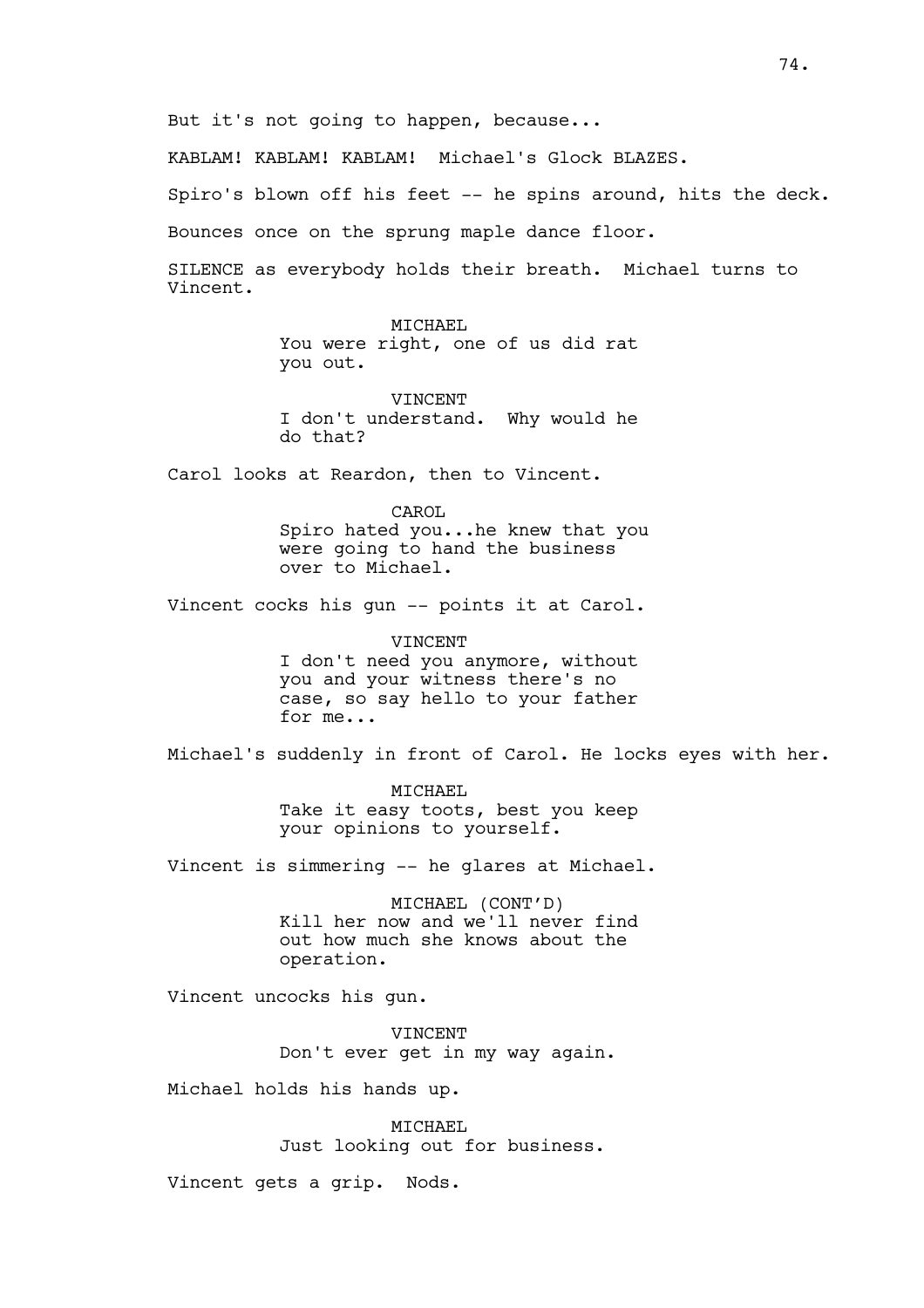VINCENT Take them to the store room. (nodding at Spiro) And get rid of that.

Mono and Fly move towards Carol and Reardon.

Reardon grabs Hokum's gun from beneath Carol's tee shirt.

FIRES at Vincent -- his arm jerks -- missing him by inches.

His gun falls to the floor -- as he clutches at the KNIFE that's buried in his shoulder.

The Nubian waits -- another blade in his hand.

Mono and Fly wrestle Reardon to the floor -- Michael holds a gun on Carol.

The Nubian goes over to Reardon, yanks the knife out. Blood spurts from the wound -- his white shirt turns red.

> VINCENT (CONT'D) Get them outta' here. Put 'em in cuffs.

Mono and Fly produce some cable ties, zip their wrists together behind their backs.

Carol struggles to break free.

CAROL Wait. You've got us, you don't need Sammy, at least let her go...she's just a kid.

Vincent signals for them to hold her.

VINCENT Oh this just gets better.

He comes over to Carol, tucks her hair behind an ear - strokes her face like the reptile he is.

> VINCENT (CONT'D) That what he told you? That we took his kid...

Carol looks at Reardon -- Reardon's face a mask of hatred.

VINCENT (CONT'D) Oh that's great. He really fed you the whole nine yards didn't he.

Vincent walks over to Reardon -- pushes his gun muzzle into Reardon's forehead -- forces him down on his knees.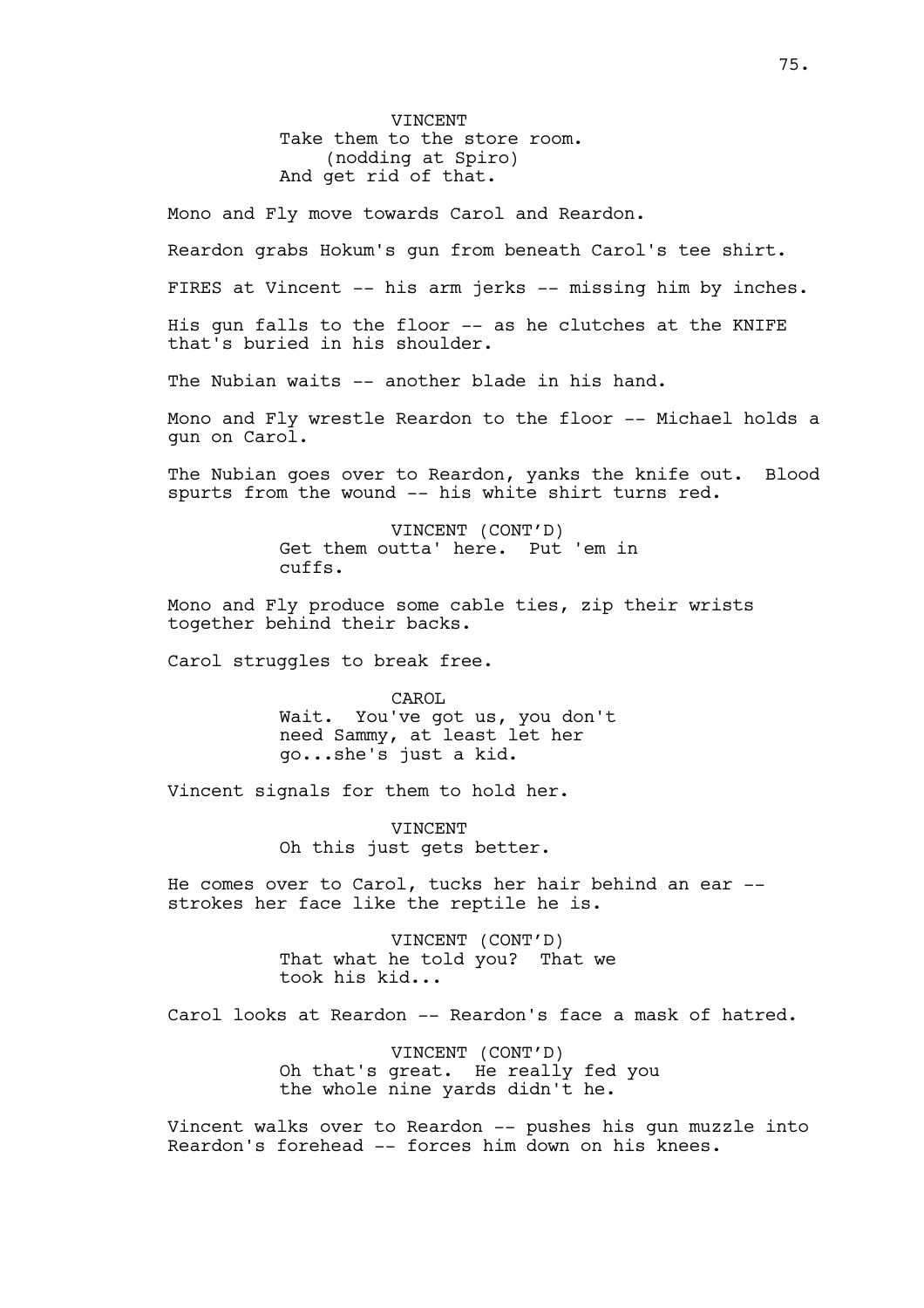VINCENT (CONT'D) Now I recognise you. That's what this whole thing is about...you just wanted to get close enough to kill me. Reardon's head slumps down. Vincent jerks his head back up by the hair. VINCENT (CONT'D) Because of what happened in the bank. He lets go of Reardon's head. Walks over to Carol. VINCENT (CONT'D) I didn't know the bitch was carrying his kid. She shouldn't of gone for her bag, coulda' bin a gun, who the fuck knew. Carol looks at Reardon. Incredulous, devastated. CAROL That was Sammy? Your unborn child. Reardon looks at her -- his eyes full of sadness and hate. REARDON She would have been five this year...if she'd lived. CAROL Oh God, I'm so sorry. Vincent turns to Fly and Mono. VINCENT Jesus this is worse than Oprah, get 'em 'outta here. Mono and Fly drag them off. **INT. CORRIDOR - DAY** Reardon and Carol arrive outside a door. Mono opens it - flicks on a light in the... **INT. STOREROOM - DAY**

Filthy, full of broken chairs and rubbish -- beautiful tiles on the wall the only reminder of an elegant past.

Fly prods Reardon with his gun.

FLY Make yourselves uncomfortable.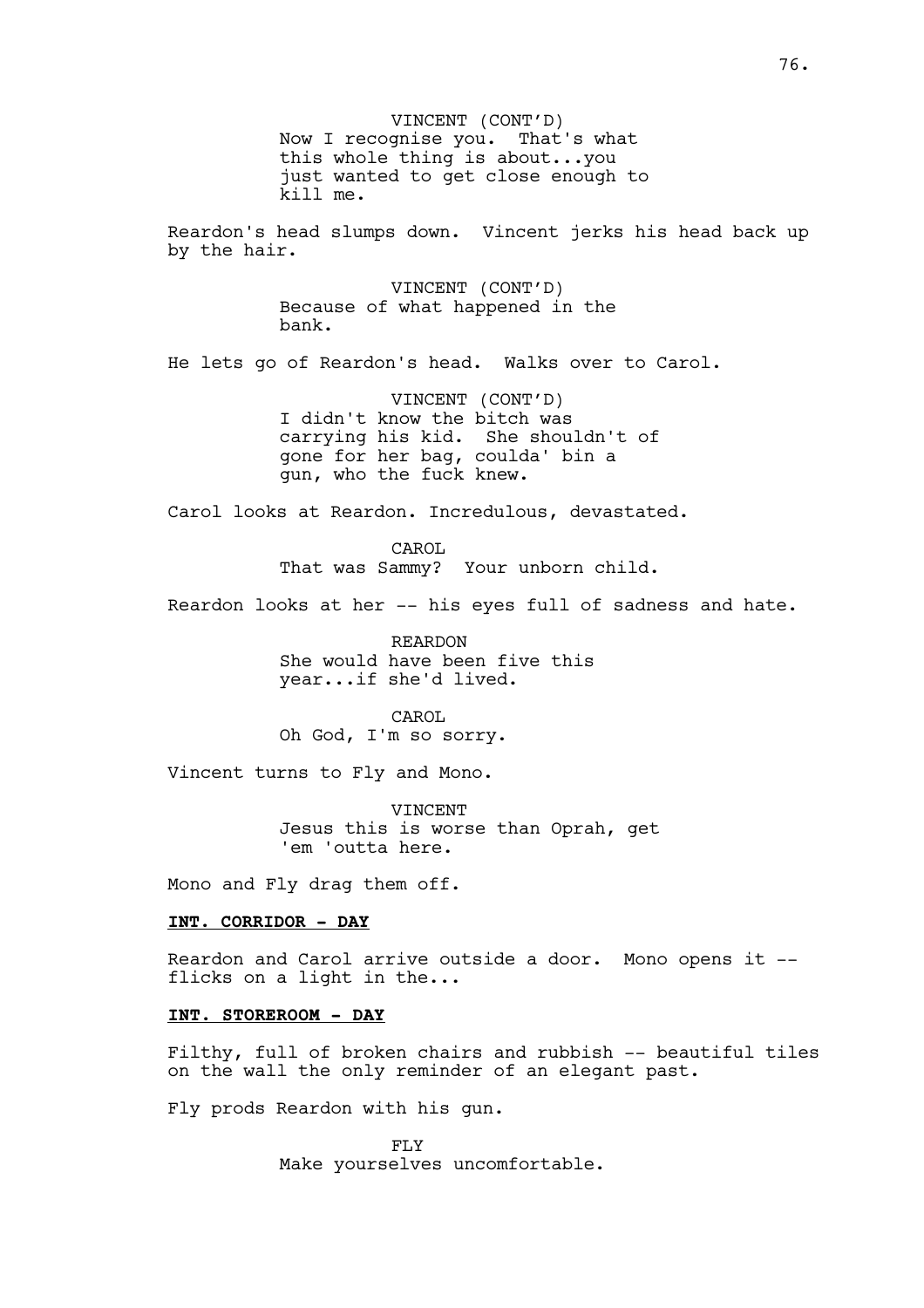CAROL He needs help, he'll bleed to death.

Fly shrugs.

FLY He don't need to live long.

Reardon spins around.

Hurls himself at Fly -- head-butts him -- his nose cracks, blood spurts -- Fly smashes into the tiled wall.

Reardon slams Fly's gun hand against the tiles with his body, splinters them. Carol kicks Mono in the shin -- he howls.

Fly clubs Reardon with his gun -- knocks him to the floor, kicks him in the ribs -- something snaps in Reardon's chest.

> FLY (CONT'D) My fuckin' nose!

He gets control of himself. Mops blood from his nose. Mono points at his nose.

MONO

Broken.

Fly gives him a look, like he hadn't worked that out.

He points his gun at Carol.

FLY

Get back.

She backs away. Reardon moans on the floor.

FLY (CONT'D) When Vincent's finished, I'm gonna get my turn.

MONO

Mine.

CAROL You're animals.

Mono sniggers. They leave, locking the door behind them.

She looks at Reardon on the floor -- blood leaking from his wounded shoulder, one eye going puffy.

Reardon's eye flickers open -- he struggles to get upright. Forces himself up against the wall.

She looks at him -- pieces falling into place.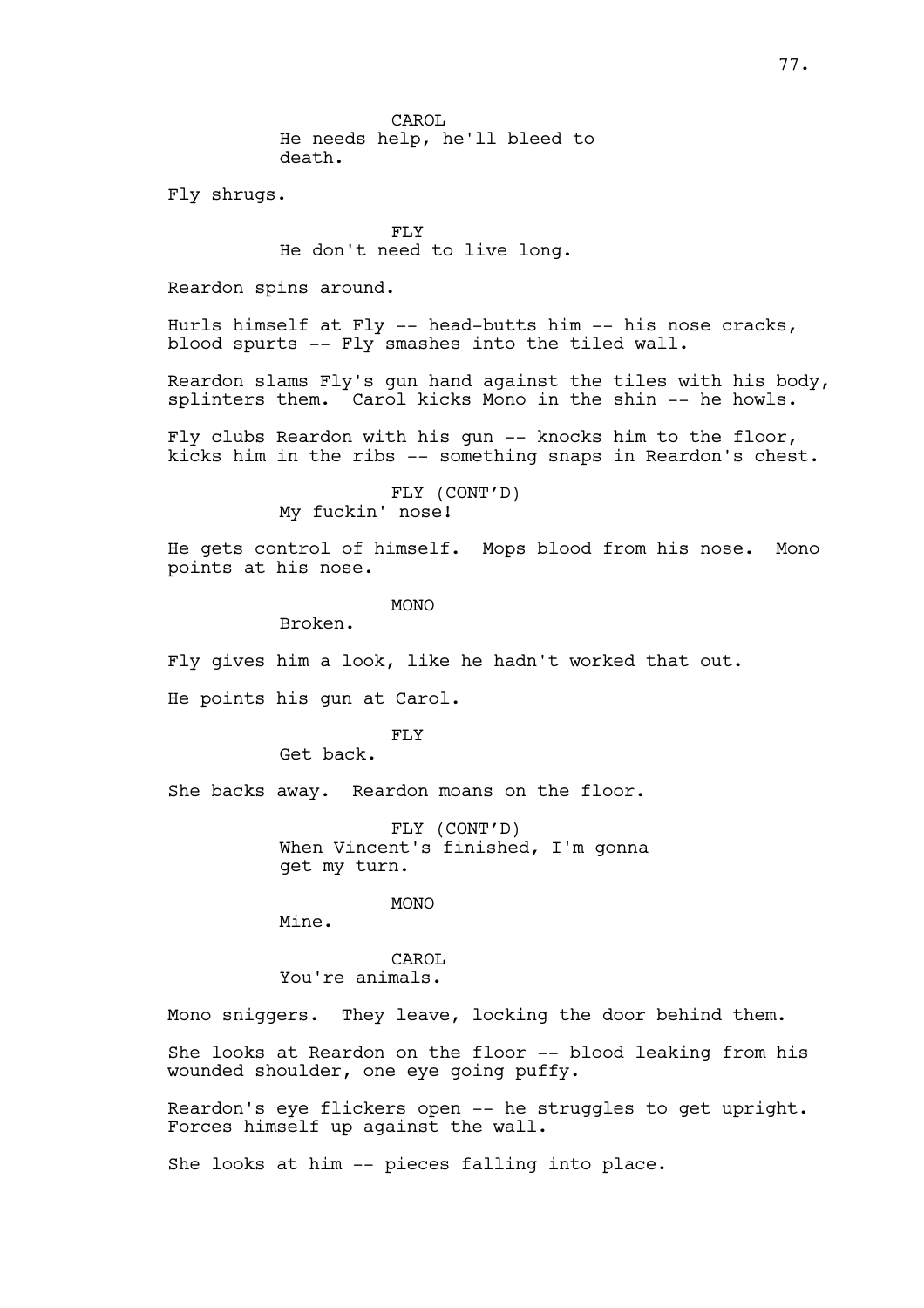CAROL (CONT'D) You used me to get to Vincent.

REARDON He killed my wife, and our baby. I'll do anything to take him down.

CAROL You could have saved us both a lot of trouble by telling me this before.

REARDON You wanted to bring him to trial. I want him dead. There's a difference.

CAROL

No anymore.

REARDON Okay, so now we've dispensed with justice we need to get out of here.

CAROL

How?

REARDON You do Yoga?

CAROL What? You think I'm not relaxed enough?

Reardon swivels round -- puts his back against the wall and starts working at one of the cracked TILES -- pries off a shard.

> REARDON I need you to bring your hands round to the front.

She moves her arms down her back...

REARDON (CONT'D) After Hannah died I found out everything I could about Spinetti and his operation.

She slips her tied hands down to her hips...

REARDON (CONT'D) It was only a matter of time before Spinetti came after you again.

SWEAT Pouring off her, Carol moves her hands under her legs - knees tucked up to her chest, working her hands under her legs and over her feet.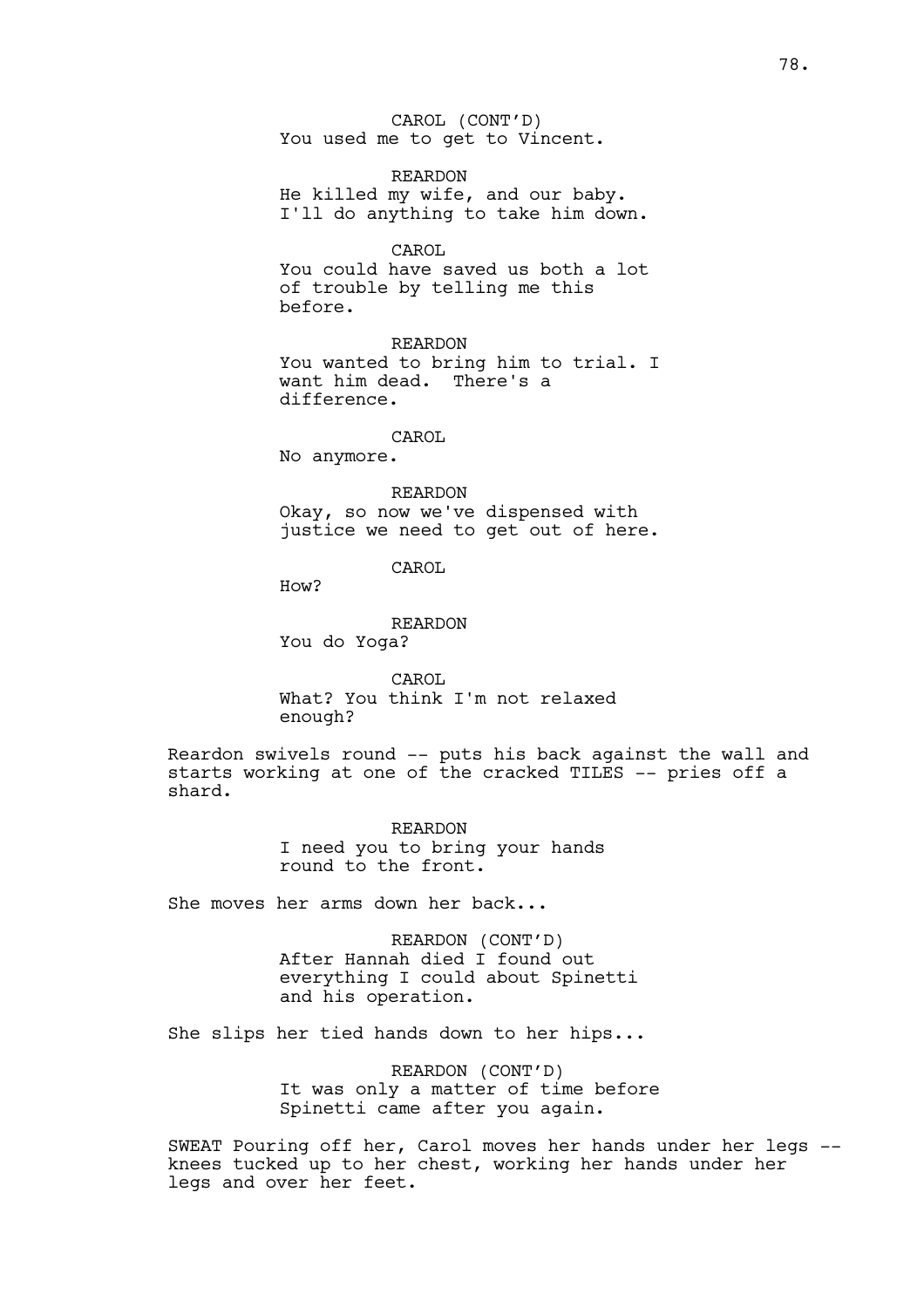CAROL I know, that's why I wanted to move to Canada. Whether I won the case or not I wanted to get away from New York, start a new life.

She finally gets her hands round to the front. Reardon hands her the sharp edged piece of TILE. She starts to saw at his cable ties.

> REARDON It was Spiro that rigged your car. I didn't figure him for your witness. I couldn't see you letting him pull a plea.

CAROL He wasn't my witness.

OFF Reardon. He really didn't see that one coming.

# **EXT. ALLEYWAY - DAY**

Mono and Fly heave Spiro's body into the skip. His hand flops over the side -- blood drips from the fingers.

> FLY He was always an asshole, I didn't figure him for a rat.

> > MONO

Squeak.

## **INT. BALLROOM - VIEW THROUGH BALLROOM WINDOW - DAY**

The beige van parked across the street and fifty feet in front of it, the Dodge Pickup -- the one Spiro left in Buffalo.

BACK TO SCENE

Fly and Mono come over -- look out into the street.

FLY

What's that doing there?

# **INT. VANITY THEATRE - STOREROOM - DAY**

Carol saws at Reardon's cable ties -- using the shard.

CAROL No wonder you didn't want the police involved, you had your own agenda.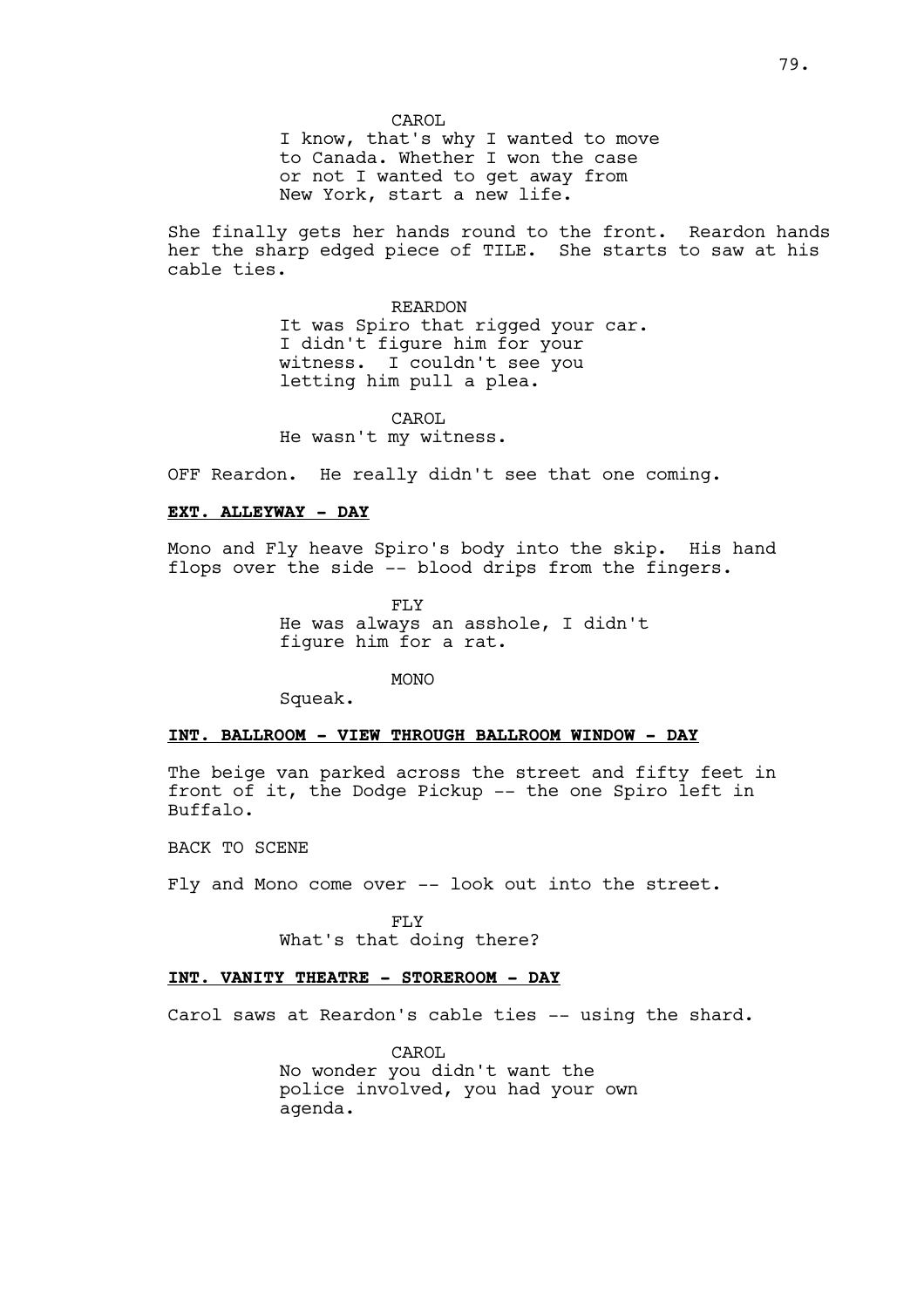# REARDON

After he got bail he ordered his men to kill you. Spiro must have come up with the bomb idea. His speciality. I thought I could protect you. Things got complicated.

CAROL

And then some.

REARDON

I convinced them it would be better to keep you alive and find out how much you knew.

CAROL Well that worked out great.

REARDON I planned to kill him before he realized who I was.

Carol finishes cutting through his cable ties -- he takes the tile shard and begins work on Carol's bonds.

Carols cable ties come off -- she massages the circulation back into her hands. Tears a piece of old table cloth into a strip -- starts to bind Reardon's wound.

> CAROL Who was the girl...in the photo?

REARDON Just the one that came with the frame. I'd get a new one each year. Stupid I know, it just helped to keep me from falling apart.

CAROL It's not stupid.

She leans over and kisses him.

CAROL (CONT'D) You need to get to a hospital.

REARDON If we don't get out of here that's exactly where we're going. Only it'll be in their morgue.

There's the sound of a key in the lock.

REARDON (CONT'D)

Get down.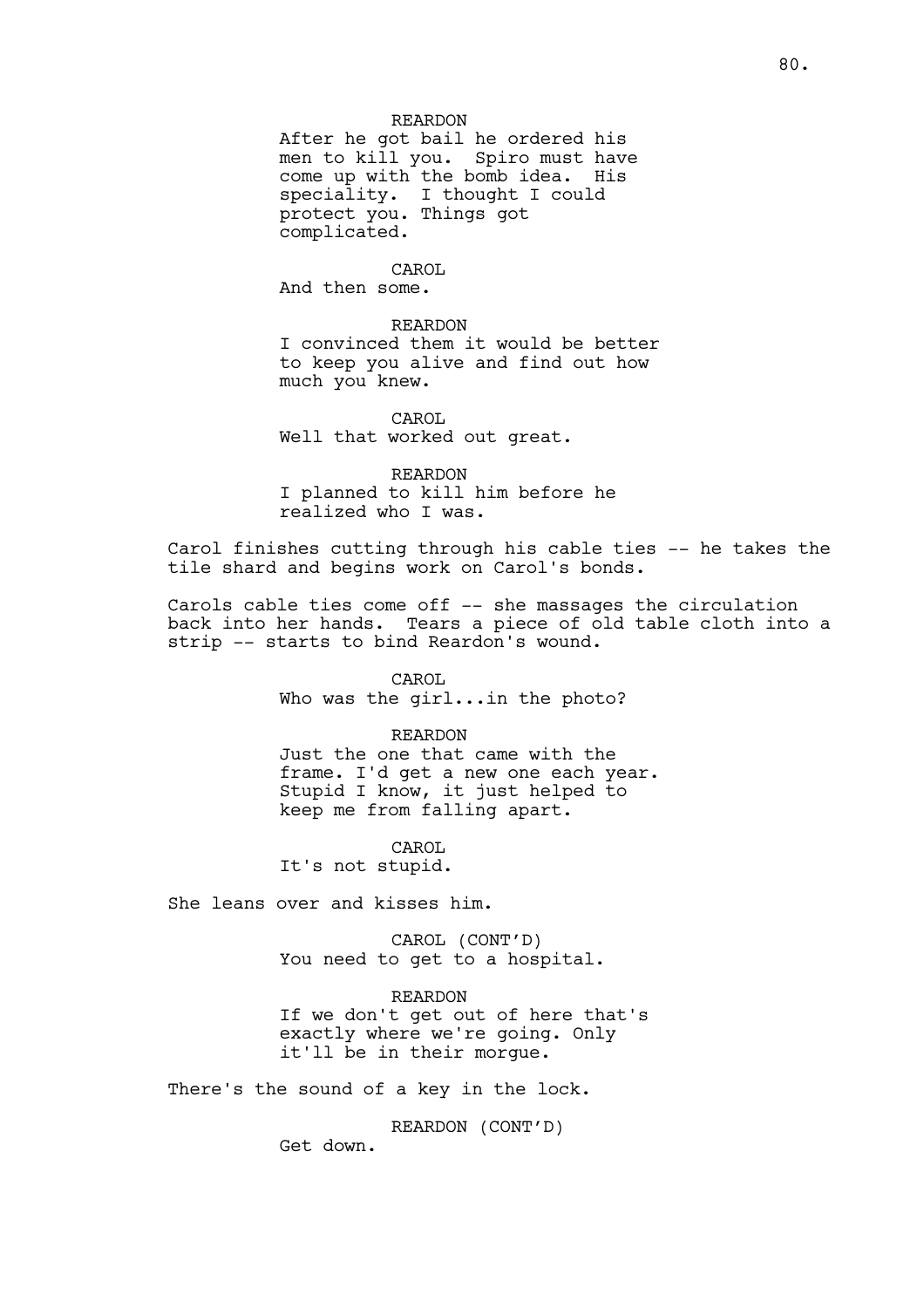FLY How are things. Settling in?

MONO

Nice.

Reardon sits up, forces a grin through the pain.

REARDON Here's a thought.

Fly bends over.

FLY

Yeah?

REARDON Go fuck yourself.

FLY Oh I'm going to enjoy this.

THUD!

He looks down at the piece of TILE that Reardon has rammed into his leg.

FLY (CONT'D)

Shit!

Reardon twists it...blood pumps out, there's mayhem as Fly tries to get away from the excruciating pain. Mono punches Reardon who flies back against the wall, jerks the shard out.

Fly howls.

MONO

Sorry.

Fly pulls his gun out, hobbles closer -- finger tightening on the trigger.

> CAROL Wait! Vincent needs information. How's he going to get it if we're dead?

Fly smiles.

FLY Nice try sister, but I don't give a fuck.

He levels the gun.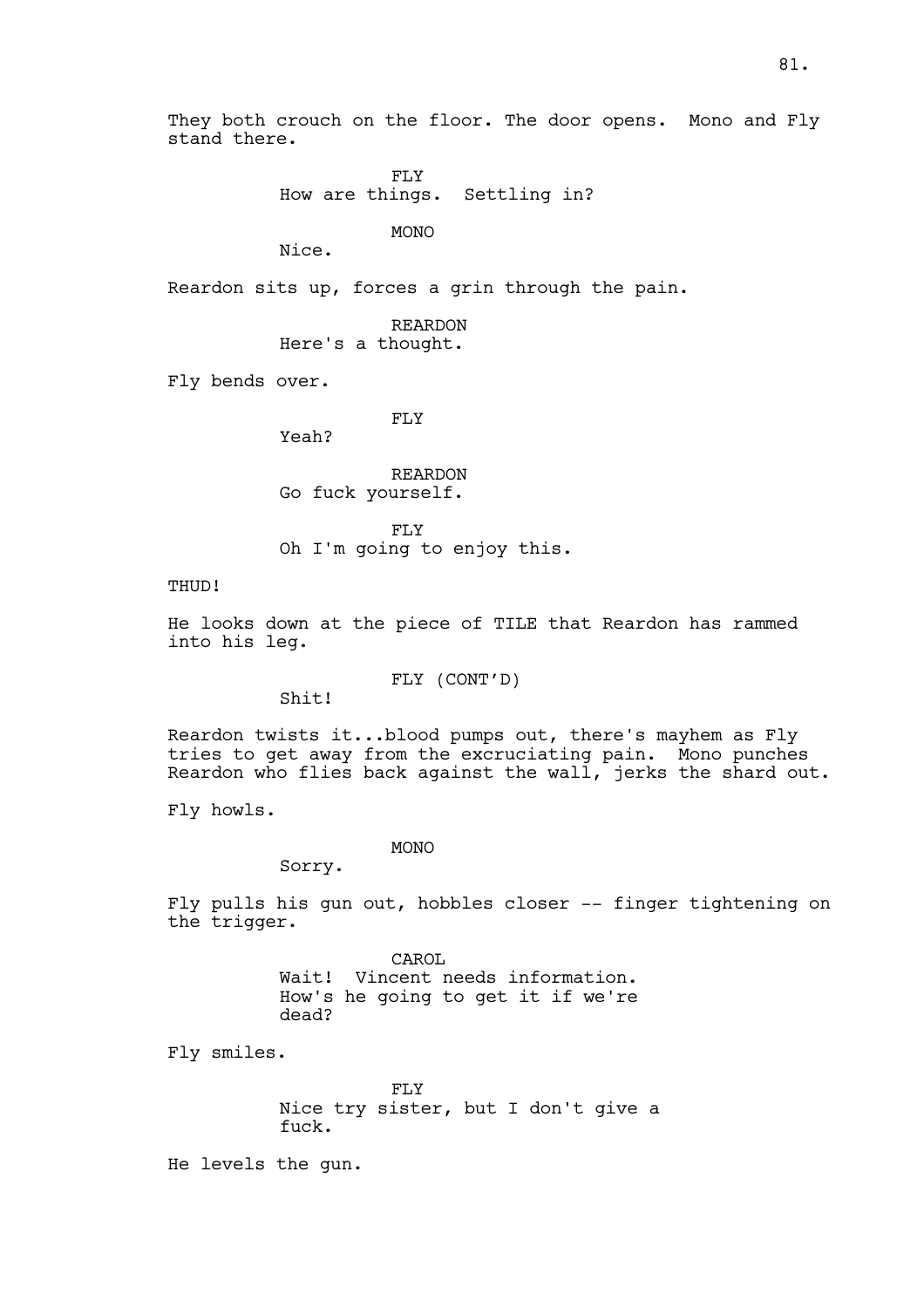Leave it.

Michael appears at the door, gun drawn.

MICHAEL (CONT'D) We got a problem. Vincent wants you back in the ballroom.

Fly keeps his gun pointed at Reardon.

FLY Kinda' problem?

MICHAEL Cortez's men are outside, and they don't look happy.

MONO

Bullshit.

Fly stares at Carol and Reardon.

FLY They've set us up!

Fly cocks his gun. Michael pushes his arm down.

MTCHAEL I'll take care of them.

Fly reluctantly puts his gun down.

FLY

Shoot him in the gut. I want it to be slow and painful.

MONO

C'mon.

Fly hangs back. Michael cocks his gun, points it at Carol's head.

> MICHAEL Sorry Toots. (to Fly) Beat it, I don't like people watching me work.

Fly and Mono exit.

# **INT. VANITY BALLROOM - DAY**

Vincent looks out of the window at the rusty PICKUP. Watches as some movement from the beige van catches his eye.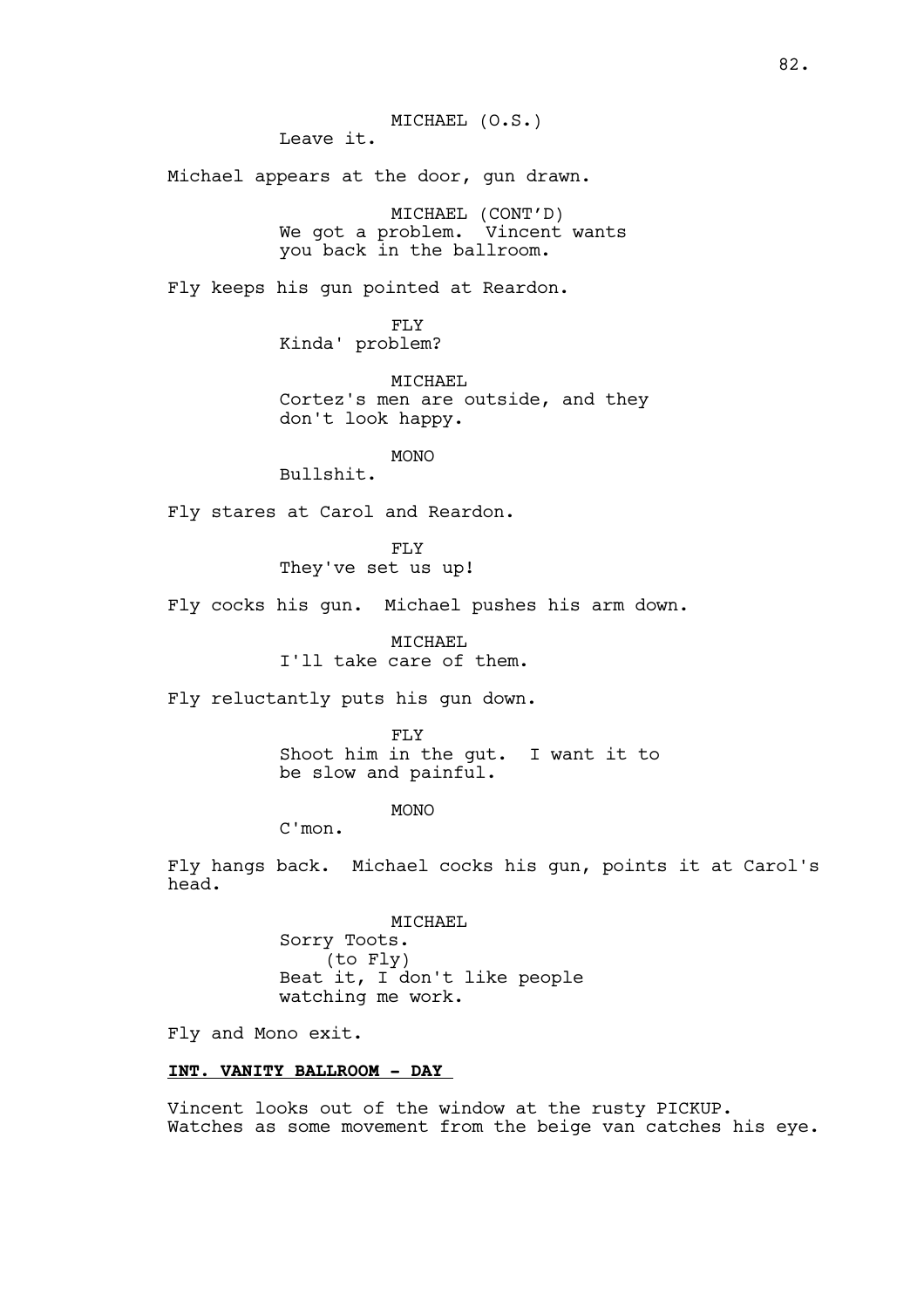#### **EXT. STREET - DAY**

The four goons and Clancy climb out of the Van -- they carry pump action shotguns and a bad attitude.

## **INT. BALLROOM - DAY**

Mono and Fly come over to Vincent.

# VINCENT Get your suits on.

They nod. Head out of the ballroom.

The sound of TWO shots echoes round the corridors of the old building. Vincent draws his gun.

# **INT. CORRIDOR - STOREROOM - SAMETIME**

Michael shuts the door -- BLOOD leaks from beneath it.

TO ONE SIDE

Carol supports Reardon as they head towards the...

FIRE EXIT

Michael hands her a CD.

#### MICHAEL

Everything you need is on the disc. Times dates and details of his whole operation.

Reardon looks at him, then Carol.

REARDON How'd you know it was Michael?

CAROL He always called me toots on the phone.

REARDON So how'd the cell...?

**WEDGE IN A SHOT:** Of Michael patting Spiro on the back at the Fire Exit minutes earlier, AND THEN, slipping a CELLPHONE into his pocket.

> MICHAEL. He'd have done the same to me if he'd had the chance. You have to get out of here, there's a shitstorm coming.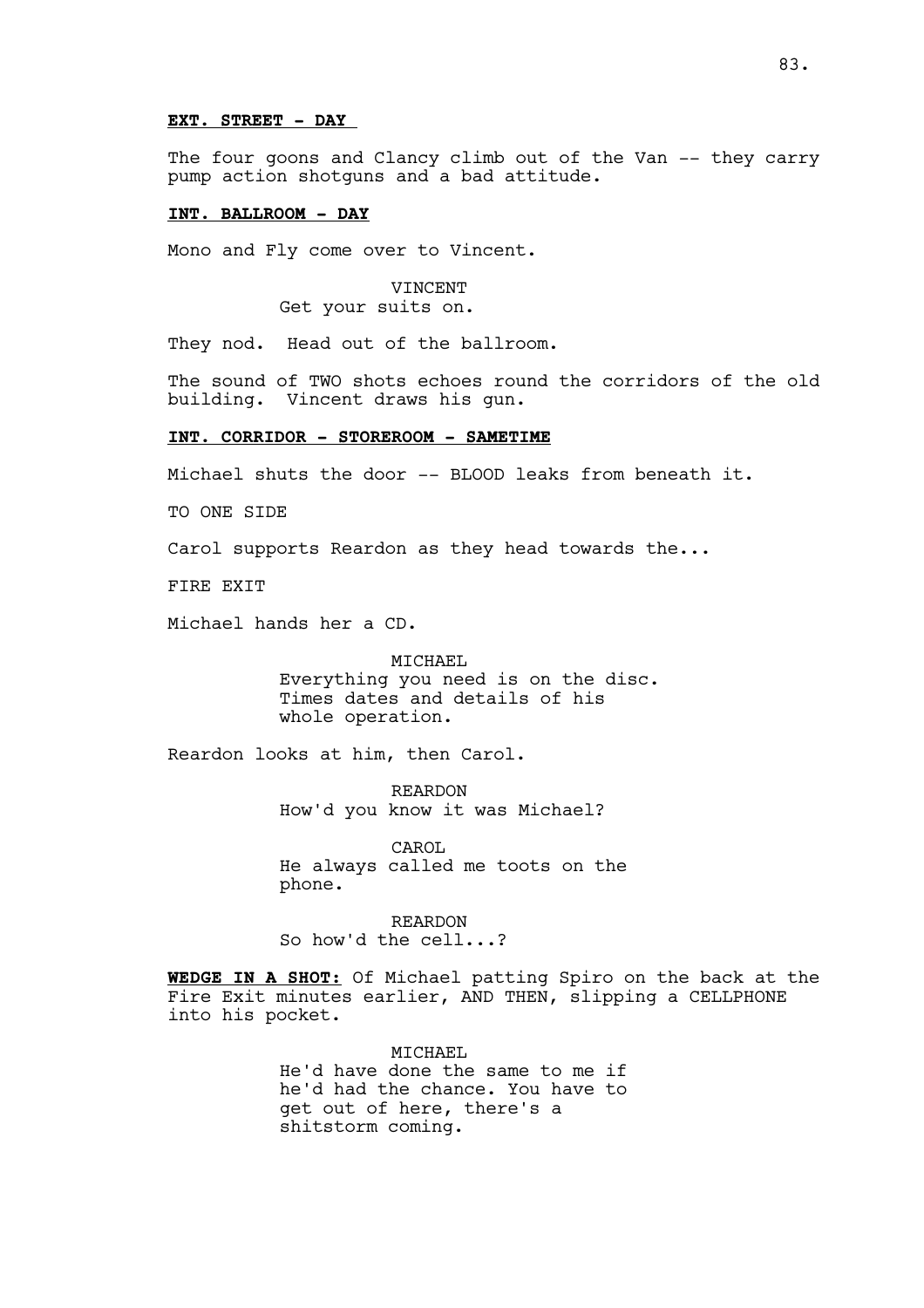REARDON Sorry about that. My idea of the cavalry. I thought a bit of confusion would help.

**WEDGE IN A SHOT:** Of Reardon bending down and looking under the Dodge Pickup where a red LED winks on a small box attached to the chassis.

BACK TO SCENE

MICHAEL Cortez's men will cause that alright.

The Nubian appears.

THE NUBIAN We don't have much time.

He nods at Reardon's wound.

THE NUBIAN (CONT'D) Sorry 'bout that. Wasn't sure who you were shooting at.

REARDON

Me neither.

Michael hands some keys to Carol.

MICHAEL Keys for the Escalade parked out back. Get as far away from here as you can. I'll contact you when I'm done. Now go.

Reardon looks at Michael, a beat of understanding between them. They head out onto the...

## **EXT. FIRE ESCAPE - DAY**

Moving onto the Fire Escape.

DOWN BELOW

A couple of Cortez's Goons are checking out the Escalade.

CAROL

Now what?

REARDON Back inside.

## **EXT. VANITY THEATRE - DAY**

Two GOONS led by Clancy, head across the road towards the Vanity -- GUNS locked and loaded.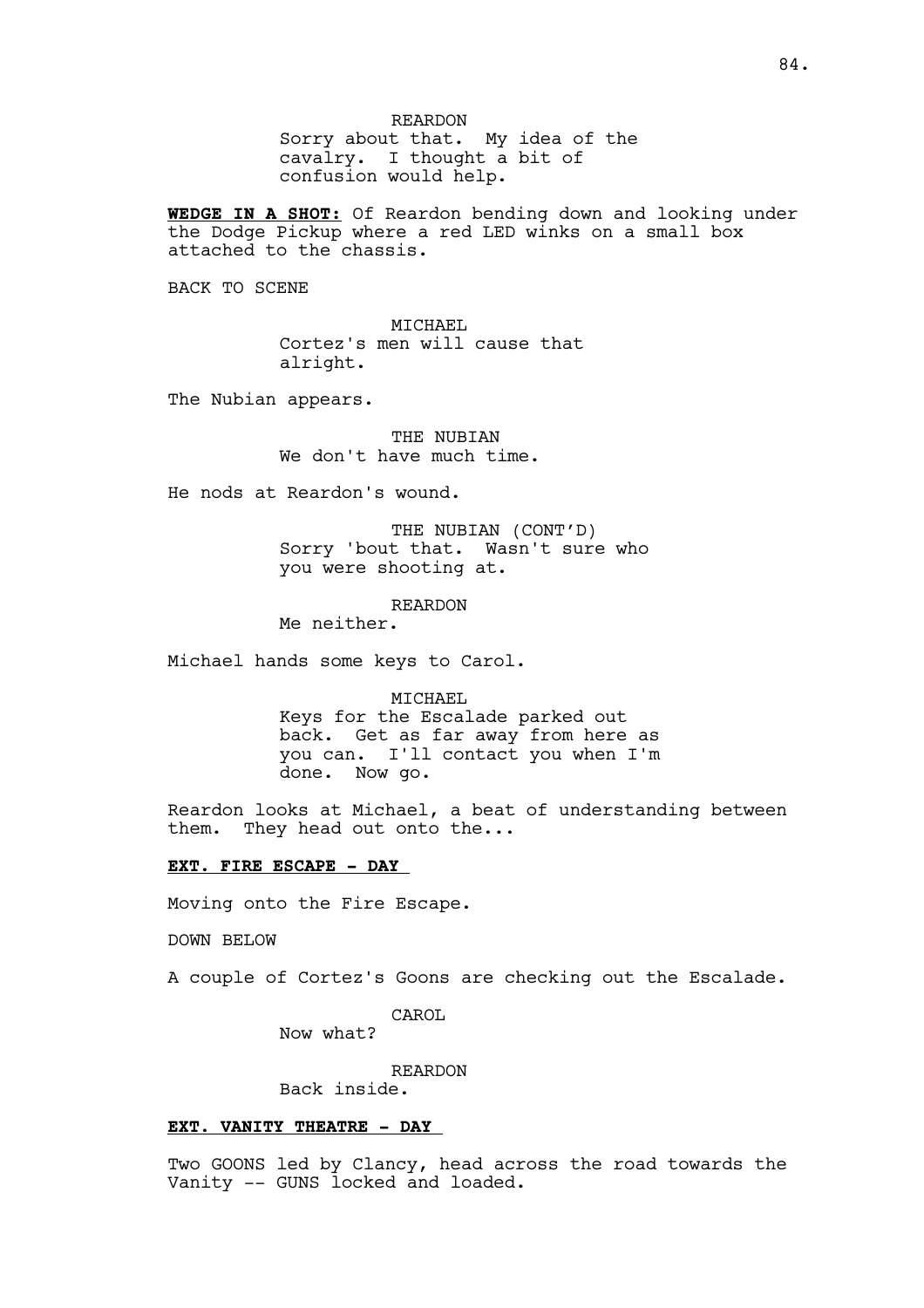## ALLEYWAY

Two MEN walk like they're on the moon.

Mono and Fly, encased in body armor stolen from the Bomb Squad truck, head towards the goons. Mono drags his leg.

> GOON #1 What the fuck!

The goons open up -- firing on full auto.

It's a waste of lead.

Bullets sparkle in the night -- bounce off the armored suits.

Mono and Fly heave their weapons up.

BOOM.

Clancy takes one in the chest -- folds onto the ground moaning.

BOOM. BOOM.

Another two Goons hit the deck -- their bodies smoking from the hits. Mono and Fly keep firing. The Ned Kelly twins in modern day armor.

Two goons appear from the alleyway -- open fire on them.

Mono and Fly turn round.

BOOM. Another one drops -- it's a slaughter.

The last one drops his weapon -- runs back down the Alleyway.

BABOOM.

Mono and Fly both fire as one -- the goon blows apart...becomes a stain on the ground. They head across the street.

A roaring SOUND.

Mono and Fly turn around. The beige van's heading right at them. They open up -- the van windshield explodes -- Mancusa takes a direct hit -- is blown apart.

The beige Van smashes into them. Carries them across the street. Slams them into the alley wall -- pins them. They slide down the wall. Dead in their own body bags.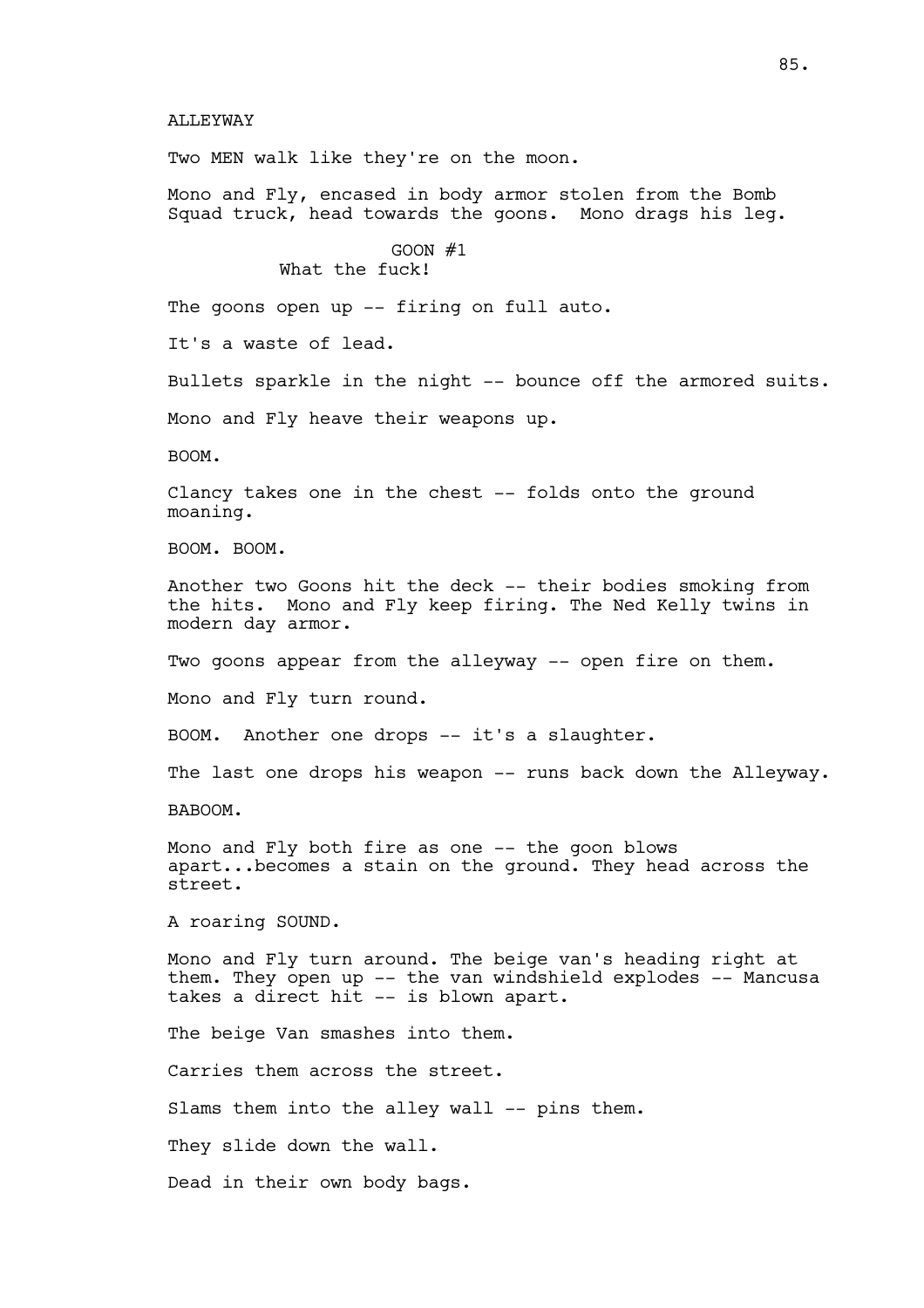## **EXT. STREET - NIGHT**

Carol and Reardon appear from a side entrance -- head towards the Dodge. They skirt round the carnage -- bodies sprawled on the ground. Reardon reaches for the handle of the Dodge.

Doesn't notice the blood on the ground.

Just has time to register blood on his hand from the door handle when...BANG! The door explodes open -- knocks him to the ground.

Spiro jumps down from the cab -- wounded, caked in blood, but very much alive.

Reardon struggles to get up  $--$  tries to find his gun.

Spiro moves towards him -- smashes him in the mouth -- he goes down again.

Spiro heads towards Carol -- Carol backs away.

SPIRO Is it still in the back?

CAROL

What...?

Spiro comes nearer.

SPIRO Don't fuck with me. I saw you and this wiseass take the pickup from the lot.

CAROL We needed a car.

SPIRO Sure, you just happened to pick this one out of all the others you coulda' jacked.

CAROL I like Dodges.

He gestures to the tool chest.

SPIRO No shit. Open it.

Carol drops the tailgate, climbs onto the back of the pickup, Spiro follows -- keeps his gun trained on her.

She opens the rusty chest -- full of tools. Spiro waves the gun.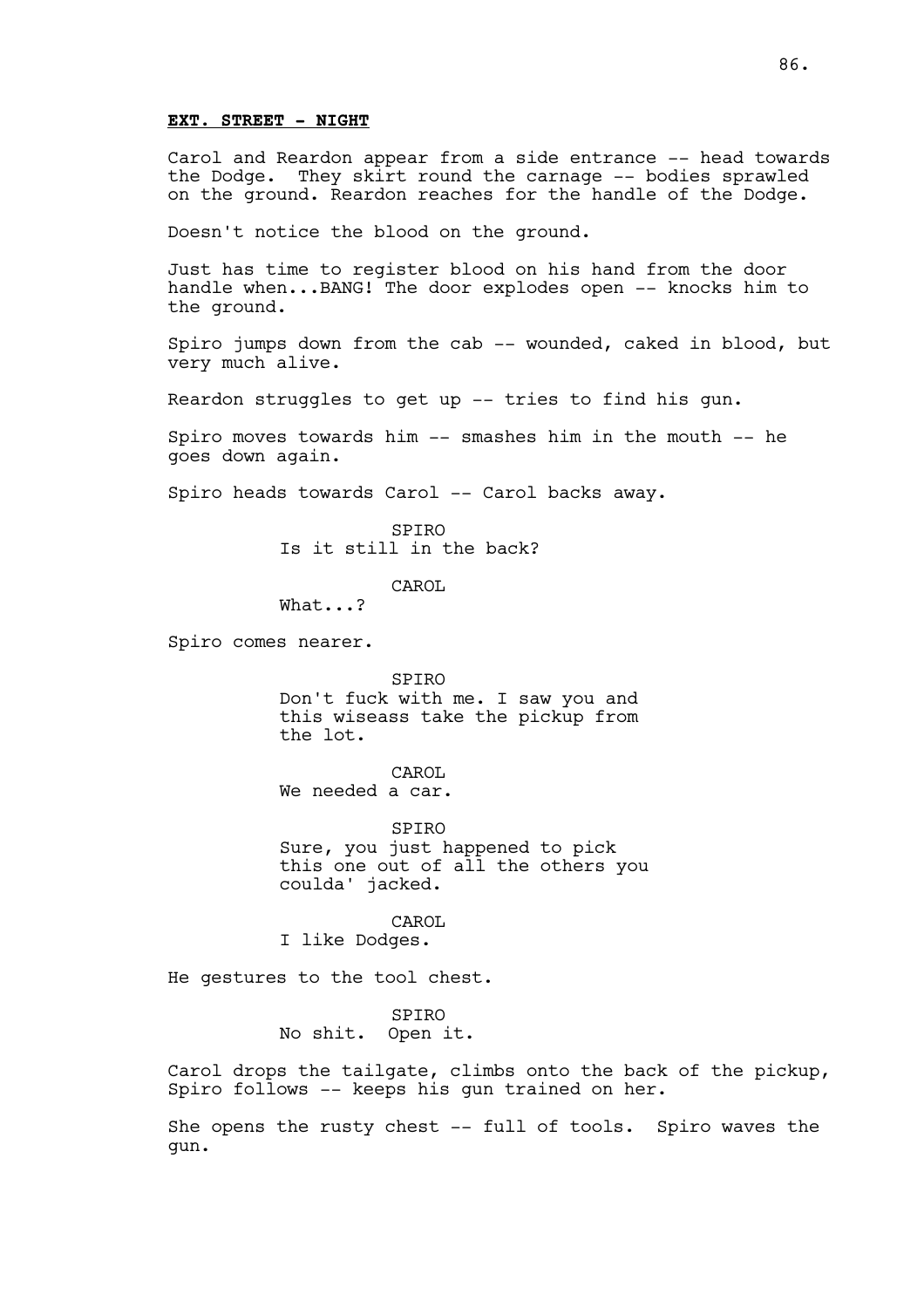#### SPIRO (CONT'D) Underneath.

She lifts out the top compartment. Bags of plastic wrapped HEROIN. Carol stares at them.

> CAROL I don't know anything about this.

SPIRO Yeah right. What did you do? Promise Michael you'd split the money with him. Have Cortez's men take care of us leaving you free to ride off into the sunset.

Carol tries to run. Spiro grabs her by the hair, throws her to the floor of the pickup -- kicks her in the stomach. She doubles up with pain -- rolls into a fetal position.

He points his gun at her -- looks Carol in the eye.

SPIRO (CONT'D) Tell me who you're working for and I'll kill you quick.

Carol grabs at something -- there's a sickening thud. Spiro screams as a hammer smashes into his shin bone.

Carol shuffles back -- Spiro hits the deck. Clutches his shin, blood runs down his leg -- something jagged and white pokes through the material of his pants -- a shattered bone.

He drops his gun, tries to stand up  $-$ - falls back down, scrabbles for his gun. An unholy sound as Carol buries a flat bladed screwdriver up to the handle in his thigh.

Blood pumps out.

SPIRO (CONT'D)

Jesus!

Sliding on the blood slicked floor, he tries to stand -- Carol slides backwards, feet scrabbling for grip as Spiro reaches for his gun -- fingers closing around the handle as...

THUD! Carol jams a CHISEL into his arm, follows it up with a sweeping slash from a BOX-CUTTER across his chest. He howls with pain, tries to cock the gun.

Hands too covered in blood -- can't get a grip. Carol reaches the end of the pickup. Tries to get down, falls to the ground winded.

Spiro hobbles to the end of the pickup, wipes his bloody hands on his pants. Gets down, wincing as his fractured leg buckles -- clutches onto the side of the pickup .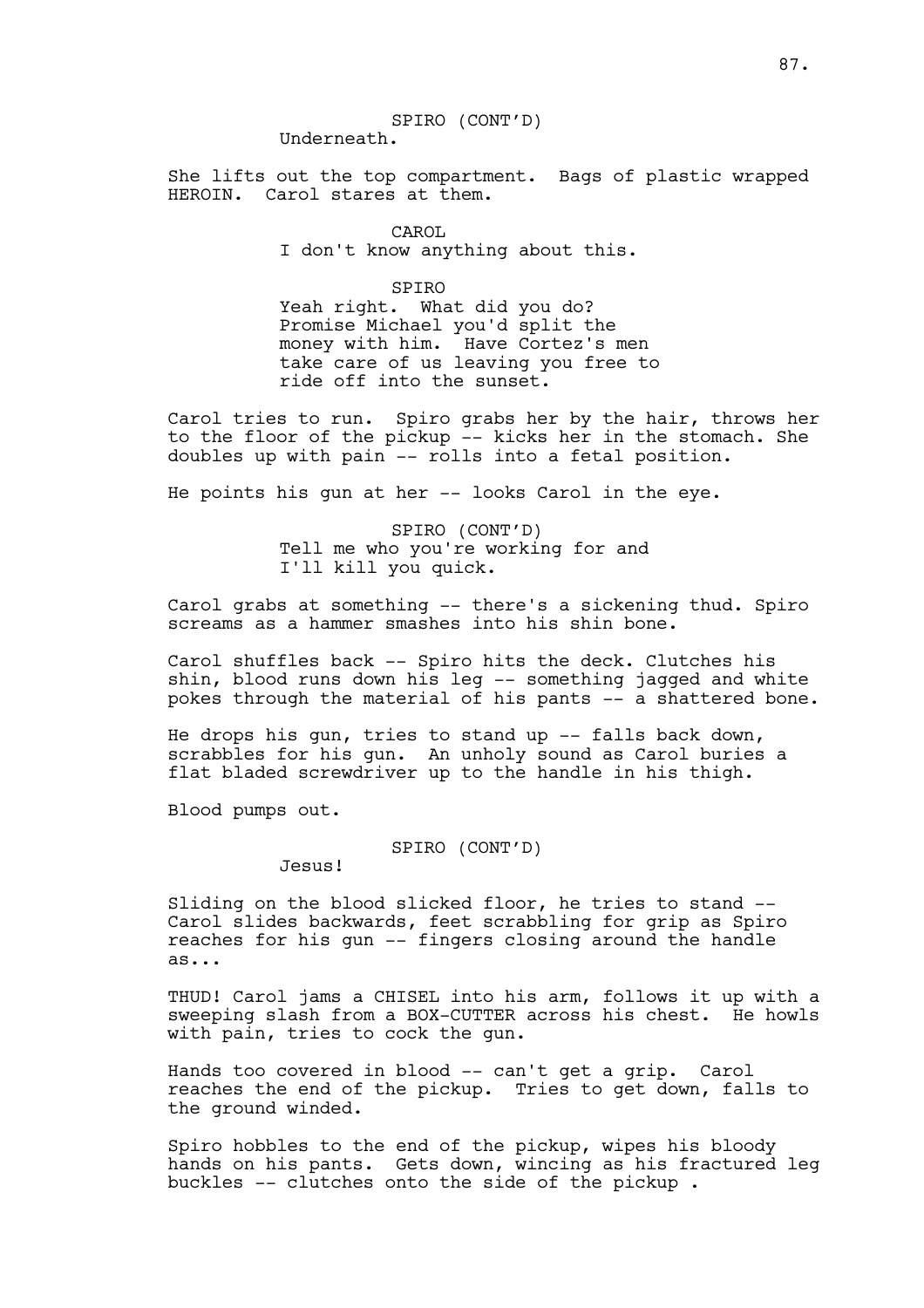Forces himself up -- levels the gun at Carol. She whirls round...a dull thud as a PIPE WRENCH smashes his other knee. He whimpers -- stands there like a broken scarecrow. He starts to squeeze the trigger -- Carol lashes out with her foot, catches an ankle -- he goes down, still hanging onto the gun. Tries to focus on killing the source of so much pain. Carol snatches something from the ground. Lunges at Spiro -- gets one foot on his chest. Jams the rubber PLUNGER over his face. Blocking his mouth and nose from the air he so desperately needs. But the fucker isn't getting it. Not now, not today -- because today she's put the lid on her caring side. He struggles, eyes bulging as he fights for breath -- loses. His hands go limp -- his eyes roll up in his head. He dies. Carol sinks to the ground, shaking with fear. A low MOAN. She looks over at Reardon. He drags himself upright and comes over. He looks at Spiro, notes the screwdriver sticking out of his leg, the chisel in his arm. Nods at a battered Carol. REARDON Found the right tool then? She smiles painfully, gets up. CAROL Pretty much. They help each other into the Dodge. The Dodge blasts away. Tool chest lid slamming shut as they accelerate off. **INT. VANITY BALLROOM - DAY**

Vincent comes in from one end -- Michael and The Nubian come from the other -- meet in the middle.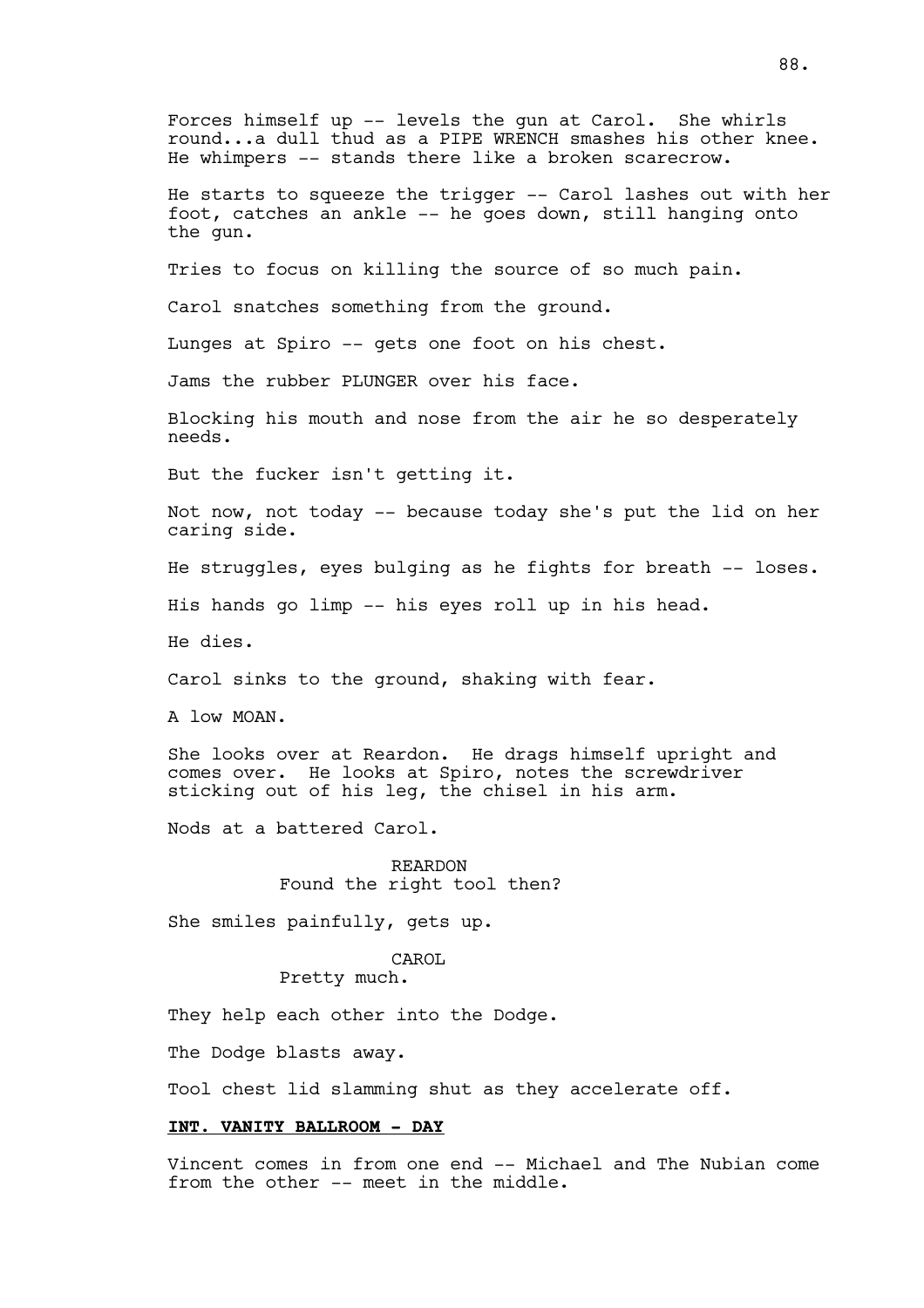Vincent pulls out his gun.

VINCENT One hundred million dollars of uncut heroin. Now who the fuck would have known about that?

The Glock appears in Michael's hand. And now the Nubian holds a gleaming knife. Vincent doesn't waver.

> VINCENT (CONT'D) It was you wasn't it? Not Spiro. You ratted me out and then set me up.

> MICHAEL For what it's worth I had nothing to do with the drugs.

VINCENT That give's me a warm feeling Michael. You're happy to see me go down for life, but you don't mess with my drugs.

Michael shrugs.

# MICHAEL

You're family.

Vincent raises his gun -- looks like he wants to put him down but can't -- Michael's hand is rock steady -- waiting.

They stand there -- face to face, muzzle to muzzle -- an old man with a paralysed arm facing the Nubian and his only son.

Vincent seems to sag -- like the will to live has left him.

He slowly leans down -- places the gun on the floor, kicks it across the room towards Michael.

Michael doesn't move. Vincent gives a crooked smile.

VINCENT Do what you gotta' do Michael.

They look at each other -- is it all going to end right there in a sobbing hug of familial love?

Michael lowers his Glock.

The Nubian sheaths his knife.

A concealed GUN slides into Vincent's paralysed right hand!

BANG. BANG. BANG.

Bullets slam into Michael and the Nubian.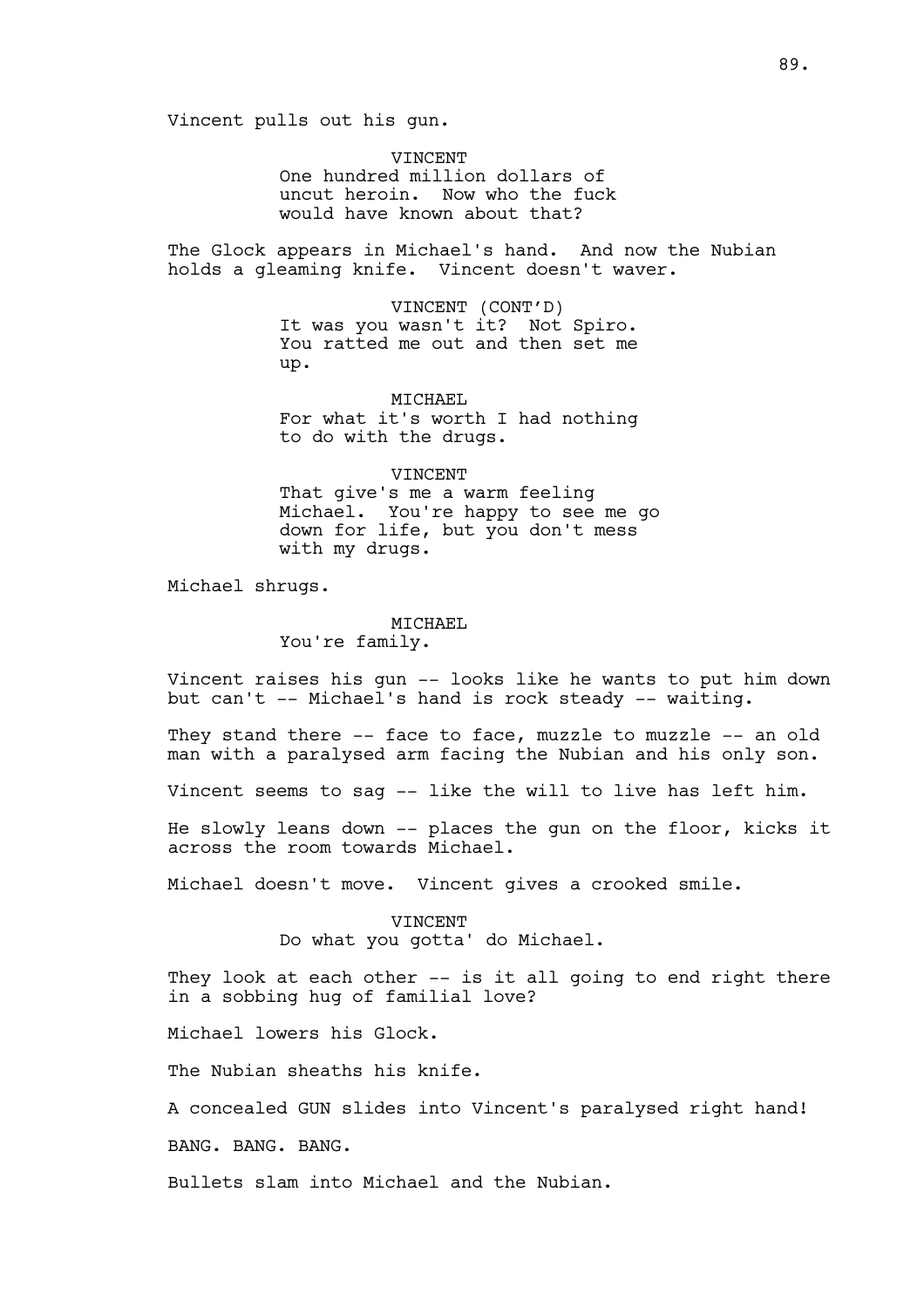They shudder and twitch as the slugs slam into them -- and then it's over.

The ballroom echoes with the qunfire.

Their BODIES crash to the floor -- bounce off the sprung maple. Smoke drifts across the room.

Vincent moves towards them -- prods Michael's inert body with a cautious toe -- nothing -- moves over to The Nubian - again a prod -- the Nubian tries to speak.

Blood bubbling from his throat -- words a wet gurgling sound.

Vincent bends down -- listens.

THE NUBIAN Always said you had something up your sleeve.

Vincent shudders -- looks down at the hilt of the knife rammed into his stomach -- the last act of a dead man.

He reels backwards -- eyes wide with pain and surprise.

Grits his teeth -- pulls the blade out -- bad move.

Blood gouts -- shirt already turning black.

He hauls himself upright, heads across the floor towards the exit.

A trail of bright red blood follows him out.

# **EXT. VANITY BALLROOM - ALLEYWAY - DAY**

A hunched figure zombies towards the Escalade -- lugging a heavy metal briefcase.

Vincent, pale as a ghost, losing blood fast, staggers up to the door.

Fumbling for the keys -- finds the fob -- hits the remote.

Moving round to the back now -- opening the trunk throwing in the case.

Dragging out a pump action SHOTGUN, and an UZI.

Round to the drivers door -- throwing the guns in.

# **INT. ESCALADE MOVING - DAY**

Vincent Spinetti is dying at high speed. Escalade bucking like a steel mule.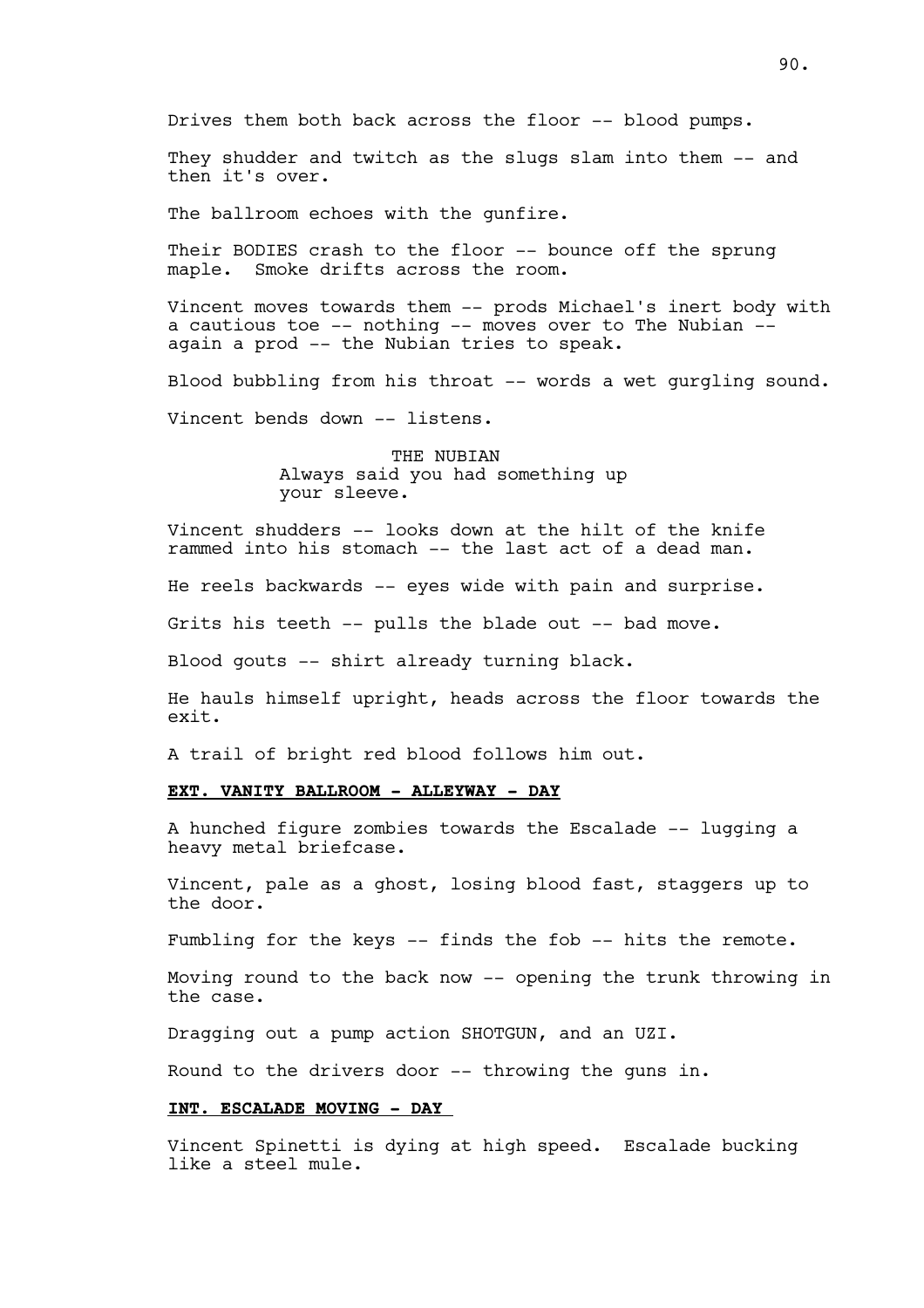Swerving, fighting to keep control -- blood oozing down his chest.

He opens the glove compartment -- yanks out some bottles of pills.

Uppers, downers, he doesn't give a fuck, just necks them. Anything is better than the pain eating into his guts.

## **INT. DINER - DAY**

A LARGE pie is placed on the table -- oozing cherry juice.

OFICER PARDONA Thanks Megan, that's a fine pie.

WAITRESS You're welcome.

The waitress leaves.

Officer Pardona surveys his breakfast. Pie, steaming mug of coffee, pancakes drizzled with maple syrup.

He's having a great day.

So far.

# **INT. DODGE PICKUP - MOVING**

The road snakes by, unending. In the grey light from the cloudy sky they both look drained.

Rain smears the windshield. WIPERS a thumping metronome.

CAROL You want to tell me about the drugs?

REARDON It was backup. I knew they'd come after us, figured I could use them as a diversion, maybe even the odds.

CAROL How did you know about their operation?

REARDON I've been watching them for a long time...

# **INT. CONDOMINIUM - DAY (FLASHBACK)**

Reardon sticks surveillance PHOTOS on a large CORKBOARD.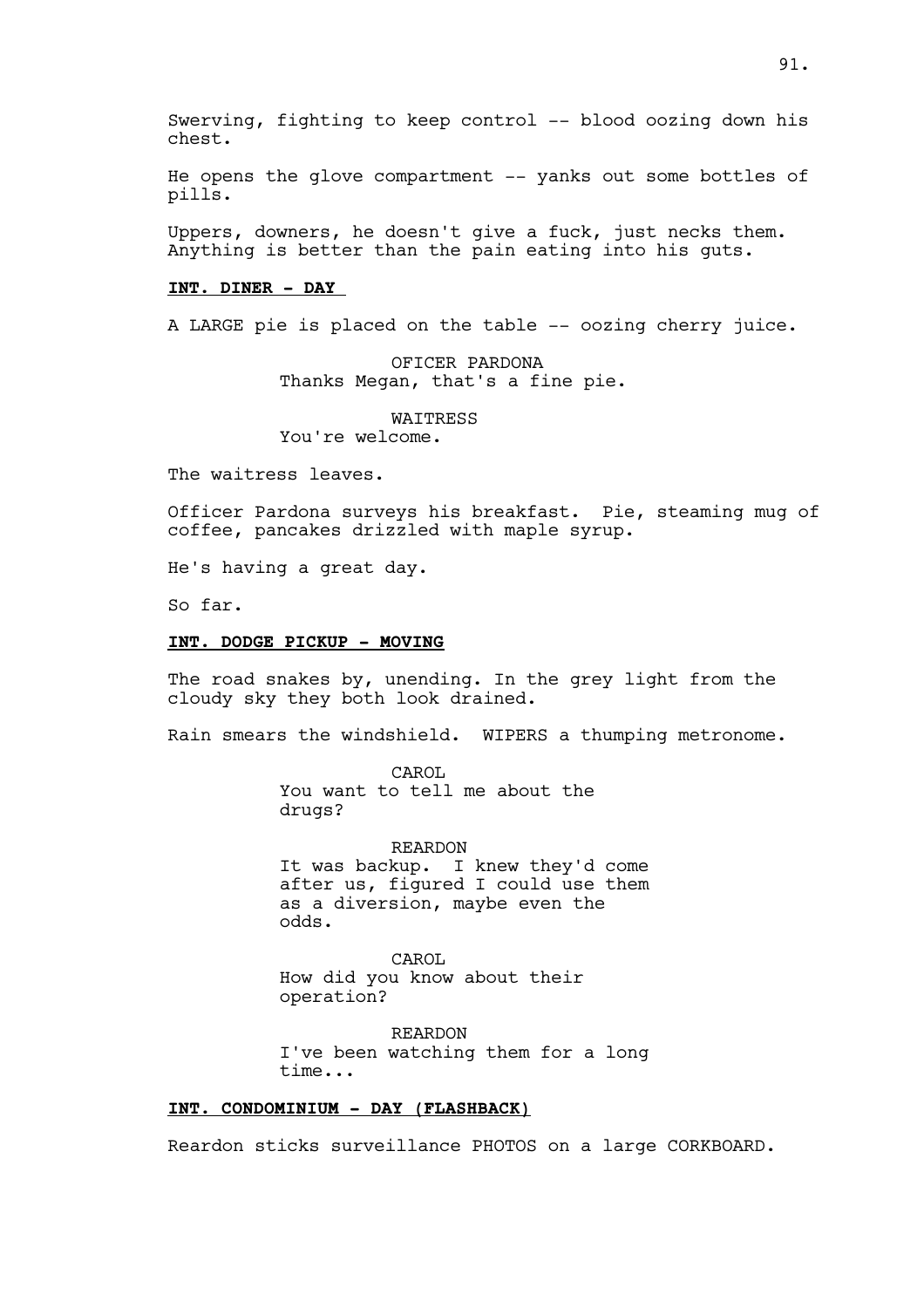NEWSPAPER clippings show the various attempts to convict Vincent over the years -- witnesses dieing in mysterious circumstances.

More clippings with headlines are gradually added.

"Spinetti cleared of Bank Heist"

"Witness dies in car crash -- SPINETTI case collapses"

Photos of car lots in different towns, the Dodge Pickup being used for drug drops. Licence plates being switched.

> REARDON (V.O.) The Buffalo drop was the biggest they'd ever done...they were planning to use the proceeds to open up a new operation in Detroit.

## INSERT - SURVEILLANCE FOOTAGE

Spiro leaving the DODGE pickup in used car lots -- Mancusa arriving, leaving the SEDAN loaded with cash alongside it before driving off in the Dodge -- it's a slick operation.

> REARDON (V.O.) The last deal was with Cortez, head of a Panamanian drugs cartel. He's not a man you cross...

END OF FLASHBACK

# **EXT. ROAD - DAY**

She looks at him.

 CAROL So you knew there was a tracker on the pickup. You used it to lead them to Spinetti.

REARDON It was meant to create a diversion. Didn't quite work out the way I planned.

CAROL Nothing ever does. (beat) Would've been nice to know I was sitting on a hundred million dollars worth of heroin.

REARDON I don't think it would've helped your mood.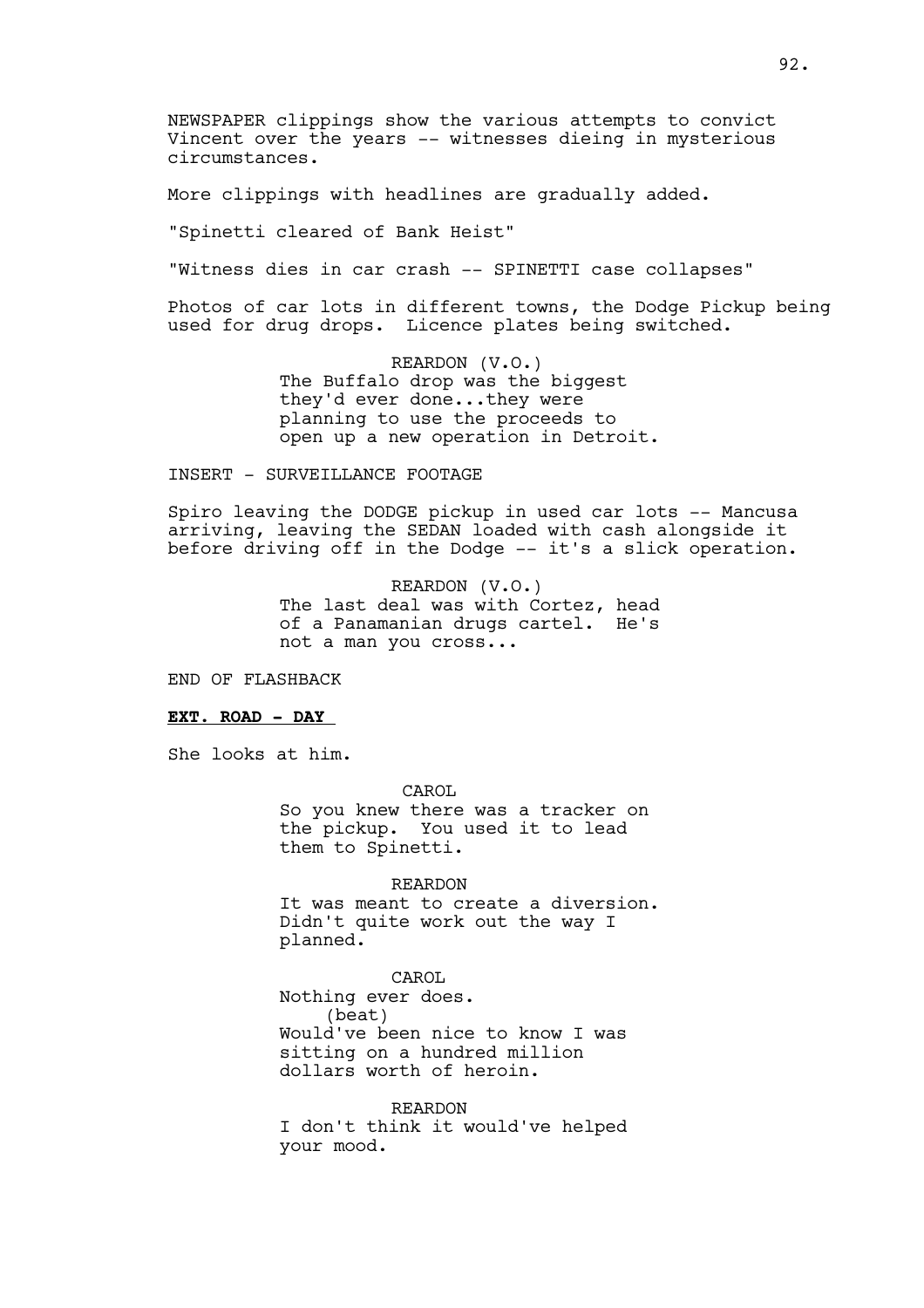CAROL You saying I'm moody?

Reardon smiles.

REARDON Did I say that?

CAROL There you go again with the questions.

REARDON You think?

CAROL

Stop it!

Leans towards Reardon -- tilts her head up for a kiss, he takes his eyes of the road for a second -- moves towards her as...

BANG.

Something thuds into the Dodge's bodywork. The Dodge swerves as Reardon involuntarily jerks at the wheel.

> CAROL (CONT'D) What was that?

Reardon looks in the rear mirror.

And there it is, barreling towards them.

UZI pointed out of the side window.

The Escalade. And it's closing.

REARDON

Vincent.

He mashes the pedal to the floor. The engine howls.

Holley carburettors sucking in air.

Blower screaming -- the Dodge leaps forwards.

While under the hood of the...

# **ESCALADE**

Five hundred horses scream like a banshee.

Smoke and steam pour from engine.

A tire shows steel from a tear in the sidewall.

But Vincent doesn't give a shit.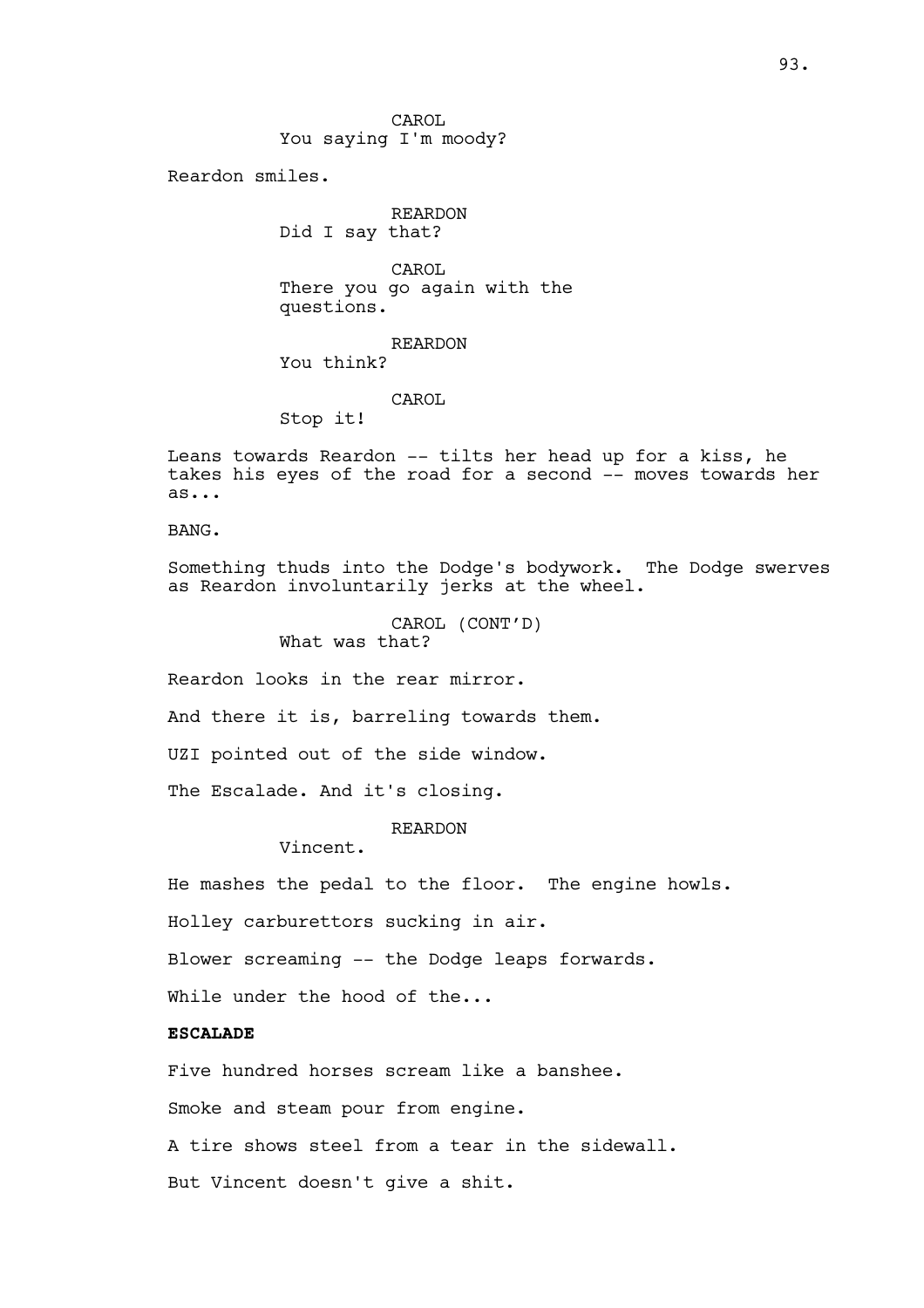Because he's leaking blood like a burst melon.

Shirt matted with blood -- sticking to his torn chest.

Breathing ragged, face drenched in cold sweat.

And he's not backing down. Not with a hundred million dollars of cocaine in his sights.

## **INT. DINER - DAY**

Officer Pardona sets down his empty cup.

Brushes crumbs from his tunic. Eases out of the chair.

Plops a ten dollar bill onto the table. Sighs with pleasure from his simple afternoon ritual.

Heads for the door.

# **EXT. DINER - DAY**

Walks towards his motorcycle.

Flicks a final crumb from his uniform.

Climbs into the saddle.

Reaches round for his HELMET.

The DODGE screams past in a blur -- supercharger wailing.

Followed by the ESCALADE.

Machine gun fire pouring from the Escalade's side window.

And then they're gone.

# SILENCE.

The distant sound of clinking cutlery from the DINER.

Then he's jamming his helmet on, firing up the bike, fishtailing across the gas station.

Takes out a trash can. Burns rubber up the interstate.

# **ESCALADE**

Vincent leans out of the window -- levels the UZI.

Fights to control the Escalade on the rain slicked road.

Fires off another burst -- bullets CLANG off the back of the Dodge, bits of rust flaking off -- lead denting the metal.

Closing on the Dodge -- speed and revs climbing.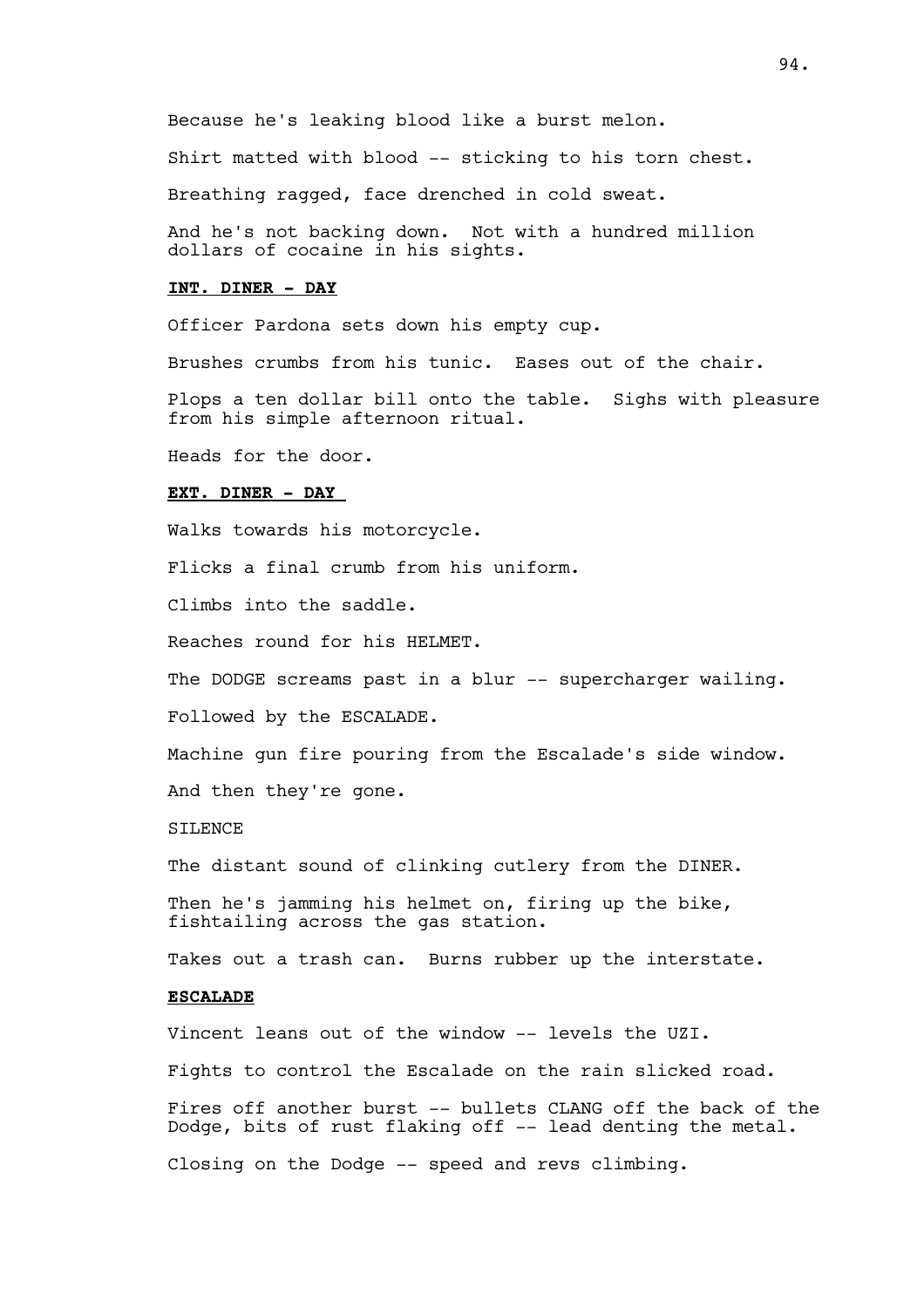Still he pushes it.

Both vehicles doing over a hundred miles an hour.

The Escalade eats up the distance.

## **INT. DODGE - DAY**

A cacophony, like a washing machine full of spanners. The Escalade's a hundred feet behind and closing.

BOOM.

The back window SHATTERS.

Slugs chatter against the bodywork -- peppering the Dodge as it swerves -- tries to pull ahead -- get away from the bursts of machine gun fire pouring out of the Escalade.

> CAROL Do something!

A SIGN flashes by...EXIT 52A - WILLIAM ST 1.5 Miles.

Carol reaches through the shattered window.

Grabs a handful of tools from the floor.

LOBS them at the Escalade.

## **INT. ESCALADE - DAY**

BANG.

A WRENCH spiders the windscreen -- Vincent swerves, sends a burst of fire one handed out of the window -- misses.

A PIPE CUTTER spins through the air.

Vincent swerves again -- the tool smashes through the windshield -- smacks into the passenger seat.

The Escalade drops back.

WIND howls through the smashed windshield -- Vincent screams in anger and pain.

No way are they shaking him off.

He reaches for a pump action SHOTGUN -- a clear shot dead ahead -- the Escalade closes the distance again -- the Dodge growing larger -- he can't miss.

KABOOM. KABOOM. KABOOM.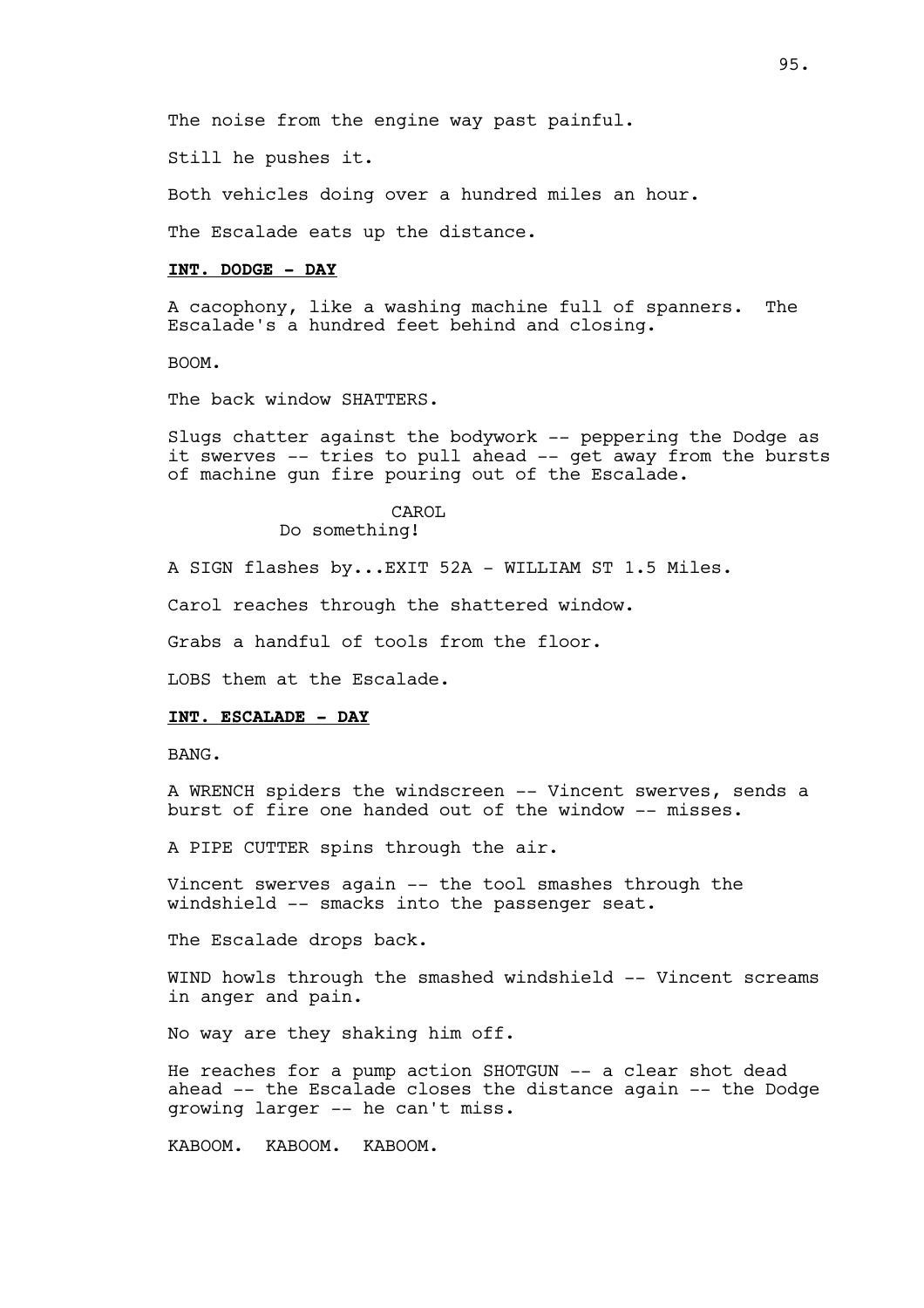Teeth drawn back -- eyes streaming with tears in the wind Vincent unleashes a torrent of fire.

# **DODGE**

The TOOL CHEST takes a fusillade of hits -- holes blown through the steel.

A BLIZZARD of white powder billows out of the torn metal.

## **ESCALADE**

A WHITEOUT

VINCENT'S face a pale death mask.

Tearing at his eyes -- nostrils full of high grade heroin.

His brain on fire with the drugs overload.

## **DODGE**

Swerving off the Interstate.

Reardon hanging onto the wheel riding the back end as it kicks out -- snaking wildly -- bringing it under control.

Screaming down the off ramp.

## **ESCALADE**

Blinded by the powder and maxed out on coke, Vincent tries to make the turn...

It doesn't happen.

A spinning VORTEX of screaming, tortured METAL.

A TIRE disintegrates.

The escalade swerves.

Clips a dividing barrier.

Cartwheels end over end.

A metal BRIEFCASE flies through the air -- bursting open, spews thousands of dollars out as it spins by.

# **EXT. OFF RAMP - DAY**

The Escalade explodes through a billowing cloud of HEROIN and DOLLAR BILLS.

BOOM.

Smashes into the crash barrier. EXPLODES.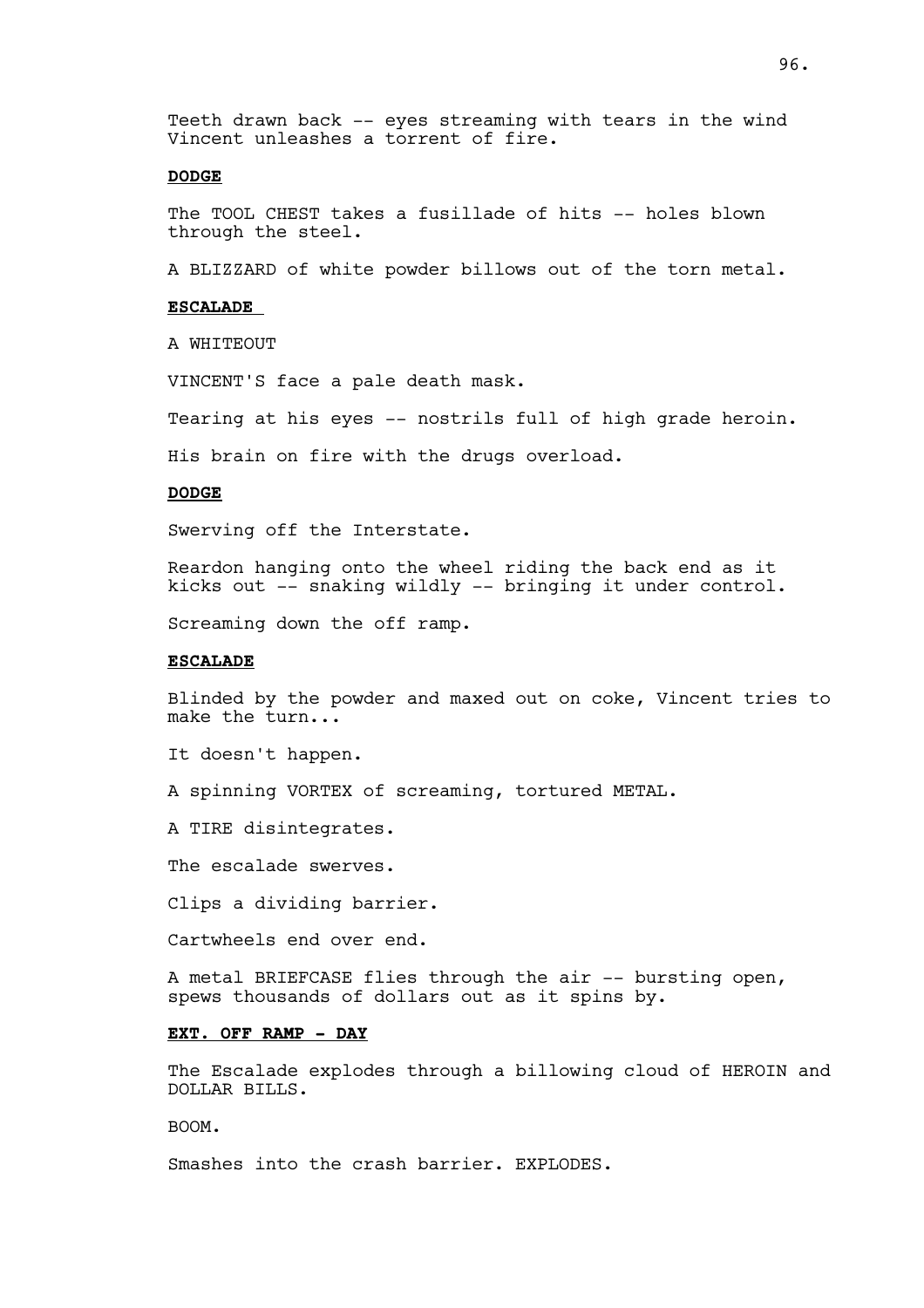Traffic swerves to avoid the carnage.

## **EXT. ROAD - DAY**

The Dodge pulls into the side of the road. Carol and Reardon climb out of the battered vehicle. SIRENS wail in the distance -- the Escalade BURNS. Dollar bills rain from the sky. A MOTORCYCLE roars to a halt behind them. Officer Pardona climbs off. Covered in white powder from head to foot. He takes his goggles off -- looks at the Dodge. Takes in the bullet holes. The back of the pickup awash with drugs. The dollar bills floating past, and most of all... His old friends the Lawyers.

OFFICER PARDONA

Aw hell...

It's a nice family photo.

FREEZE FRAME - BLEED TO BLACK AND WHITE...

# **INT. LANGLEY'S - OFFICE - DAY**

A NEWSPAPER article -- framed, hanging on a wall, slanted.

Headlines: "Drugs cartel smashed -- Crime Lord dies"

Reardon straightens the picture.

On screen text: SIX MONTHS LATER

# **EXT. LANGLEY'S OFFICE/HOUSE - DAY**

Where Carol is taking a picture.

INSERT: IPHONE VIEWFINDER

An ELDERLY couple (70s) stand next to the 1976 Dodge Aspen station wagon. They smile into the camera. Behind them the snow topped Rockies gleam in the sunlight.

CLICK! The electronic icon of an iris closes over them.

BACK TO SCENE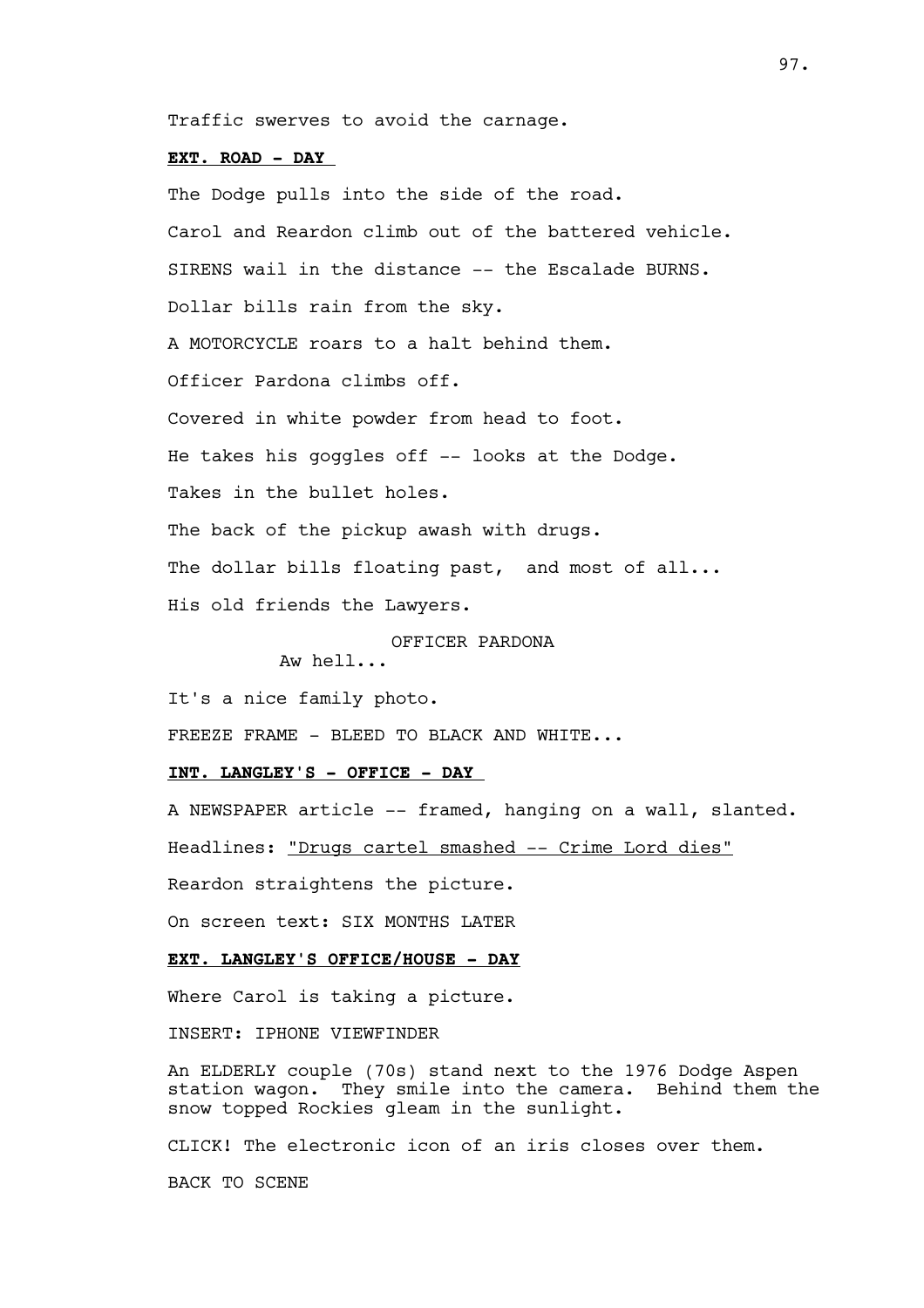In front of the office which forms the lower floor of a house. A sign.

"CAROL LANGLEY" - Attorney at Law.

She pockets her phone.

CAROL She's all yours.

The couple smile and start to get into the car. The MAN grabs the old lady round the waist.

> MAN Get your skates on Maude and I'll show you what the back seat's for.

Maude swats him on the butt.

MAUDE You'll be lucky to make the front seat!

They climb into the car laughing. He fires it up -- they lurch away in a puff of smoke.

TO ONE SIDE

Carol and Reardon watch them go.

REARDON Young love huh.

CAROL Yup. Nothing to touch it.

He smiles at her.

REARDON Kinda' slow today. What say we close early?

CAROL Good idea, we could fix up the back porch.

REARDON Wow you know how to enjoy yourself. (beat) You'd better let me handle the tools.

She laughs, leans over and kisses him. They head back into the house. The door closes behind them.

> CAROL (V.O.) That's not what you said last night.